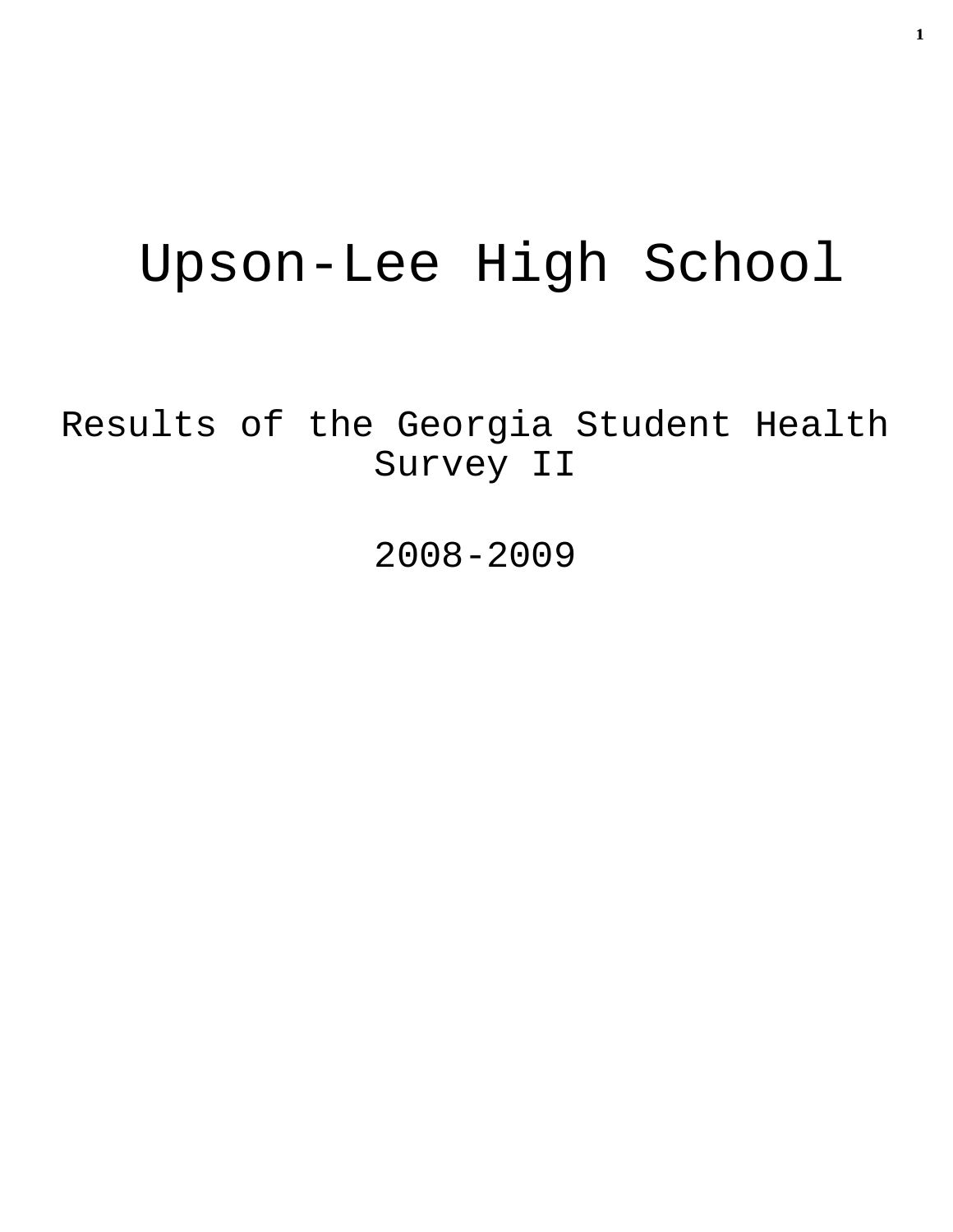# *Demographics* **2**

| Grade                    |     |  |  |  |
|--------------------------|-----|--|--|--|
| <b>Grade   Frequency</b> |     |  |  |  |
| 10                       | 159 |  |  |  |
| 12                       | 172 |  |  |  |

| <b>Frequency</b> | <b>Table of Gender by Grade</b> |              |             |              |  |  |
|------------------|---------------------------------|--------------|-------------|--------------|--|--|
| <b>Col Pct</b>   |                                 | Grade(Grade) |             |              |  |  |
|                  | Gender(Gender)                  | <b>10</b>    | 12          | <b>Total</b> |  |  |
|                  | <b>Female</b>                   | 80<br>50.31  | 99<br>57.56 | 179          |  |  |
|                  | <b>Male</b>                     | 79<br>49.69  | 73<br>42.44 | 152          |  |  |
|                  | <b>Total</b>                    | 159          | 172         | 331          |  |  |

| <b>Frequency</b> |
|------------------|
| <b>Col Pct</b>   |

| <b>Table of Ethnicity by Grade</b> |              |             |              |  |  |  |
|------------------------------------|--------------|-------------|--------------|--|--|--|
|                                    | Grade(Grade) |             |              |  |  |  |
| <b>Ethnicity</b> (Ethnicity)       | 10           | 12          | <b>Total</b> |  |  |  |
| <b>Black</b>                       | 64<br>40.25  | 68<br>39.53 | 132          |  |  |  |
| <b>Hispanic</b>                    | 7<br>4.40    | 4<br>2.33   | 11           |  |  |  |
| White                              | 80<br>50.31  | 98<br>56.98 | 178          |  |  |  |
| <b>Asian</b>                       | 3<br>1.89    | 0.58        | 4            |  |  |  |
| <b>Other</b>                       | 5<br>3.14    | 0.58        | 6            |  |  |  |
| <b>Total</b>                       | 159          | 172         | 331          |  |  |  |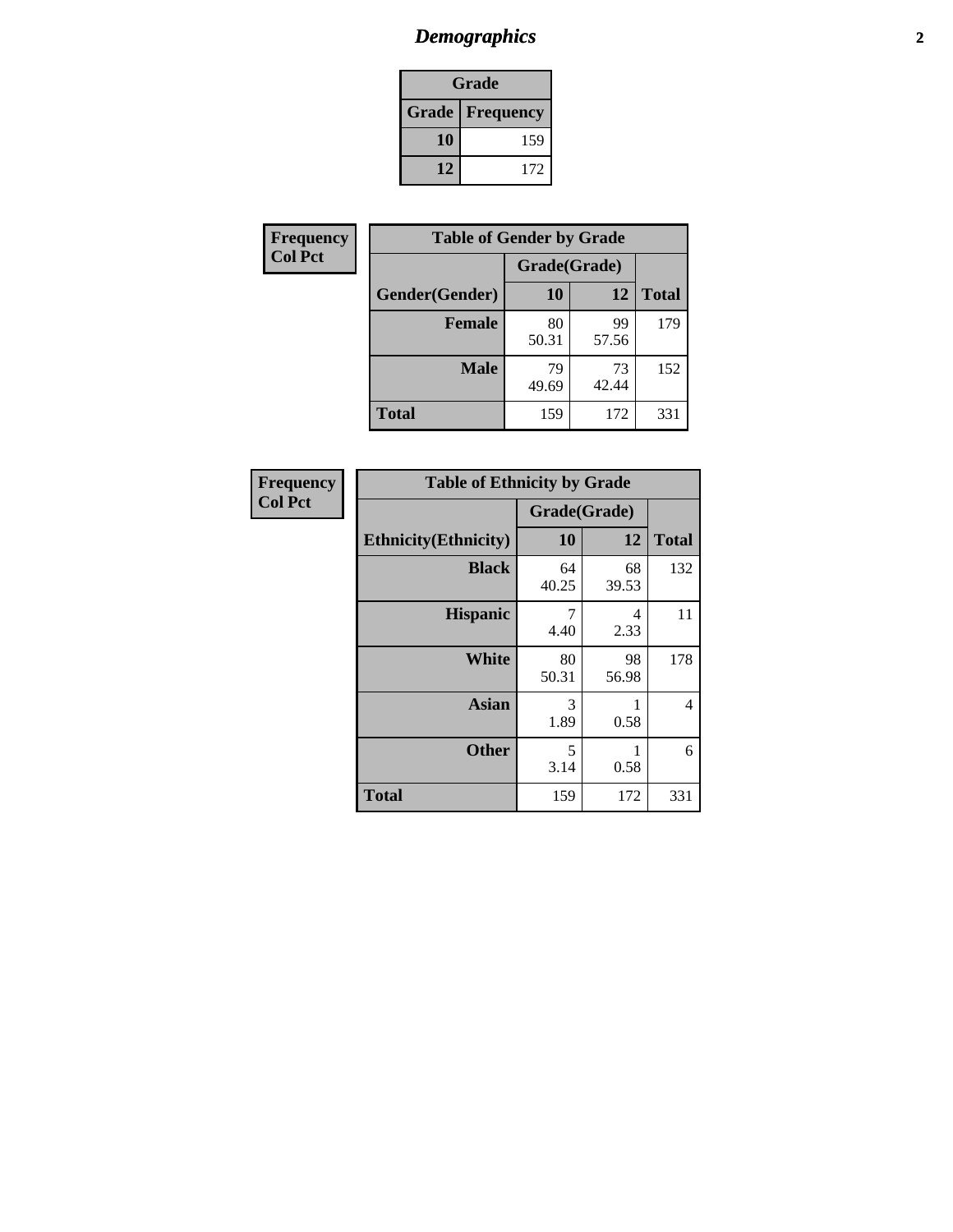#### *Title IV, Part A, Schedule A* **3** *Goal 1: Ensure that all schools are drug-free Baseline Data: Year 2008-2009 Prevalence of Drug Use*

| Frequency<br><b>Col Pct</b> | <b>Table of AlcoholAlt by Grade</b> |              |              |              |  |  |
|-----------------------------|-------------------------------------|--------------|--------------|--------------|--|--|
|                             | AlcoholAlt(Alcohol                  | Grade(Grade) |              |              |  |  |
|                             | use, past 30 days)                  | 10           | 12           | <b>Total</b> |  |  |
|                             | Yes                                 | 56<br>35.22  | 69<br>40.12  | 125          |  |  |
|                             | N <sub>0</sub>                      | 103<br>64.78 | 103<br>59.88 | 206          |  |  |
|                             | <b>Total</b>                        | 159          | 172          | 331          |  |  |

| Frequency      | <b>Table of TobaccoAny by Grade</b> |              |              |              |  |
|----------------|-------------------------------------|--------------|--------------|--------------|--|
| <b>Col Pct</b> | <b>TobaccoAny(Tobacco</b>           | Grade(Grade) |              |              |  |
|                | use, past 30 days)                  | 10           | 12           | <b>Total</b> |  |
|                | Yes                                 | 33<br>20.75  | 51<br>29.65  | 84           |  |
|                | N <sub>0</sub>                      | 126<br>79.25 | 121<br>70.35 | 247          |  |
|                | <b>Total</b>                        | 159          | 172          | 331          |  |

| Frequency<br><b>Col Pct</b> | <b>Table of MarijuanaAlt by Grade</b> |              |              |              |  |
|-----------------------------|---------------------------------------|--------------|--------------|--------------|--|
|                             | MarijuanaAlt(Marijuana                | Grade(Grade) |              |              |  |
|                             | use, past 30 days)                    | 10           | 12           | <b>Total</b> |  |
|                             | Yes                                   | 25<br>15.72  | 35<br>20.35  | 60           |  |
|                             | N <sub>0</sub>                        | 134<br>84.28 | 137<br>79.65 | 271          |  |
|                             | <b>Total</b>                          | 159          | 172          | 331          |  |

| Frequency<br><b>Col Pct</b> | <b>Table of OtherDrugAny by Grade</b>  |              |              |              |  |
|-----------------------------|----------------------------------------|--------------|--------------|--------------|--|
|                             | <b>OtherDrugAny(Other</b><br>drug use, | Grade(Grade) |              |              |  |
|                             | past 30 days)                          | 10           | 12           | <b>Total</b> |  |
|                             | Yes                                    | 14<br>8.81   | 25<br>14.53  | 39           |  |
|                             | N <sub>0</sub>                         | 145<br>91.19 | 147<br>85.47 | 292          |  |
|                             | <b>Total</b>                           | 159          | 172          | 331          |  |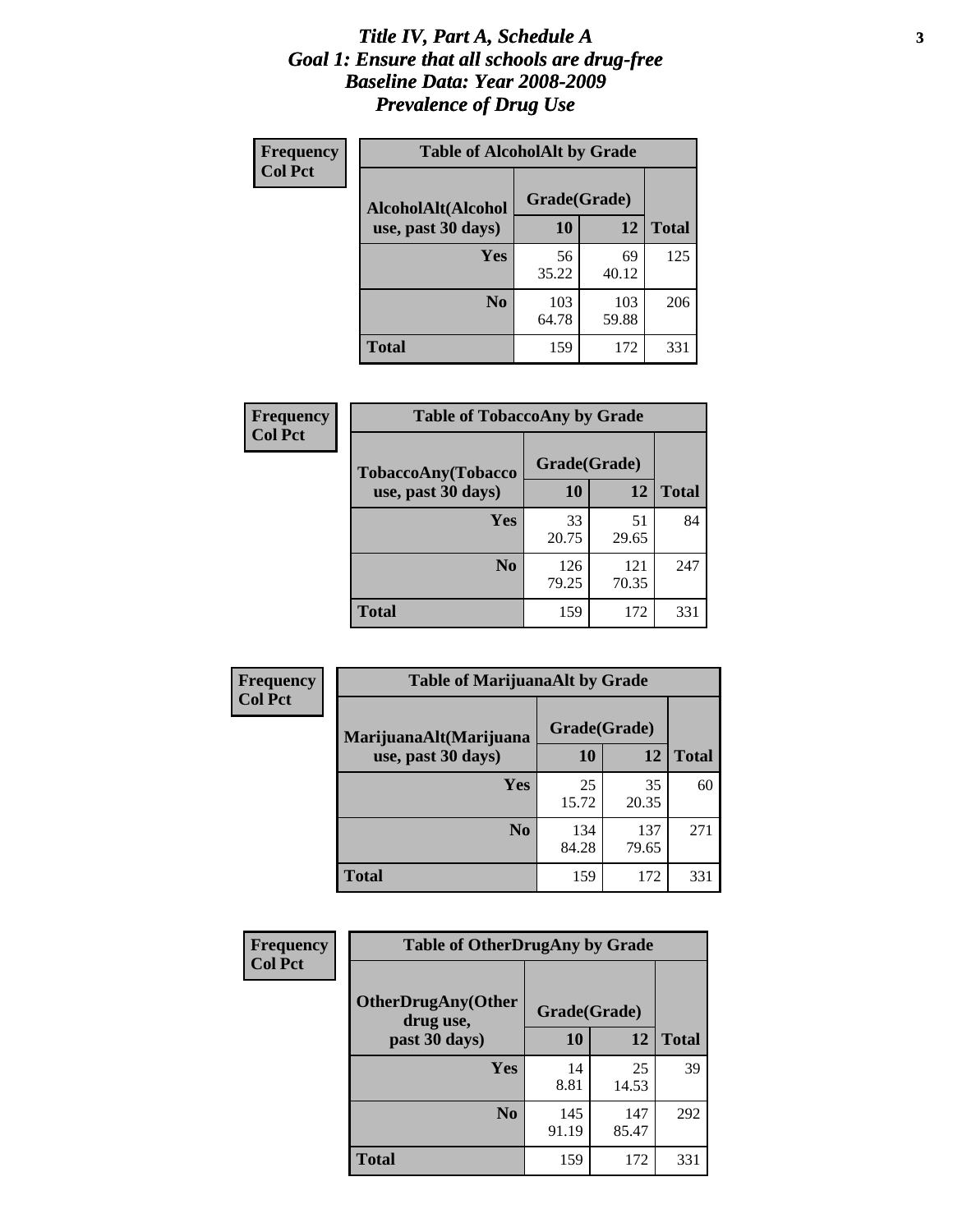#### *Average Age of Onset of Use* **4** *Results for "Average Age of Onset of Use" questions exclude students who said they did not use that substance*

| <b>Variable</b>    | Label                                                              | <b>Mean</b> |
|--------------------|--------------------------------------------------------------------|-------------|
| Alcoholinit2       | I started using alcohol when I was                                 | 13.68       |
| Cigarettesinit2    | I started smoking tobacco when I was                               | 14.34       |
| Smokelessinit2     | I started chewing tobacco when I was                               | 13.36       |
| Marijuanainit2     | I started using marijuana when I was                               | 14.30       |
| Cocaineinit2       | I started using cocaine when I was                                 | 15.27       |
| Inhalantsinit2     | I started using inhalants when I was                               | 14.29       |
| Steroidsinit2      | I started using steroids when I was                                | 14.00       |
| Ecstasyinit2       | I started using ecstasy when I was                                 | 15.38       |
| Methinit2          | I started using methamphetamines when I was                        | 14.60       |
| Hallucinogensinit2 | I started using hallucinogens when I was                           | 16.14       |
| Prescriptioninit2  | I started using prescription drugs not prescribed to me when I was | 14.38       |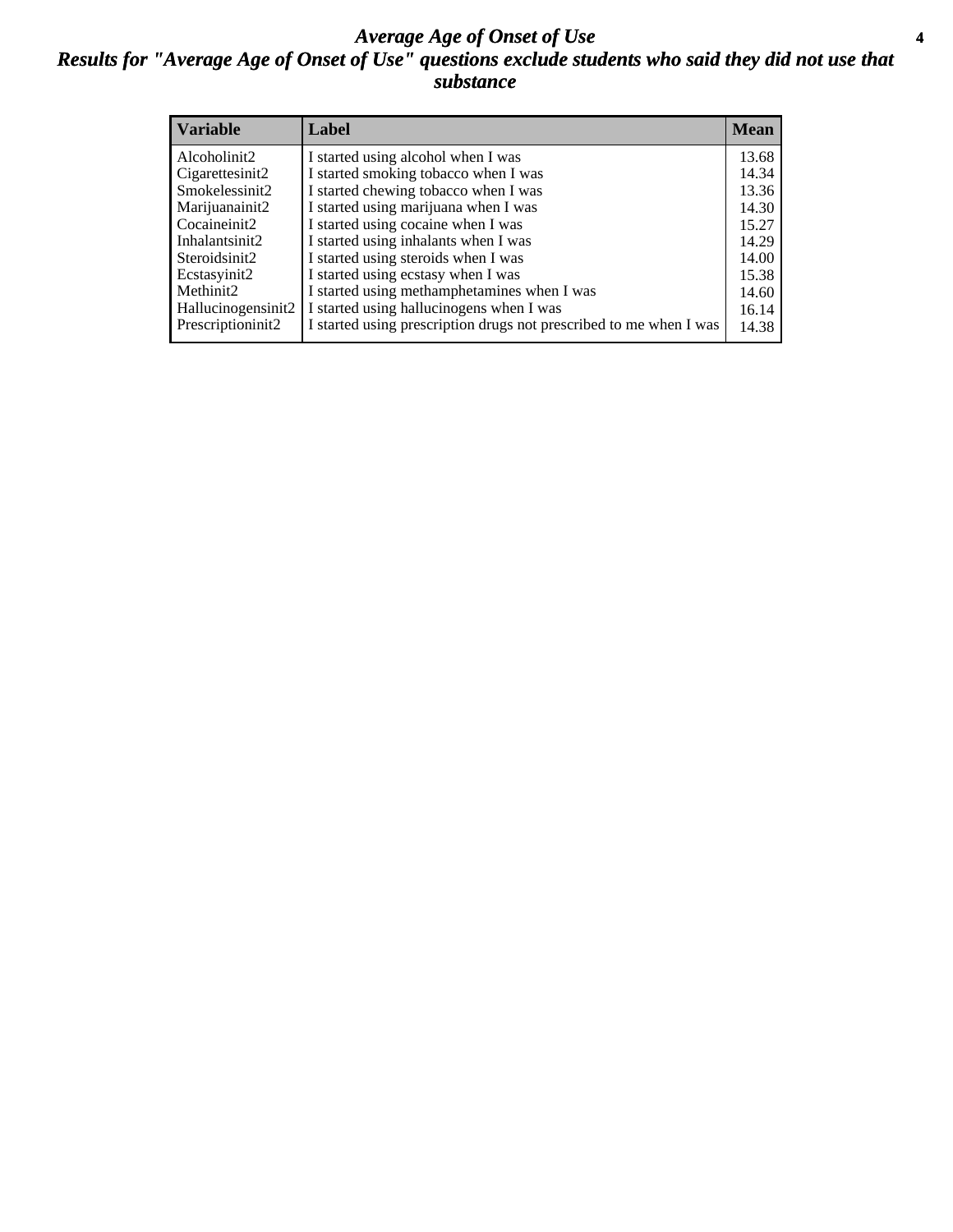# *Perception of Health Risk* **5**

| Frequency      | <b>Table of Alcoholharmdich by Grade</b> |              |              |              |  |
|----------------|------------------------------------------|--------------|--------------|--------------|--|
| <b>Col Pct</b> | Alcoholharmdich(I<br>think alcohol is    | Grade(Grade) |              |              |  |
|                | harmful)                                 | 10           | 12           | <b>Total</b> |  |
|                | Yes                                      | 130<br>81.76 | 133<br>77.33 | 263          |  |
|                | N <sub>0</sub>                           | 29<br>18.24  | 39<br>22.67  | 68           |  |
|                | <b>Total</b>                             | 159          | 172          | 331          |  |

| Frequency      | <b>Table of Tobaccoharmdich by Grade</b> |              |              |              |  |
|----------------|------------------------------------------|--------------|--------------|--------------|--|
| <b>Col Pct</b> | Tobaccoharmdich(I<br>think tobacco is    | Grade(Grade) |              |              |  |
|                | harmful)                                 | 10           | 12           | <b>Total</b> |  |
|                | <b>Yes</b>                               | 152<br>95.60 | 164<br>95.35 | 316          |  |
|                | N <sub>0</sub>                           | 4.40         | 8<br>4.65    | 15           |  |
|                | <b>Total</b>                             | 159          | 172          | 331          |  |

| Frequency<br><b>Col Pct</b> | <b>Table of Marijuanaharmdich by Grade</b> |              |              |              |  |  |
|-----------------------------|--------------------------------------------|--------------|--------------|--------------|--|--|
|                             | Marijuanaharmdich(I<br>think marijuana is  |              | Grade(Grade) |              |  |  |
|                             | harmful)                                   | <b>10</b>    | 12           | <b>Total</b> |  |  |
|                             | Yes                                        | 130<br>81.76 | 121<br>70.35 | 251          |  |  |
|                             | N <sub>0</sub>                             | 29<br>18.24  | 51<br>29.65  | 80           |  |  |
|                             | <b>Total</b>                               | 159          | 172          | 331          |  |  |

| <b>Frequency</b> | <b>Table of Otherdrugharmdich by Grade</b>                   |              |              |              |  |  |  |  |
|------------------|--------------------------------------------------------------|--------------|--------------|--------------|--|--|--|--|
| <b>Col Pct</b>   | Otherdrugharmdich(I<br>Grade(Grade)<br>think other drugs are |              |              |              |  |  |  |  |
|                  | harmful)                                                     | 10           | 12           | <b>Total</b> |  |  |  |  |
|                  | <b>Yes</b>                                                   | 154<br>96.86 | 167<br>97.09 | 321          |  |  |  |  |
|                  | N <sub>0</sub>                                               | 3.14         | 5<br>2.91    | 10           |  |  |  |  |
|                  | <b>Total</b>                                                 | 159          | 172          | 331          |  |  |  |  |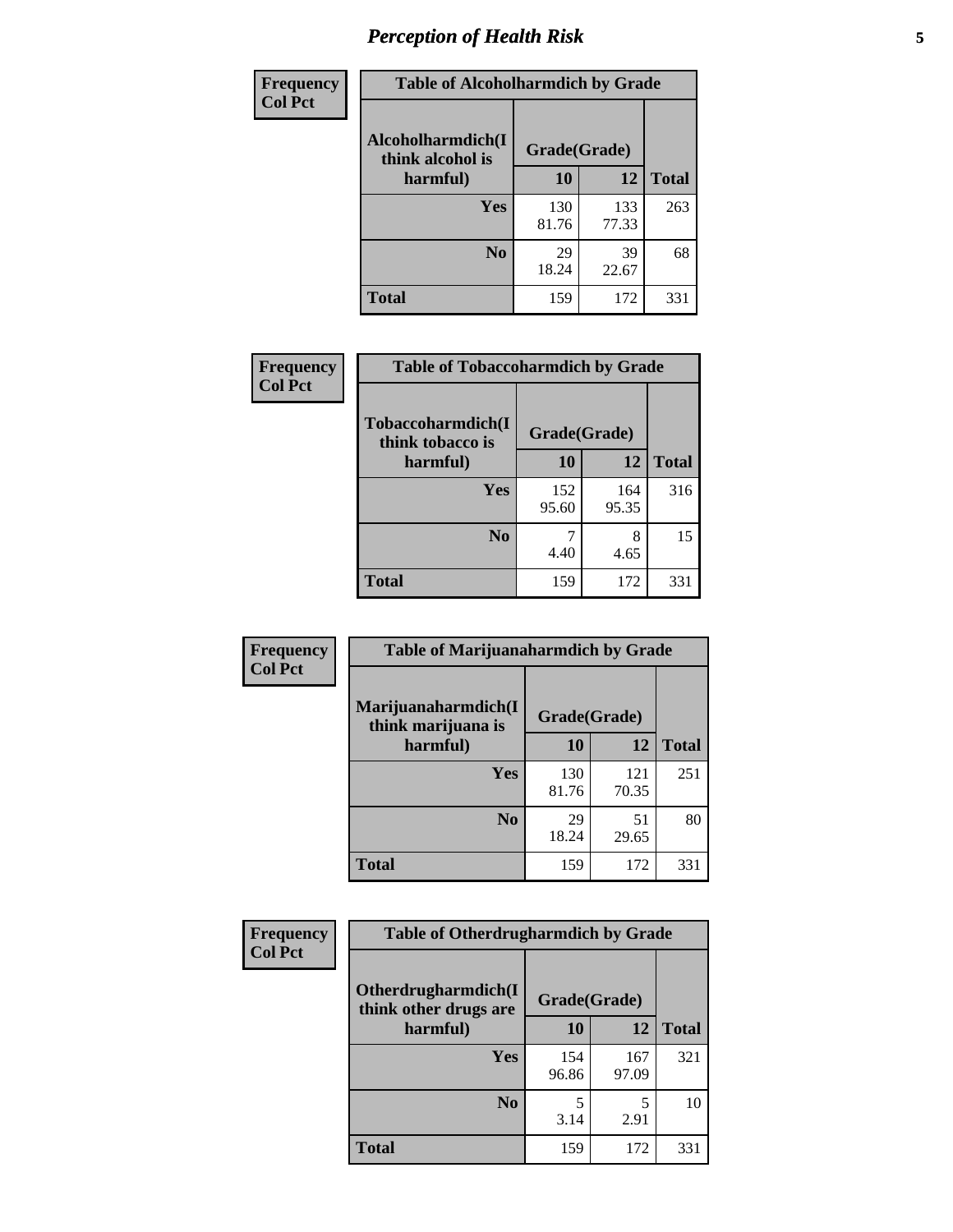# *Social Disapproval* **6**

| Frequency      | <b>Table of Alcoholpeerdich by Grade</b>                    |              |              |     |
|----------------|-------------------------------------------------------------|--------------|--------------|-----|
| <b>Col Pct</b> | Alcoholpeerdich(My<br>friends would<br>disapprove if I used | Grade(Grade) |              |     |
|                | alcohol)                                                    | 10           | <b>Total</b> |     |
|                | <b>Yes</b>                                                  | 74<br>46.54  | 56<br>32.56  | 130 |
|                | N <sub>0</sub>                                              | 85<br>53.46  | 116<br>67.44 | 201 |
|                | <b>Total</b>                                                | 159          | 172          | 331 |

| <b>Frequency</b> |
|------------------|
| <b>Col Pct</b>   |

| <b>Table of Tobaccopeerdich by Grade</b>                            |              |             |              |  |  |  |  |
|---------------------------------------------------------------------|--------------|-------------|--------------|--|--|--|--|
| <b>Tobaccopeerdich</b> (My<br>friends would<br>disapprove if I used | Grade(Grade) |             |              |  |  |  |  |
| tobacco)                                                            | 10           | 12          | <b>Total</b> |  |  |  |  |
| Yes                                                                 | 95<br>59.75  | 83<br>48.26 | 178          |  |  |  |  |
| N <sub>0</sub>                                                      | 64<br>40.25  | 89<br>51.74 | 153          |  |  |  |  |
| <b>Total</b>                                                        | 159          | 172         | 331          |  |  |  |  |

| Frequency      | <b>Table of Marijuanapeerdich by Grade</b>                    |              |             |              |  |  |  |  |
|----------------|---------------------------------------------------------------|--------------|-------------|--------------|--|--|--|--|
| <b>Col Pct</b> | Marijuanapeerdich(My<br>friends would<br>disapprove if I used | Grade(Grade) |             |              |  |  |  |  |
|                | marijuana)                                                    | 10           | 12          | <b>Total</b> |  |  |  |  |
|                | <b>Yes</b>                                                    | 99<br>62.26  | 95<br>55.23 | 194          |  |  |  |  |
|                | N <sub>0</sub>                                                | 60<br>37.74  | 77<br>44.77 | 137          |  |  |  |  |
|                | <b>Total</b>                                                  | 159          | 172         | 331          |  |  |  |  |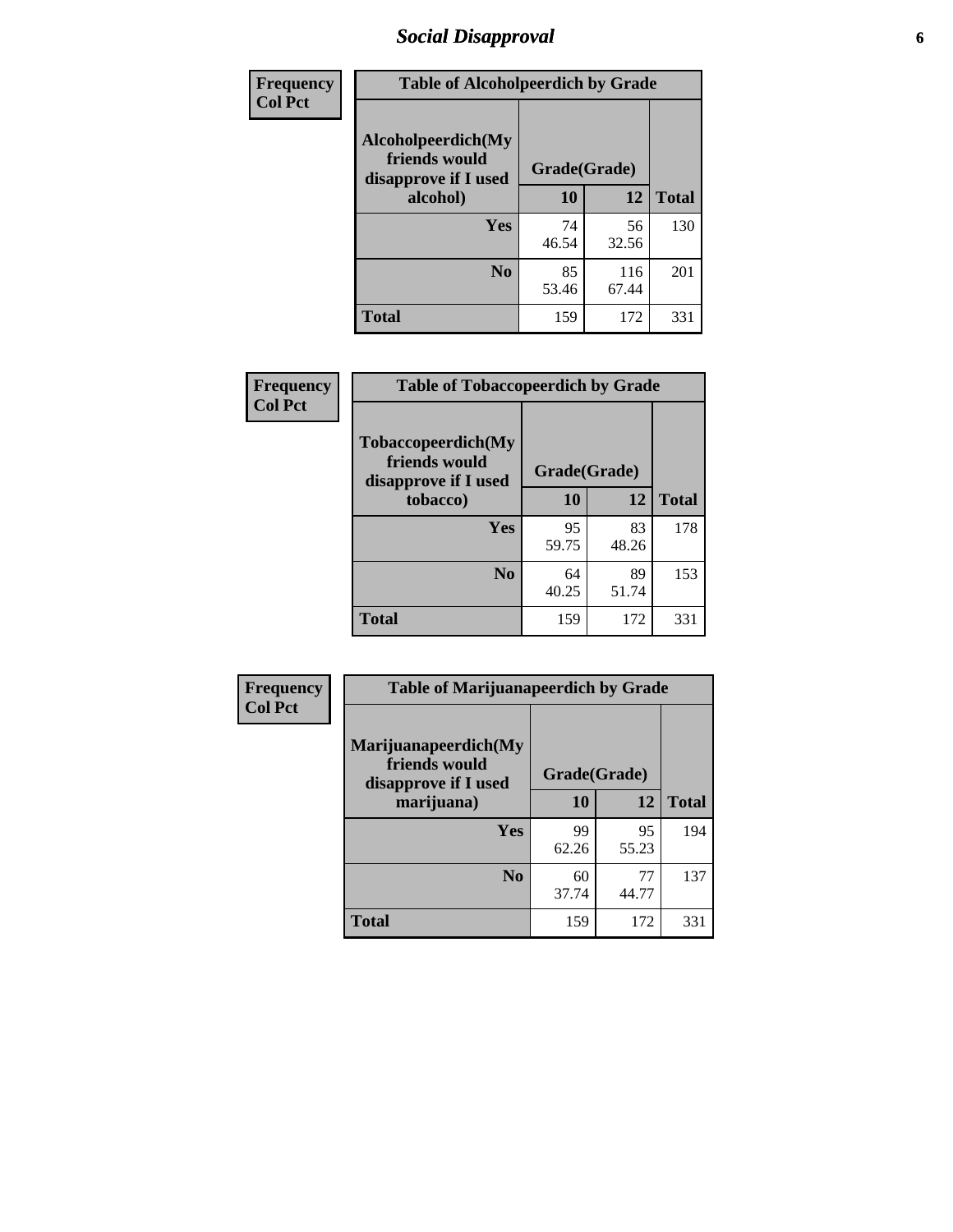# *Social Disapproval* **7**

| Frequency      | <b>Table of Otherdrugpeerdich by Grade</b>                    |              |              |              |  |  |  |  |
|----------------|---------------------------------------------------------------|--------------|--------------|--------------|--|--|--|--|
| <b>Col Pct</b> | Otherdrugpeerdich(My<br>friends would<br>disapprove if I used | Grade(Grade) |              |              |  |  |  |  |
|                | other drugs)                                                  | 10           | 12           | <b>Total</b> |  |  |  |  |
|                | Yes                                                           | 125<br>78.62 | 134<br>77.91 | 259          |  |  |  |  |
|                | N <sub>0</sub>                                                | 34<br>21.38  | 38<br>22.09  | 72           |  |  |  |  |
|                | <b>Total</b>                                                  | 159          | 172          | 331          |  |  |  |  |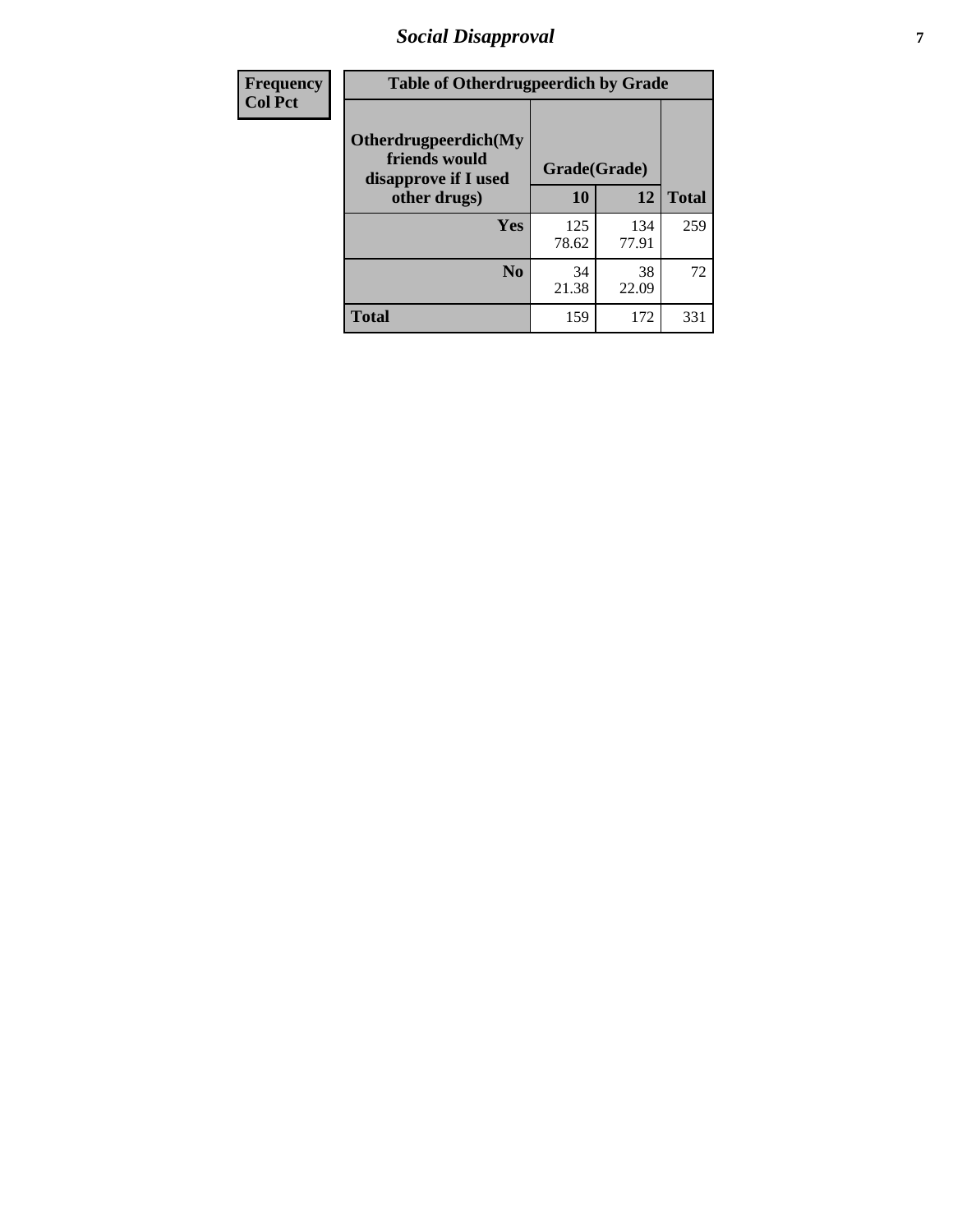#### Title IV, Part A, Schedule A **8** *Goal 2: To help ensure that all schools are safe and disciplined Baseline Data: Year 2008-2009 Student Involvement in Gang Activity*

| Frequency      |                                                                                                           | <b>Table of Gangself by Grade</b> |              |              |
|----------------|-----------------------------------------------------------------------------------------------------------|-----------------------------------|--------------|--------------|
| <b>Col Pct</b> | <b>Gangself</b> (I<br>have<br>participated<br>in illegal<br>gang<br>activities in<br>the past 30<br>days) | Grade(Grade)<br>10                | 12           | <b>Total</b> |
|                | Yes                                                                                                       | 12<br>7.55                        | 10<br>5.81   | 22           |
|                | N <sub>0</sub>                                                                                            | 147<br>92.45                      | 162<br>94.19 | 309          |
|                | <b>Total</b>                                                                                              | 159                               | 172          | 331          |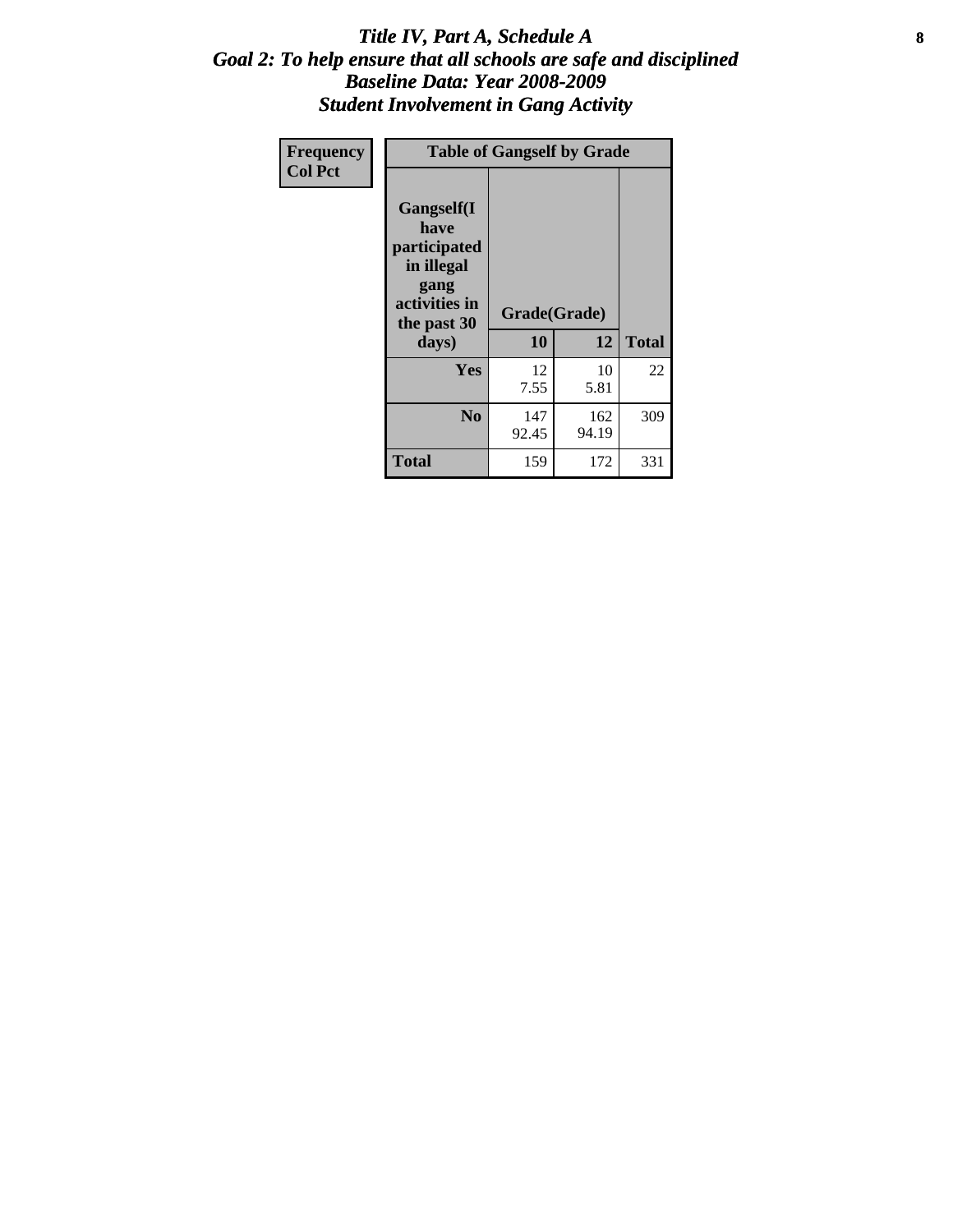# *Student Perception of School Safety* **9**

| <b>Frequency</b><br>Row Pct |
|-----------------------------|
|                             |

| <b>Table of Grade by Safeschool</b> |                                                                                                                                   |             |             |             |     |  |  |  |
|-------------------------------------|-----------------------------------------------------------------------------------------------------------------------------------|-------------|-------------|-------------|-----|--|--|--|
|                                     | Safeschool (School is a place at which I feel<br>safe)                                                                            |             |             |             |     |  |  |  |
| Grade(Grade)                        | <b>Somewhat   Somewhat</b><br><b>Strongly</b><br><b>Strongly</b><br><b>Disagree</b><br>Agree<br>Disagree<br><b>Total</b><br>Agree |             |             |             |     |  |  |  |
| 10                                  | 26<br>16.35                                                                                                                       | 86<br>54.09 | 33<br>20.75 | 14<br>8.81  | 159 |  |  |  |
| 12                                  | 35<br>20.35                                                                                                                       | 88<br>51.16 | 26<br>15.12 | 23<br>13.37 | 172 |  |  |  |
| <b>Total</b>                        | 61                                                                                                                                | 174         | 59          | 37          | 331 |  |  |  |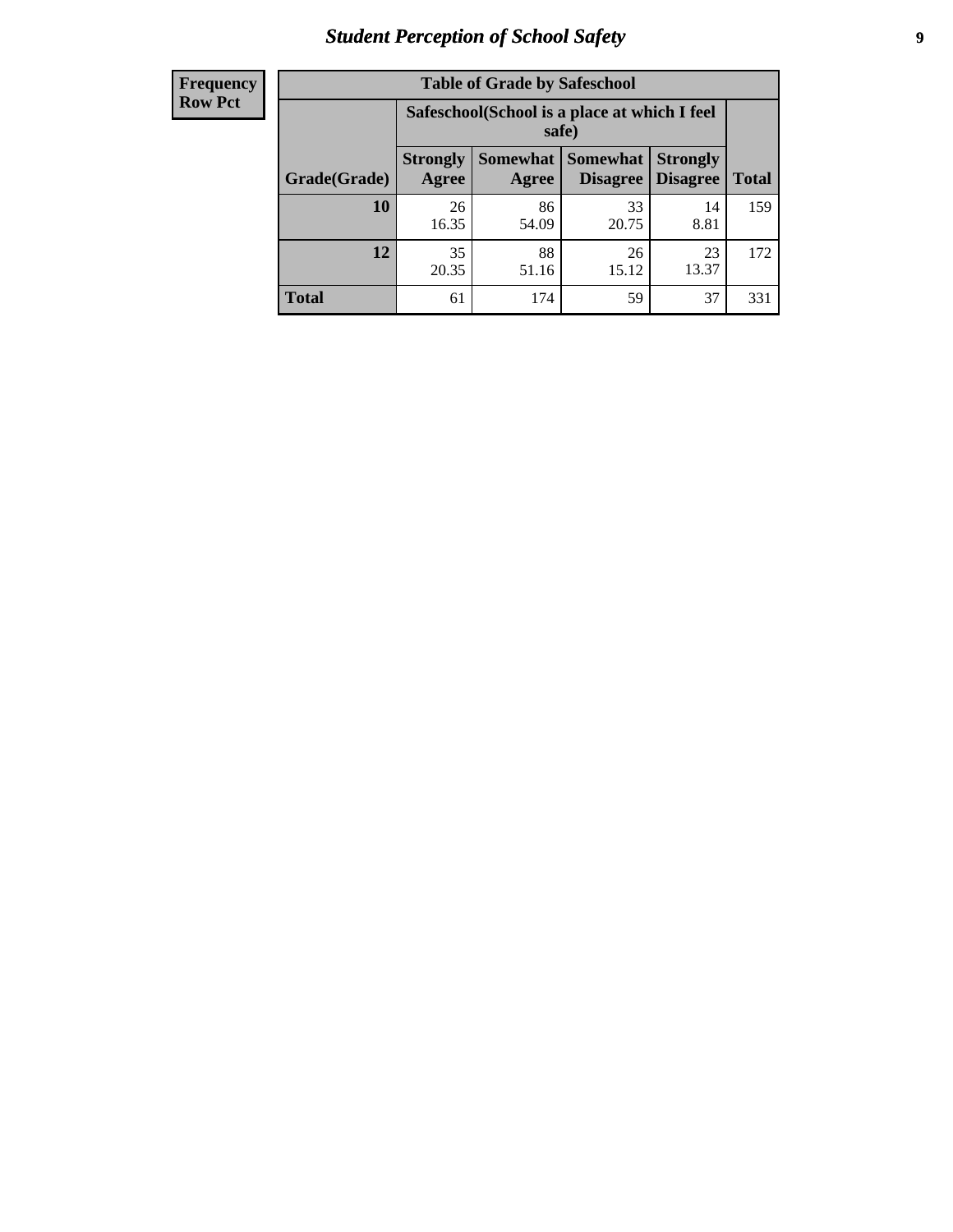### *Students Who Have Been Bullied* **10**

| <b>Frequency</b> |
|------------------|
| Row Pct          |

| <b>Table of Grade by Bullied</b> |                            |                                                                               |                              |                   |                               |                               |                          |              |
|----------------------------------|----------------------------|-------------------------------------------------------------------------------|------------------------------|-------------------|-------------------------------|-------------------------------|--------------------------|--------------|
|                                  |                            | <b>Bullied</b> (I have been bullied by other<br>students in the past 30 days) |                              |                   |                               |                               |                          |              |
| Grade(Grade)                     | $\mathbf 0$<br><b>Days</b> | 1 or<br>2<br>days                                                             | 3 <sub>to</sub><br>5<br>days | 6 to<br>9<br>days | <b>10</b><br>to<br>19<br>days | <b>20</b><br>to<br>29<br>days | <b>All</b><br>30<br>days | <b>Total</b> |
| 10                               | 138<br>86.79               | 12<br>7.55                                                                    | 3<br>1.89                    | 0.63              | 0.63                          | 0.63                          | 3<br>1.89                | 159          |
| 12                               | 151<br>87.79               | 5<br>2.91                                                                     | 5<br>2.91                    | 2<br>1.16         | 4<br>2.33                     | 0.58                          | 4<br>2.33                | 172          |
| <b>Total</b>                     | 289                        | 17                                                                            | 8                            | 3                 | 5                             | $\overline{2}$                | 7                        | 331          |

 $\blacksquare$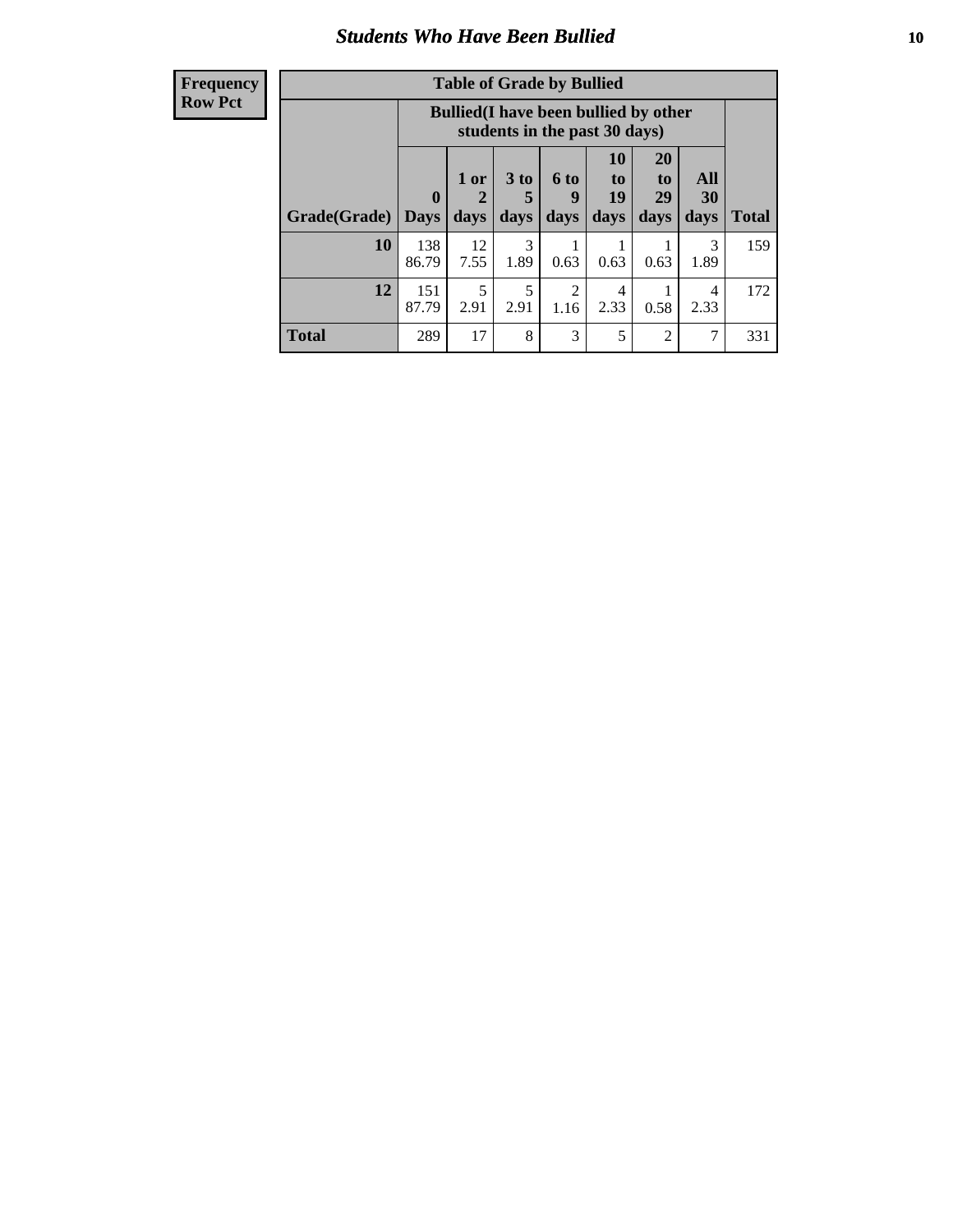### *School Climate* **11**

| Frequency      | <b>Table of SchoolClimate1 by Grade</b> |                    |              |              |  |  |  |
|----------------|-----------------------------------------|--------------------|--------------|--------------|--|--|--|
| <b>Col Pct</b> | SchoolClimate1(I<br>like school)        | Grade(Grade)<br>10 | 12           | <b>Total</b> |  |  |  |
|                | <b>Strongly Agree</b>                   | 27<br>16.98        | 32<br>18.60  | 59           |  |  |  |
|                | <b>Somewhat Agree</b>                   | 109<br>68.55       | 107<br>62.21 | 216          |  |  |  |
|                | <b>Somewhat Disagree</b>                | 16<br>10.06        | 17<br>9.88   | 33           |  |  |  |
|                | <b>Strongly Disagree</b>                | 7<br>4.40          | 16<br>9.30   | 23           |  |  |  |
|                | <b>Total</b>                            | 159                | 172          | 331          |  |  |  |

| Frequency<br>Col Pct |  |
|----------------------|--|

| <b>Table of SchoolClimate2 by Grade</b>           |                        |             |              |  |  |
|---------------------------------------------------|------------------------|-------------|--------------|--|--|
| SchoolClimate2(I<br>feel successful at<br>school) | Grade(Grade)<br>10     | 12          | <b>Total</b> |  |  |
| <b>Strongly Agree</b>                             | 65<br>40.88            | 60<br>34.88 | 125          |  |  |
| <b>Somewhat Agree</b>                             | 74<br>46.54            | 99<br>57.56 | 173          |  |  |
| <b>Somewhat Disagree</b>                          | 18<br>11.32            | 8<br>4.65   | 26           |  |  |
| <b>Strongly Disagree</b>                          | $\mathfrak{D}$<br>1.26 | 5<br>2.91   | 7            |  |  |
| Total                                             | 159                    | 172         | 331          |  |  |

| Frequency      | <b>Table of SchoolClimate3 by Grade</b>                                      |                          |             |              |  |  |
|----------------|------------------------------------------------------------------------------|--------------------------|-------------|--------------|--|--|
| <b>Col Pct</b> | <b>SchoolClimate3(My</b><br>school has high<br>standards for<br>achievement) | Grade(Grade)<br>10<br>12 |             | <b>Total</b> |  |  |
|                |                                                                              |                          |             |              |  |  |
|                | <b>Strongly Agree</b>                                                        | 54<br>33.96              | 47<br>27.33 | 101          |  |  |
|                | <b>Somewhat Agree</b>                                                        | 82<br>51.57              | 92<br>53.49 | 174          |  |  |
|                | <b>Somewhat Disagree</b>                                                     | 17<br>10.69              | 22<br>12.79 | 39           |  |  |
|                | <b>Strongly Disagree</b>                                                     | 6<br>3.77                | 11<br>6.40  | 17           |  |  |
|                | Total                                                                        | 159                      | 172         | 331          |  |  |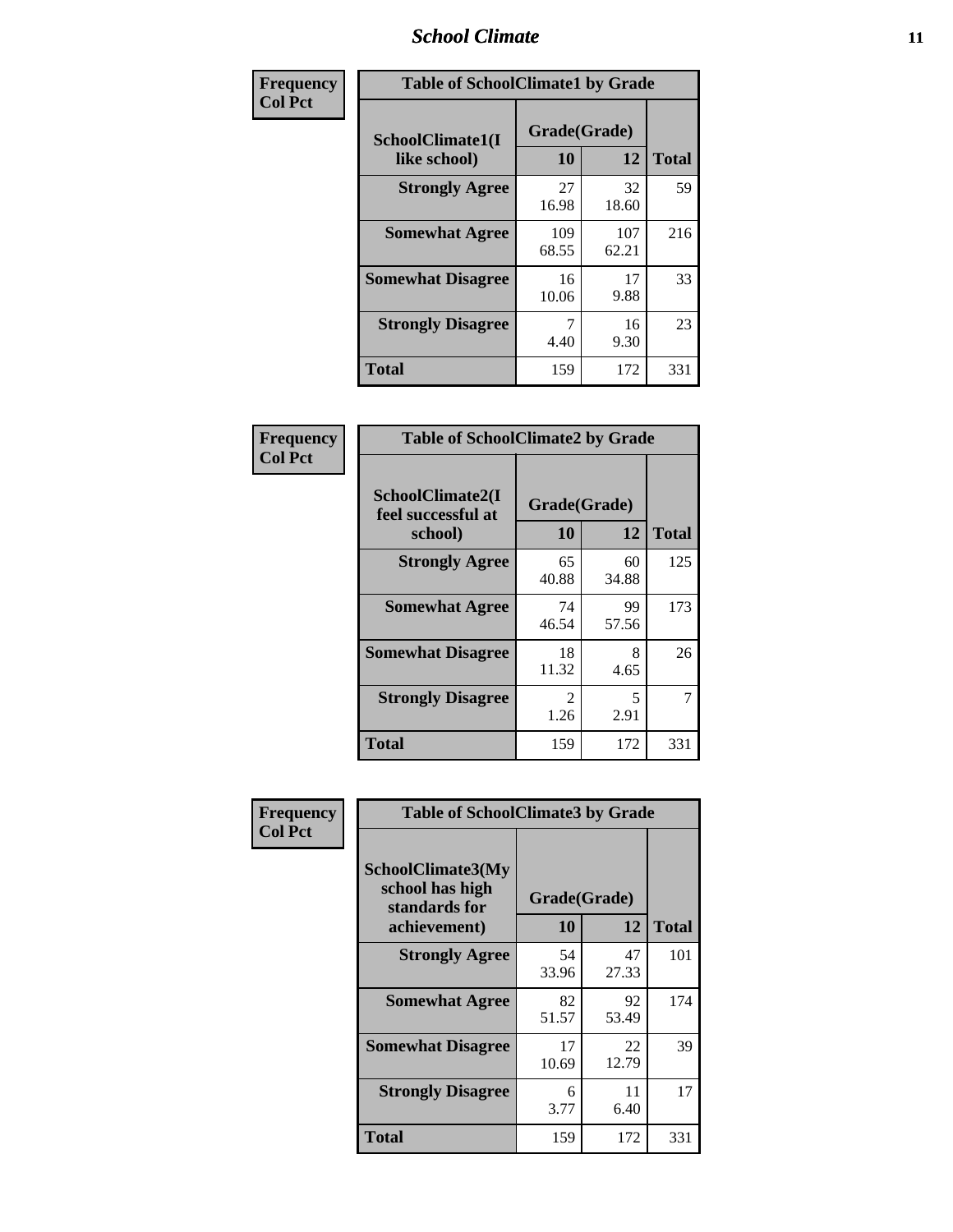### *School Climate* **12**

| Frequency      | <b>Table of SchoolClimate4 by Grade</b>                              |                    |             |              |
|----------------|----------------------------------------------------------------------|--------------------|-------------|--------------|
| <b>Col Pct</b> | <b>SchoolClimate4(My</b><br>school sets clear<br>rules for behavior) | Grade(Grade)<br>10 | 12          | <b>Total</b> |
|                | <b>Strongly Agree</b>                                                | 90<br>56.60        | 81<br>47.09 | 171          |
|                | <b>Somewhat Agree</b>                                                | 52<br>32.70        | 59<br>34.30 | 111          |
|                | <b>Somewhat Disagree</b>                                             | 12<br>7.55         | 17<br>9.88  | 29           |
|                | <b>Strongly Disagree</b>                                             | 5<br>3.14          | 15<br>8.72  | 20           |
|                | <b>Total</b>                                                         | 159                | 172         | 331          |

| <b>Table of SchoolClimate5 by Grade</b>                   |             |              |              |  |  |
|-----------------------------------------------------------|-------------|--------------|--------------|--|--|
| SchoolClimate5(I<br>know what to do in<br>an emergency at |             |              |              |  |  |
| school)                                                   | 10          | 12           | <b>Total</b> |  |  |
| <b>Strongly Agree</b>                                     | 91<br>57.23 | 102<br>59.30 | 193          |  |  |
| <b>Somewhat Agree</b>                                     | 55<br>34.59 | 49<br>28.49  | 104          |  |  |
| <b>Somewhat Disagree</b>                                  | 9<br>5.66   | 10<br>5.81   | 19           |  |  |
| <b>Strongly Disagree</b>                                  | 4<br>2.52   | 11<br>6.40   | 15           |  |  |
| <b>Total</b>                                              | 159         | 172          | 331          |  |  |

| Frequency      | <b>Table of SchoolClimate6 by Grade</b>                  |                    |             |              |  |
|----------------|----------------------------------------------------------|--------------------|-------------|--------------|--|
| <b>Col Pct</b> | <b>SchoolClimate6(Teachers</b><br>treat me with respect) | Grade(Grade)<br>10 | 12          | <b>Total</b> |  |
|                | <b>Strongly Agree</b>                                    | 50<br>31.45        | 50<br>29.07 | 100          |  |
|                | <b>Somewhat Agree</b>                                    | 76<br>47.80        | 78<br>45.35 | 154          |  |
|                | <b>Somewhat Disagree</b>                                 | 26<br>16.35        | 28<br>16.28 | 54           |  |
|                | <b>Strongly Disagree</b>                                 | 4.40               | 16<br>9.30  | 23           |  |
|                | <b>Total</b>                                             | 159                | 172         | 331          |  |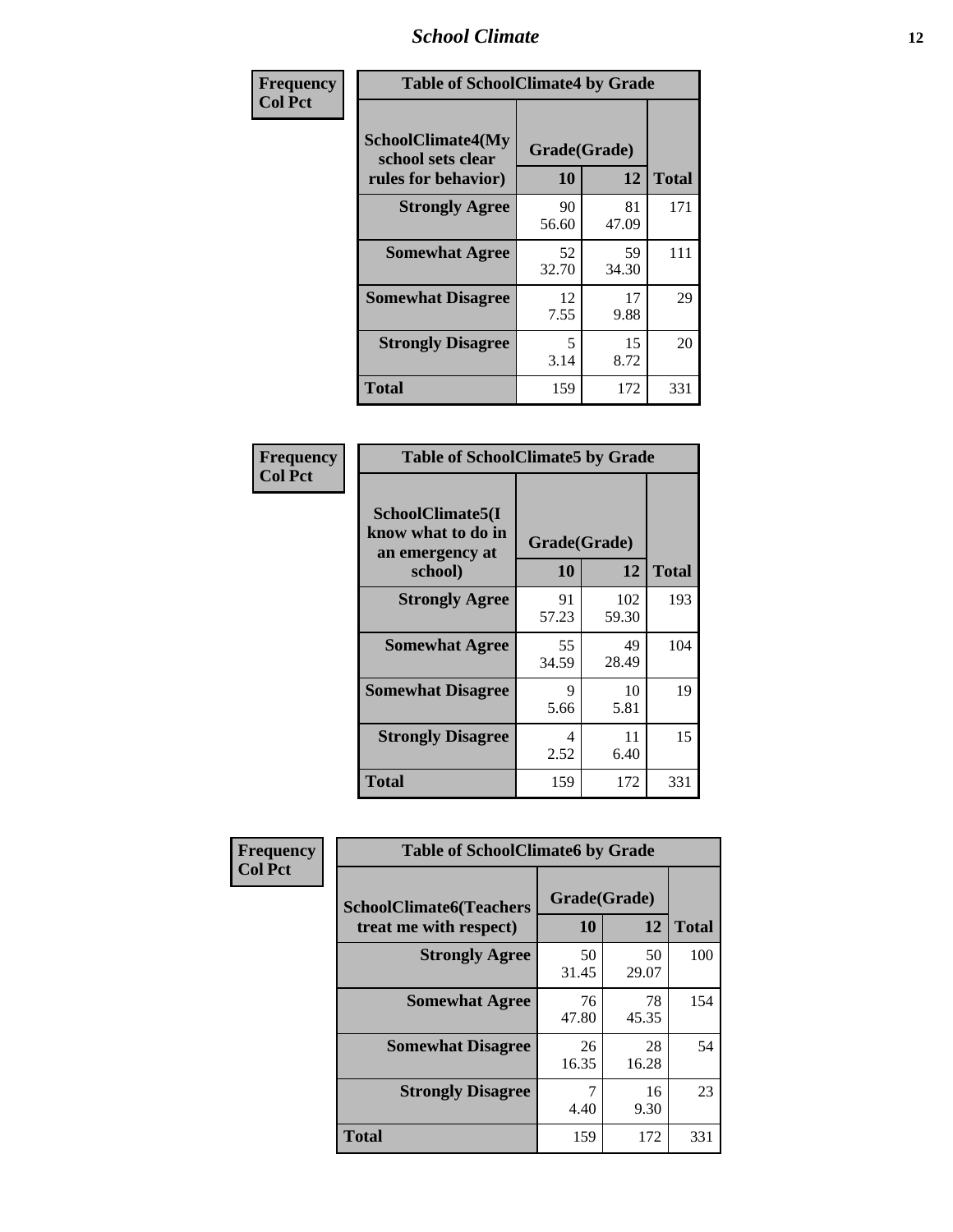### *School Climate* **13**

| Frequency      | <b>Table of SchoolClimate7 by Grade</b>                                       |                    |             |              |  |
|----------------|-------------------------------------------------------------------------------|--------------------|-------------|--------------|--|
| <b>Col Pct</b> | <b>SchoolClimate7(Behaviors</b><br>in my class allow the<br>teacher to teach) | Grade(Grade)<br>10 | 12          | <b>Total</b> |  |
|                | <b>Strongly Agree</b>                                                         | 26<br>16.35        | 40<br>23.26 | 66           |  |
|                | <b>Somewhat Agree</b>                                                         | 68<br>42.77        | 88<br>51.16 | 156          |  |
|                | <b>Somewhat Disagree</b>                                                      | 46<br>28.93        | 35<br>20.35 | 81           |  |
|                | <b>Strongly Disagree</b>                                                      | 19<br>11.95        | 9<br>5.23   | 28           |  |
|                | <b>Total</b>                                                                  | 159                | 172         | 331          |  |

| Frequency      | <b>Table of SchoolClimate8 by Grade</b>                                              |                    |             |              |  |
|----------------|--------------------------------------------------------------------------------------|--------------------|-------------|--------------|--|
| <b>Col Pct</b> | <b>SchoolClimate8(Students</b><br>are frequently<br>recognized for good<br>behavior) | Grade(Grade)<br>10 | 12          | <b>Total</b> |  |
|                | <b>Strongly Agree</b>                                                                | 23<br>14.47        | 28<br>16.28 | 51           |  |
|                | <b>Somewhat Agree</b>                                                                | 63<br>39.62        | 59<br>34.30 | 122          |  |
|                | <b>Somewhat Disagree</b>                                                             | 55<br>34.59        | 46<br>26.74 | 101          |  |
|                | <b>Strongly Disagree</b>                                                             | 18<br>11.32        | 39<br>22.67 | 57           |  |
|                | <b>Total</b>                                                                         | 159                | 172         | 331          |  |

| Frequency      | <b>Table of SchoolClimate9 by Grade</b>                                           |                    |              |              |  |
|----------------|-----------------------------------------------------------------------------------|--------------------|--------------|--------------|--|
| <b>Col Pct</b> | SchoolClimate9(School<br>counselor would be<br>helpful if I needed<br>assistance) | Grade(Grade)<br>10 | 12           | <b>Total</b> |  |
|                | <b>Strongly Agree</b>                                                             | 89<br>55.97        | 103<br>59.88 | 192          |  |
|                | <b>Somewhat Agree</b>                                                             | 55<br>34.59        | 39<br>22.67  | 94           |  |
|                | <b>Somewhat Disagree</b>                                                          | 7<br>4.40          | 14<br>8.14   | 21           |  |
|                | <b>Strongly Disagree</b>                                                          | 8<br>5.03          | 16<br>9.30   | 24           |  |
|                | Total                                                                             | 159                | 172          | 331          |  |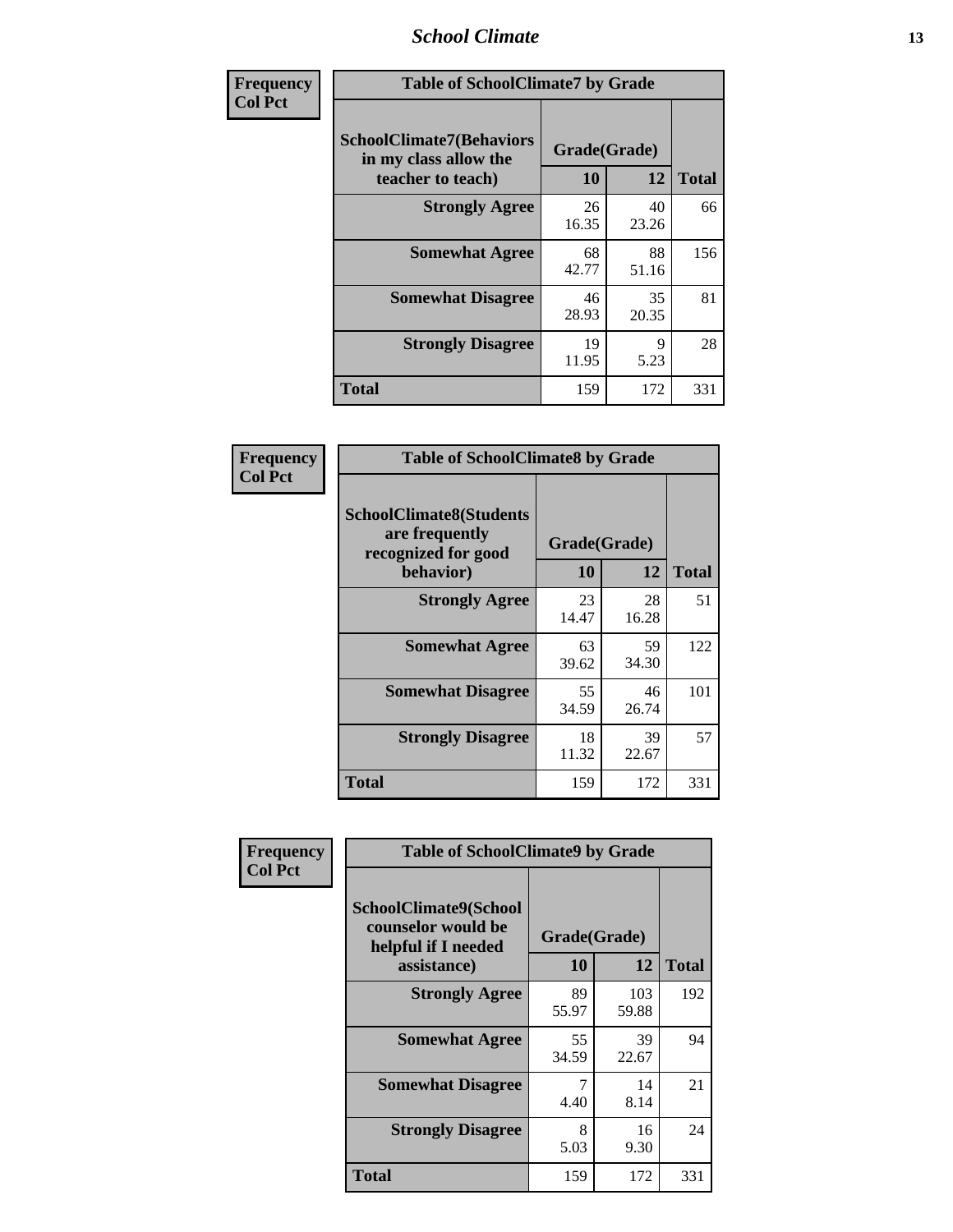### *Reasons for Dropping Out* **14**

| Frequency      | <b>Table of Dropoutreason by Grade</b>                                   |                    |             |              |
|----------------|--------------------------------------------------------------------------|--------------------|-------------|--------------|
| <b>Col Pct</b> | Dropoutreason(If<br>I dropped out the<br>reason would<br>most likely be) | Grade(Grade)<br>10 | 12          | <b>Total</b> |
|                | Won't Drop out                                                           | 102<br>64.15       | 97<br>56.40 | 199          |
|                | <b>Bored</b>                                                             | 24<br>15.09        | 21<br>12.21 | 45           |
|                | <b>Family Reasons</b>                                                    | 7<br>4.40          | 24<br>13.95 | 31           |
|                | <b>Being Bullied</b>                                                     | 5<br>3.14          | 3<br>1.74   | 8            |
|                | <b>Other</b>                                                             | 21<br>13.21        | 27<br>15.70 | 48           |
|                | <b>Total</b>                                                             | 159                | 172         | 331          |

| Frequency      | <b>Table of Dropout by Grade</b>                                       |                    |              |              |  |
|----------------|------------------------------------------------------------------------|--------------------|--------------|--------------|--|
| <b>Col Pct</b> | Dropout(I<br>have<br>thought<br>about<br>dropping<br>out of<br>school) | Grade(Grade)<br>10 | 12           | <b>Total</b> |  |
|                |                                                                        |                    |              |              |  |
|                | Yes                                                                    | 33<br>20.75        | 57<br>33.14  | 90           |  |
|                | N <sub>0</sub>                                                         | 126<br>79.25       | 115<br>66.86 | 241          |  |
|                | <b>Total</b>                                                           | 159                | 172          | 331          |  |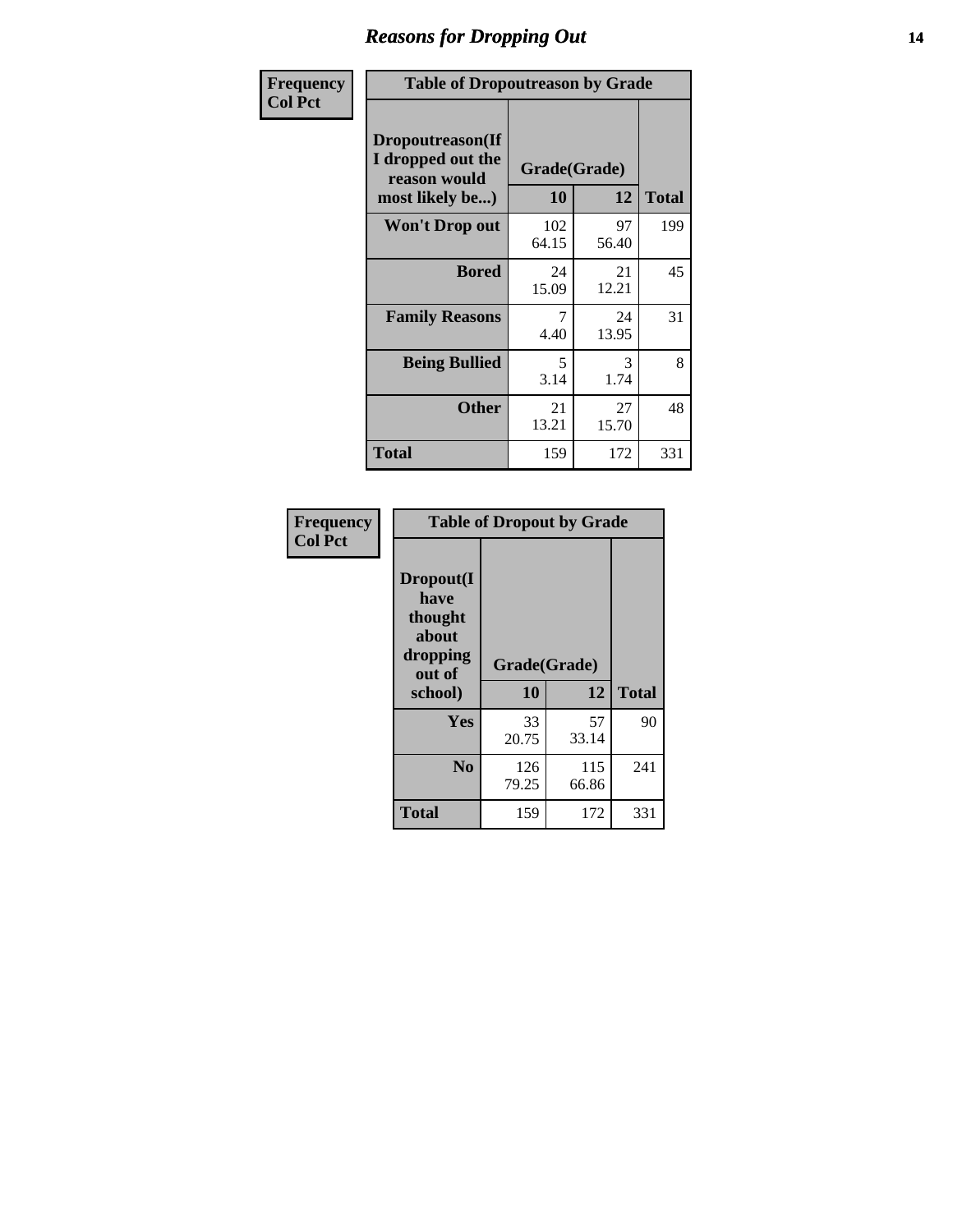*School Safety* **15**

| Frequency      | <b>Table of Gangself by Grade</b>                                                                 |                    |              |              |  |
|----------------|---------------------------------------------------------------------------------------------------|--------------------|--------------|--------------|--|
| <b>Col Pct</b> | Gangself(I<br>have<br>participated<br>in illegal<br>gang<br>activities in<br>the past 30<br>days) | Grade(Grade)<br>10 | 12           | <b>Total</b> |  |
|                | Yes                                                                                               | 12<br>7.55         | 10<br>5.81   | 22           |  |
|                | N <sub>0</sub>                                                                                    | 147<br>92.45       | 162<br>94.19 | 309          |  |
|                | <b>Total</b>                                                                                      | 159                | 172          | 331          |  |

| Frequency<br><b>Col Pct</b> | <b>Table of Gangpeers by Grade</b>                                                                                             |                    |              |              |  |  |  |  |  |
|-----------------------------|--------------------------------------------------------------------------------------------------------------------------------|--------------------|--------------|--------------|--|--|--|--|--|
|                             | <b>Gangpeers</b> (I<br>have friends<br>who have<br>participated<br>in illegal<br>gang<br>activities in<br>the past 30<br>days) | Grade(Grade)<br>10 | 12           | <b>Total</b> |  |  |  |  |  |
|                             | <b>Yes</b>                                                                                                                     | 33<br>20.75        | 30<br>17.44  | 63           |  |  |  |  |  |
|                             | N <sub>0</sub>                                                                                                                 | 126<br>79.25       | 142<br>82.56 | 268          |  |  |  |  |  |
|                             | <b>Total</b>                                                                                                                   | 159                | 172          | 331          |  |  |  |  |  |

| Frequency      |                                                                    | <b>Table of Pickedon by Grade</b> |             |              |  |  |  |  |  |  |  |
|----------------|--------------------------------------------------------------------|-----------------------------------|-------------|--------------|--|--|--|--|--|--|--|
| <b>Col Pct</b> | <b>Pickedon(I have</b><br>been picked on or<br>teased at school in | Grade(Grade)                      |             |              |  |  |  |  |  |  |  |
|                | the past 30 days)                                                  | 10                                | 12          | <b>Total</b> |  |  |  |  |  |  |  |
|                | <b>Strongly Agree</b>                                              | 19<br>11.95                       | 24<br>13.95 | 43           |  |  |  |  |  |  |  |
|                | <b>Somewhat Agree</b>                                              | 31<br>19.50                       | 20<br>11.63 | 51           |  |  |  |  |  |  |  |
|                | <b>Somewhat Disagree</b>                                           | 20<br>12.58                       | 30<br>17.44 | 50           |  |  |  |  |  |  |  |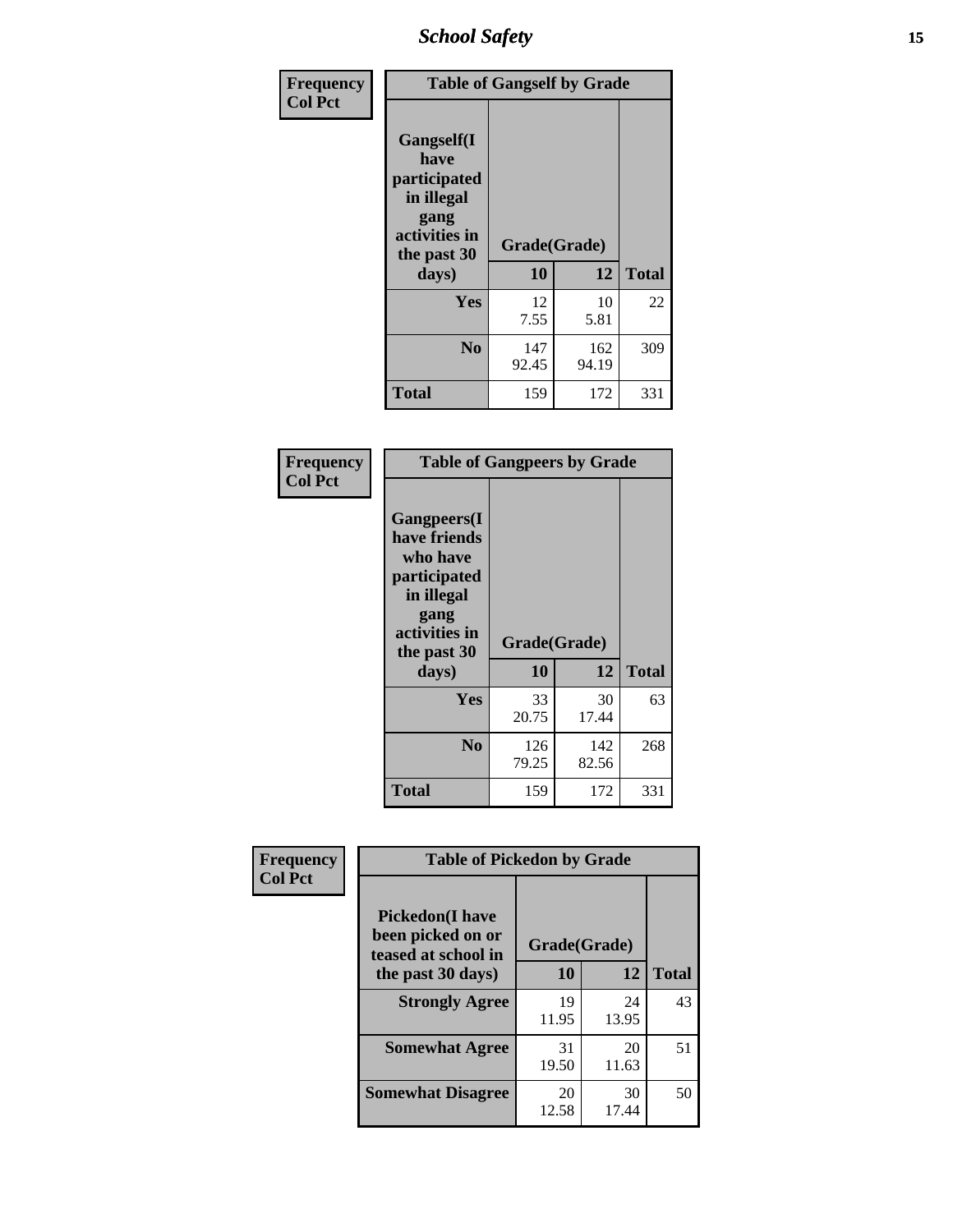*School Safety* **16**

| <b>Frequency</b> | <b>Table of Pickedon by Grade</b>                                                        |                    |             |              |  |  |  |  |  |  |
|------------------|------------------------------------------------------------------------------------------|--------------------|-------------|--------------|--|--|--|--|--|--|
| <b>Col Pct</b>   | <b>Pickedon</b> (I have<br>been picked on or<br>teased at school in<br>the past 30 days) | Grade(Grade)<br>10 | 12          | <b>Total</b> |  |  |  |  |  |  |
|                  | <b>Strongly Disagree</b>                                                                 | 89<br>55.97        | 98<br>56.98 | 187          |  |  |  |  |  |  |
|                  | Total                                                                                    | 159                | 172         | 33.          |  |  |  |  |  |  |

| <b>Frequency</b> | <b>Table of Safeschool by Grade</b>        |              |             |              |  |  |  |  |  |  |
|------------------|--------------------------------------------|--------------|-------------|--------------|--|--|--|--|--|--|
| <b>Col Pct</b>   | Safeschool(School<br>is a place at which I | Grade(Grade) |             |              |  |  |  |  |  |  |
|                  | feel safe)                                 | 10           | 12          | <b>Total</b> |  |  |  |  |  |  |
|                  | <b>Strongly Agree</b>                      | 26<br>16.35  | 35<br>20.35 | 61           |  |  |  |  |  |  |
|                  | <b>Somewhat Agree</b>                      | 86<br>54.09  | 88<br>51.16 | 174          |  |  |  |  |  |  |
|                  | <b>Somewhat Disagree</b>                   | 33<br>20.75  | 26<br>15.12 | 59           |  |  |  |  |  |  |
|                  | <b>Strongly Disagree</b>                   | 14<br>8.81   | 23<br>13.37 | 37           |  |  |  |  |  |  |
|                  | <b>Total</b>                               | 159          | 172         | 331          |  |  |  |  |  |  |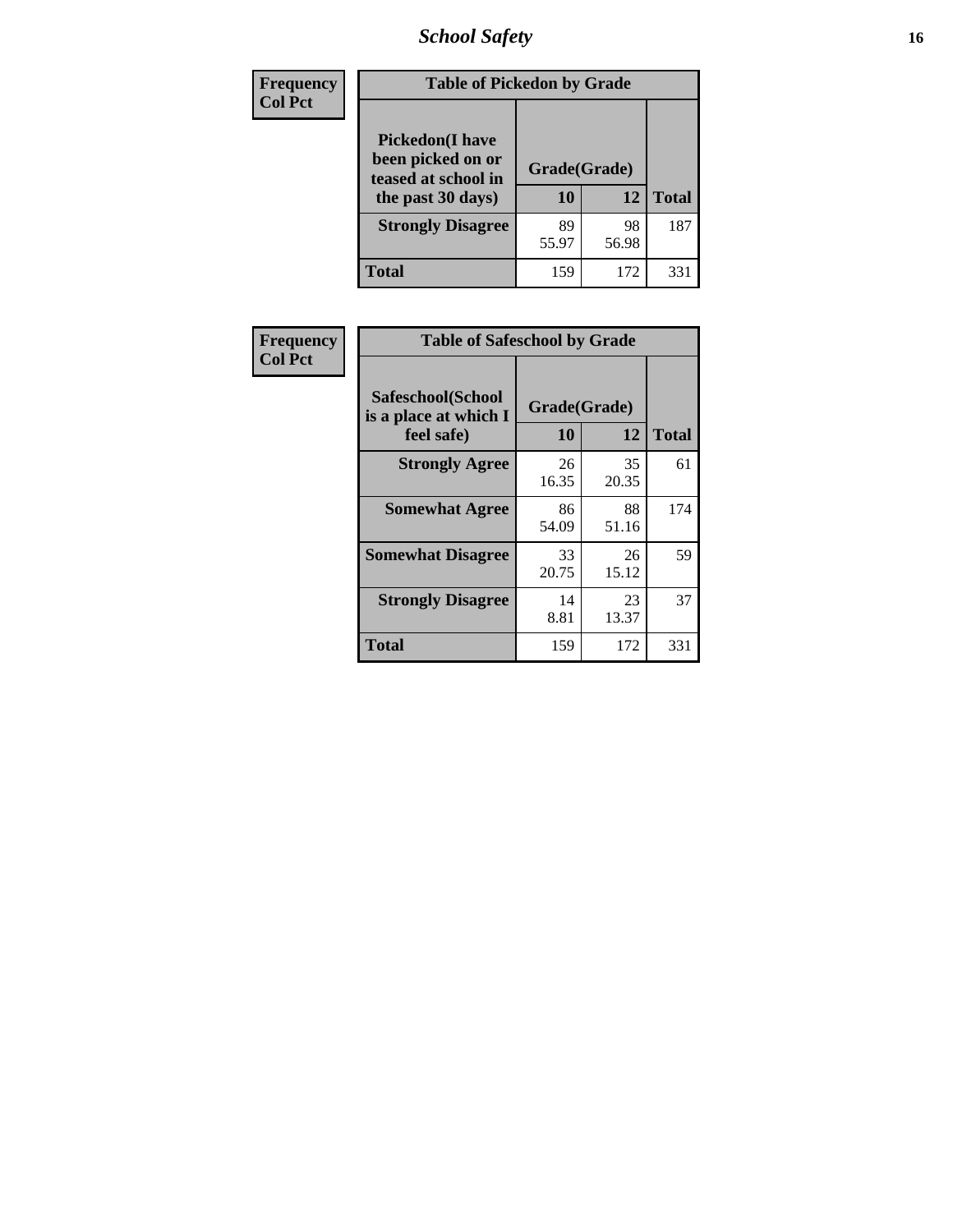*School Safety* **17**

| <b>Frequency</b> |
|------------------|
| Row Pct          |

| <b>Table of Grade by Bullied</b> |                             |                                                                               |                              |                          |                        |                        |                          |              |  |  |  |  |
|----------------------------------|-----------------------------|-------------------------------------------------------------------------------|------------------------------|--------------------------|------------------------|------------------------|--------------------------|--------------|--|--|--|--|
|                                  |                             | <b>Bullied</b> (I have been bullied by other<br>students in the past 30 days) |                              |                          |                        |                        |                          |              |  |  |  |  |
| Grade(Grade)                     | $\mathbf{0}$<br><b>Days</b> | $1$ or $ $<br>days                                                            | 3 <sub>to</sub><br>5<br>days | <b>6 to</b><br>9<br>days | 10<br>to<br>19<br>days | 20<br>to<br>29<br>days | <b>All</b><br>30<br>days | <b>Total</b> |  |  |  |  |
| 10                               | 138<br>86.79                | 12<br>7.55                                                                    | 3<br>1.89                    | 0.63                     | 0.63                   | 0.63                   | 3<br>1.89                | 159          |  |  |  |  |
| 12                               | 151<br>87.79                | 5<br>2.91                                                                     | 5<br>2.91                    | 2<br>1.16                | 4<br>2.33              | 0.58                   | 4<br>2.33                | 172          |  |  |  |  |
| <b>Total</b>                     | 289                         | 17                                                                            | 8                            | $\mathcal{R}$            | 5                      | $\overline{2}$         | 7                        | 331          |  |  |  |  |

| Frequency      | <b>Table of Grade by Bulliedothers</b> |                            |                                                                         |                         |                          |                        |                               |                   |              |  |  |  |
|----------------|----------------------------------------|----------------------------|-------------------------------------------------------------------------|-------------------------|--------------------------|------------------------|-------------------------------|-------------------|--------------|--|--|--|
| <b>Row Pct</b> |                                        |                            | <b>Bulliedothers</b> (I bullied others in the past<br>$30 \text{ days}$ |                         |                          |                        |                               |                   |              |  |  |  |
|                | Grade(Grade)                           | $\mathbf 0$<br><b>Days</b> | 1 or<br>days                                                            | 3 <sub>to</sub><br>days | <b>6 to</b><br>9<br>days | 10<br>to<br>19<br>days | <b>20</b><br>to<br>29<br>days | All<br>30<br>days | <b>Total</b> |  |  |  |
|                | 10                                     | 143<br>89.94               | 8<br>5.03                                                               | 4<br>2.52               | 0.63                     | 2<br>1.26              | 0<br>0.00                     | 0.63              | 159          |  |  |  |
|                | 12                                     | 153<br>88.95               | 9<br>5.23                                                               | 0.58                    | $\Omega$<br>0.00         | $\overline{2}$<br>1.16 | 2<br>1.16                     | 5<br>2.91         | 172          |  |  |  |
|                | <b>Total</b>                           | 296                        | 17                                                                      | 5                       |                          | 4                      | $\mathfrak{D}$                | 6                 | 331          |  |  |  |

| Frequency      |                     |                                                                    |           | <b>Table of Grade by Weaponschool</b> |                  |                  |                       |                  |              |
|----------------|---------------------|--------------------------------------------------------------------|-----------|---------------------------------------|------------------|------------------|-----------------------|------------------|--------------|
| <b>Row Pct</b> |                     | Weaponschool (I brought a weapon to<br>school in the past 30 days) |           |                                       |                  |                  |                       |                  |              |
|                |                     | $\mathbf{0}$                                                       | $1$ or    | 3 <sub>to</sub>                       | <b>6 to</b><br>9 | 10<br>to<br>19   | <b>20</b><br>to<br>29 | All<br>30        |              |
|                | Grade(Grade)   Days |                                                                    | days      | days                                  | days             | days             | days                  | days             | <b>Total</b> |
|                | 10                  | 148<br>93.08                                                       | 5<br>3.14 | $\mathfrak{D}$<br>1.26                | 2<br>1.26        | 0.63             | 0.63                  | $\theta$<br>0.00 | 159          |
|                | 12                  | 167<br>97.09                                                       | 2<br>1.16 | $\mathfrak{D}$<br>1.16                | $\Omega$<br>0.00 | $\Omega$<br>0.00 | 0<br>0.00             | 0.58             | 172          |
|                | <b>Total</b>        | 315                                                                | 7         | 4                                     | $\mathfrak{D}$   |                  |                       |                  | 331          |

Ĩ.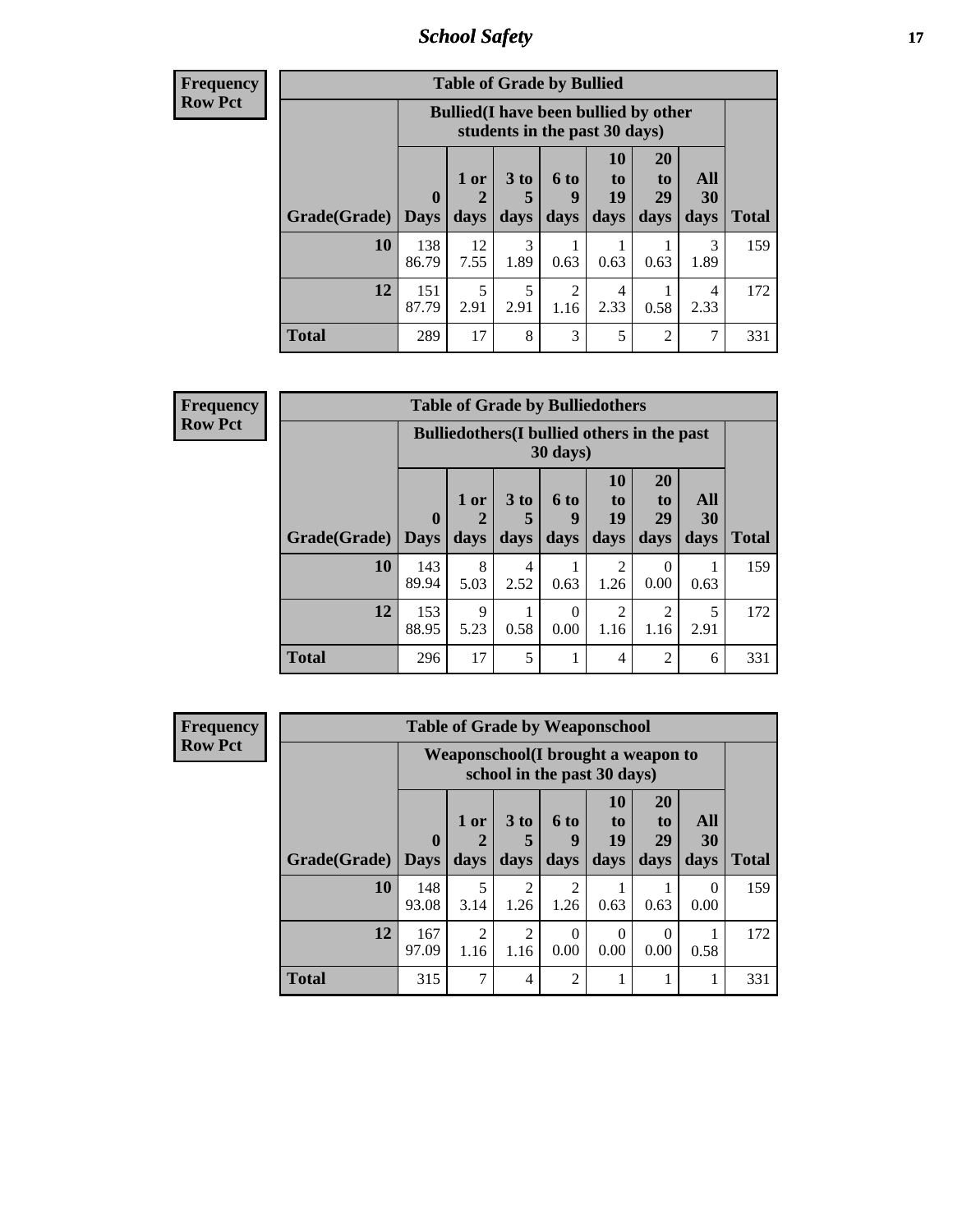*School Safety* **18**

| <b>Frequency</b> | <b>Table of Grade by Absentunsafe</b> |                                                                           |                   |                              |                                     |                               |                        |              |  |  |
|------------------|---------------------------------------|---------------------------------------------------------------------------|-------------------|------------------------------|-------------------------------------|-------------------------------|------------------------|--------------|--|--|
| <b>Row Pct</b>   |                                       | Absentunsafe(I have missed school<br>because I felt unsafe in the past 30 |                   |                              |                                     |                               |                        |              |  |  |
|                  | Grade(Grade)                          | $\bf{0}$<br><b>Days</b>                                                   | 1 or<br>2<br>days | 3 <sub>to</sub><br>5<br>days | 6 to<br>9<br>days                   | <b>10</b><br>to<br>19<br>days | 20<br>to<br>29<br>days | <b>Total</b> |  |  |
|                  | 10                                    | 150<br>94.34                                                              | 4<br>2.52         | 3<br>1.89                    | 0.63                                | 0<br>0.00                     | 0.63                   | 159          |  |  |
|                  | 12                                    | 168<br>97.67                                                              | 0.58              | 0<br>0.00                    | $\mathcal{D}_{\mathcal{L}}$<br>1.16 | 0.58                          | $\Omega$<br>0.00       | 172          |  |  |
|                  | <b>Total</b>                          | 318                                                                       | 5                 | 3                            | 3                                   |                               | 1                      | 331          |  |  |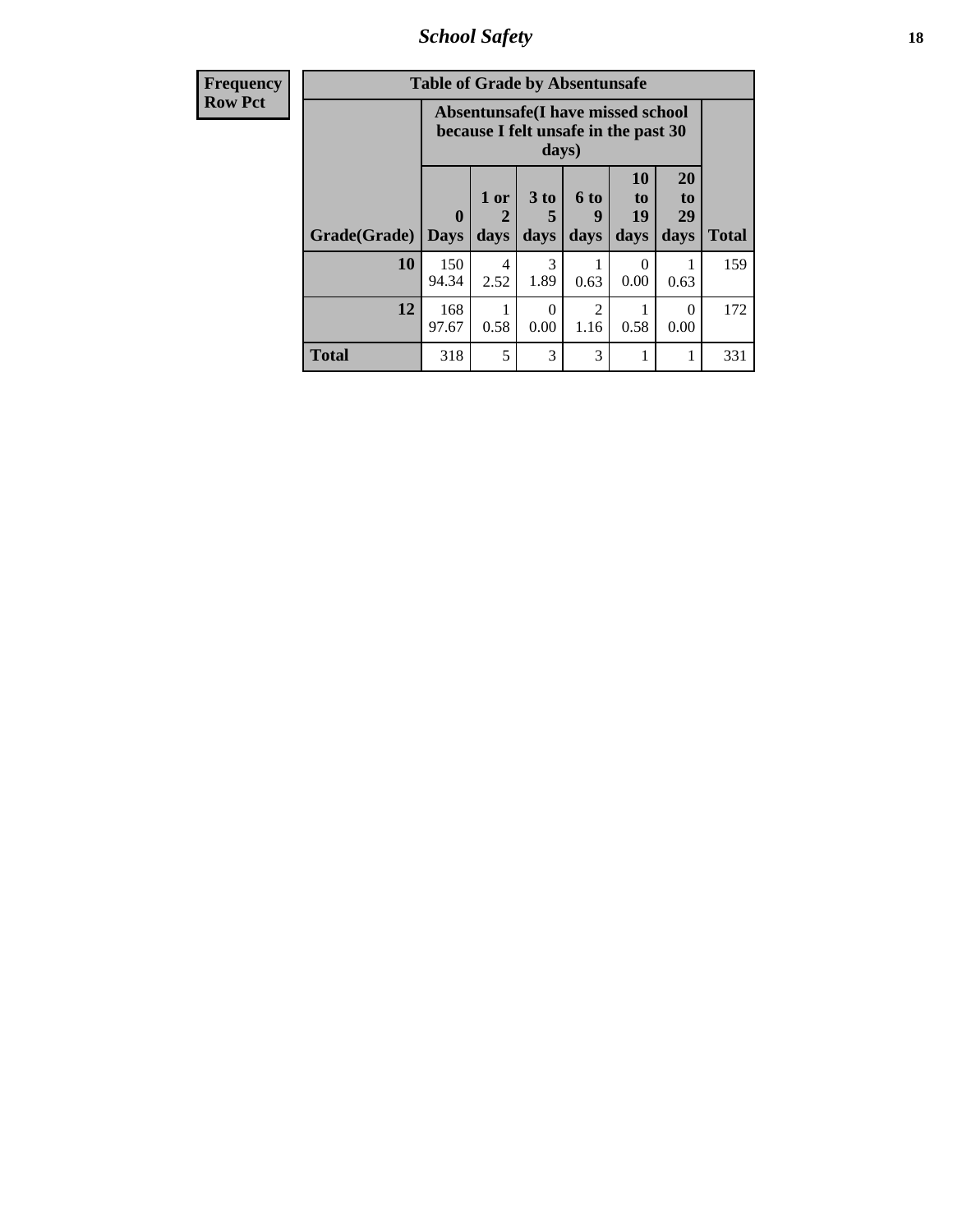# *Drug Use During Last 30 Days* **19**

#### **Frequency Row Pct**

| <b>Table of Grade by Alcohol</b> |                                 |                                    |                 |               |                 |                   |              |              |  |  |  |
|----------------------------------|---------------------------------|------------------------------------|-----------------|---------------|-----------------|-------------------|--------------|--------------|--|--|--|
|                                  |                                 | Alcohol(Alcohol use, past 30 days) |                 |               |                 |                   |              |              |  |  |  |
| Grade(Grade)                     | <b>Did</b><br>not<br><b>use</b> | $1 - 2$<br>days                    | $3 - 5$<br>days | $6-9$<br>days | $10-19$<br>days | $20 - 29$<br>days | Every<br>day | <b>Total</b> |  |  |  |
| 10                               | 103<br>64.78                    | 19<br>11.95                        | 16<br>10.06     | 5<br>3.14     | 7<br>4.40       | 4<br>2.52         | 5<br>3.14    | 159          |  |  |  |
| 12                               | 103<br>59.88                    | 14<br>8.14                         | 19<br>11.05     | 11<br>6.40    | 9<br>5.23       | 12<br>6.98        | 4<br>2.33    | 172          |  |  |  |
| <b>Total</b>                     | 206                             | 33                                 | 35              | 16            | 16              | 16                | 9            | 331          |  |  |  |

#### **Frequency Row Pct**

| <b>Table of Grade by Cigarettes</b> |                          |                                                   |                 |                |                 |                   |              |              |  |  |
|-------------------------------------|--------------------------|---------------------------------------------------|-----------------|----------------|-----------------|-------------------|--------------|--------------|--|--|
|                                     |                          | Cigarettes (Smoking tobacco use,<br>past 30 days) |                 |                |                 |                   |              |              |  |  |
| Grade(Grade)                        | Did<br>not<br><b>use</b> | $1 - 2$<br>days                                   | $3 - 5$<br>days | $6-9$<br>days  | $10-19$<br>days | $20 - 29$<br>days | Every<br>day | <b>Total</b> |  |  |
| 10                                  | 132<br>83.02             | 14<br>8.81                                        | 4<br>2.52       | 0.63           | 0<br>0.00       | 4<br>2.52         | 4<br>2.52    | 159          |  |  |
| 12                                  | 124<br>72.09             | 15<br>8.72                                        | 7<br>4.07       | 0.58           | 6<br>3.49       | 8<br>4.65         | 11<br>6.40   | 172          |  |  |
| <b>Total</b>                        | 256                      | 29                                                | 11              | $\overline{2}$ | 6               | 12                | 15           | 331          |  |  |

| Frequency      | <b>Table of Grade by Smokeless</b> |                                   |                 |                  |                        |              |              |
|----------------|------------------------------------|-----------------------------------|-----------------|------------------|------------------------|--------------|--------------|
| <b>Row Pct</b> |                                    | <b>Smokeless</b> (Chewing tobacco |                 |                  |                        |              |              |
|                | Grade(Grade)                       | Did<br>not<br><b>use</b>          | $1 - 2$<br>days | $3 - 5$<br>days  | $20 - 29$<br>days      | Every<br>day | <b>Total</b> |
|                | <b>10</b>                          | 147<br>92.45                      | 4.40            | $\Omega$<br>0.00 | 0.63                   | 4<br>2.52    | 159          |
|                | 12                                 | 161<br>93.60                      | 2<br>1.16       | 0.58             | $\mathfrak{D}$<br>1.16 | 6<br>3.49    | 172          |
|                | <b>Total</b>                       | 308                               | 9               |                  | 3                      | 10           | 331          |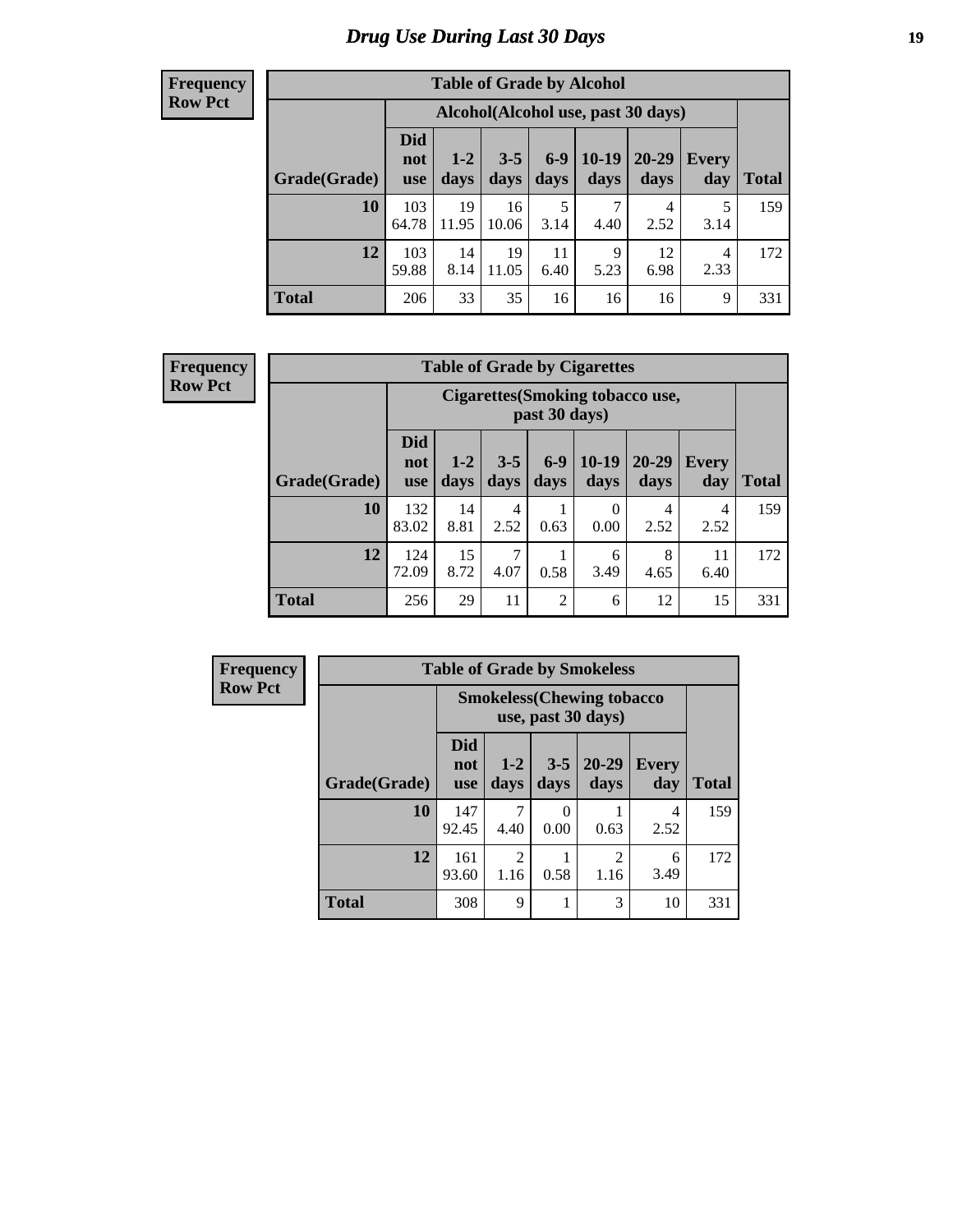#### **Frequency Row Pct**

| <b>Table of Grade by Marijuana</b> |                                 |                                         |                        |                        |                 |               |              |       |
|------------------------------------|---------------------------------|-----------------------------------------|------------------------|------------------------|-----------------|---------------|--------------|-------|
|                                    |                                 | Marijuana (Marijuana use, past 30 days) |                        |                        |                 |               |              |       |
| Grade(Grade)                       | <b>Did</b><br>not<br><b>use</b> | $1 - 2$<br>days                         | $3 - 5$<br>days        | $6 - 9$<br>days        | $10-19$<br>days | 20-29<br>days | Every<br>day | Total |
| 10                                 | 134<br>84.28                    | $\mathcal{I}$<br>4.40                   | 5<br>3.14              | $\theta$<br>0.00       | 2<br>1.26       | 4<br>2.52     | 4.40         | 159   |
| 12                                 | 137<br>79.65                    | 11<br>6.40                              | $\mathfrak{D}$<br>1.16 | $\overline{c}$<br>1.16 | 8<br>4.65       | 3<br>1.74     | 9<br>5.23    | 172   |
| <b>Total</b>                       | 271                             | 18                                      | 7                      | $\overline{c}$         | 10              | ℸ             | 16           | 331   |

| Frequency      |              | <b>Table of Grade by Cocaine</b> |                                        |                 |                   |                     |              |  |
|----------------|--------------|----------------------------------|----------------------------------------|-----------------|-------------------|---------------------|--------------|--|
| <b>Row Pct</b> |              |                                  | Cocaine (Cocaine use,<br>past 30 days) |                 |                   |                     |              |  |
|                | Grade(Grade) | <b>Did</b><br>not<br><b>use</b>  | $1 - 2$<br>days                        | $3 - 5$<br>days | $20 - 29$<br>days | <b>Every</b><br>day | <b>Total</b> |  |
|                | 10           | 156<br>98.11                     | 0.63                                   | 0.63            | 0.63              | $\Omega$<br>0.00    | 159          |  |
|                | 12           | 166<br>96.51                     | 0.58                                   | 0.58            | 0.58              | 3<br>1.74           | 172          |  |
|                | <b>Total</b> | 322                              | $\overline{2}$                         | $\overline{2}$  | $\overline{c}$    | 3                   | 331          |  |

| Frequency      | <b>Table of Grade by Inhalants</b> |                          |                                                  |                 |               |              |  |  |  |
|----------------|------------------------------------|--------------------------|--------------------------------------------------|-----------------|---------------|--------------|--|--|--|
| <b>Row Pct</b> |                                    |                          | <b>Inhalants</b> (Inhalant use,<br>past 30 days) |                 |               |              |  |  |  |
|                | Grade(Grade)                       | Did<br>not<br><b>use</b> | $1 - 2$<br>days                                  | $3 - 5$<br>days | $6-9$<br>days | <b>Total</b> |  |  |  |
|                | 10                                 | 159<br>100.00            | 0<br>0.00                                        | 0<br>0.00       | 0<br>0.00     | 159          |  |  |  |
|                | 12                                 | 166<br>96.51             | 4<br>2.33                                        | 0.58            | 0.58          | 172          |  |  |  |
|                | <b>Total</b>                       | 325                      | 4                                                |                 | 1             | 331          |  |  |  |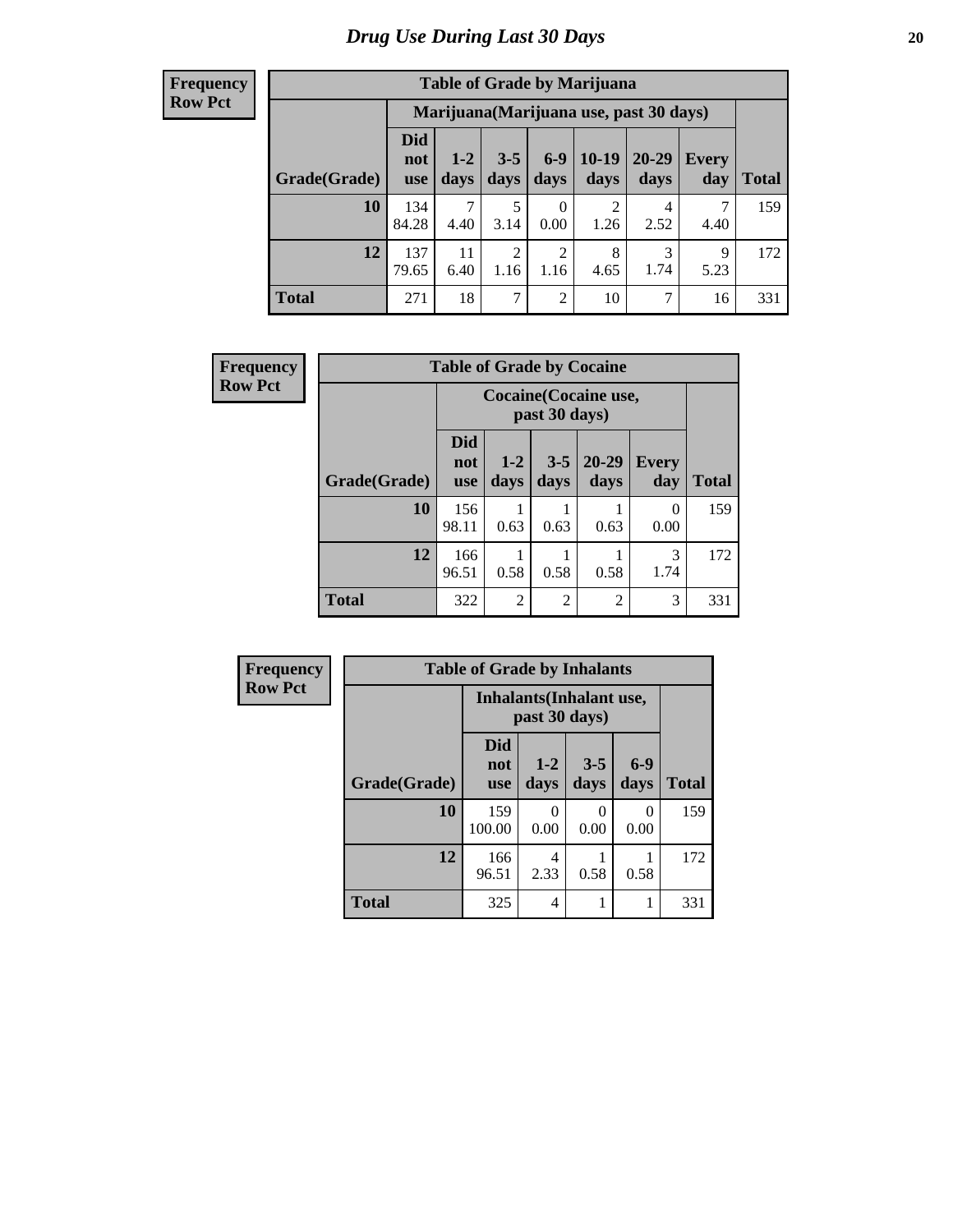# *Drug Use During Last 30 Days* **21**

| <b>Frequency</b> |              | <b>Table of Grade by Steroids</b> |     |  |  |  |
|------------------|--------------|-----------------------------------|-----|--|--|--|
| <b>Row Pct</b>   |              |                                   |     |  |  |  |
|                  | Grade(Grade) | <b>Total</b><br>Did not use       |     |  |  |  |
|                  | 10           | 159<br>100.00                     | 159 |  |  |  |
|                  | 12           | 172<br>100.00                     | 172 |  |  |  |
|                  | <b>Total</b> | 331                               | 331 |  |  |  |

| <b>Frequency</b> |              | <b>Table of Grade by Ecstasy</b> |                                        |                 |                 |                     |              |  |
|------------------|--------------|----------------------------------|----------------------------------------|-----------------|-----------------|---------------------|--------------|--|
| <b>Row Pct</b>   |              |                                  | Ecstasy (Ecstasy use,<br>past 30 days) |                 |                 |                     |              |  |
|                  | Grade(Grade) | <b>Did</b><br>not<br><b>use</b>  | $1-2$<br>days                          | $3 - 5$<br>days | $10-19$<br>days | <b>Every</b><br>day | <b>Total</b> |  |
|                  | 10           | 158<br>99.37                     | 0.63                                   | 0<br>0.00       | 0<br>0.00       | 0<br>0.00           | 159          |  |
|                  | 12           | 165<br>95.93                     | 0.58                                   | 2<br>1.16       | 0.58            | 3<br>1.74           | 172          |  |
|                  | <b>Total</b> | 323                              | $\overline{2}$                         | $\overline{2}$  |                 | 3                   | 331          |  |

| <b>Frequency</b> | <b>Table of Grade by Meth</b> |                                 |                                             |                 |               |              |
|------------------|-------------------------------|---------------------------------|---------------------------------------------|-----------------|---------------|--------------|
| <b>Row Pct</b>   |                               |                                 | Meth (Methamphetamine use,<br>past 30 days) |                 |               |              |
|                  | Grade(Grade)                  | <b>Did</b><br>not<br><b>use</b> | $1 - 2$<br>days                             | $10-19$<br>days | 20-29<br>days | <b>Total</b> |
|                  | 10                            | 159<br>100.00                   | 0<br>0.00                                   | 0.00            | 0<br>0.00     | 159          |
|                  | 12                            | 169<br>98.26                    | 0.58                                        | 0.58            | 0.58          | 172          |
|                  | <b>Total</b>                  | 328                             |                                             |                 |               | 331          |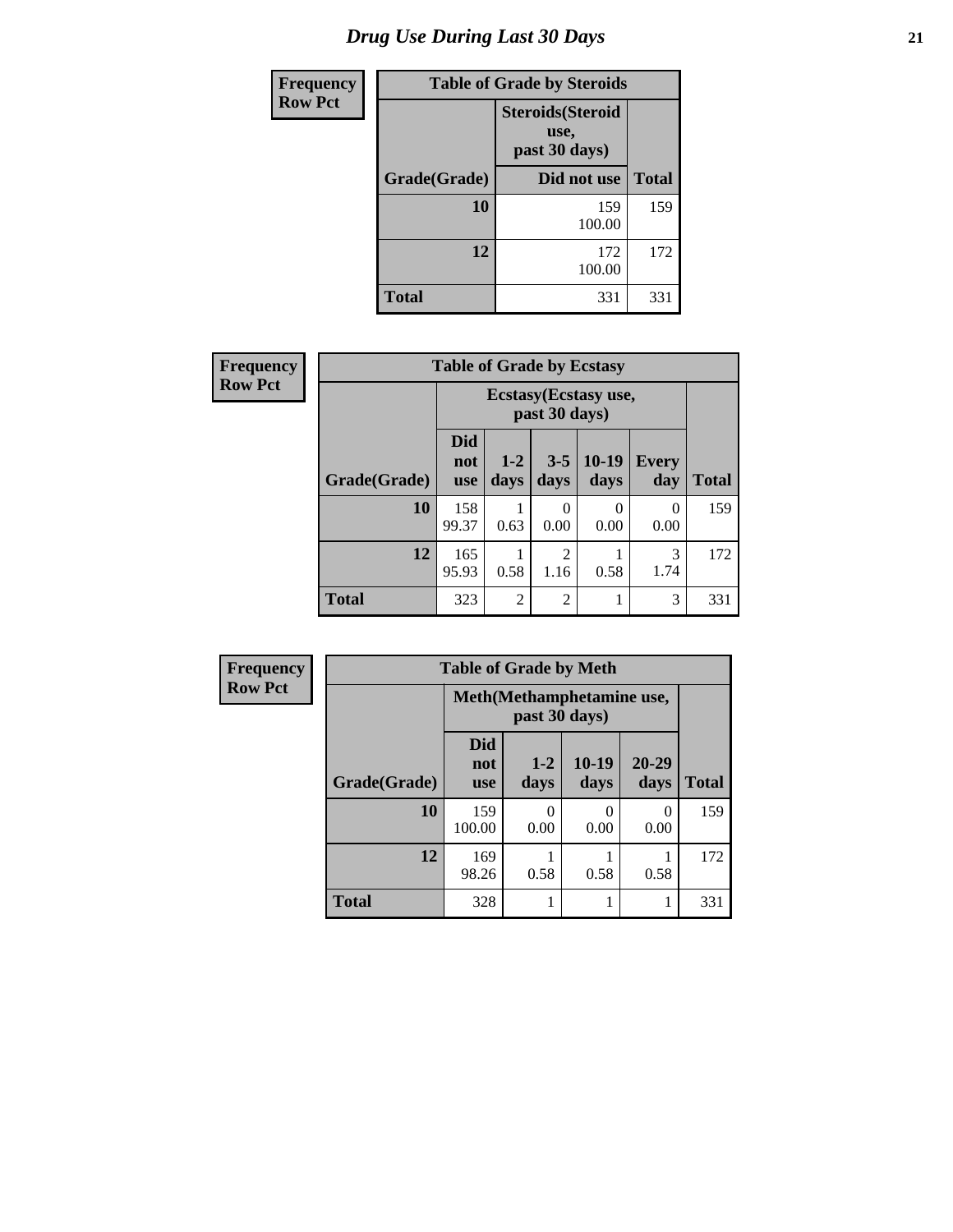# *Drug Use During Last 30 Days* **22**

| <b>Frequency</b> | <b>Table of Grade by Hallucinogens</b> |                                                   |                |               |              |  |
|------------------|----------------------------------------|---------------------------------------------------|----------------|---------------|--------------|--|
| <b>Row Pct</b>   |                                        | Hallucinogens (Hallucinogen<br>use, past 30 days) |                |               |              |  |
|                  | Grade(Grade)                           | Did not<br><b>use</b>                             | $1-2$ days     | 10-19<br>days | <b>Total</b> |  |
|                  | 10                                     | 159<br>100.00                                     | 0.00           | 0.00          | 159          |  |
|                  | 12                                     | 169<br>98.26                                      | ◠<br>1.16      | 0.58          | 172          |  |
|                  | <b>Total</b>                           | 328                                               | $\overline{c}$ |               | 331          |  |

| Frequency<br>Row Pct |  |
|----------------------|--|

| <b>Table of Grade by Prescription</b> |              |                                                                                                                                                                                                                                |                |                |           |           |                        |              |
|---------------------------------------|--------------|--------------------------------------------------------------------------------------------------------------------------------------------------------------------------------------------------------------------------------|----------------|----------------|-----------|-----------|------------------------|--------------|
|                                       |              | <b>Prescription</b> (Prescription drugs not<br>prescribed to me, past 30 days)<br><b>Did</b><br>$6 - 9$<br>$10-19$<br>20-29<br>$3 - 5$<br>$1 - 2$<br>Every<br>not<br>days<br>days<br>days<br>day<br>days<br>days<br><b>use</b> |                |                |           |           |                        |              |
| Grade(Grade)                          |              |                                                                                                                                                                                                                                |                |                |           |           |                        | <b>Total</b> |
| 10                                    | 146<br>91.82 | 5<br>3.14                                                                                                                                                                                                                      | 0.63           | 0.63           | 3<br>1.89 | 0.63      | $\overline{2}$<br>1.26 | 159          |
| 12                                    | 152<br>88.37 | 6<br>3.49                                                                                                                                                                                                                      | 3<br>1.74      | 0.58           | 0.58      | 6<br>3.49 | 3<br>1.74              | 172          |
| <b>Total</b>                          | 298          | 11                                                                                                                                                                                                                             | $\overline{4}$ | $\overline{c}$ | 4         | ⇁         | 5                      | 331          |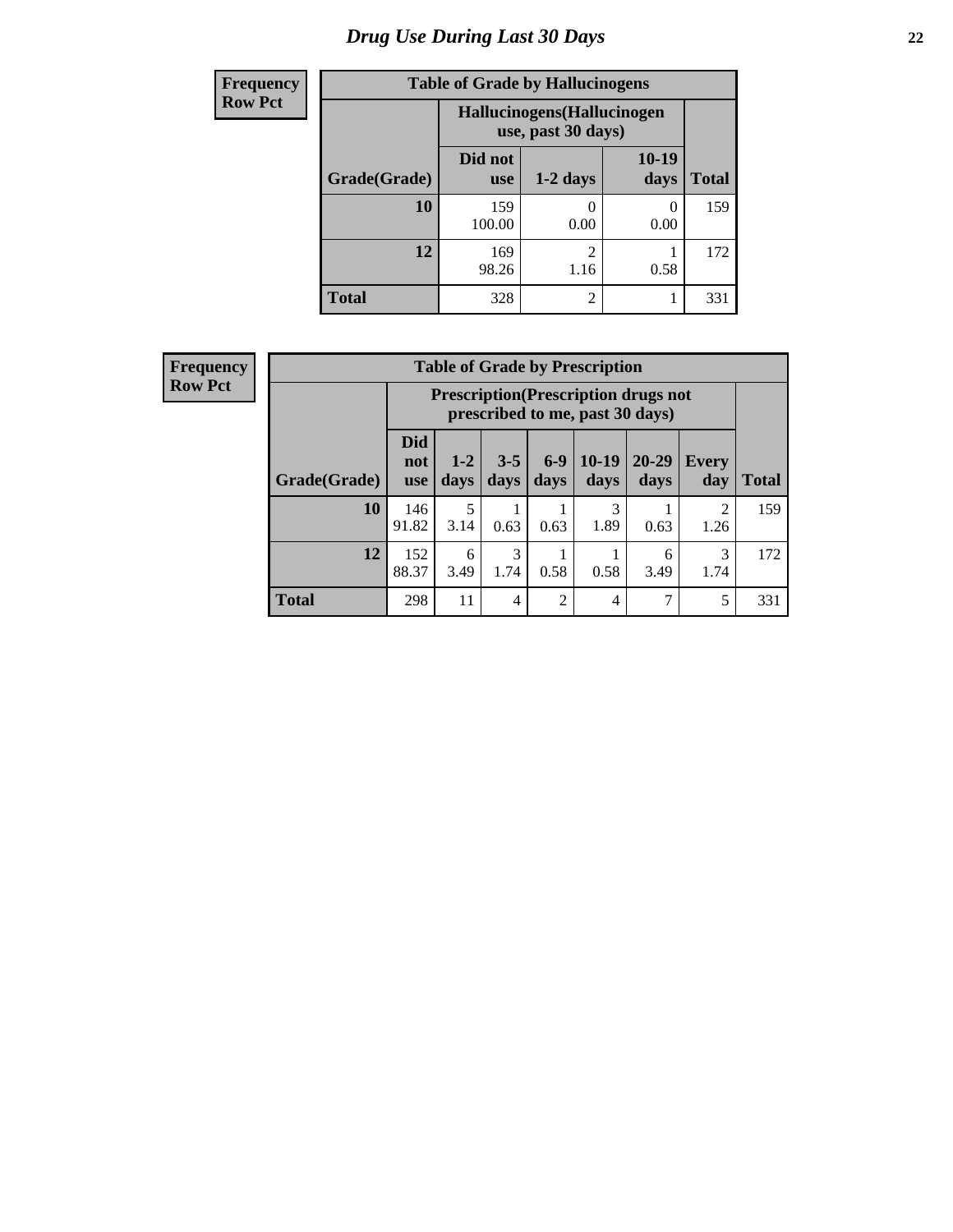| Frequency      | <b>Table of Alcoholease by Grade</b>              |                    |             |              |  |  |
|----------------|---------------------------------------------------|--------------------|-------------|--------------|--|--|
| <b>Col Pct</b> | <b>Alcoholease</b> (It is<br>easy to get alcohol) | Grade(Grade)<br>10 | 12          | <b>Total</b> |  |  |
|                | <b>Strongly Agree</b>                             | 46<br>28.93        | 78<br>45.35 | 124          |  |  |
|                | <b>Somewhat Agree</b>                             | 62<br>38.99        | 59<br>34.30 | 121          |  |  |
|                | <b>Somewhat Disagree</b>                          | 19<br>11.95        | 18<br>10.47 | 37           |  |  |
|                | <b>Strongly Disagree</b>                          | 32<br>20.13        | 17<br>9.88  | 49           |  |  |
|                | <b>Total</b>                                      | 159                | 172         | 331          |  |  |

| Frequency      | <b>Table of Cigarettesease by Grade</b>     |              |             |              |
|----------------|---------------------------------------------|--------------|-------------|--------------|
| <b>Col Pct</b> | Cigarettesease(It is<br>easy to get smoking | Grade(Grade) |             |              |
|                | tobacco)                                    | 10           | 12          | <b>Total</b> |
|                | <b>Strongly Agree</b>                       | 60<br>37.74  | 96<br>55.81 | 156          |
|                | <b>Somewhat Agree</b>                       | 45<br>28.30  | 46<br>26.74 | 91           |
|                | <b>Somewhat Disagree</b>                    | 16<br>10.06  | 10<br>5.81  | 26           |
|                | <b>Strongly Disagree</b>                    | 38<br>23.90  | 20<br>11.63 | 58           |

**Total** 159 172 331

| <b>Frequency</b> | <b>Table of Smokelessease by Grade</b>                         |                    |             |              |
|------------------|----------------------------------------------------------------|--------------------|-------------|--------------|
| <b>Col Pct</b>   | <b>Smokelessease</b> (It is<br>easy to get chewing<br>tobacco) | Grade(Grade)<br>10 | 12          | <b>Total</b> |
|                  | <b>Strongly Agree</b>                                          | 58<br>36.48        | 89<br>51.74 | 147          |
|                  | <b>Somewhat Agree</b>                                          | 35<br>22.01        | 40<br>23.26 | 75           |
|                  | <b>Somewhat Disagree</b>                                       | 19<br>11.95        | 14<br>8.14  | 33           |
|                  | <b>Strongly Disagree</b>                                       | 47<br>29.56        | 29<br>16.86 | 76           |
|                  | <b>Total</b>                                                   | 159                | 172         | 331          |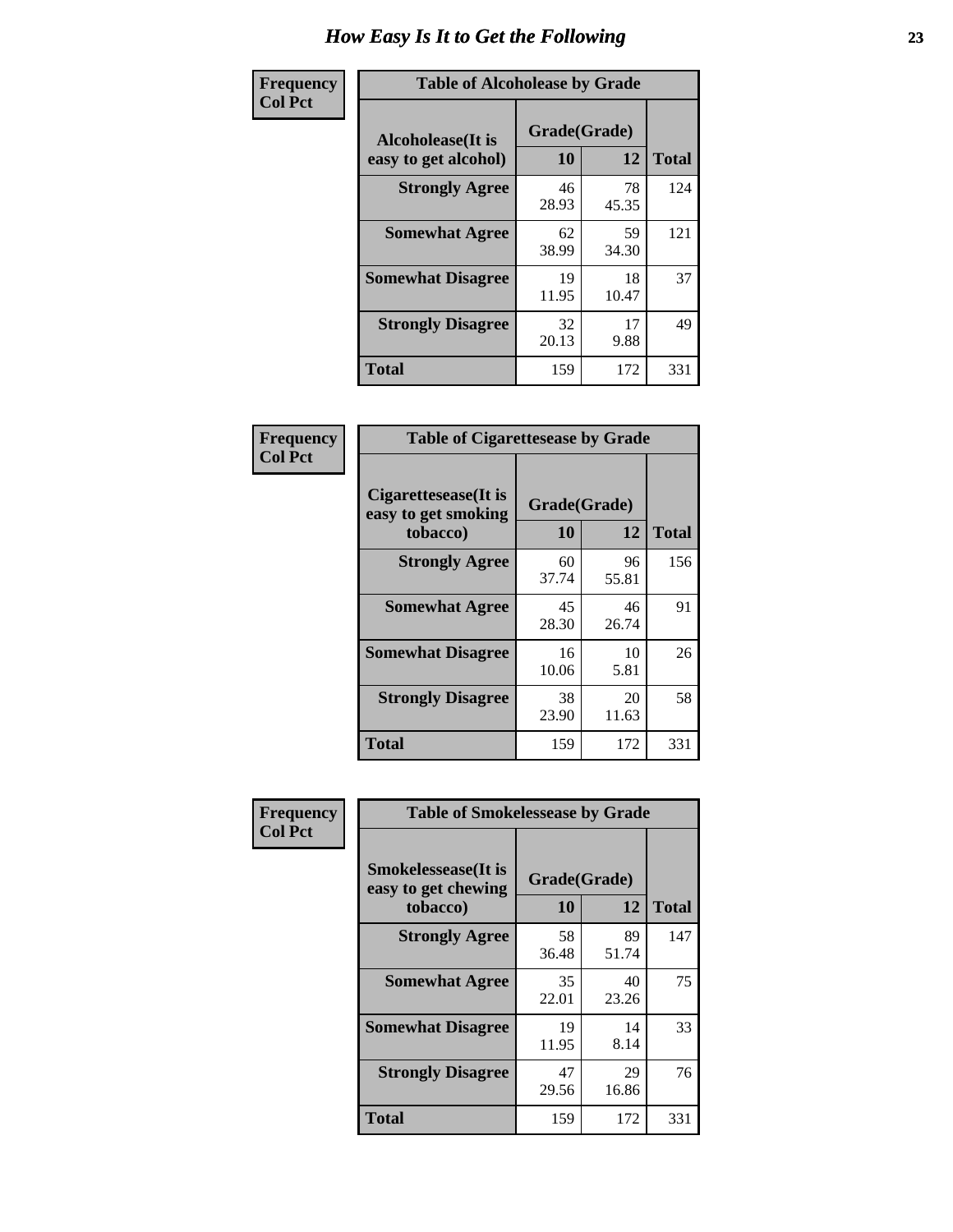| Frequency      | <b>Table of Marijuanaease by Grade</b>            |                           |             |              |  |  |  |  |
|----------------|---------------------------------------------------|---------------------------|-------------|--------------|--|--|--|--|
| <b>Col Pct</b> | Marijuanaease (It is<br>easy to get<br>marijuana) | Grade(Grade)<br><b>10</b> | 12          | <b>Total</b> |  |  |  |  |
|                | <b>Strongly Agree</b>                             | 52<br>32.70               | 67<br>38.95 | 119          |  |  |  |  |
|                | <b>Somewhat Agree</b>                             | 34<br>21.38               | 58<br>33.72 | 92           |  |  |  |  |
|                | <b>Somewhat Disagree</b>                          | 22<br>13.84               | 18<br>10.47 | 40           |  |  |  |  |
|                | <b>Strongly Disagree</b>                          | 51<br>32.08               | 29<br>16.86 | 80           |  |  |  |  |
|                | <b>Total</b>                                      | 159                       | 172         | 331          |  |  |  |  |

| <b>Table of Cocaineease by Grade</b> |              |             |              |  |  |  |  |  |  |
|--------------------------------------|--------------|-------------|--------------|--|--|--|--|--|--|
| <b>Cocaineease</b> (It is            | Grade(Grade) |             |              |  |  |  |  |  |  |
| easy to get cocaine)                 | 10           | 12          | <b>Total</b> |  |  |  |  |  |  |
| <b>Strongly Agree</b>                | 17<br>10.69  | 27<br>15.70 | 44           |  |  |  |  |  |  |
| <b>Somewhat Agree</b>                | 30<br>18.87  | 46<br>26.74 | 76           |  |  |  |  |  |  |
| <b>Somewhat Disagree</b>             | 35<br>22.01  | 33<br>19.19 | 68           |  |  |  |  |  |  |
| <b>Strongly Disagree</b>             | 77<br>48.43  | 66<br>38.37 | 143          |  |  |  |  |  |  |
| <b>Total</b>                         | 159          | 172         | 331          |  |  |  |  |  |  |

| Frequency      | <b>Table of Inhalantsease by Grade</b>                                               |             |             |     |  |  |  |  |  |
|----------------|--------------------------------------------------------------------------------------|-------------|-------------|-----|--|--|--|--|--|
| <b>Col Pct</b> | <b>Inhalantsease</b> (It is<br>Grade(Grade)<br>easy to get<br>10<br>12<br>inhalants) |             |             |     |  |  |  |  |  |
|                | <b>Strongly Agree</b>                                                                | 46<br>28.93 | 62<br>36.05 | 108 |  |  |  |  |  |
|                | <b>Somewhat Agree</b>                                                                | 26<br>16.35 | 40<br>23.26 | 66  |  |  |  |  |  |
|                | <b>Somewhat Disagree</b>                                                             | 19<br>11.95 | 19<br>11.05 | 38  |  |  |  |  |  |
|                | <b>Strongly Disagree</b>                                                             | 68<br>42.77 | 51<br>29.65 | 119 |  |  |  |  |  |
|                | <b>Total</b>                                                                         | 159         | 172         | 331 |  |  |  |  |  |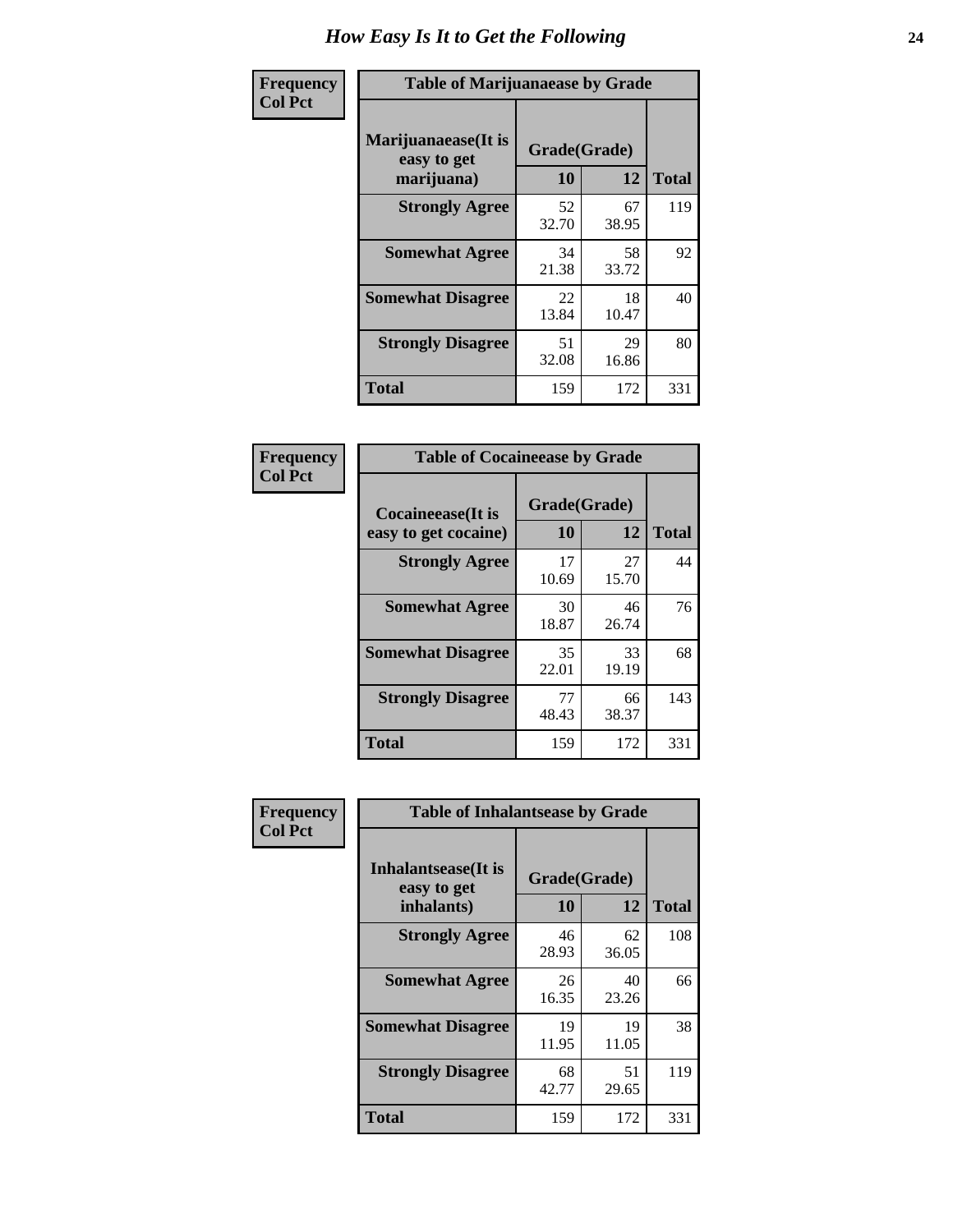| Frequency      | <b>Table of Steroidsease by Grade</b>               |                    |              |     |  |  |  |  |  |
|----------------|-----------------------------------------------------|--------------------|--------------|-----|--|--|--|--|--|
| <b>Col Pct</b> | <b>Steroidsease</b> (It is<br>easy to get steroids) | Grade(Grade)<br>10 | <b>Total</b> |     |  |  |  |  |  |
|                | <b>Strongly Agree</b>                               | 14<br>8.81         | 24<br>13.95  | 38  |  |  |  |  |  |
|                | <b>Somewhat Agree</b>                               | 32<br>20.13        | 38<br>22.09  | 70  |  |  |  |  |  |
|                | <b>Somewhat Disagree</b>                            | 33<br>20.75        | 45<br>26.16  | 78  |  |  |  |  |  |
|                | <b>Strongly Disagree</b>                            | 80<br>50.31        | 65<br>37.79  | 145 |  |  |  |  |  |
|                | <b>Total</b>                                        | 159                | 172          | 331 |  |  |  |  |  |

| Frequency      | <b>Table of Ecstasyease by Grade</b>              |                    |              |     |  |  |  |  |
|----------------|---------------------------------------------------|--------------------|--------------|-----|--|--|--|--|
| <b>Col Pct</b> | <b>Ecstasyease</b> (It is<br>easy to get ecstasy) | Grade(Grade)<br>10 | <b>Total</b> |     |  |  |  |  |
|                | <b>Strongly Agree</b>                             | 18<br>11.32        | 26<br>15.12  | 44  |  |  |  |  |
|                | <b>Somewhat Agree</b>                             | 25<br>15.72        | 44<br>25.58  | 69  |  |  |  |  |
|                | <b>Somewhat Disagree</b>                          | 34<br>21.38        | 38<br>22.09  | 72  |  |  |  |  |
|                | <b>Strongly Disagree</b>                          | 82<br>51.57        | 64<br>37.21  | 146 |  |  |  |  |
|                | <b>Total</b>                                      | 159                | 172          | 331 |  |  |  |  |

| Frequency      | <b>Table of Methease by Grade</b>                          |                    |             |              |  |  |  |  |
|----------------|------------------------------------------------------------|--------------------|-------------|--------------|--|--|--|--|
| <b>Col Pct</b> | <b>Methease</b> (It is easy<br>to get<br>methamphetamines) | Grade(Grade)<br>10 | 12          | <b>Total</b> |  |  |  |  |
|                | <b>Strongly Agree</b>                                      | 13<br>8.18         | 28<br>16.28 | 41           |  |  |  |  |
|                | <b>Somewhat Agree</b>                                      | 30<br>18.87        | 35<br>20.35 | 65           |  |  |  |  |
|                | <b>Somewhat Disagree</b>                                   | 25<br>15.72        | 38<br>22.09 | 63           |  |  |  |  |
|                | <b>Strongly Disagree</b>                                   | 91<br>57.23        | 71<br>41.28 | 162          |  |  |  |  |
|                | <b>Total</b>                                               | 159                | 172         | 331          |  |  |  |  |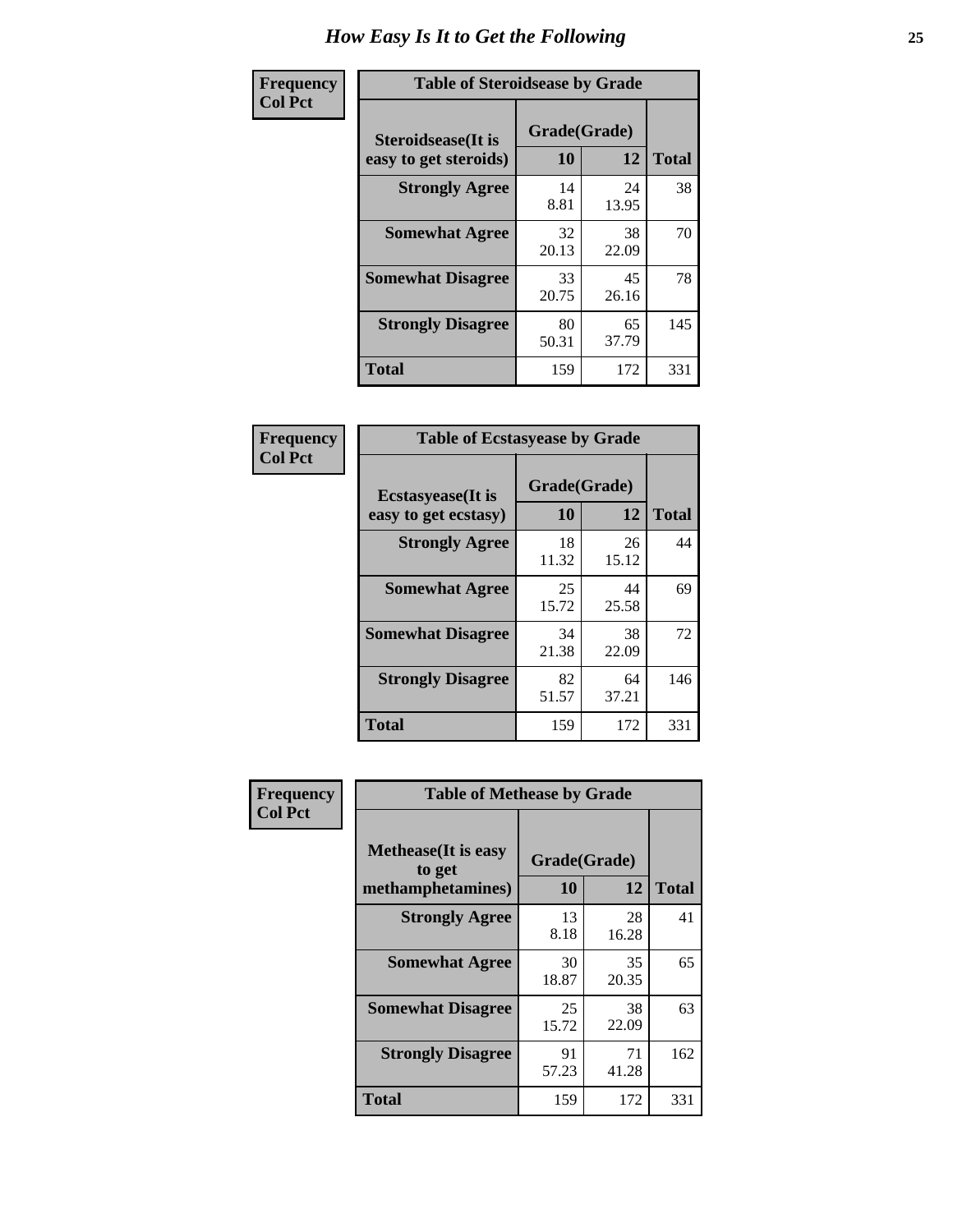| <b>Frequency</b> | <b>Table of Hallucinogensease by Grade</b>               |                    |             |              |  |  |  |  |  |
|------------------|----------------------------------------------------------|--------------------|-------------|--------------|--|--|--|--|--|
| <b>Col Pct</b>   | Hallucinogensease(It<br>is easy to get<br>hallucinogens) | Grade(Grade)<br>10 | 12          | <b>Total</b> |  |  |  |  |  |
|                  | <b>Strongly Agree</b>                                    | 15<br>9.43         | 23<br>13.37 | 38           |  |  |  |  |  |
|                  | <b>Somewhat Agree</b>                                    | 25<br>15.72        | 39<br>22.67 | 64           |  |  |  |  |  |
|                  | <b>Somewhat Disagree</b>                                 | 30<br>18.87        | 32<br>18.60 | 62           |  |  |  |  |  |
|                  | <b>Strongly Disagree</b>                                 | 89<br>55.97        | 78<br>45.35 | 167          |  |  |  |  |  |
|                  | <b>Total</b>                                             | 159                | 172         | 331          |  |  |  |  |  |

| Frequency<br>  Col Pct |
|------------------------|
|                        |

| <b>Table of Prescriptionease by Grade</b>                                                       |             |                    |              |  |  |  |  |  |  |
|-------------------------------------------------------------------------------------------------|-------------|--------------------|--------------|--|--|--|--|--|--|
| <b>Prescriptionease</b> (It<br>is easy to get<br>prescription drugs<br>not prescribed to<br>me) | 10          | Grade(Grade)<br>12 | <b>Total</b> |  |  |  |  |  |  |
| <b>Strongly Agree</b>                                                                           | 62<br>38.99 | 75<br>43.60        | 137          |  |  |  |  |  |  |
| <b>Somewhat Agree</b>                                                                           | 35<br>22.01 | 39<br>22.67        | 74           |  |  |  |  |  |  |
| <b>Somewhat Disagree</b>                                                                        | 14<br>8.81  | 16<br>9.30         | 30           |  |  |  |  |  |  |
| <b>Strongly Disagree</b>                                                                        | 48<br>30.19 | 42<br>24.42        | 90           |  |  |  |  |  |  |
| <b>Total</b>                                                                                    | 159         | 172                | 331          |  |  |  |  |  |  |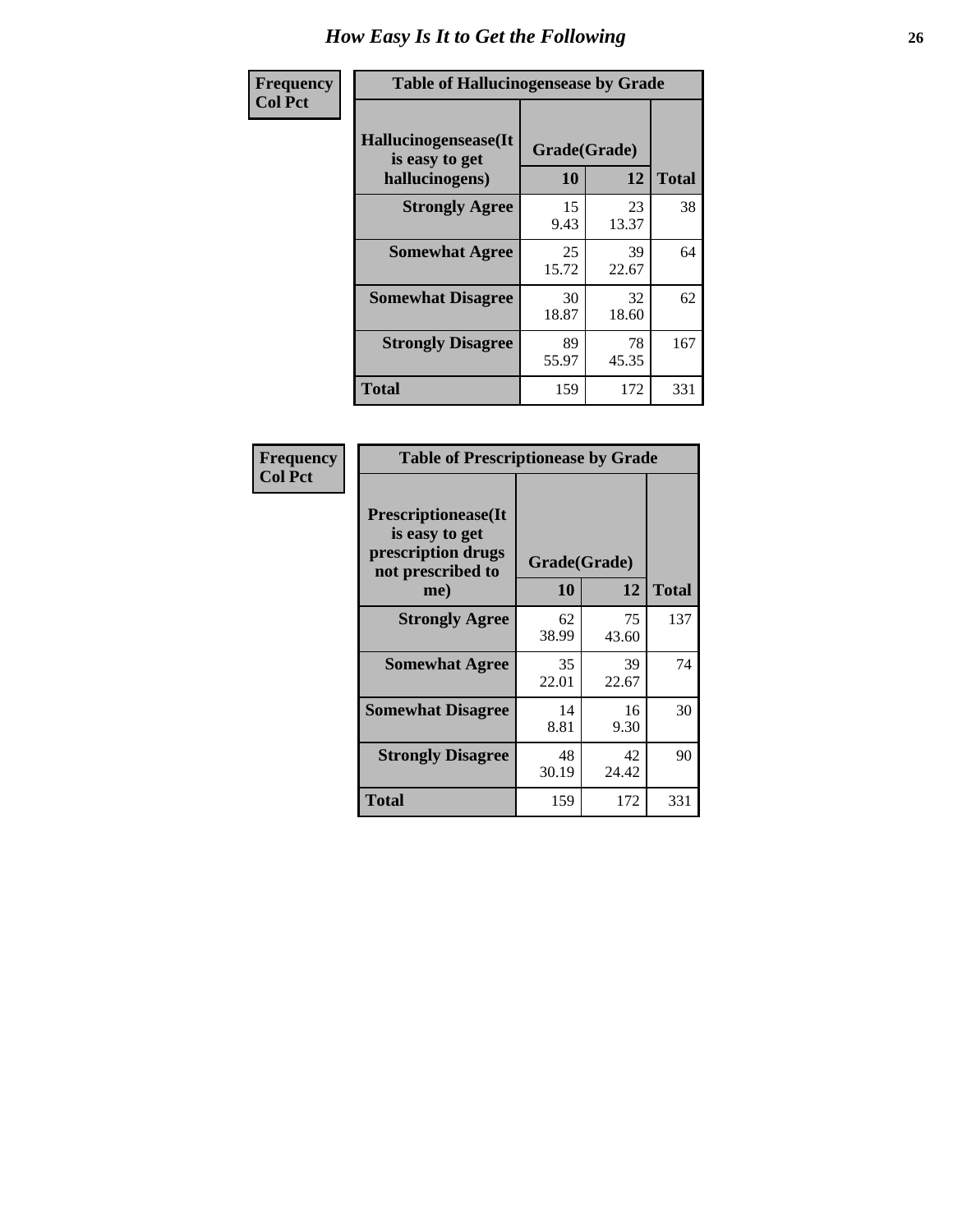*Age at Onset of Use* **27** *Results for "Age at Onset of Use" questions exclude students who said they did not use that substance*

| Frequency      | <b>Table of Grade by Alcoholinit</b>             |                        |           |                        |           |             |                                |             |             |             |             |                       |              |
|----------------|--------------------------------------------------|------------------------|-----------|------------------------|-----------|-------------|--------------------------------|-------------|-------------|-------------|-------------|-----------------------|--------------|
| <b>Row Pct</b> | Alcoholinit (I started using alcohol when I was) |                        |           |                        |           |             |                                |             |             |             |             |                       |              |
|                | Grade(Grade)                                     | <b>8 or</b><br>younger | 9         | <b>10</b>              | 11        | <b>12</b>   | 13                             | 14          | 15          | 16          | 17          | <b>18 or</b><br>older | <b>Total</b> |
|                | 10                                               | 8.05                   | 2.30      | $\overline{4}$<br>4.60 | 2<br>2.30 | 13<br>14.94 | 19<br>21.84                    | 15<br>17.24 | 20<br>22.99 | 3.45        | 1.15        | 1.15                  | 87           |
|                | 12                                               | 6<br>6.06              | 2<br>2.02 | 4<br>4.04              | 1.01      | ⇁<br>7.07   | 9<br>9.09                      | 13<br>13.13 | 16<br>16.16 | 27<br>27.27 | 11<br>11.11 | 3<br>3.03             | 99           |
|                | <b>Total</b>                                     | 13                     | 4         | 8                      | 3         | 20          | 28                             | 28          | 36          | 30          | 12          | 4                     | 186          |
|                |                                                  |                        |           |                        |           |             | <b>Frequency Missing = 145</b> |             |             |             |             |                       |              |

| <b>Frequency</b> |  |
|------------------|--|
| <b>Row Pct</b>   |  |

| <b>Table of Grade by Cigarettesinit</b> |                 |                                                      |           |                                |            |            |             |             |            |                       |              |
|-----------------------------------------|-----------------|------------------------------------------------------|-----------|--------------------------------|------------|------------|-------------|-------------|------------|-----------------------|--------------|
|                                         |                 | Cigarettesinit(I started smoking tobacco when I was) |           |                                |            |            |             |             |            |                       |              |
| Grade(Grade)                            | 8 or<br>younger | 9                                                    | 10        | 12                             | 13         | 14         | 15          | 16          | 17         | <b>18 or</b><br>older | <b>Total</b> |
| 10                                      | 4<br>9.52       | $\theta$<br>$0.00\,$                                 | 2.38      | ⇁<br>16.67                     | 6<br>14.29 | 6<br>14.29 | 13<br>30.95 | 3<br>7.14   | 2.38       | 2.38                  | 42           |
| 12                                      | 1.75            | 1.75                                                 | 2<br>3.51 | 1.75                           | 5<br>8.77  | 5<br>8.77  | 16<br>28.07 | 15<br>26.32 | 8<br>14.04 | 3<br>5.26             | 57           |
| <b>Total</b>                            | 5               |                                                      | 3         | 8                              | 11         | 11         | 29          | 18          | 9          | 4                     | 99           |
|                                         |                 |                                                      |           | <b>Frequency Missing = 232</b> |            |            |             |             |            |                       |              |

**Frequency Row Pct**

|              | <b>Table of Grade by Smokelessinit</b> |                                                     |                  |                         |            |       |                         |            |                       |              |  |
|--------------|----------------------------------------|-----------------------------------------------------|------------------|-------------------------|------------|-------|-------------------------|------------|-----------------------|--------------|--|
|              |                                        | Smokelessinit(I started chewing tobacco when I was) |                  |                         |            |       |                         |            |                       |              |  |
| Grade(Grade) | 8 or<br>younger                        | 9                                                   | 10               | <b>12</b>               | 13         | 14    | 15                      | <b>16</b>  | <b>18 or</b><br>older | <b>Total</b> |  |
| 10           | 6.25                                   | $\overline{2}$<br>12.50                             | 6.25             | 2<br>12.50              | 2<br>12.50 | 31.25 | $\overline{2}$<br>12.50 | 0.00       | 6.25                  | 16           |  |
| 12           | $\overline{2}$<br>10.00                | $\Omega$<br>0.00                                    | $\Omega$<br>0.00 | $\overline{c}$<br>10.00 | 5<br>25.00 | 5.00  | $\mathfrak{D}$<br>10.00 | 8<br>40.00 | $\Omega$<br>0.00      | 20           |  |
| <b>Total</b> | 3                                      | 2                                                   |                  | $\overline{4}$          | 7          | 6     | $\overline{4}$          | 8          |                       | 36           |  |
|              | <b>Frequency Missing = 295</b>         |                                                     |                  |                         |            |       |                         |            |                       |              |  |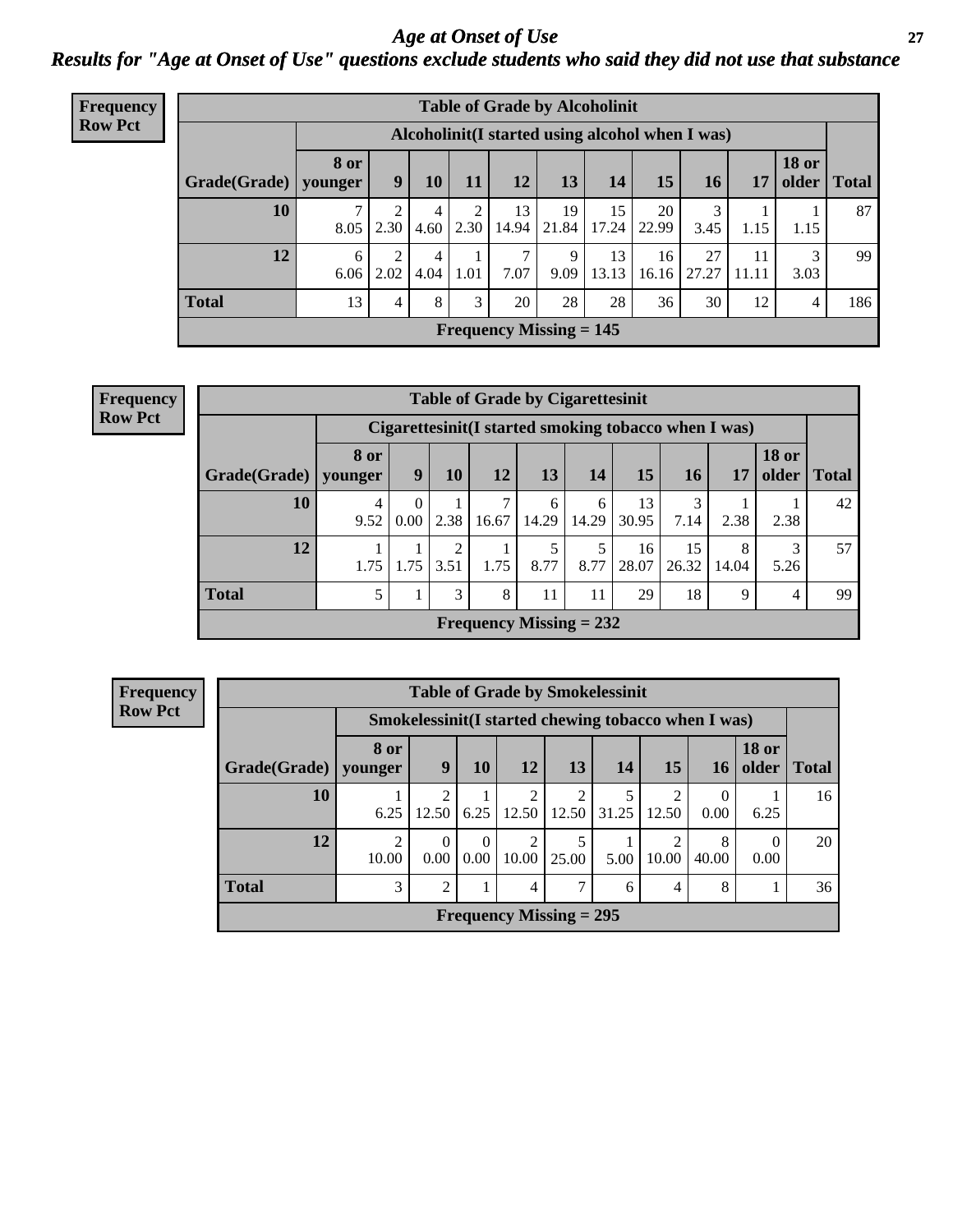#### *Age at Onset of Use* **28**

*Results for "Age at Onset of Use" questions exclude students who said they did not use that substance*

| <b>Frequency</b> |                                                      |      | <b>Table of Grade by Marijuanainit</b> |      |                           |            |             |             |             |           |                        |              |  |  |  |
|------------------|------------------------------------------------------|------|----------------------------------------|------|---------------------------|------------|-------------|-------------|-------------|-----------|------------------------|--------------|--|--|--|
| <b>Row Pct</b>   | Marijuanainit (I started using marijuana when I was) |      |                                        |      |                           |            |             |             |             |           |                        |              |  |  |  |
|                  | Grade(Grade)                                         | 9    | 10                                     | 11   | 12                        | 13         | 14          | 15          | <b>16</b>   | 17        | <b>18 or</b><br>older  | <b>Total</b> |  |  |  |
|                  | 10                                                   | 2.38 | $\theta$<br>0.00                       |      | 5<br>$2.38$   11.90       | 8<br>19.05 | 13<br>30.95 | 12<br>28.57 | 2<br>4.76   | 0<br>0.00 | $\theta$<br>0.00       | 42           |  |  |  |
|                  | 12                                                   | 2.04 | 2.04                                   | 2.04 | 3<br>6.12                 | 4<br>8.16  | 8<br>16.33  | 12<br>24.49 | 12<br>24.49 | 10.20     | $\overline{2}$<br>4.08 | 49           |  |  |  |
|                  | <b>Total</b>                                         | 2    |                                        | 2    | 8                         | 12         | 21          | 24          | 14          |           | 2                      | 91           |  |  |  |
|                  |                                                      |      |                                        |      | Frequency Missing $= 240$ |            |             |             |             |           |                        |              |  |  |  |

| Frequency      |              | <b>Table of Grade by Cocaineinit</b> |                |                           |             |                                       |                       |              |
|----------------|--------------|--------------------------------------|----------------|---------------------------|-------------|---------------------------------------|-----------------------|--------------|
| <b>Row Pct</b> |              |                                      |                |                           | when I was) | Cocaine init (I started using cocaine |                       |              |
|                | Grade(Grade) | 9                                    | 14             | 15                        | 16          | 17                                    | <b>18 or</b><br>older | <b>Total</b> |
|                | 10           | 16.67                                | 16.67          | 4<br>66.67                | 0<br>0.00   | 0.00                                  | 0.00                  | 6            |
|                | 12           | 0.00                                 | 11.11          | $\Omega$<br>0.00          | 55.56       | 22.22                                 | 11.11                 | 9            |
|                | <b>Total</b> |                                      | $\overline{2}$ | 4                         | 5           | $\overline{c}$                        | 1                     | 15           |
|                |              |                                      |                | Frequency Missing $= 316$ |             |                                       |                       |              |

| <b>Frequency</b> | <b>Table of Grade by Inhalantsinit</b> |                                                         |                          |                                      |                         |                |  |  |  |
|------------------|----------------------------------------|---------------------------------------------------------|--------------------------|--------------------------------------|-------------------------|----------------|--|--|--|
| <b>Row Pct</b>   |                                        | Inhalantsinit (I started using<br>inhalants when I was) |                          |                                      |                         |                |  |  |  |
|                  | Grade(Grade)                           | 8 or<br>vounger                                         | 13                       | 16                                   | 17                      | <b>Total</b>   |  |  |  |
|                  | <b>10</b>                              | 0.00                                                    | $\overline{c}$<br>100.00 | 0<br>0.00                            | 0<br>0.00               | $\overline{c}$ |  |  |  |
|                  | 12                                     | 20.00                                                   | 0<br>0.00                | $\mathcal{D}_{\mathcal{L}}$<br>40.00 | $\mathfrak{D}$<br>40.00 | 5              |  |  |  |
|                  | <b>Total</b>                           | 1                                                       | $\overline{2}$           | $\overline{2}$                       | $\overline{2}$          |                |  |  |  |
|                  |                                        | Frequency Missing $=$ 324                               |                          |                                      |                         |                |  |  |  |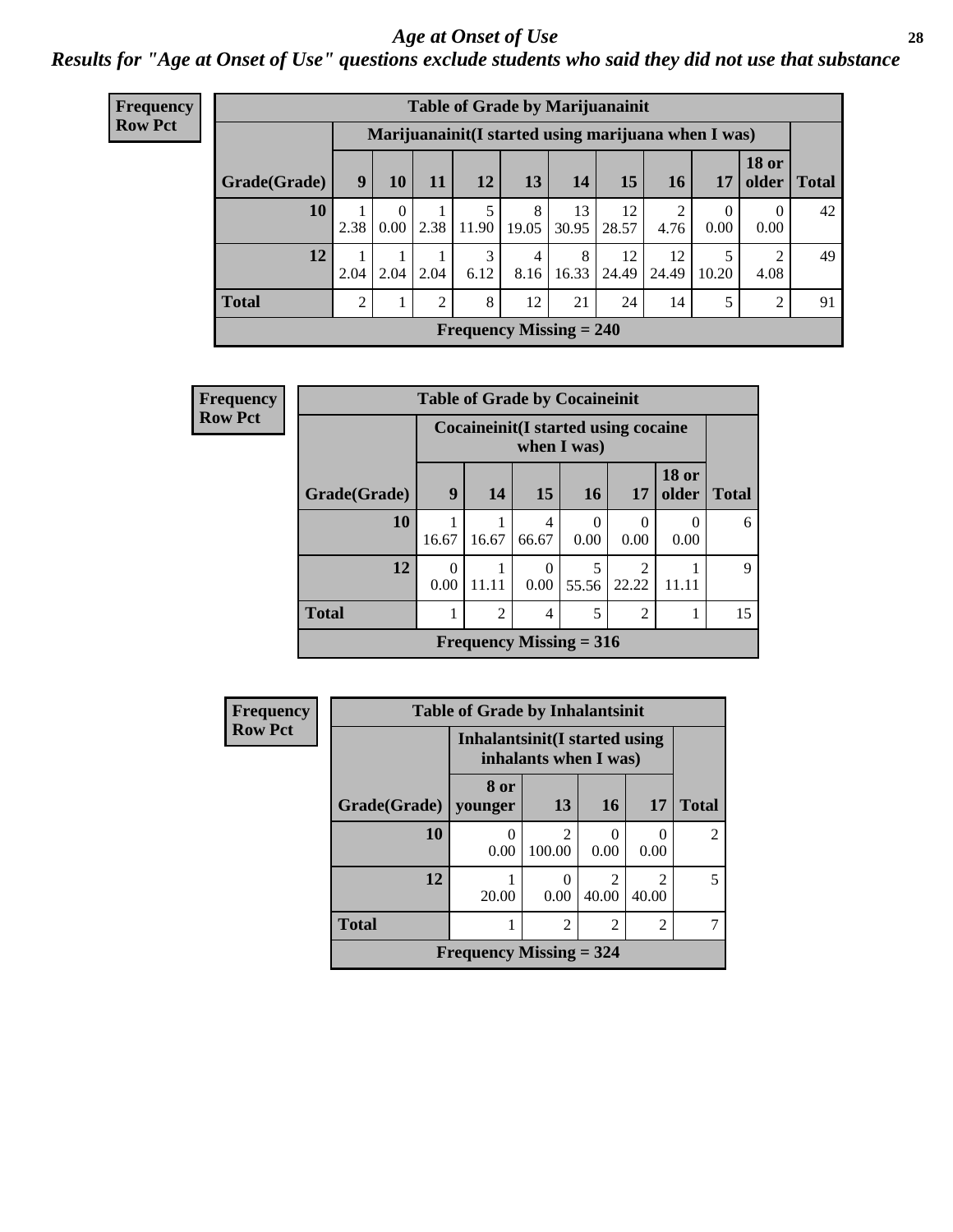#### *Age at Onset of Use* **29**

*Results for "Age at Onset of Use" questions exclude students who said they did not use that substance*

| Frequency      | <b>Table of Grade by Steroidsinit</b> |                                                            |        |                |  |  |  |  |  |
|----------------|---------------------------------------|------------------------------------------------------------|--------|----------------|--|--|--|--|--|
| <b>Row Pct</b> |                                       | Steroidsinit(I<br>started using<br>steroids when<br>I was) |        |                |  |  |  |  |  |
|                | Grade(Grade)                          | 11                                                         | 17     | <b>Total</b>   |  |  |  |  |  |
|                | 10                                    | 100.00                                                     | 0.00   |                |  |  |  |  |  |
|                | 12                                    | 0<br>0.00                                                  | 100.00 |                |  |  |  |  |  |
|                | <b>Total</b>                          |                                                            |        | $\overline{c}$ |  |  |  |  |  |
|                | Frequency Missing $=$ 329             |                                                            |        |                |  |  |  |  |  |

| <b>Frequency</b> |
|------------------|
| <b>Row Pct</b>   |

| <b>Table of Grade by Ecstasyinit</b>             |           |                  |                           |       |            |            |                       |              |
|--------------------------------------------------|-----------|------------------|---------------------------|-------|------------|------------|-----------------------|--------------|
| Ecstasyinit (I started using ecstasy when I was) |           |                  |                           |       |            |            |                       |              |
| Grade(Grade)   younger                           | 8 or      | <b>10</b>        | 14                        | 15    | <b>16</b>  | 17         | <b>18 or</b><br>older | <b>Total</b> |
| 10                                               | 33.33     | $\Omega$<br>0.00 | 33.33                     | 0.00  | 33.33      | 0.00       | 0.00                  | 3            |
| 12                                               | 0<br>0.00 | 7.69             | 0.00                      | 15.38 | 3<br>23.08 | 6<br>46.15 | 7.69                  | 13           |
| <b>Total</b>                                     |           |                  |                           | 2     | 4          | 6          |                       | 16           |
|                                                  |           |                  | Frequency Missing $= 315$ |       |            |            |                       |              |

| Frequency      | <b>Table of Grade by Methinit</b> |                                                                     |            |       |              |  |  |  |  |
|----------------|-----------------------------------|---------------------------------------------------------------------|------------|-------|--------------|--|--|--|--|
| <b>Row Pct</b> |                                   | <b>Methinit</b> (I started using<br>methamphetamines<br>when I was) |            |       |              |  |  |  |  |
|                | Grade(Grade)                      | 8 or<br>younger                                                     | 16         | 17    | <b>Total</b> |  |  |  |  |
|                | 10                                | 100.00                                                              | 0.00       | 0.00  |              |  |  |  |  |
|                | 12                                | 0.00                                                                | 3<br>75.00 | 25.00 | 4            |  |  |  |  |
|                | <b>Total</b>                      |                                                                     | 3          |       | 5            |  |  |  |  |
|                | Frequency Missing $=$ 326         |                                                                     |            |       |              |  |  |  |  |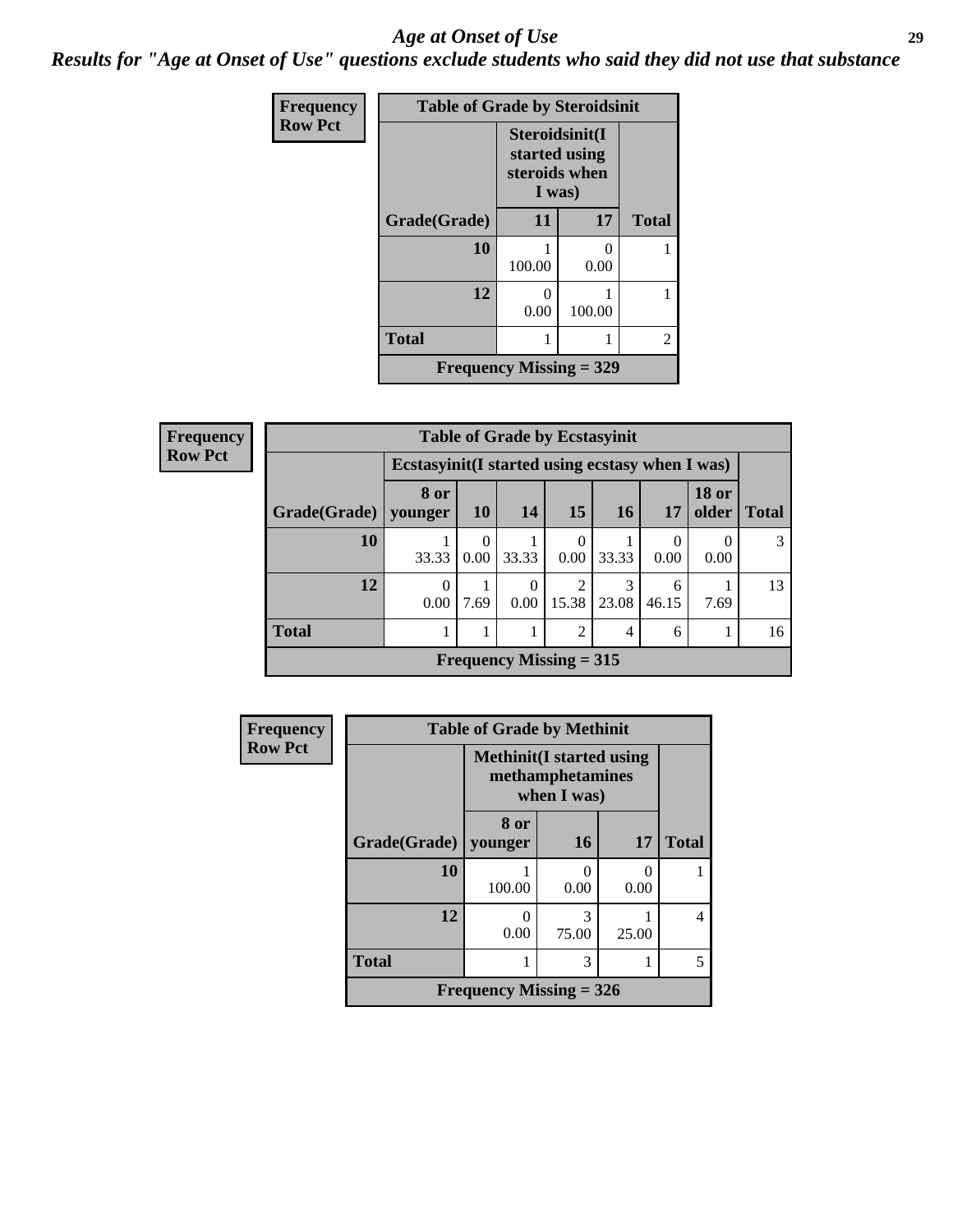#### Age at Onset of Use **30**

*Results for "Age at Onset of Use" questions exclude students who said they did not use that substance*

| Frequency      | <b>Table of Grade by Hallucinogensinit</b> |                                |                                                                      |           |                       |                |  |  |
|----------------|--------------------------------------------|--------------------------------|----------------------------------------------------------------------|-----------|-----------------------|----------------|--|--|
| <b>Row Pct</b> |                                            |                                | Hallucinogensinit(I<br>started using<br>hallucinogens when I<br>was) |           |                       |                |  |  |
|                | Grade(Grade)                               | 14                             | <b>16</b>                                                            | <b>17</b> | <b>18 or</b><br>older | <b>Total</b>   |  |  |
|                | 10                                         | 100.00                         | 0<br>0.00                                                            | 0<br>0.00 | 0<br>0.00             |                |  |  |
|                | 12                                         | 0.00                           | 4<br>66.67                                                           | 16.67     | 16.67                 | 6              |  |  |
|                | <b>Total</b>                               | 1                              | 4                                                                    | 1         | 1                     | $\overline{7}$ |  |  |
|                |                                            | <b>Frequency Missing = 324</b> |                                                                      |           |                       |                |  |  |

| Frequency      |              |                                                                                         |                  |                  |       | <b>Table of Grade by Prescriptioninit</b> |            |       |           |                  |                               |    |
|----------------|--------------|-----------------------------------------------------------------------------------------|------------------|------------------|-------|-------------------------------------------|------------|-------|-----------|------------------|-------------------------------|----|
| <b>Row Pct</b> |              | Prescriptioninit(I started using prescription drugs not prescribed<br>to me when I was) |                  |                  |       |                                           |            |       |           |                  |                               |    |
|                | Grade(Grade) | <b>8 or</b><br>younger                                                                  | 9                | 10               | 12    | 13                                        | 14         | 15    | 16        | 17               | <b>18 or</b><br>older   Total |    |
|                | 10           | 5.56                                                                                    | $\theta$<br>0.00 | 5.56             | 16.67 | 2<br>11.11                                | 4<br>22.22 | 38.89 | 0<br>0.00 | $\Omega$<br>0.00 | $\Omega$<br>0.00              | 18 |
|                | 12           | 0<br>0.00                                                                               | 3.70             | $\theta$<br>0.00 | 3.70  | 2<br>7.41                                 | 4<br>14.81 | 25.93 | 25.93     | 4<br>14.81       | 3.70                          | 27 |
|                | <b>Total</b> |                                                                                         |                  |                  | 4     | 4                                         | 8          | 14    | 7         | 4                |                               | 45 |
|                |              |                                                                                         |                  |                  |       | <b>Frequency Missing = 286</b>            |            |       |           |                  |                               |    |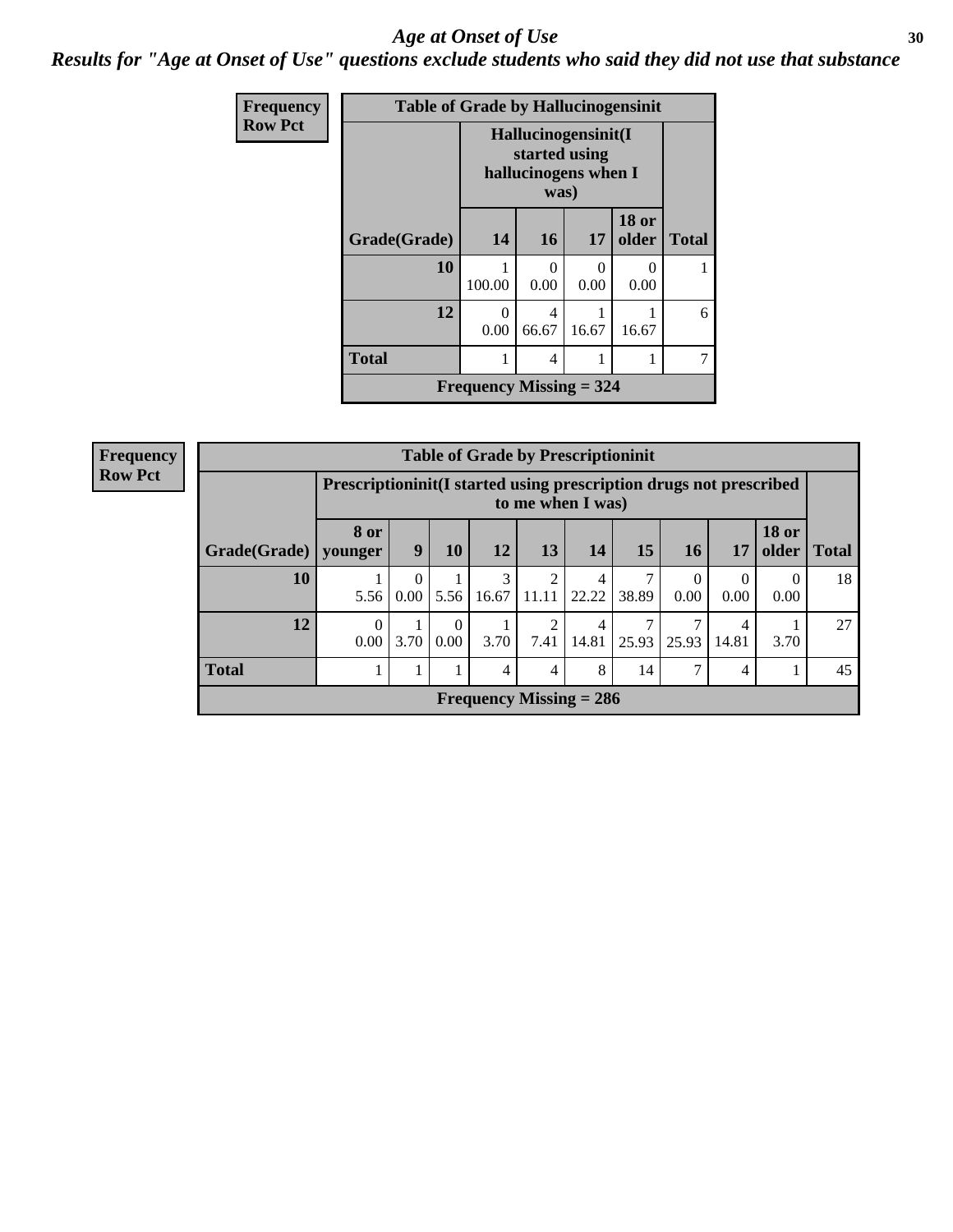| Frequency      | <b>Table of Alcoholharm by Grade</b>          |                    |             |              |  |  |  |  |
|----------------|-----------------------------------------------|--------------------|-------------|--------------|--|--|--|--|
| <b>Col Pct</b> | Alcoholharm(I<br>think alcohol is<br>harmful) | Grade(Grade)<br>10 | 12          | <b>Total</b> |  |  |  |  |
|                | <b>Strongly Agree</b>                         | 74<br>46.54        | 86<br>50.00 | 160          |  |  |  |  |
|                | <b>Somewhat Agree</b>                         | 56<br>35.22        | 47<br>27.33 | 103          |  |  |  |  |
|                | <b>Somewhat Disagree</b>                      | 20<br>12.58        | 26<br>15.12 | 46           |  |  |  |  |
|                | <b>Strongly Disagree</b>                      | 9<br>5.66          | 13<br>7.56  | 22           |  |  |  |  |
|                | <b>Total</b>                                  | 159                | 172         | 331          |  |  |  |  |

| <b>Table of Cigarettesharm by Grade</b>                  |                        |              |              |  |  |  |  |  |  |  |
|----------------------------------------------------------|------------------------|--------------|--------------|--|--|--|--|--|--|--|
| Cigarettesharm(I<br>think smoking<br>tobacco is harmful) | Grade(Grade)<br>10     | 12           | <b>Total</b> |  |  |  |  |  |  |  |
| <b>Strongly Agree</b>                                    | 123<br>77.36           | 144<br>83.72 | 267          |  |  |  |  |  |  |  |
| <b>Somewhat Agree</b>                                    | 28<br>17.61            | 15<br>8.72   | 43           |  |  |  |  |  |  |  |
| <b>Somewhat Disagree</b>                                 | $\mathfrak{D}$<br>1.26 | 5<br>2.91    | 7            |  |  |  |  |  |  |  |
| <b>Strongly Disagree</b>                                 | 6<br>3.77              | 8<br>4.65    | 14           |  |  |  |  |  |  |  |
| <b>Total</b>                                             | 159                    | 172          | 331          |  |  |  |  |  |  |  |

| Frequency      | <b>Table of Smokelessharm by Grade</b>                  |                           |              |              |
|----------------|---------------------------------------------------------|---------------------------|--------------|--------------|
| <b>Col Pct</b> | Smokelessharm(I<br>think chewing<br>tobacco is harmful) | Grade(Grade)<br><b>10</b> | 12           | <b>Total</b> |
|                | <b>Strongly Agree</b>                                   | 116<br>72.96              | 139<br>80.81 | 255          |
|                | <b>Somewhat Agree</b>                                   | 29<br>18.24               | 19<br>11.05  | 48           |
|                | <b>Somewhat Disagree</b>                                | 4.40                      | 4<br>2.33    | 11           |
|                | <b>Strongly Disagree</b>                                | 4.40                      | 10<br>5.81   | 17           |
|                | Total                                                   | 159                       | 172          | 331          |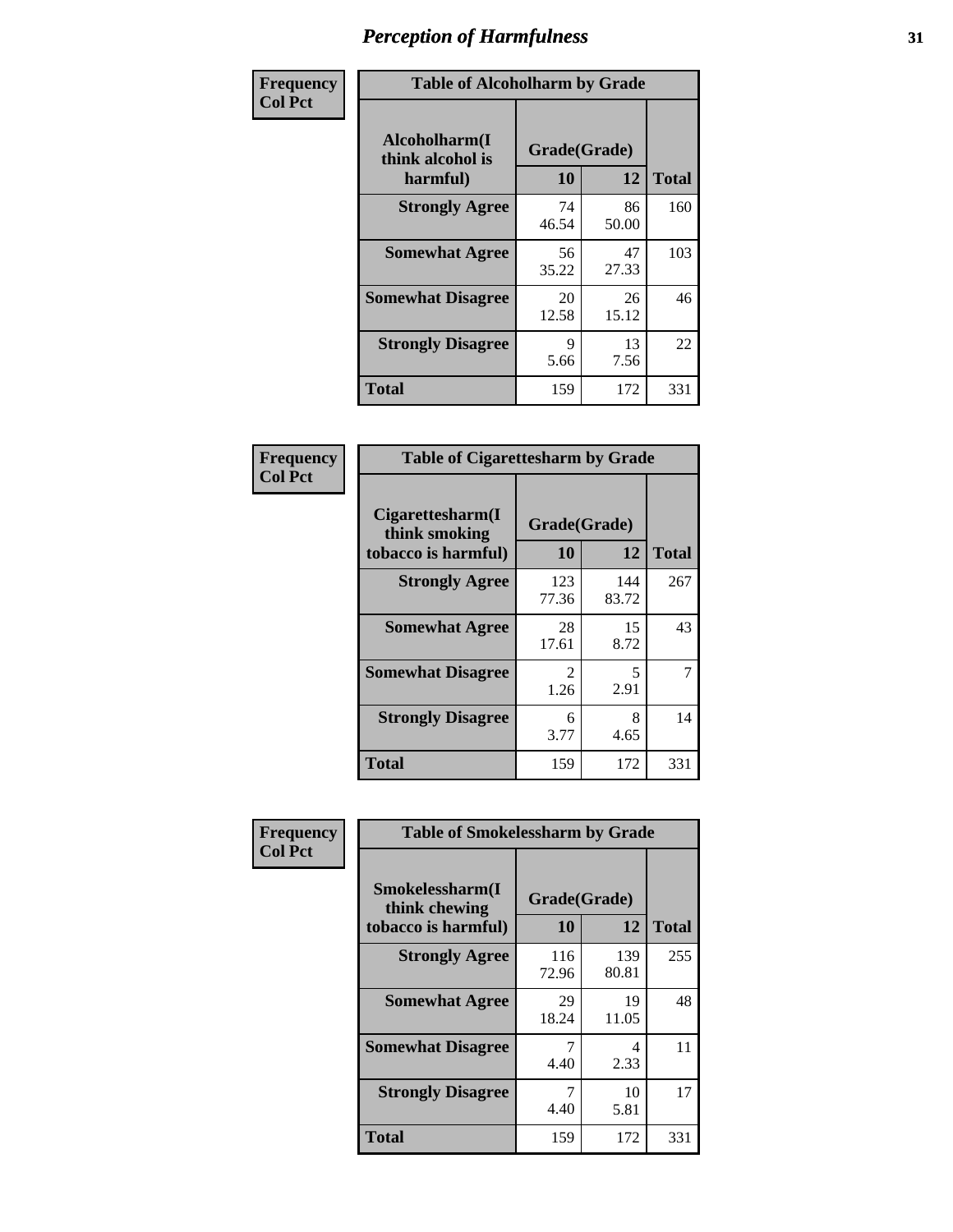| Frequency      |                                                   | <b>Table of Marijuanaharm by Grade</b> |              |              |  |
|----------------|---------------------------------------------------|----------------------------------------|--------------|--------------|--|
| <b>Col Pct</b> | Marijuanaharm(I<br>think marijuana is<br>harmful) | Grade(Grade)<br>10                     | 12           | <b>Total</b> |  |
|                | <b>Strongly Agree</b>                             | 110<br>69.18                           | 102<br>59.30 | 212          |  |
|                | <b>Somewhat Agree</b>                             | 20<br>12.58                            | 19<br>11.05  | 39           |  |
|                | <b>Somewhat Disagree</b>                          | 9<br>5.66                              | 20<br>11.63  | 29           |  |
|                | <b>Strongly Disagree</b>                          | 20<br>12.58                            | 31<br>18.02  | 51           |  |
|                | <b>Total</b>                                      | 159                                    | 172          | 331          |  |

| <b>Table of Cocaineharm by Grade</b>          |                        |              |              |  |  |  |
|-----------------------------------------------|------------------------|--------------|--------------|--|--|--|
| Cocaineharm(I<br>think cocaine is<br>harmful) | Grade(Grade)<br>10     | 12           | <b>Total</b> |  |  |  |
| <b>Strongly Agree</b>                         | 147<br>92.45           | 159<br>92.44 | 306          |  |  |  |
| <b>Somewhat Agree</b>                         | 3<br>1.89              | 5<br>2.91    | 8            |  |  |  |
| <b>Somewhat Disagree</b>                      | $\mathfrak{D}$<br>1.26 | 3<br>1.74    | 5            |  |  |  |
| <b>Strongly Disagree</b>                      | 7<br>4.40              | 5<br>2.91    | 12           |  |  |  |
| <b>Total</b>                                  | 159                    | 172          | 331          |  |  |  |

| Frequency      | <b>Table of Inhalantsharm by Grade</b>              |                    |                       |              |
|----------------|-----------------------------------------------------|--------------------|-----------------------|--------------|
| <b>Col Pct</b> | Inhalantsharm(I)<br>think inhalants are<br>harmful) | Grade(Grade)<br>10 | 12                    | <b>Total</b> |
|                | <b>Strongly Agree</b>                               | 142<br>89.31       | 153<br>88.95          | 295          |
|                | <b>Somewhat Agree</b>                               | 6<br>3.77          | 12<br>6.98            | 18           |
|                | <b>Somewhat Disagree</b>                            | 0.63               | $\mathcal{L}$<br>1.16 | 3            |
|                | <b>Strongly Disagree</b>                            | 10<br>6.29         | 5<br>2.91             | 15           |
|                | <b>Total</b>                                        | 159                | 172                   | 331          |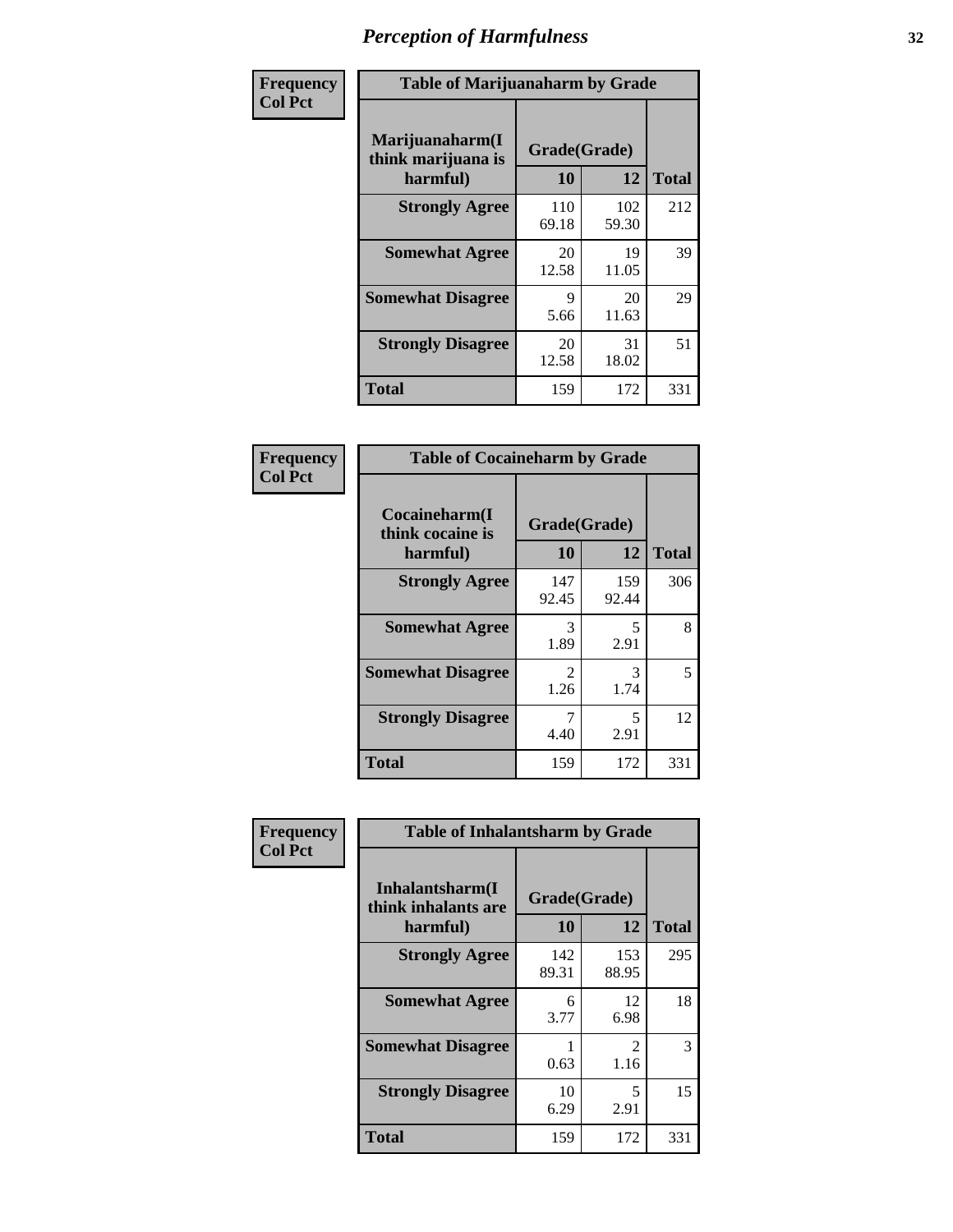| Frequency      | <b>Table of Steroidsharm by Grade</b>            |                                     |              |              |
|----------------|--------------------------------------------------|-------------------------------------|--------------|--------------|
| <b>Col Pct</b> | Steroidsharm(I<br>think steroids are<br>harmful) | Grade(Grade)<br>10                  | 12           | <b>Total</b> |
|                | <b>Strongly Agree</b>                            | 131<br>82.39                        | 151<br>87.79 | 282          |
|                | <b>Somewhat Agree</b>                            | 18<br>11.32                         | 11<br>6.40   | 29           |
|                | <b>Somewhat Disagree</b>                         | $\mathcal{D}_{\mathcal{L}}$<br>1.26 | 5<br>2.91    | 7            |
|                | <b>Strongly Disagree</b>                         | 8<br>5.03                           | 5<br>2.91    | 13           |
|                | <b>Total</b>                                     | 159                                 | 172          | 331          |

| <b>Table of Ecstasyharm by Grade</b>          |                          |              |     |  |  |
|-----------------------------------------------|--------------------------|--------------|-----|--|--|
| Ecstasyharm(I<br>think ecstasy is<br>harmful) | Grade(Grade)<br>10<br>12 |              |     |  |  |
| <b>Strongly Agree</b>                         | 141<br>88.68             | 152<br>88.37 | 293 |  |  |
| <b>Somewhat Agree</b>                         | 8<br>5.03                | 7<br>4.07    | 15  |  |  |
| <b>Somewhat Disagree</b>                      | 2<br>1.26                | 4<br>2.33    | 6   |  |  |
| <b>Strongly Disagree</b>                      | 8<br>5.03                | 9<br>5.23    | 17  |  |  |
| <b>Total</b>                                  | 159                      | 172          | 331 |  |  |

| Frequency      |                                              | <b>Table of Methharm by Grade</b> |              |              |  |
|----------------|----------------------------------------------|-----------------------------------|--------------|--------------|--|
| <b>Col Pct</b> | <b>Methharm</b> (I think<br>methamphetamines | Grade(Grade)                      |              |              |  |
|                | are harmful)                                 | 10                                | 12           | <b>Total</b> |  |
|                | <b>Strongly Agree</b>                        | 147<br>92.45                      | 163<br>94.77 | 310          |  |
|                | <b>Somewhat Agree</b>                        | 5<br>3.14                         | 4<br>2.33    | 9            |  |
|                | <b>Strongly Disagree</b>                     | 4.40                              | 5<br>2.91    | 12           |  |
|                | Total                                        | 159                               | 172          | 331          |  |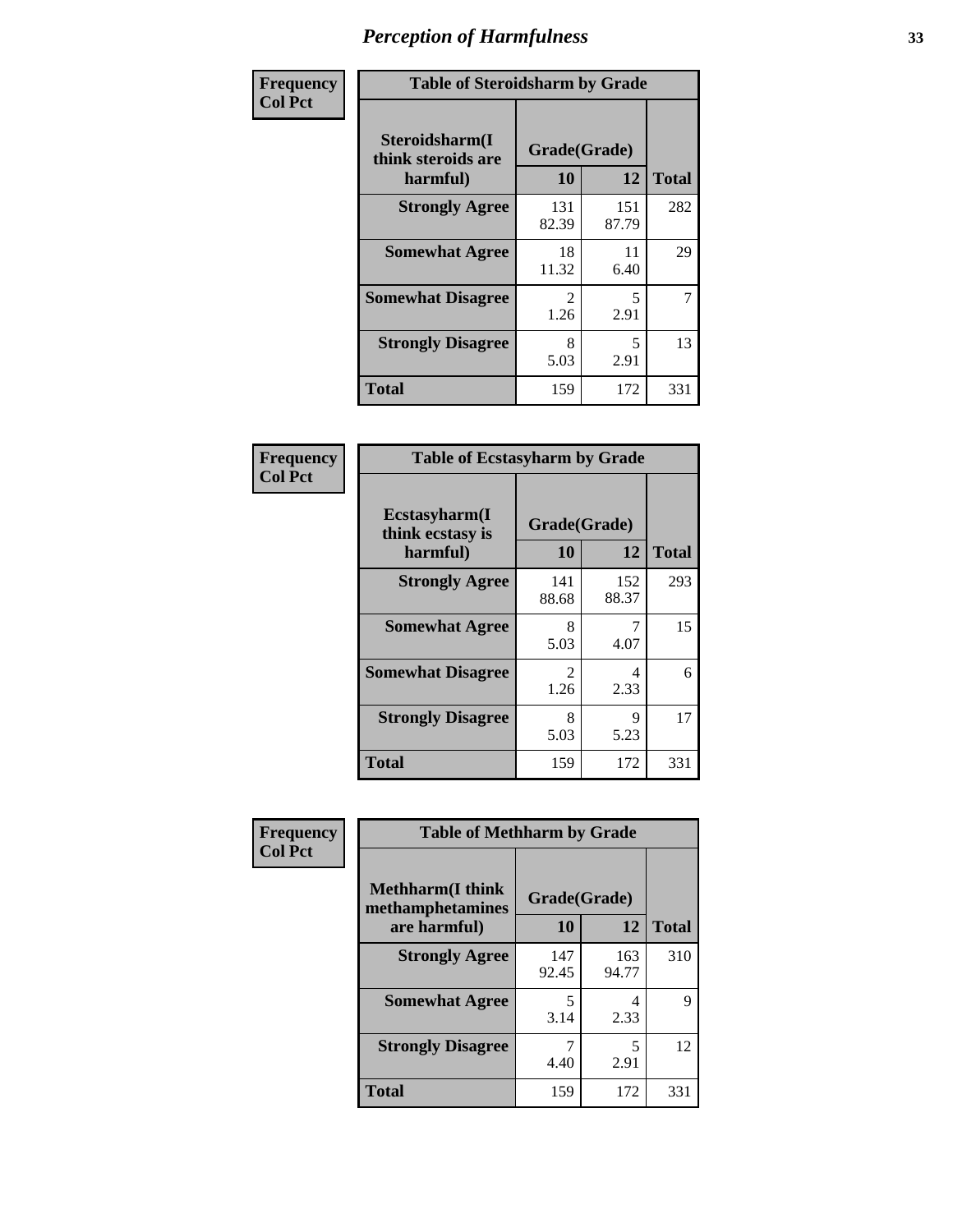| Frequency      | <b>Table of Hallucinogensharm by Grade</b>                 |                           |              |              |
|----------------|------------------------------------------------------------|---------------------------|--------------|--------------|
| <b>Col Pct</b> | Hallucinogensharm(I<br>think hallucinogens<br>are harmful) | Grade(Grade)<br><b>10</b> | 12           | <b>Total</b> |
|                | <b>Strongly Agree</b>                                      | 149<br>93.71              | 153<br>88.95 | 302          |
|                | <b>Somewhat Agree</b>                                      | $\mathcal{L}$<br>1.26     | 6<br>3.49    | 8            |
|                | <b>Somewhat Disagree</b>                                   | 0.63                      | 6<br>3.49    | 7            |
|                | <b>Strongly Disagree</b>                                   | 7<br>4.40                 | 7<br>4.07    | 14           |
|                | <b>Total</b>                                               | 159                       | 172          | 331          |

| <b>Table of Prescriptionharm by Grade</b>                                         |              |              |              |  |
|-----------------------------------------------------------------------------------|--------------|--------------|--------------|--|
| <b>Prescriptionharm(I)</b><br>think prescription<br>drugs not<br>prescribed to me | Grade(Grade) |              |              |  |
| are harmful)                                                                      | 10           | 12           | <b>Total</b> |  |
| <b>Strongly Agree</b>                                                             | 119<br>74.84 | 134<br>77.91 | 253          |  |
| <b>Somewhat Agree</b>                                                             | 18<br>11.32  | 19<br>11.05  | 37           |  |
| <b>Somewhat Disagree</b>                                                          | 15<br>9.43   | 11<br>6.40   | 26           |  |
| <b>Strongly Disagree</b>                                                          | 7<br>4.40    | 8<br>4.65    | 15           |  |
| <b>Total</b>                                                                      | 159          | 172          | 331          |  |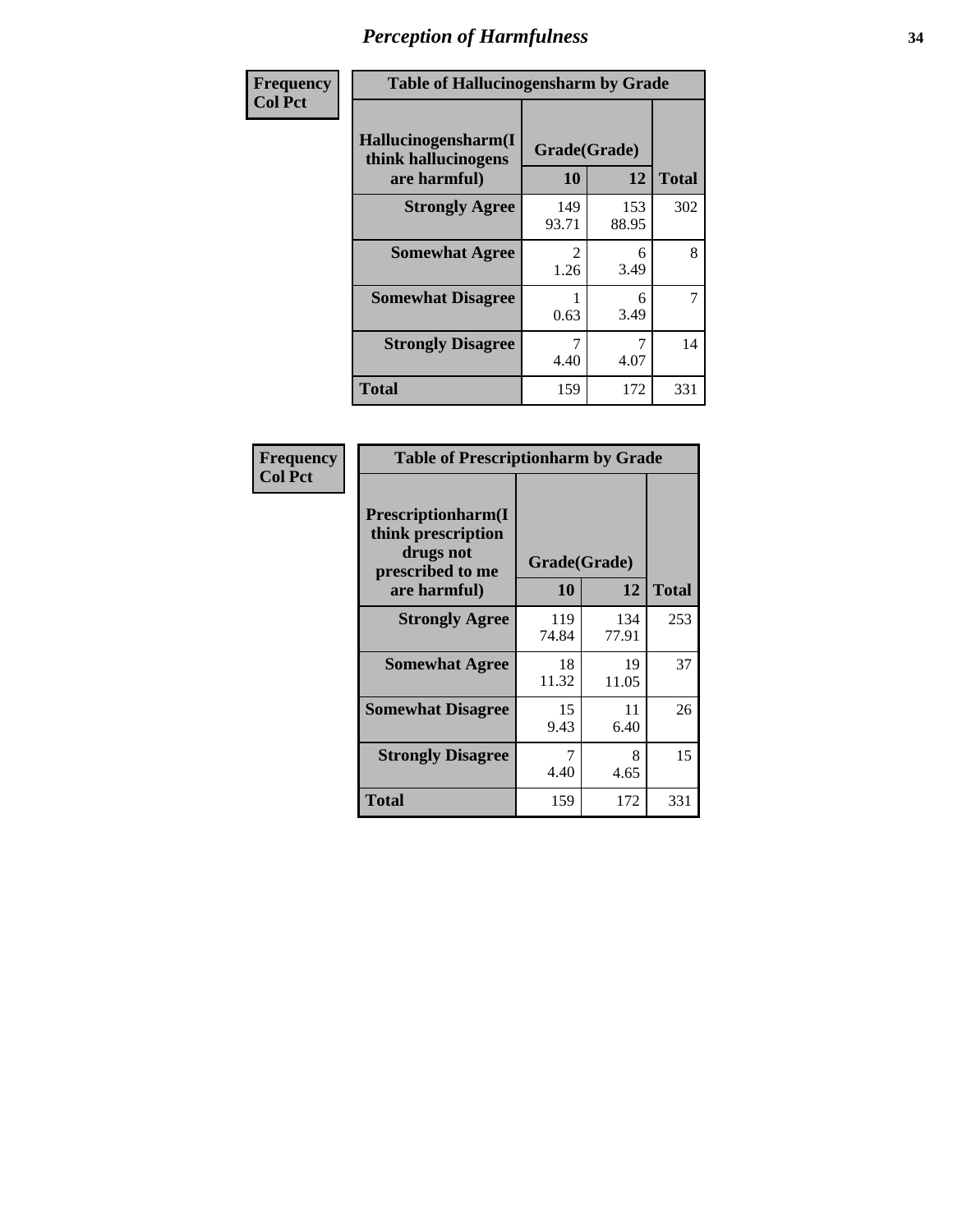# *Disapproval by Adults* **35**

| Frequency      | <b>Table of Alcoholadult by Grade</b>                                 |                    |             |              |
|----------------|-----------------------------------------------------------------------|--------------------|-------------|--------------|
| <b>Col Pct</b> | <b>Alcoholadult</b> (Adults<br>would disapprove if<br>I used alcohol) | Grade(Grade)<br>10 | 12          | <b>Total</b> |
|                | <b>Strongly Agree</b>                                                 | 82<br>51.57        | 85<br>49.42 | 167          |
|                | <b>Somewhat Agree</b>                                                 | 40<br>25.16        | 42<br>24.42 | 82           |
|                | <b>Somewhat Disagree</b>                                              | 24<br>15.09        | 30<br>17.44 | 54           |
|                | <b>Strongly Disagree</b>                                              | 13<br>8.18         | 15<br>8.72  | 28           |
|                | <b>Total</b>                                                          | 159                | 172         | 331          |

| <b>Table of Tobaccoadult by Grade</b>                                 |                    |              |              |  |  |
|-----------------------------------------------------------------------|--------------------|--------------|--------------|--|--|
| <b>Tobaccoadult</b> (Adults<br>would disapprove if<br>I used tobacco) | Grade(Grade)<br>10 | 12           | <b>Total</b> |  |  |
| <b>Strongly Agree</b>                                                 | 112<br>70.44       | 103<br>59.88 | 215          |  |  |
| <b>Somewhat Agree</b>                                                 | 26<br>16.35        | 33<br>19.19  | 59           |  |  |
| <b>Somewhat Disagree</b>                                              | 9<br>5.66          | 21<br>12.21  | 30           |  |  |
| <b>Strongly Disagree</b>                                              | 12<br>7.55         | 15<br>8.72   | 27           |  |  |
| Total                                                                 | 159                | 172          | 331          |  |  |

| Frequency      | <b>Table of Marijuanaadult by Grade</b>                           |                    |              |              |
|----------------|-------------------------------------------------------------------|--------------------|--------------|--------------|
| <b>Col Pct</b> | Marijuanaadult(Adults<br>would disapprove if I<br>used marijuana) | Grade(Grade)<br>10 | 12           | <b>Total</b> |
|                | <b>Strongly Agree</b>                                             | 124<br>77.99       | 137<br>79.65 | 261          |
|                | <b>Somewhat Agree</b>                                             | 13<br>8.18         | 15<br>8.72   | 28           |
|                | <b>Somewhat Disagree</b>                                          | 10<br>6.29         | 12<br>6.98   | 22           |
|                | <b>Strongly Disagree</b>                                          | 12<br>7.55         | 8<br>4.65    | 20           |
|                | <b>Total</b>                                                      | 159                | 172          | 331          |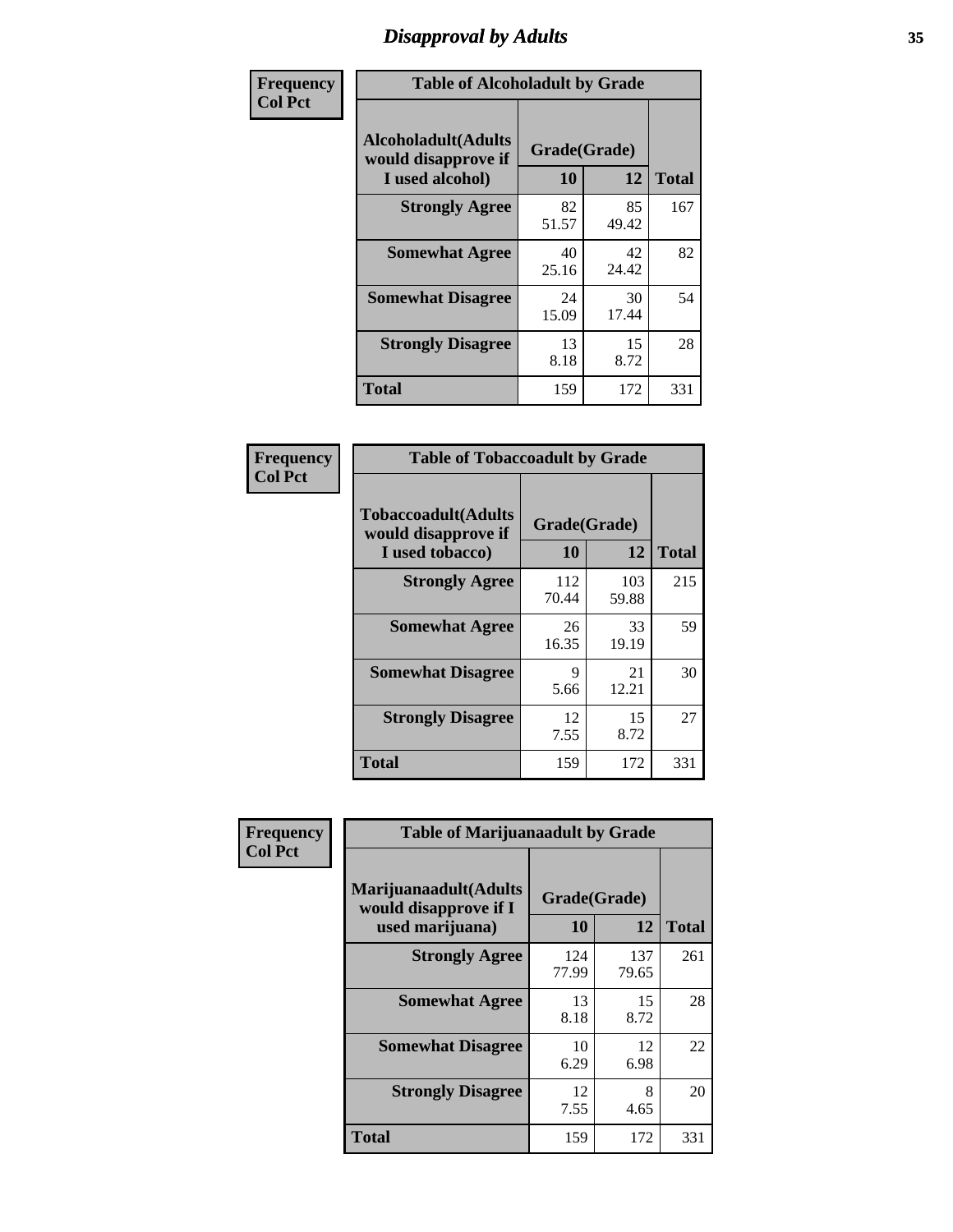### *Disapproval by Adults* **36**

| <b>Frequency</b> | <b>Table of Otherdrugadult by Grade</b>                                     |                    |              |                |
|------------------|-----------------------------------------------------------------------------|--------------------|--------------|----------------|
| <b>Col Pct</b>   | <b>Otherdrugadult</b> (Adults<br>would disapprove if I<br>used other drugs) | Grade(Grade)<br>10 | 12           | <b>Total</b>   |
|                  | <b>Strongly Agree</b>                                                       | 138<br>86.79       | 155<br>90.12 | 293            |
|                  | <b>Somewhat Agree</b>                                                       | 6<br>3.77          | 4.07         | 13             |
|                  | <b>Somewhat Disagree</b>                                                    | 0.63               | 3<br>1.74    | $\overline{4}$ |
|                  | <b>Strongly Disagree</b>                                                    | 14<br>8.81         | 4.07         | 21             |
|                  | <b>Total</b>                                                                | 159                | 172          | 331            |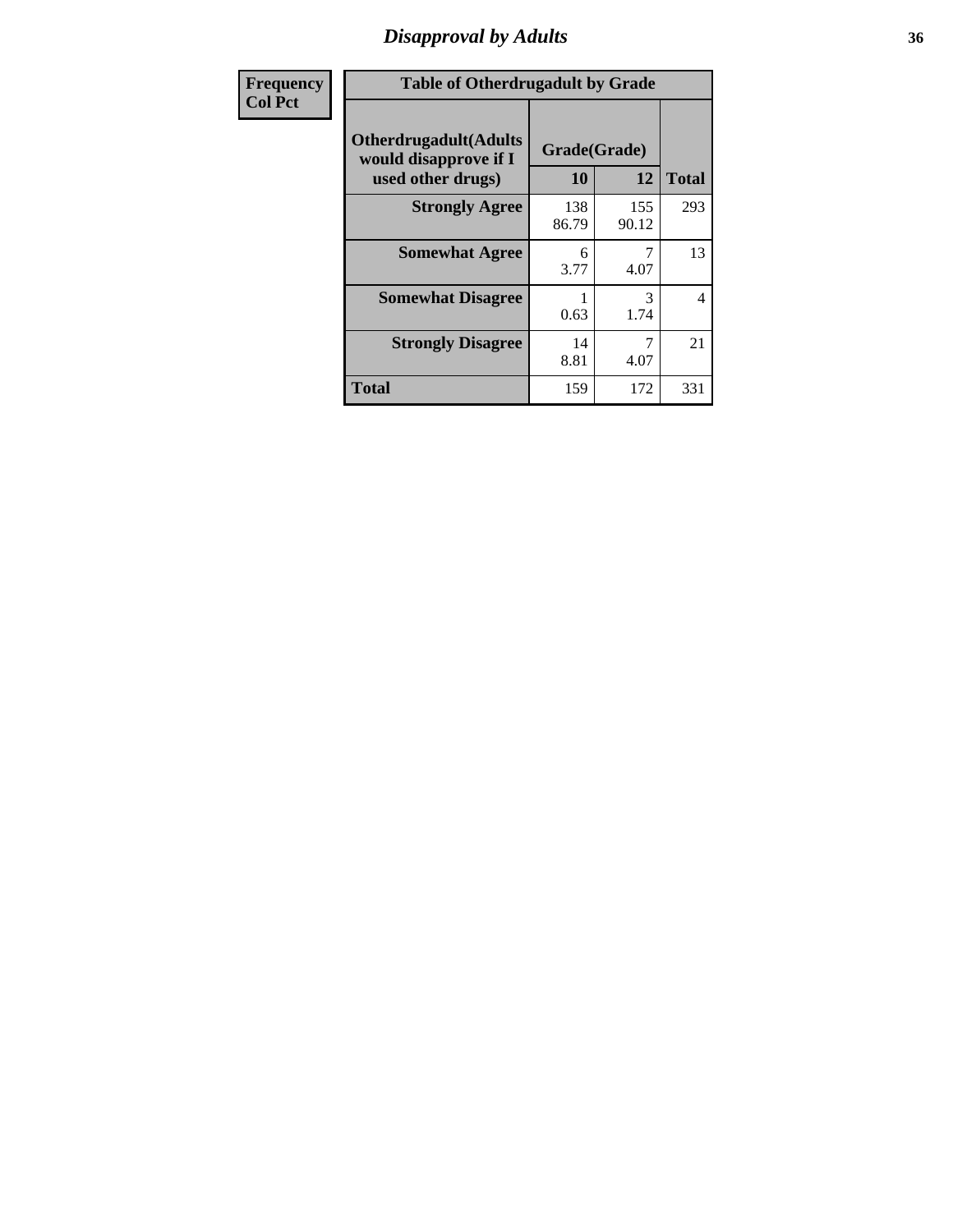# *Disapproval by Peers* **37**

| Frequency      | <b>Table of Alcoholpeer by Grade</b>                    |              |             |              |  |
|----------------|---------------------------------------------------------|--------------|-------------|--------------|--|
| <b>Col Pct</b> | Alcoholpeer(My<br>friends would<br>disapprove if I used | Grade(Grade) |             |              |  |
|                | alcohol)                                                | 10           | 12          | <b>Total</b> |  |
|                | <b>Strongly Agree</b>                                   | 31<br>19.50  | 25<br>14.53 | 56           |  |
|                | <b>Somewhat Agree</b>                                   | 43<br>27.04  | 31<br>18.02 | 74           |  |
|                | <b>Somewhat Disagree</b>                                | 35<br>22.01  | 45<br>26.16 | 80           |  |
|                | <b>Strongly Disagree</b>                                | 50<br>31.45  | 71<br>41.28 | 121          |  |
|                | Total                                                   | 159          | 172         | 331          |  |

| Frequency      | <b>Table of Tobaccopeer by Grade</b>                                |                    |             |              |  |
|----------------|---------------------------------------------------------------------|--------------------|-------------|--------------|--|
| <b>Col Pct</b> | Tobaccopeer(My<br>friends would<br>disapprove if I used<br>tobacco) | Grade(Grade)<br>10 | 12          | <b>Total</b> |  |
|                | <b>Strongly Agree</b>                                               | 54<br>33.96        | 53<br>30.81 | 107          |  |
|                | <b>Somewhat Agree</b>                                               | 41<br>25.79        | 30<br>17.44 | 71           |  |
|                | <b>Somewhat Disagree</b>                                            | 25<br>15.72        | 34<br>19.77 | 59           |  |
|                | <b>Strongly Disagree</b>                                            | 39<br>24.53        | 55<br>31.98 | 94           |  |
|                | Total                                                               | 159                | 172         | 331          |  |

| Frequency<br><b>Col Pct</b> | <b>Table of Marijuanapeer by Grade</b> |              |             |              |
|-----------------------------|----------------------------------------|--------------|-------------|--------------|
|                             | Marijuanapeer(My<br>friends would      | Grade(Grade) |             |              |
|                             | disapprove if I used<br>marijuana)     | 10           | 12          | <b>Total</b> |
|                             | <b>Strongly Agree</b>                  | 74<br>46.54  | 66<br>38.37 | 140          |
|                             | <b>Somewhat Agree</b>                  | 25<br>15.72  | 29<br>16.86 | 54           |
|                             | <b>Somewhat Disagree</b>               | 18<br>11.32  | 25<br>14.53 | 43           |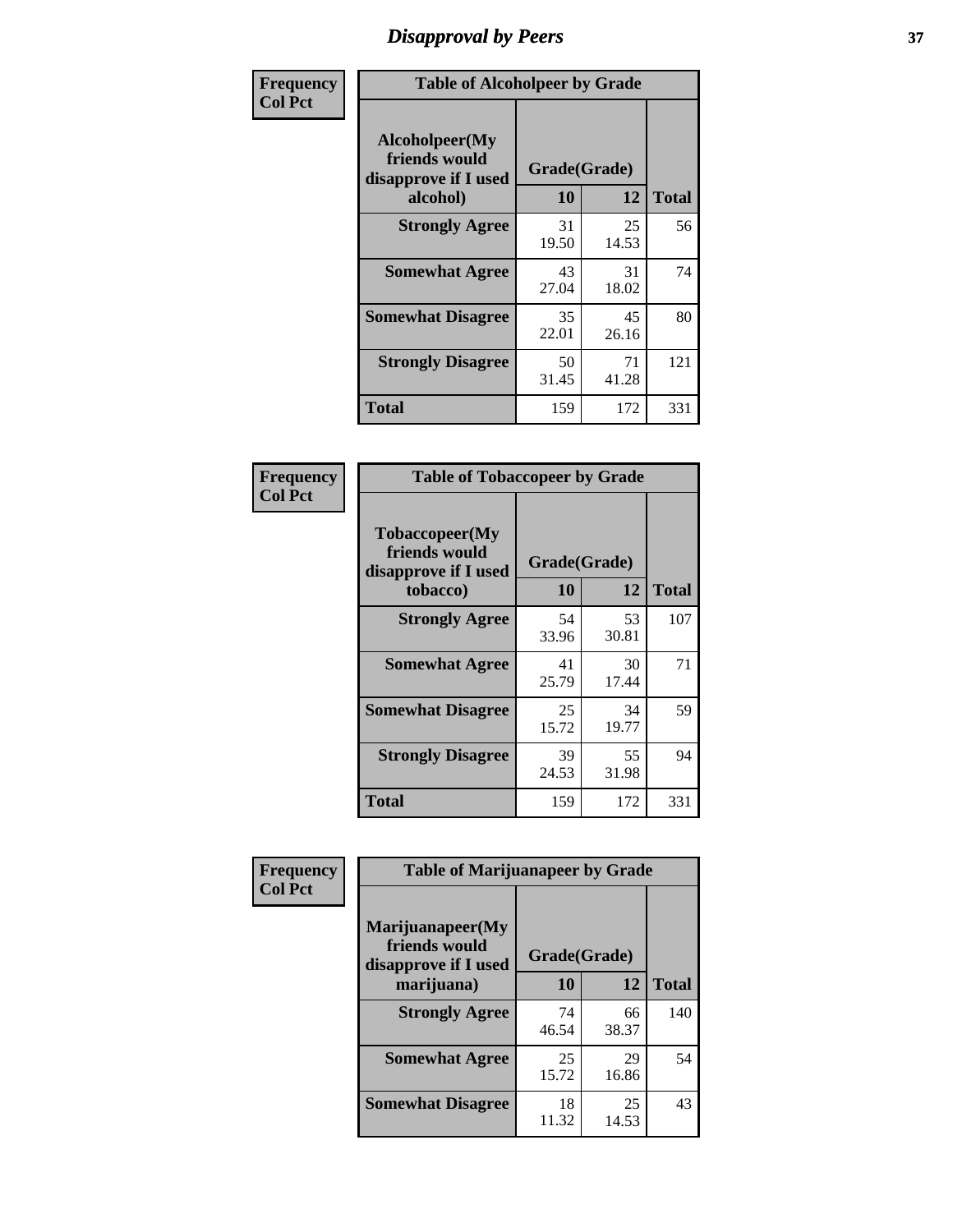# *Disapproval by Peers* **38**

| <b>Frequency</b> | <b>Table of Marijuanapeer by Grade</b>                                  |                           |             |              |  |
|------------------|-------------------------------------------------------------------------|---------------------------|-------------|--------------|--|
| <b>Col Pct</b>   | Marijuanapeer(My<br>friends would<br>disapprove if I used<br>marijuana) | Grade(Grade)<br><b>10</b> | 12          | <b>Total</b> |  |
|                  | <b>Strongly Disagree</b>                                                | 42<br>26.42               | 52<br>30.23 | 94           |  |
|                  | <b>Total</b>                                                            | 159                       | 172         | 33.          |  |

| Frequency      | <b>Table of Otherdrugpeer by Grade</b>                                    |                    |              |              |
|----------------|---------------------------------------------------------------------------|--------------------|--------------|--------------|
| <b>Col Pct</b> | Otherdrugpeer(My<br>friends would<br>disapprove if I used<br>other drugs) | Grade(Grade)<br>10 | 12           | <b>Total</b> |
|                | <b>Strongly Agree</b>                                                     | 104<br>65.41       | 116<br>67.44 | 220          |
|                | <b>Somewhat Agree</b>                                                     | 21<br>13.21        | 18<br>10.47  | 39           |
|                | <b>Somewhat Disagree</b>                                                  | 12<br>7.55         | 14<br>8.14   | 26           |
|                | <b>Strongly Disagree</b>                                                  | 22<br>13.84        | 24<br>13.95  | 46           |
|                | <b>Total</b>                                                              | 159                | 172          | 331          |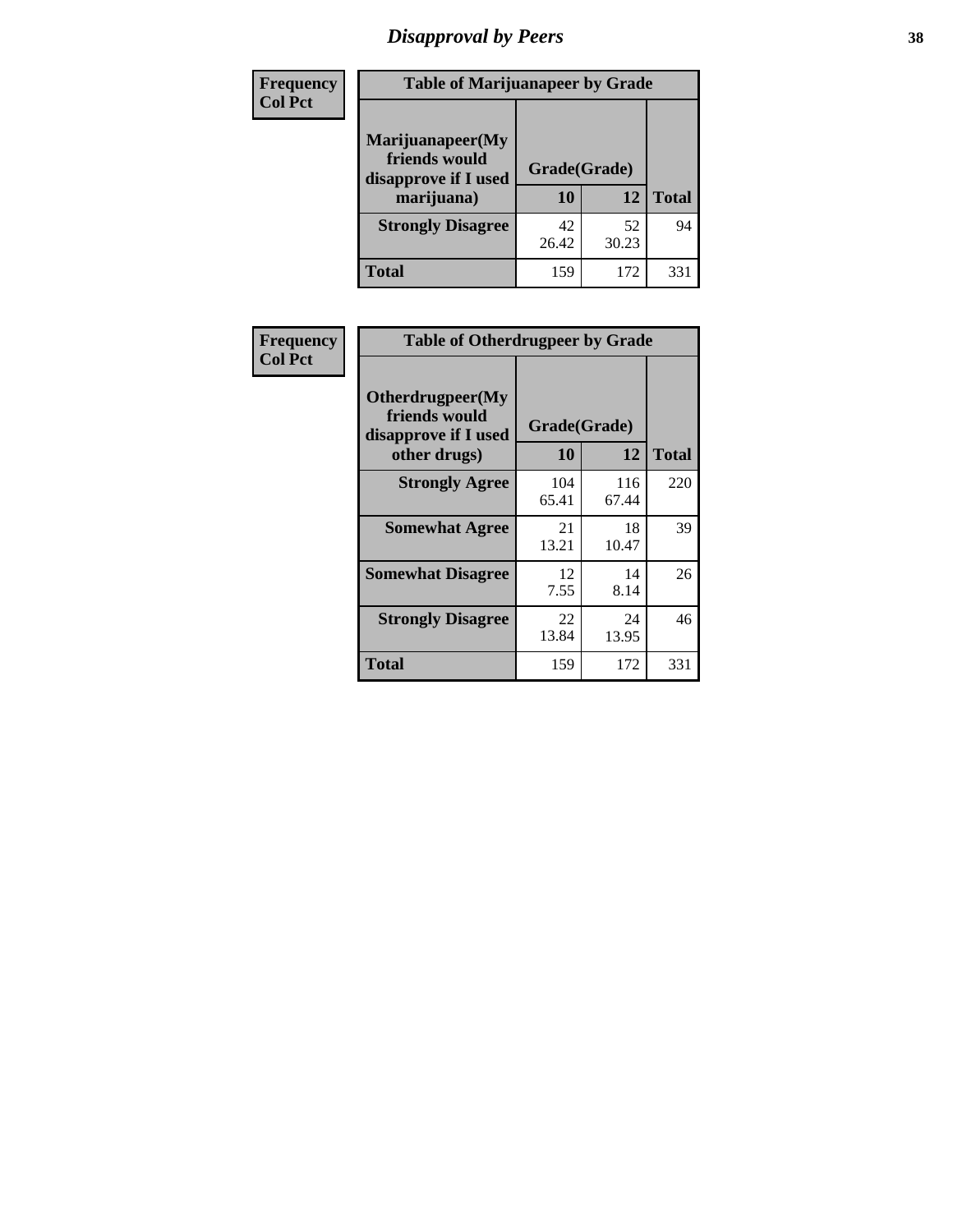| Frequency<br><b>Col Pct</b> | <b>Table of Alcohollocation1 by Grade</b> |              |              |              |  |
|-----------------------------|-------------------------------------------|--------------|--------------|--------------|--|
|                             | <b>Alcohollocation1(Places</b>            | Grade(Grade) |              |              |  |
|                             | <b>Friends Use Alcohol)</b>               | 10           | 12           | <b>Total</b> |  |
|                             |                                           | 108<br>67.92 | 127<br>73.84 | 235          |  |
|                             | Do Not Use                                | 51<br>32.08  | 45<br>26.16  | 96           |  |
|                             | <b>Total</b>                              | 159          | 172          | 331          |  |

| Frequency      | <b>Table of Alcohollocation2 by Grade</b>                     |                    |             |              |
|----------------|---------------------------------------------------------------|--------------------|-------------|--------------|
| <b>Col Pct</b> | <b>Alcohollocation2(Places</b><br><b>Friends Use Alcohol)</b> | Grade(Grade)<br>10 | <b>12</b>   | <b>Total</b> |
|                |                                                               | 79<br>49.69        | 85<br>49.42 | 164          |
|                | Home                                                          | 80<br>50.31        | 87<br>50.58 | 167          |
|                | <b>Total</b>                                                  | 159                | 172         | 331          |

| Frequency<br><b>Col Pct</b> | <b>Table of Alcohollocation3 by Grade</b> |              |              |              |
|-----------------------------|-------------------------------------------|--------------|--------------|--------------|
|                             | <b>Alcohollocation3</b> (Places           | Grade(Grade) |              |              |
|                             | <b>Friends Use Alcohol)</b>               | 10           | 12           | <b>Total</b> |
|                             |                                           | 149<br>93.71 | 159<br>92.44 | 308          |
|                             | <b>School</b>                             | 10<br>6.29   | 13<br>7.56   | 23           |
|                             | Total                                     | 159          | 172          | 331          |

| <b>Frequency</b> | <b>Table of Alcohollocation4 by Grade</b> |              |              |              |
|------------------|-------------------------------------------|--------------|--------------|--------------|
| <b>Col Pct</b>   | <b>Alcohollocation4(Places</b>            | Grade(Grade) |              |              |
|                  | <b>Friends Use Alcohol)</b>               | <b>10</b>    | 12           | <b>Total</b> |
|                  |                                           | 133<br>83.65 | 141<br>81.98 | 274          |
|                  | Car                                       | 26<br>16.35  | 31<br>18.02  | 57           |
|                  | <b>Total</b>                              | 159          | 172          | 331          |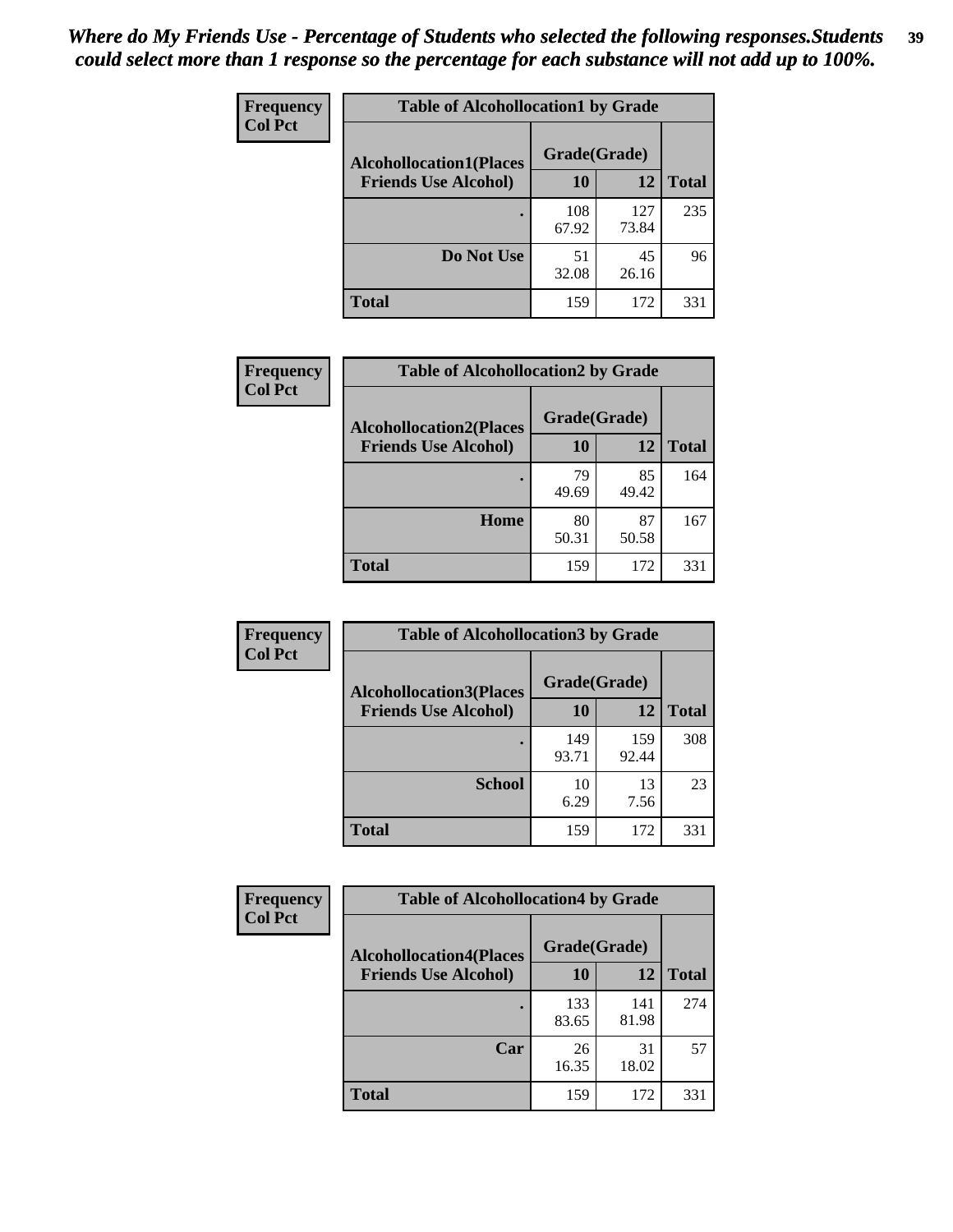| Frequency<br><b>Col Pct</b> | <b>Table of Alcohollocation5 by Grade</b> |              |              |              |  |
|-----------------------------|-------------------------------------------|--------------|--------------|--------------|--|
|                             | <b>Alcohollocation5(Places</b>            | Grade(Grade) |              |              |  |
|                             | <b>Friends Use Alcohol)</b>               | 10           | 12           | <b>Total</b> |  |
|                             |                                           | 72<br>45.28  | 66<br>38.37  | 138          |  |
|                             | <b>Friend's House</b>                     | 87<br>54.72  | 106<br>61.63 | 193          |  |
|                             | <b>Total</b>                              | 159          | 172          | 331          |  |

| <b>Frequency</b> | <b>Table of Alcohollocation6 by Grade</b> |              |             |              |
|------------------|-------------------------------------------|--------------|-------------|--------------|
| <b>Col Pct</b>   | <b>Alcohollocation6(Places</b>            | Grade(Grade) |             |              |
|                  | <b>Friends Use Alcohol)</b>               | 10           | 12          | <b>Total</b> |
|                  |                                           | 106<br>66.67 | 99<br>57.56 | 205          |
|                  | <b>Other</b>                              | 53<br>33.33  | 73<br>42.44 | 126          |
|                  | <b>Total</b>                              | 159          | 172         | 331          |

| <b>Frequency</b> | <b>Table of Tobaccolocation1 by Grade</b> |              |             |              |
|------------------|-------------------------------------------|--------------|-------------|--------------|
| <b>Col Pct</b>   | <b>Tobaccolocation1(Places</b>            | Grade(Grade) |             |              |
|                  | <b>Friends Use Tobacco)</b>               | 10           | 12          | <b>Total</b> |
|                  |                                           | 80<br>50.31  | 98<br>56.98 | 178          |
|                  | Do Not Use                                | 79<br>49.69  | 74<br>43.02 | 153          |
|                  | <b>Total</b>                              | 159          | 172         | 331          |

| <b>Frequency</b> | <b>Table of Tobaccolocation2 by Grade</b> |              |             |              |  |
|------------------|-------------------------------------------|--------------|-------------|--------------|--|
| <b>Col Pct</b>   | <b>Tobaccolocation2(Places</b>            | Grade(Grade) |             |              |  |
|                  | <b>Friends Use Tobacco)</b>               | 10           | 12          | <b>Total</b> |  |
|                  |                                           | 97<br>61.01  | 89<br>51.74 | 186          |  |
|                  | Home                                      | 62<br>38.99  | 83<br>48.26 | 145          |  |
|                  | <b>Total</b>                              | 159          | 172         | 331          |  |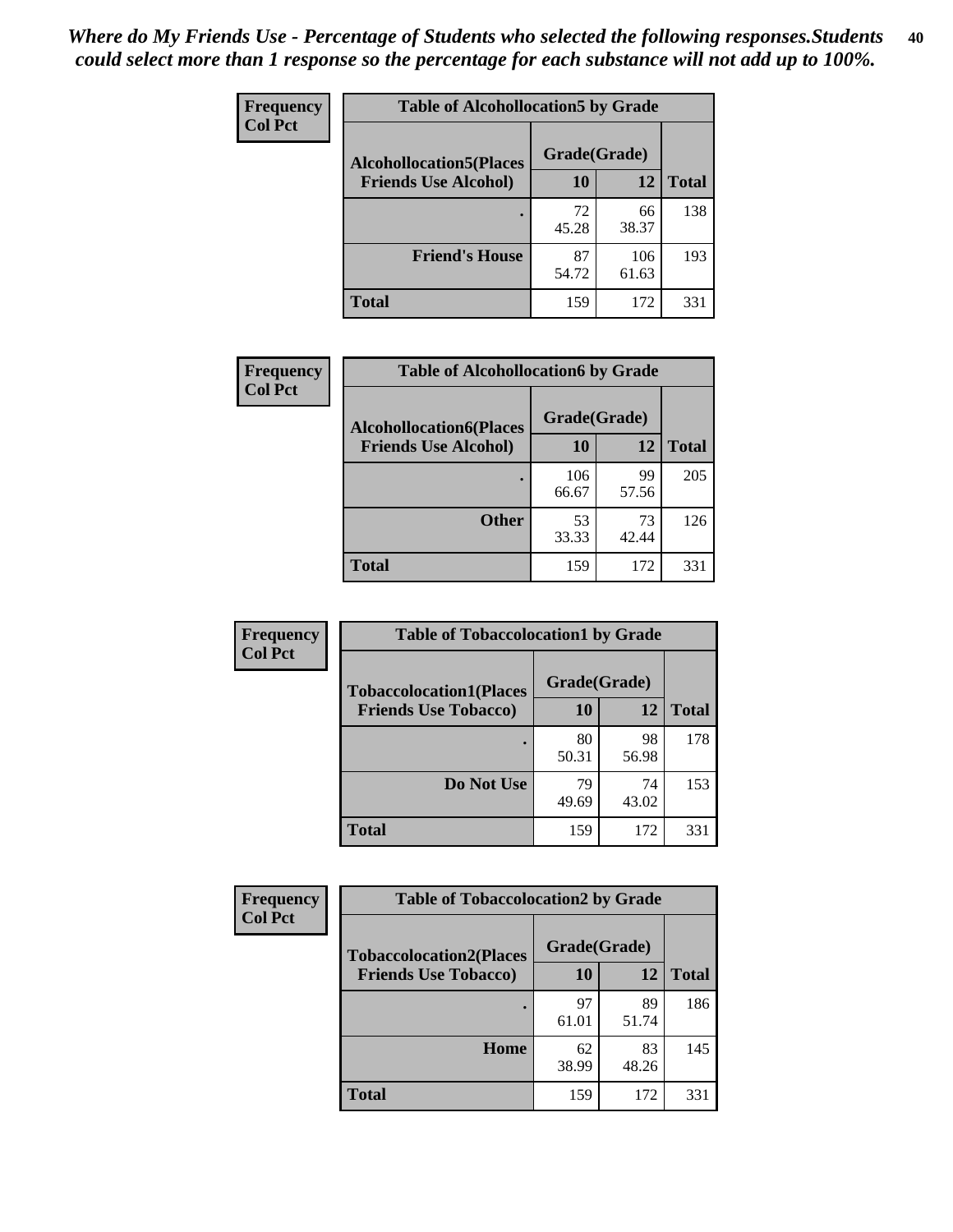| Frequency      | <b>Table of Tobaccolocation 3 by Grade</b> |              |              |              |  |
|----------------|--------------------------------------------|--------------|--------------|--------------|--|
| <b>Col Pct</b> | <b>Tobaccolocation3(Places</b>             | Grade(Grade) |              |              |  |
|                | <b>Friends Use Tobacco)</b>                | 10           | <b>12</b>    | <b>Total</b> |  |
|                |                                            | 115<br>72.33 | 125<br>72.67 | 240          |  |
|                | <b>School</b>                              | 44<br>27.67  | 47<br>27.33  | 91           |  |
|                | <b>Total</b>                               | 159          | 172          | 331          |  |

| Frequency      | <b>Table of Tobaccolocation4 by Grade</b>                     |                    |             |              |
|----------------|---------------------------------------------------------------|--------------------|-------------|--------------|
| <b>Col Pct</b> | <b>Tobaccolocation4(Places</b><br><b>Friends Use Tobacco)</b> | Grade(Grade)<br>10 | 12          | <b>Total</b> |
|                |                                                               |                    |             |              |
|                |                                                               | 107<br>67.30       | 94<br>54.65 | 201          |
|                | Car                                                           | 52<br>32.70        | 78<br>45.35 | 130          |
|                | <b>Total</b>                                                  | 159                | 172         | 331          |

| Frequency      | <b>Table of Tobaccolocation5 by Grade</b> |              |             |              |
|----------------|-------------------------------------------|--------------|-------------|--------------|
| <b>Col Pct</b> | <b>Tobaccolocation5(Places</b>            | Grade(Grade) |             |              |
|                | <b>Friends Use Tobacco)</b>               | 10           | <b>12</b>   | <b>Total</b> |
|                |                                           | 95<br>59.75  | 95<br>55.23 | 190          |
|                | <b>Friend's House</b>                     | 64<br>40.25  | 77<br>44.77 | 141          |
|                | <b>Total</b>                              | 159          | 172         | 331          |

| <b>Frequency</b> | <b>Table of Tobaccolocation6 by Grade</b> |              |              |              |  |
|------------------|-------------------------------------------|--------------|--------------|--------------|--|
| <b>Col Pct</b>   | <b>Tobaccolocation6(Places</b>            | Grade(Grade) |              |              |  |
|                  | <b>Friends Use Tobacco)</b>               | 10           | 12           | <b>Total</b> |  |
|                  |                                           | 113<br>71.07 | 102<br>59.30 | 215          |  |
|                  | <b>Other</b>                              | 46<br>28.93  | 70<br>40.70  | 116          |  |
|                  | <b>Total</b>                              | 159          | 172          | 331          |  |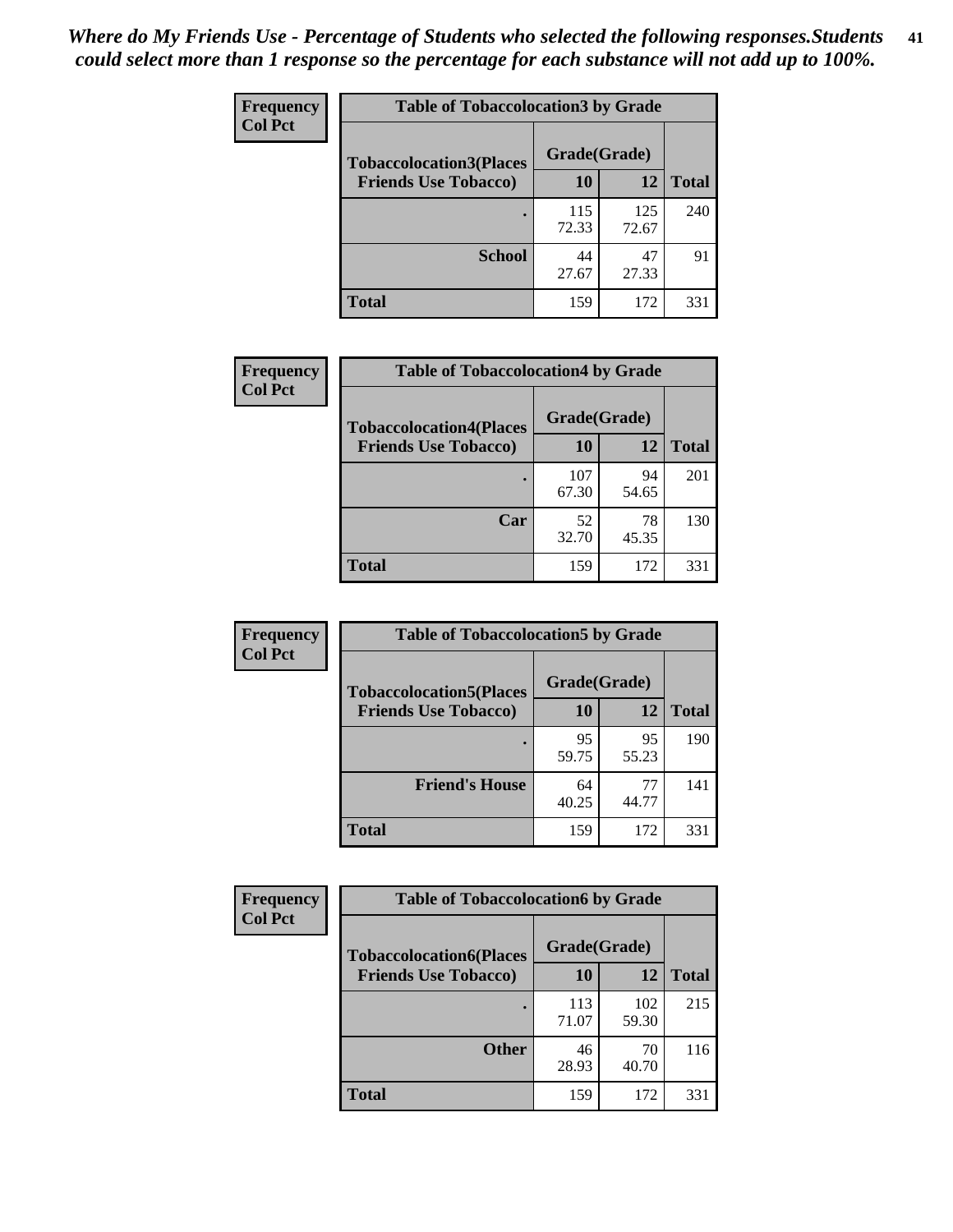| <b>Frequency</b> | <b>Table of Marijuanalocation1 by Grade</b> |              |             |              |
|------------------|---------------------------------------------|--------------|-------------|--------------|
| <b>Col Pct</b>   | <b>Marijuanalocation1(Places</b>            | Grade(Grade) |             |              |
|                  | <b>Friends Use Marijuana</b> )              | 10           | 12          | <b>Total</b> |
|                  |                                             | 67<br>42.14  | 78<br>45.35 | 145          |
|                  | Do Not Use                                  | 92<br>57.86  | 94<br>54.65 | 186          |
|                  | Total                                       | 159          | 172         | 331          |

| <b>Frequency</b> | <b>Table of Marijuanalocation2 by Grade</b>                        |                    |              |              |
|------------------|--------------------------------------------------------------------|--------------------|--------------|--------------|
| <b>Col Pct</b>   | <b>Marijuanalocation2(Places</b><br><b>Friends Use Marijuana</b> ) | Grade(Grade)<br>10 | 12           | <b>Total</b> |
|                  |                                                                    | 112<br>70.44       | 111<br>64.53 | 223          |
|                  | Home                                                               | 47<br>29.56        | 61<br>35.47  | 108          |
|                  | <b>Total</b>                                                       | 159                | 172          | 331          |

| Frequency<br><b>Col Pct</b> | <b>Table of Marijuanalocation3 by Grade</b> |              |              |              |
|-----------------------------|---------------------------------------------|--------------|--------------|--------------|
|                             | <b>Marijuanalocation3</b> (Places           | Grade(Grade) |              |              |
|                             | <b>Friends Use Marijuana</b> )              | 10           | 12           | <b>Total</b> |
|                             |                                             | 146<br>91.82 | 151<br>87.79 | 297          |
|                             | <b>School</b>                               | 13<br>8.18   | 21<br>12.21  | 34           |
|                             | <b>Total</b>                                | 159          | 172          | 331          |

| <b>Frequency</b> | <b>Table of Marijuanalocation4 by Grade</b> |              |              |              |  |
|------------------|---------------------------------------------|--------------|--------------|--------------|--|
| <b>Col Pct</b>   | <b>Marijuanalocation4(Places</b>            | Grade(Grade) |              |              |  |
|                  | <b>Friends Use Marijuana</b> )              | <b>10</b>    | 12           | <b>Total</b> |  |
|                  |                                             | 118<br>74.21 | 119<br>69.19 | 237          |  |
|                  | Car                                         | 41<br>25.79  | 53<br>30.81  | 94           |  |
|                  | <b>Total</b>                                | 159          | 172          | 331          |  |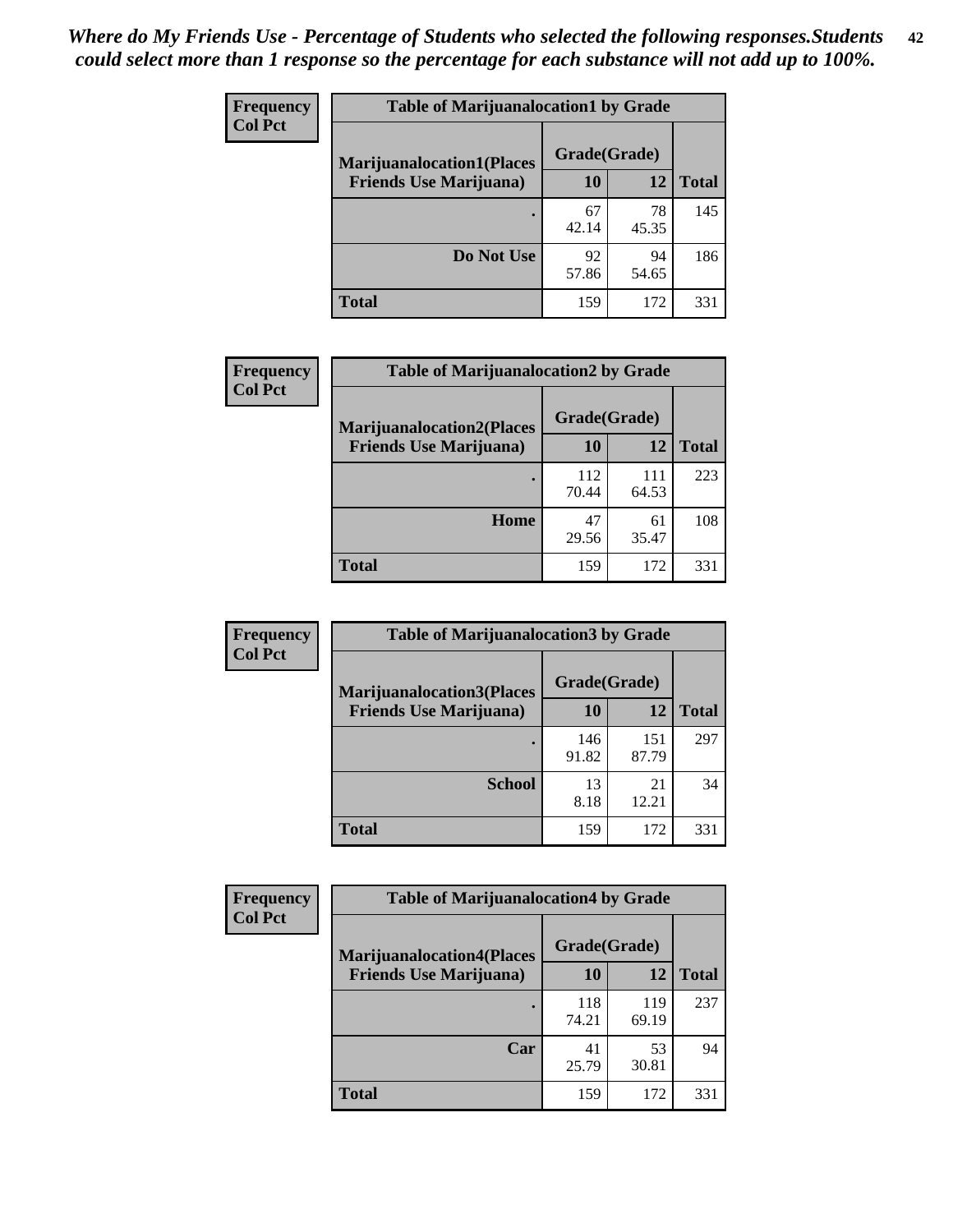| <b>Frequency</b> | <b>Table of Marijuanalocation5 by Grade</b> |              |              |              |
|------------------|---------------------------------------------|--------------|--------------|--------------|
| <b>Col Pct</b>   | <b>Marijuanalocation5</b> (Places           | Grade(Grade) |              |              |
|                  | <b>Friends Use Marijuana</b> )              | 10           | 12           | <b>Total</b> |
|                  |                                             | 98<br>61.64  | 106<br>61.63 | 204          |
|                  | <b>Friend's House</b>                       | 61<br>38.36  | 66<br>38.37  | 127          |
|                  | <b>Total</b>                                | 159          | 172          | 331          |

| <b>Frequency</b> | <b>Table of Marijuanalocation6 by Grade</b>                        |                    |              |              |
|------------------|--------------------------------------------------------------------|--------------------|--------------|--------------|
| <b>Col Pct</b>   | <b>Marijuanalocation6(Places</b><br><b>Friends Use Marijuana</b> ) | Grade(Grade)<br>10 | 12           | <b>Total</b> |
|                  |                                                                    | 118<br>74.21       | 121<br>70.35 | 239          |
|                  | <b>Other</b>                                                       | 41<br>25.79        | 51<br>29.65  | 92           |
|                  | <b>Total</b>                                                       | 159                | 172          | 331          |

| <b>Frequency</b> | <b>Table of Otherdruglocation1 by Grade</b>                          |              |              |              |
|------------------|----------------------------------------------------------------------|--------------|--------------|--------------|
| <b>Col Pct</b>   | <b>Otherdruglocation1(Places</b><br><b>Friends Use Other Illegal</b> | Grade(Grade) |              |              |
|                  | Drugs)                                                               | 10           | 12           | <b>Total</b> |
|                  |                                                                      | 30<br>18.87  | 41<br>23.84  | 71           |
|                  | Do Not Use                                                           | 129<br>81.13 | 131<br>76.16 | 260          |
|                  | <b>Total</b>                                                         | 159          | 172          | 331          |

| Frequency      | <b>Table of Otherdruglocation2 by Grade</b>                          |              |              |              |
|----------------|----------------------------------------------------------------------|--------------|--------------|--------------|
| <b>Col Pct</b> | <b>Otherdruglocation2(Places</b><br><b>Friends Use Other Illegal</b> | Grade(Grade) |              |              |
|                | Drugs)                                                               | 10           | 12           | <b>Total</b> |
|                |                                                                      | 139<br>87.42 | 143<br>83.14 | 282          |
|                | Home                                                                 | 20<br>12.58  | 29<br>16.86  | 49           |
|                | <b>Total</b>                                                         | 159          | 172          | 331          |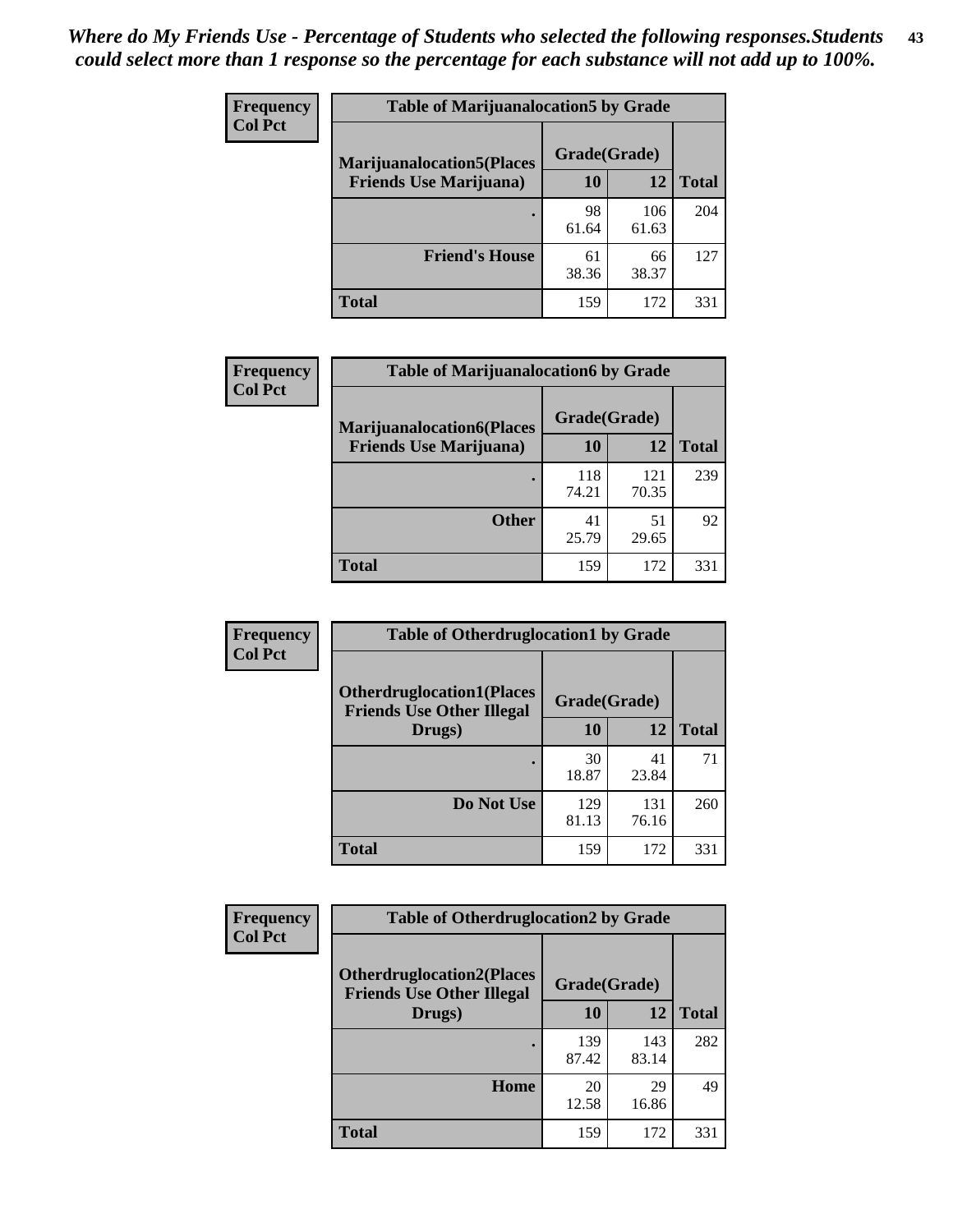| <b>Frequency</b> | <b>Table of Otherdruglocation3 by Grade</b>                          |              |              |              |
|------------------|----------------------------------------------------------------------|--------------|--------------|--------------|
| <b>Col Pct</b>   | <b>Otherdruglocation3(Places</b><br><b>Friends Use Other Illegal</b> | Grade(Grade) |              |              |
|                  | Drugs)                                                               | 10           | 12           | <b>Total</b> |
|                  |                                                                      | 145<br>91.19 | 155<br>90.12 | 300          |
|                  | <b>School</b>                                                        | 14<br>8.81   | 17<br>9.88   | 31           |
|                  | <b>Total</b>                                                         | 159          | 172          | 331          |

| <b>Frequency</b> | <b>Table of Otherdruglocation4 by Grade</b>                          |              |              |              |
|------------------|----------------------------------------------------------------------|--------------|--------------|--------------|
| <b>Col Pct</b>   | <b>Otherdruglocation4(Places</b><br><b>Friends Use Other Illegal</b> | Grade(Grade) |              |              |
|                  | Drugs)                                                               | 10           | 12           | <b>Total</b> |
|                  |                                                                      | 148<br>93.08 | 149<br>86.63 | 297          |
|                  | Car                                                                  | 11<br>6.92   | 23<br>13.37  | 34           |
|                  | <b>Total</b>                                                         | 159          | 172          | 331          |

| Frequency      | <b>Table of Otherdruglocation5 by Grade</b>                          |              |              |              |
|----------------|----------------------------------------------------------------------|--------------|--------------|--------------|
| <b>Col Pct</b> | <b>Otherdruglocation5(Places</b><br><b>Friends Use Other Illegal</b> | Grade(Grade) |              |              |
|                | Drugs)                                                               | <b>10</b>    | 12           | <b>Total</b> |
|                |                                                                      | 130<br>81.76 | 139<br>80.81 | 269          |
|                | <b>Friend's House</b>                                                | 29<br>18.24  | 33<br>19.19  | 62           |
|                | <b>Total</b>                                                         | 159          | 172          | 331          |

| <b>Frequency</b> | <b>Table of Otherdruglocation6 by Grade</b>                          |              |              |              |
|------------------|----------------------------------------------------------------------|--------------|--------------|--------------|
| <b>Col Pct</b>   | <b>Otherdruglocation6(Places</b><br><b>Friends Use Other Illegal</b> | Grade(Grade) |              |              |
|                  | Drugs)                                                               | 10           | 12           | <b>Total</b> |
|                  |                                                                      | 147<br>92.45 | 144<br>83.72 | 291          |
|                  | <b>Other</b>                                                         | 12<br>7.55   | 28<br>16.28  | 40           |
|                  | <b>Total</b>                                                         | 159          | 172          | 331          |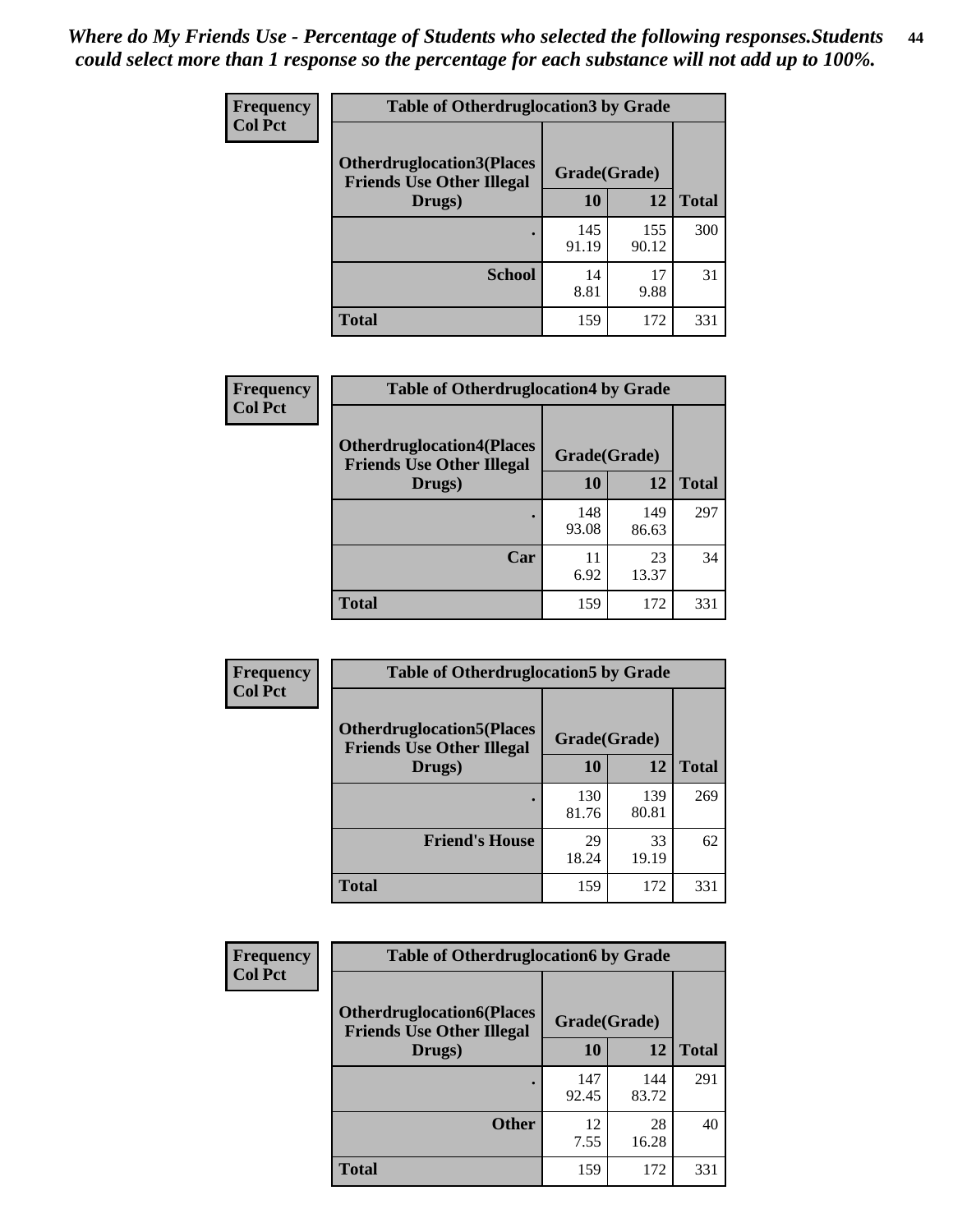| Frequency      | <b>Table of Alcoholtime1 by Grade</b>           |              |              |              |
|----------------|-------------------------------------------------|--------------|--------------|--------------|
| <b>Col Pct</b> | <b>Alcoholtime1(Times</b><br><b>Friends Use</b> | Grade(Grade) |              |              |
|                | Alcohol)                                        | 10           | 12           | <b>Total</b> |
|                |                                                 | 107<br>67.30 | 124<br>72.09 | 231          |
|                | Do Not Use                                      | 52<br>32.70  | 48<br>27.91  | 100          |
|                | <b>Total</b>                                    | 159          | 172          | 331          |

| Frequency      | <b>Table of Alcoholtime2 by Grade</b>           |              |              |              |
|----------------|-------------------------------------------------|--------------|--------------|--------------|
| <b>Col Pct</b> | <b>Alcoholtime2(Times</b><br><b>Friends Use</b> | Grade(Grade) |              |              |
|                | Alcohol)                                        | 10           | 12           | <b>Total</b> |
|                |                                                 | 151<br>94.97 | 159<br>92.44 | 310          |
|                | <b>On Way to School</b>                         | 8<br>5.03    | 13<br>7.56   | 21           |
|                | <b>Total</b>                                    | 159          | 172          | 331          |

| Frequency      | <b>Table of Alcoholtime3 by Grade</b><br><b>Alcoholtime3(Times</b><br>Grade(Grade)<br><b>Friends Use</b> |              |              |              |
|----------------|----------------------------------------------------------------------------------------------------------|--------------|--------------|--------------|
| <b>Col Pct</b> |                                                                                                          |              |              |              |
|                | Alcohol)                                                                                                 | 10           | 12           | <b>Total</b> |
|                |                                                                                                          | 156<br>98.11 | 166<br>96.51 | 322          |
|                | <b>During School</b>                                                                                     | 3<br>1.89    | 6<br>3.49    | 9            |
|                | Total                                                                                                    | 159          | 172          | 331          |

| <b>Frequency</b> | <b>Table of Alcoholtime4 by Grade</b> |              |              |              |  |
|------------------|---------------------------------------|--------------|--------------|--------------|--|
| <b>Col Pct</b>   | <b>Alcoholtime4(Times</b>             | Grade(Grade) |              |              |  |
|                  | <b>Friends Use Alcohol)</b>           | 10           | 12           | <b>Total</b> |  |
|                  |                                       | 152<br>95.60 | 155<br>90.12 | 307          |  |
|                  | <b>On Way Home From School</b>        | 4.40         | 17<br>9.88   | 24           |  |
|                  | <b>Total</b>                          | 159          | 172          | 331          |  |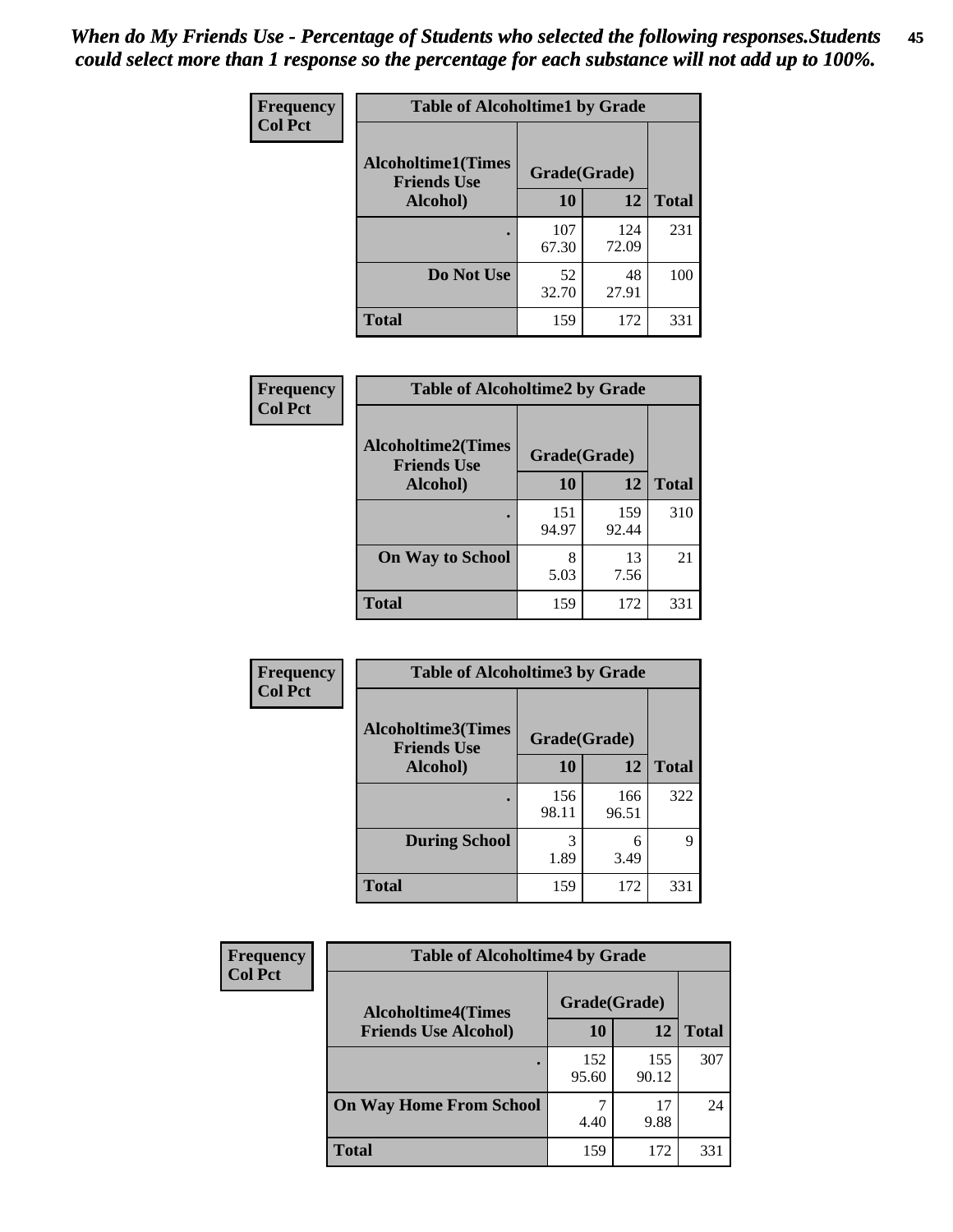*When do My Friends Use - Percentage of Students who selected the following responses.Students could select more than 1 response so the percentage for each substance will not add up to 100%.* **46**

| <b>Frequency</b> | <b>Table of Alcoholtime5 by Grade</b>            |              |              |              |
|------------------|--------------------------------------------------|--------------|--------------|--------------|
| <b>Col Pct</b>   | <b>Alcoholtime5</b> (Times<br><b>Friends Use</b> | Grade(Grade) |              |              |
|                  | Alcohol)                                         | 10           | 12           | <b>Total</b> |
|                  |                                                  | 121<br>76.10 | 120<br>69.77 | 241          |
|                  | Weeknights                                       | 38<br>23.90  | 52<br>30.23  | 90           |
|                  | <b>Total</b>                                     | 159          | 172          | 331          |

| Frequency      | <b>Table of Alcoholtime6 by Grade</b>           |              |              |              |
|----------------|-------------------------------------------------|--------------|--------------|--------------|
| <b>Col Pct</b> | <b>Alcoholtime6(Times</b><br><b>Friends Use</b> | Grade(Grade) |              |              |
|                | Alcohol)                                        | 10           | 12           | <b>Total</b> |
|                |                                                 | 46<br>28.93  | 43<br>25.00  | 89           |
|                | Weekends                                        | 113<br>71.07 | 129<br>75.00 | 242          |
|                | <b>Total</b>                                    | 159          | 172          | 331          |

| <b>Frequency</b> | <b>Table of Tobaccotime1 by Grade</b>           |              |             |              |
|------------------|-------------------------------------------------|--------------|-------------|--------------|
| <b>Col Pct</b>   | <b>Tobaccotime1(Times</b><br><b>Friends Use</b> | Grade(Grade) |             |              |
|                  | <b>Tobacco</b> )                                | 10           | 12          | <b>Total</b> |
|                  |                                                 | 82<br>51.57  | 95<br>55.23 | 177          |
|                  | Do Not Use                                      | 77<br>48.43  | 77<br>44.77 | 154          |
|                  | <b>Total</b>                                    | 159          | 172         | 331          |

| Frequency      | <b>Table of Tobaccotime2 by Grade</b>           |              |              |              |
|----------------|-------------------------------------------------|--------------|--------------|--------------|
| <b>Col Pct</b> | <b>Tobaccotime2(Times</b><br><b>Friends Use</b> | Grade(Grade) |              |              |
|                | <b>Tobacco</b> )                                | 10           | 12           | <b>Total</b> |
|                |                                                 | 110<br>69.18 | 104<br>60.47 | 214          |
|                | <b>On Way to School</b>                         | 49<br>30.82  | 68<br>39.53  | 117          |
|                | <b>Total</b>                                    | 159          | 172          | 331          |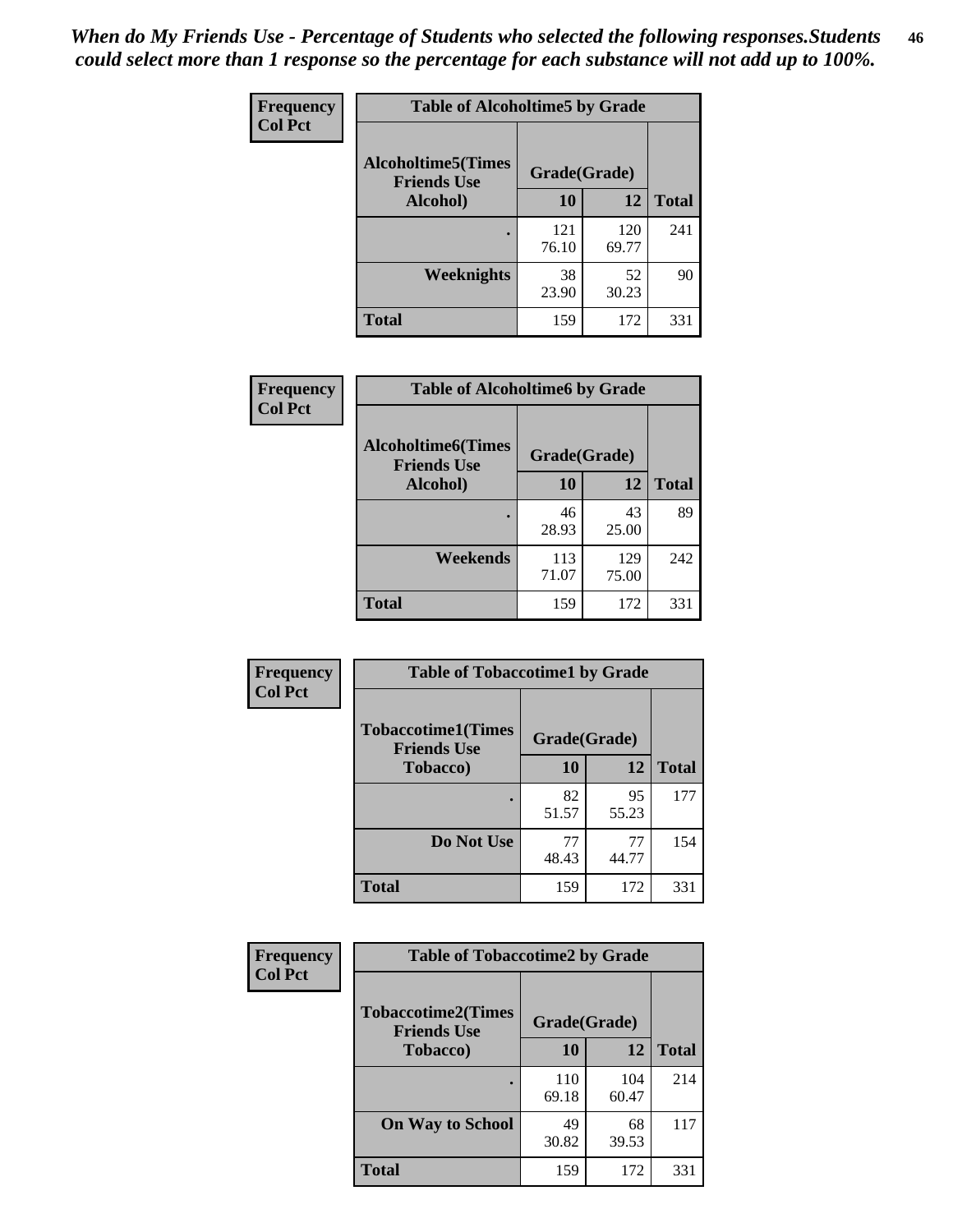*When do My Friends Use - Percentage of Students who selected the following responses.Students could select more than 1 response so the percentage for each substance will not add up to 100%.* **47**

| <b>Frequency</b> | <b>Table of Tobaccotime3 by Grade</b>           |              |              |              |  |
|------------------|-------------------------------------------------|--------------|--------------|--------------|--|
| <b>Col Pct</b>   | <b>Tobaccotime3(Times</b><br><b>Friends Use</b> | Grade(Grade) |              |              |  |
|                  | <b>Tobacco</b> )                                | 10           | 12           | <b>Total</b> |  |
|                  |                                                 | 112<br>70.44 | 121<br>70.35 | 233          |  |
|                  | <b>During School</b>                            | 47<br>29.56  | 51<br>29.65  | 98           |  |
|                  | <b>Total</b>                                    | 159          | 172          | 331          |  |

| <b>Frequency</b> | <b>Table of Tobaccotime4 by Grade</b> |              |              |              |
|------------------|---------------------------------------|--------------|--------------|--------------|
| <b>Col Pct</b>   | <b>Tobaccotime4(Times</b>             | Grade(Grade) |              |              |
|                  | <b>Friends Use Tobacco)</b>           | 10           | 12           | <b>Total</b> |
|                  |                                       | 152<br>95.60 | 155<br>90.12 | 307          |
|                  | <b>On Way Home From School</b>        | 7<br>4.40    | 17<br>9.88   | 24           |
|                  | <b>Total</b>                          | 159          | 172          | 331          |

| <b>Frequency</b> | <b>Table of Tobaccotime5 by Grade</b>           |              |             |              |
|------------------|-------------------------------------------------|--------------|-------------|--------------|
| <b>Col Pct</b>   | <b>Tobaccotime5(Times</b><br><b>Friends Use</b> | Grade(Grade) |             |              |
|                  | <b>Tobacco</b> )                                | 10           | 12          | <b>Total</b> |
|                  |                                                 | 94<br>59.12  | 81<br>47.09 | 175          |
|                  | Weeknights                                      | 65<br>40.88  | 91<br>52.91 | 156          |
|                  | <b>Total</b>                                    | 159          | 172         | 331          |

| <b>Frequency</b> | <b>Table of Tobaccotime6 by Grade</b>           |              |             |              |
|------------------|-------------------------------------------------|--------------|-------------|--------------|
| <b>Col Pct</b>   | <b>Tobaccotime6(Times</b><br><b>Friends Use</b> | Grade(Grade) |             |              |
|                  | <b>Tobacco</b> )                                | 10           | 12          | <b>Total</b> |
|                  | ٠                                               | 85<br>53.46  | 81<br>47.09 | 166          |
|                  | Weekends                                        | 74<br>46.54  | 91<br>52.91 | 165          |
|                  | <b>Total</b>                                    | 159          | 172         | 331          |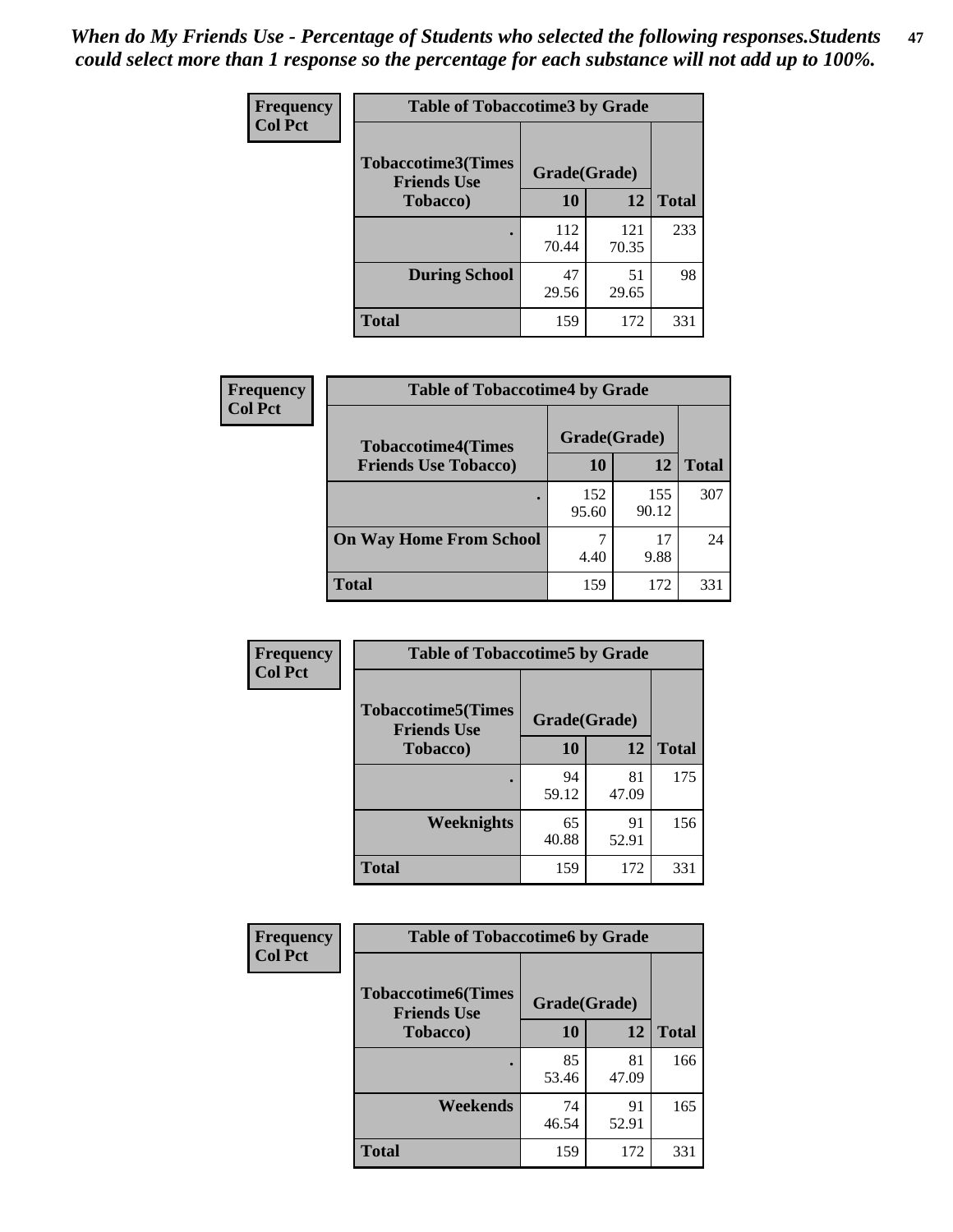| Frequency      | <b>Table of Marijuanatime1 by Grade</b>           |              |             |              |
|----------------|---------------------------------------------------|--------------|-------------|--------------|
| <b>Col Pct</b> | <b>Marijuanatime1(Times</b><br><b>Friends Use</b> | Grade(Grade) |             |              |
|                | Marijuana)                                        | 10           | 12          | <b>Total</b> |
|                |                                                   | 66<br>41.51  | 74<br>43.02 | 140          |
|                | Do Not Use                                        | 93<br>58.49  | 98<br>56.98 | 191          |
|                | <b>Total</b>                                      | 159          | 172         | 331          |

| <b>Frequency</b> | <b>Table of Marijuanatime2 by Grade</b>           |              |              |              |
|------------------|---------------------------------------------------|--------------|--------------|--------------|
| <b>Col Pct</b>   | <b>Marijuanatime2(Times</b><br><b>Friends Use</b> | Grade(Grade) |              |              |
|                  | Marijuana)                                        | 10           | 12           | <b>Total</b> |
|                  |                                                   | 132<br>83.02 | 131<br>76.16 | 263          |
|                  | <b>On Way to School</b>                           | 27<br>16.98  | 41<br>23.84  | 68           |
|                  | <b>Total</b>                                      | 159          | 172          | 331          |

| Frequency<br><b>Col Pct</b> | <b>Table of Marijuanatime3 by Grade</b>    |              |              |              |
|-----------------------------|--------------------------------------------|--------------|--------------|--------------|
|                             | Marijuanatime3(Times<br><b>Friends Use</b> | Grade(Grade) |              |              |
|                             | Marijuana)                                 | 10           | 12           | <b>Total</b> |
|                             |                                            | 145<br>91.19 | 156<br>90.70 | 301          |
|                             | <b>During School</b>                       | 14<br>8.81   | 16<br>9.30   | 30           |
|                             | Total                                      | 159          | 172          | 331          |

| <b>Frequency</b> | <b>Table of Marijuanatime4 by Grade</b> |              |              |              |
|------------------|-----------------------------------------|--------------|--------------|--------------|
| <b>Col Pct</b>   | <b>Marijuanatime4(Times</b>             | Grade(Grade) |              |              |
|                  | <b>Friends Use Marijuana</b> )          | 10           | 12           | <b>Total</b> |
|                  | ٠                                       | 139<br>87.42 | 135<br>78.49 | 274          |
|                  | <b>On Way Home From School</b>          | 20<br>12.58  | 37<br>21.51  | 57           |
|                  | <b>Total</b>                            | 159          | 172          | 331          |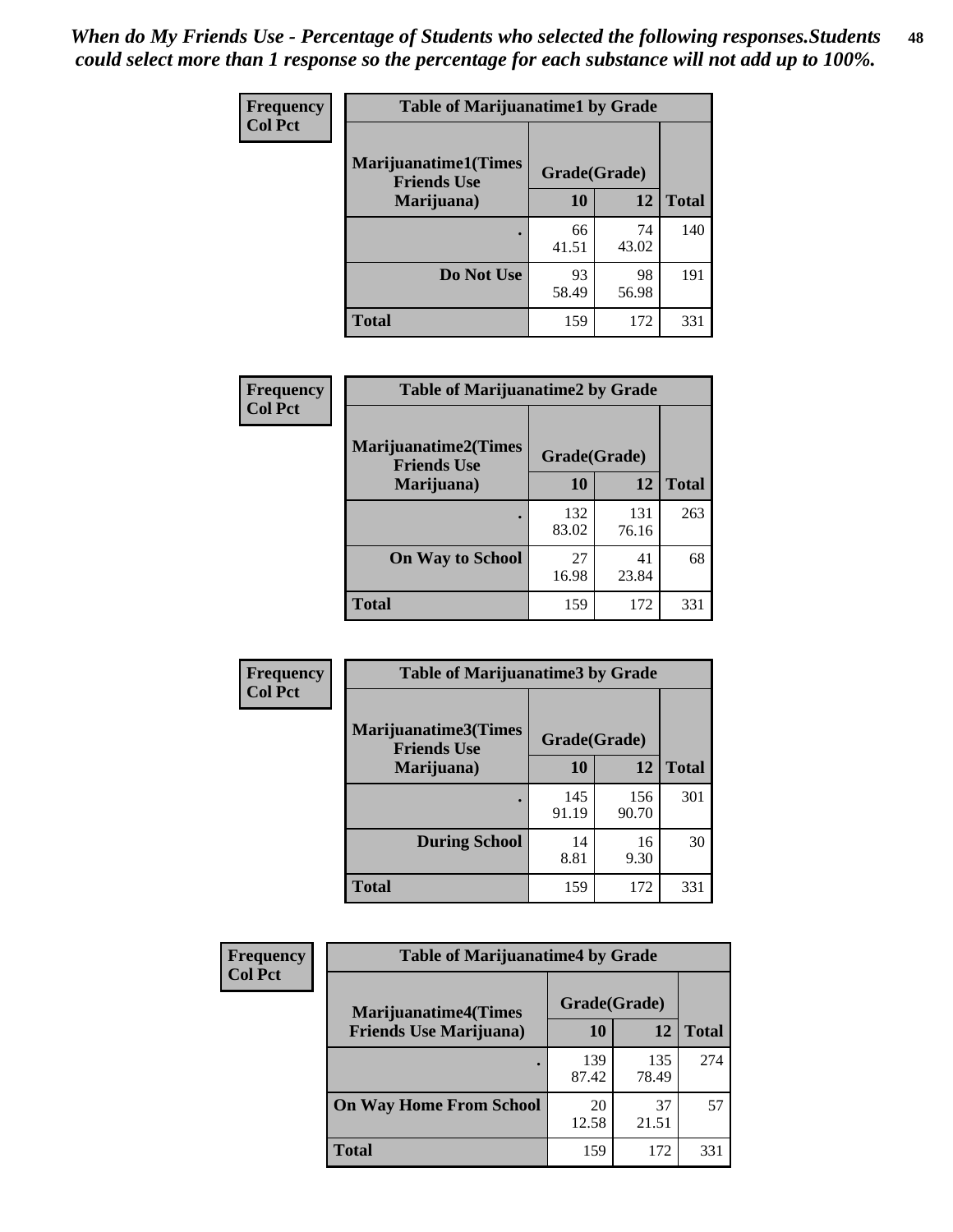| Frequency      | <b>Table of Marijuanatime5 by Grade</b>            |              |              |              |
|----------------|----------------------------------------------------|--------------|--------------|--------------|
| <b>Col Pct</b> | <b>Marijuanatime5</b> (Times<br><b>Friends Use</b> | Grade(Grade) |              |              |
|                | Marijuana)                                         | 10           | 12           | <b>Total</b> |
|                |                                                    | 111<br>69.81 | 115<br>66.86 | 226          |
|                | Weeknights                                         | 48<br>30.19  | 57<br>33.14  | 105          |
|                | <b>Total</b>                                       | 159          | 172          | 331          |

| Frequency      | <b>Table of Marijuanatime6 by Grade</b>    |              |             |              |
|----------------|--------------------------------------------|--------------|-------------|--------------|
| <b>Col Pct</b> | Marijuanatime6(Times<br><b>Friends Use</b> | Grade(Grade) |             |              |
|                | Marijuana)                                 | 10           | 12          | <b>Total</b> |
|                |                                            | 88<br>55.35  | 95<br>55.23 | 183          |
|                | Weekends                                   | 71<br>44.65  | 77<br>44.77 | 148          |
|                | <b>Total</b>                               | 159          | 172         | 331          |

| Frequency<br><b>Col Pct</b> | <b>Table of Otherdrugtime1 by Grade</b>                 |              |              |              |
|-----------------------------|---------------------------------------------------------|--------------|--------------|--------------|
|                             | <b>Otherdrugtime1(Times</b><br><b>Friends Use Other</b> | Grade(Grade) |              |              |
|                             | <b>Illegal Drugs</b> )                                  | 10           | 12           | <b>Total</b> |
|                             |                                                         | 27<br>16.98  | 31<br>18.02  | 58           |
|                             | Do Not Use                                              | 132<br>83.02 | 141<br>81.98 | 273          |
|                             | <b>Total</b>                                            | 159          | 172          | 331          |

| <b>Frequency</b> | <b>Table of Otherdrugtime2 by Grade</b>                 |              |              |              |  |  |  |
|------------------|---------------------------------------------------------|--------------|--------------|--------------|--|--|--|
| <b>Col Pct</b>   | <b>Otherdrugtime2(Times</b><br><b>Friends Use Other</b> | Grade(Grade) |              |              |  |  |  |
|                  | <b>Illegal Drugs</b> )                                  | 10           | 12           | <b>Total</b> |  |  |  |
|                  |                                                         | 151<br>94.97 | 154<br>89.53 | 305          |  |  |  |
|                  | <b>On Way to School</b>                                 | 8<br>5.03    | 18<br>10.47  | 26           |  |  |  |
|                  | Total                                                   | 159          | 172          | 331          |  |  |  |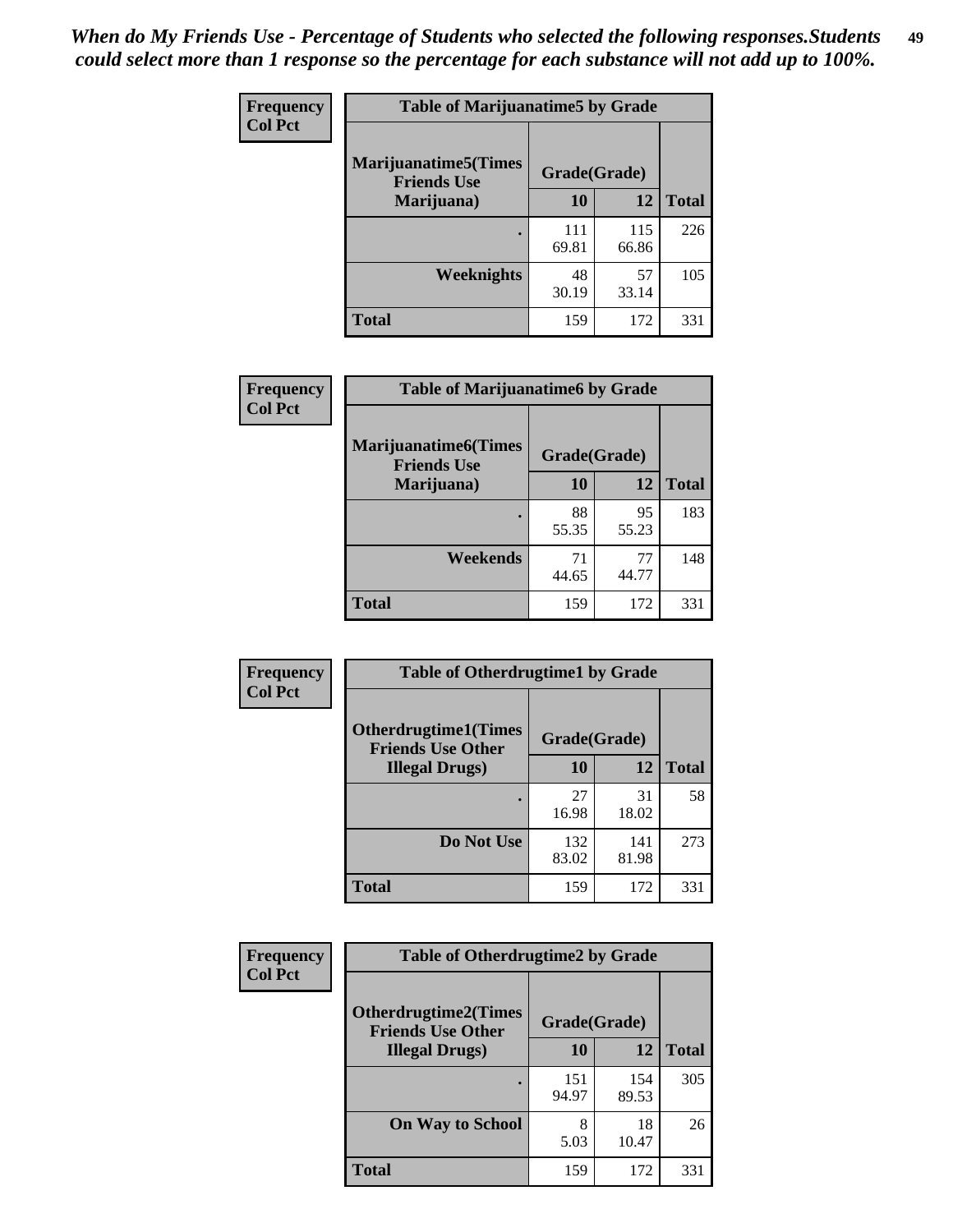| <b>Frequency</b> | <b>Table of Otherdrugtime3 by Grade</b>          |              |              |              |  |  |
|------------------|--------------------------------------------------|--------------|--------------|--------------|--|--|
| <b>Col Pct</b>   | Otherdrugtime3(Times<br><b>Friends Use Other</b> | Grade(Grade) |              |              |  |  |
|                  | <b>Illegal Drugs</b> )                           | 10           | 12           | <b>Total</b> |  |  |
|                  |                                                  | 150<br>94.34 | 157<br>91.28 | 307          |  |  |
|                  | <b>During School</b>                             | 9<br>5.66    | 15<br>8.72   | 24           |  |  |
|                  | Total                                            | 159          | 172          | 331          |  |  |

| Frequency      | <b>Table of Otherdrugtime4 by Grade</b>                         |              |              |              |  |  |
|----------------|-----------------------------------------------------------------|--------------|--------------|--------------|--|--|
| <b>Col Pct</b> | <b>Otherdrugtime4(Times</b><br><b>Friends Use Other Illegal</b> | Grade(Grade) |              |              |  |  |
|                | Drugs)                                                          | 10           | 12           | <b>Total</b> |  |  |
|                | $\bullet$                                                       | 151<br>94.97 | 155<br>90.12 | 306          |  |  |
|                | <b>On Way Home From School</b>                                  | 8<br>5.03    | 17<br>9.88   | 25           |  |  |
|                | <b>Total</b>                                                    | 159          | 172          | 331          |  |  |

| <b>Frequency</b> | <b>Table of Otherdrugtime5 by Grade</b>                  |              |              |              |  |  |
|------------------|----------------------------------------------------------|--------------|--------------|--------------|--|--|
| <b>Col Pct</b>   | <b>Otherdrugtime5</b> (Times<br><b>Friends Use Other</b> | Grade(Grade) |              |              |  |  |
|                  | <b>Illegal Drugs</b> )                                   | 10           | 12           | <b>Total</b> |  |  |
|                  |                                                          | 137<br>86.16 | 145<br>84.30 | 282          |  |  |
|                  | Weeknights                                               | 22<br>13.84  | 27<br>15.70  | 49           |  |  |
|                  | Total                                                    | 159          | 172          | 331          |  |  |

| <b>Frequency</b> | <b>Table of Otherdrugtime6 by Grade</b>                 |              |              |              |  |  |
|------------------|---------------------------------------------------------|--------------|--------------|--------------|--|--|
| <b>Col Pct</b>   | <b>Otherdrugtime6(Times</b><br><b>Friends Use Other</b> | Grade(Grade) |              |              |  |  |
|                  | <b>Illegal Drugs</b> )                                  | 10           | 12           | <b>Total</b> |  |  |
|                  |                                                         | 127<br>79.87 | 140<br>81.40 | 267          |  |  |
|                  | Weekends                                                | 32<br>20.13  | 32<br>18.60  | 64           |  |  |
|                  | <b>Total</b>                                            | 159          | 172          | 331          |  |  |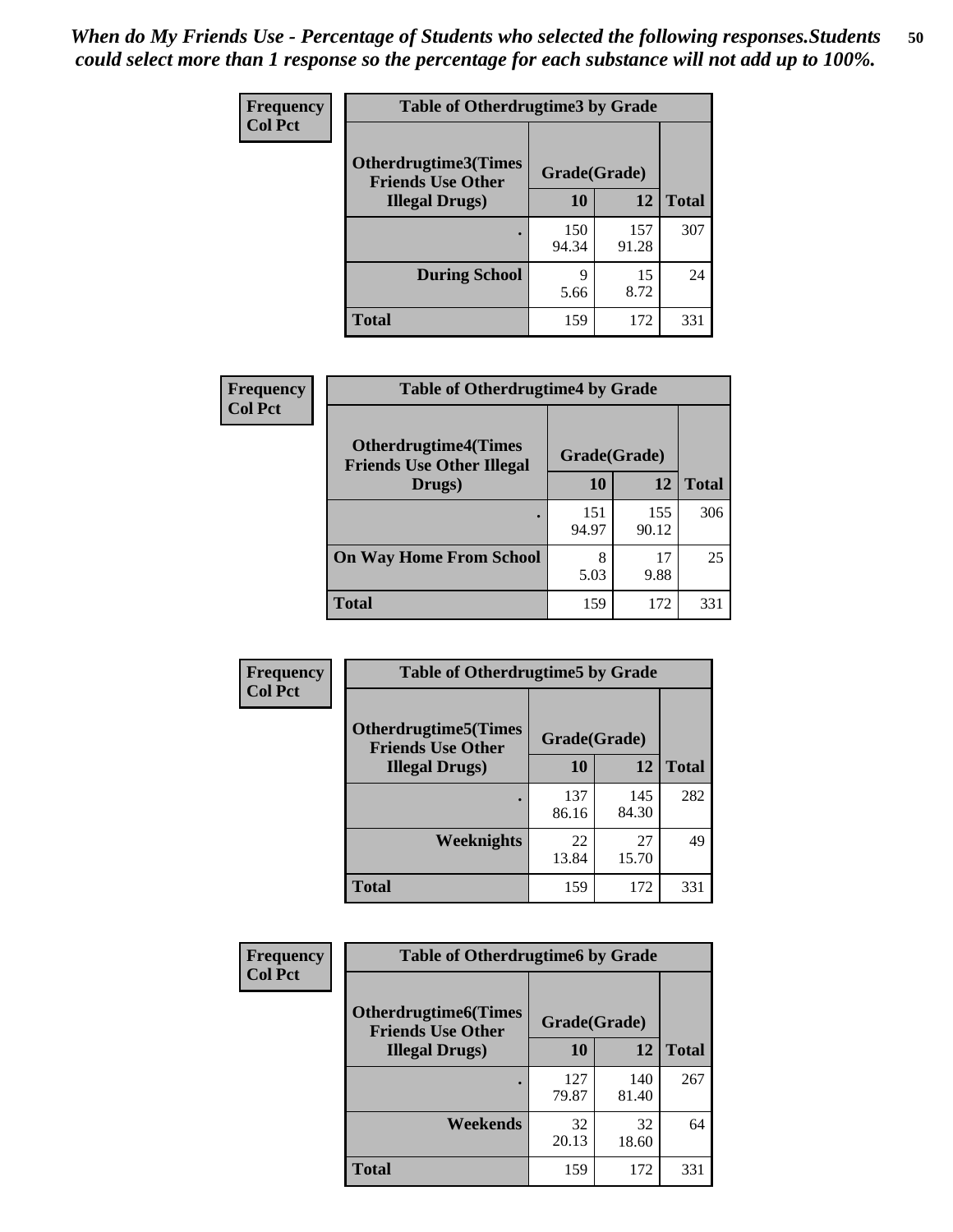| Frequency      | <b>Table of Educationalcohol by Grade</b>                                                                  |              |             |              |  |  |
|----------------|------------------------------------------------------------------------------------------------------------|--------------|-------------|--------------|--|--|
| <b>Col Pct</b> | Educationalcohol(I<br>have been taught<br>about alcohol,<br>tobacco,<br>and other drugs<br>within the last | Grade(Grade) |             |              |  |  |
|                | year at school)                                                                                            | 10           | 12          | <b>Total</b> |  |  |
|                | <b>Yes</b>                                                                                                 | 142<br>89.31 | 88<br>51.16 | 230          |  |  |
|                | N <sub>0</sub>                                                                                             | 17<br>10.69  | 84<br>48.84 | 101          |  |  |
|                | <b>Total</b>                                                                                               | 159          | 172         | 331          |  |  |

| Frequency      | <b>Table of Eversmoked by Grade</b> |              |             |              |  |  |  |
|----------------|-------------------------------------|--------------|-------------|--------------|--|--|--|
| <b>Col Pct</b> | Eversmoked(I<br>have smoked         | Grade(Grade) |             |              |  |  |  |
|                | a cigarette)                        | 10           | 12          | <b>Total</b> |  |  |  |
|                | Yes                                 | 73<br>45.91  | 91<br>52.91 | 164          |  |  |  |
|                | N <sub>0</sub>                      | 86<br>54.09  | 81<br>47.09 | 167          |  |  |  |
|                | <b>Total</b>                        | 159          | 172         | 331          |  |  |  |

| Frequency<br><b>Col Pct</b> | <b>Table of Drovedrinking by Grade</b>                                                                              |                    |              |              |  |  |
|-----------------------------|---------------------------------------------------------------------------------------------------------------------|--------------------|--------------|--------------|--|--|
|                             | Drovedrinking(In<br>the past 30 days I<br>have driven a car<br>or other vehicle<br>while I was<br>drinking alcohol) | Grade(Grade)<br>10 | 12           | <b>Total</b> |  |  |
|                             | <b>Yes</b>                                                                                                          | 2<br>1.26          | 16<br>9.30   | 18           |  |  |
|                             | N <sub>0</sub>                                                                                                      | 157<br>98.74       | 156<br>90.70 | 313          |  |  |
|                             | <b>Total</b>                                                                                                        | 159                | 172          | 331          |  |  |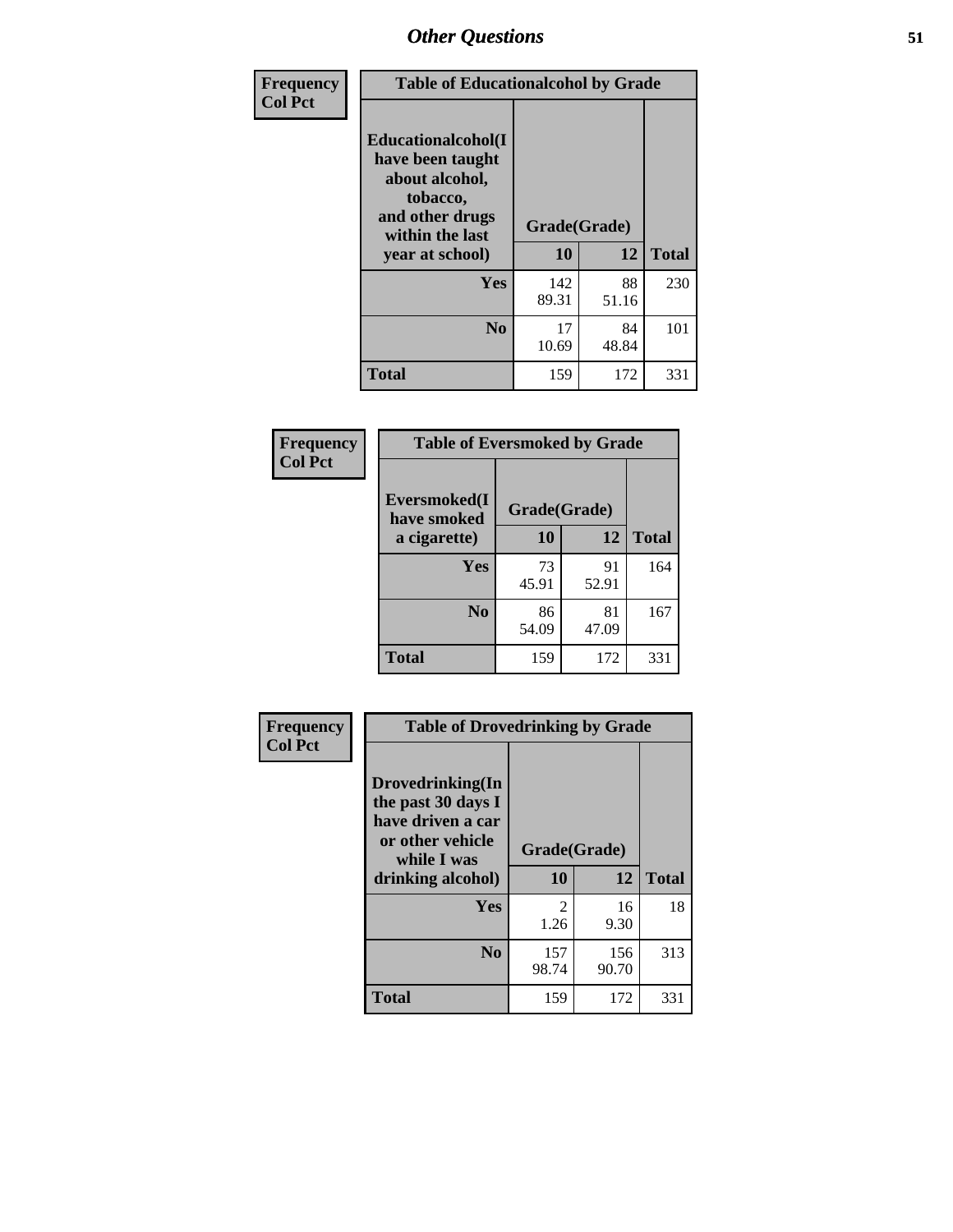| Frequency<br><b>Col Pct</b> | <b>Table of Rodedrinking by Grade</b>                                                                             |                    |              |              |  |  |  |
|-----------------------------|-------------------------------------------------------------------------------------------------------------------|--------------------|--------------|--------------|--|--|--|
|                             | <b>Rodedrinking(In</b><br>the past 30 days<br>I have ridden in<br>a car with a<br>driver who had<br>been drinking | Grade(Grade)<br>10 | 12           | <b>Total</b> |  |  |  |
|                             | alcohol)                                                                                                          |                    |              |              |  |  |  |
|                             | <b>Yes</b>                                                                                                        | 28<br>17.61        | 33<br>19.19  | 61           |  |  |  |
|                             | N <sub>0</sub>                                                                                                    | 131<br>82.39       | 139<br>80.81 | 270          |  |  |  |
|                             | <b>Total</b>                                                                                                      | 159                | 172          | 331          |  |  |  |

#### **Frequency Col Pct**

| <b>Table of Drugsschool by Grade</b>                                                                                      |              |       |              |  |  |  |  |
|---------------------------------------------------------------------------------------------------------------------------|--------------|-------|--------------|--|--|--|--|
| <b>Drugsschool</b> (During<br>the past 12 months,<br>I have been offered,<br>sold,<br>or given illegal<br>drugs on school | Grade(Grade) |       |              |  |  |  |  |
| property)                                                                                                                 | 10           | 12    | <b>Total</b> |  |  |  |  |
|                                                                                                                           |              |       |              |  |  |  |  |
| <b>Yes</b>                                                                                                                | 25           | 39    | 64           |  |  |  |  |
|                                                                                                                           | 15.72        | 22.67 |              |  |  |  |  |
| $\bf No$                                                                                                                  | 134          | 133   | 267          |  |  |  |  |
|                                                                                                                           | 84.28        | 77.33 |              |  |  |  |  |

| Frequency      | <b>Table of Helpbullied by Grade</b>                             |                                 |             |              |  |  |  |
|----------------|------------------------------------------------------------------|---------------------------------|-------------|--------------|--|--|--|
| <b>Col Pct</b> | Helpbullied(I<br>would help<br>someone who was<br>being bullied) | Grade(Grade)<br><b>10</b><br>12 |             | <b>Total</b> |  |  |  |
|                |                                                                  |                                 |             |              |  |  |  |
|                | <b>Strongly Agree</b>                                            | 82<br>51.57                     | 84<br>48.84 | 166          |  |  |  |
|                | <b>Somewhat Agree</b>                                            | 64<br>40.25                     | 66<br>38.37 | 130          |  |  |  |
|                | <b>Somewhat Disagree</b>                                         | 9<br>5.66                       | 12<br>6.98  | 21           |  |  |  |
|                | <b>Strongly Disagree</b>                                         | 4<br>2.52                       | 10<br>5.81  | 14           |  |  |  |
|                | Total                                                            | 159                             | 172         | 331          |  |  |  |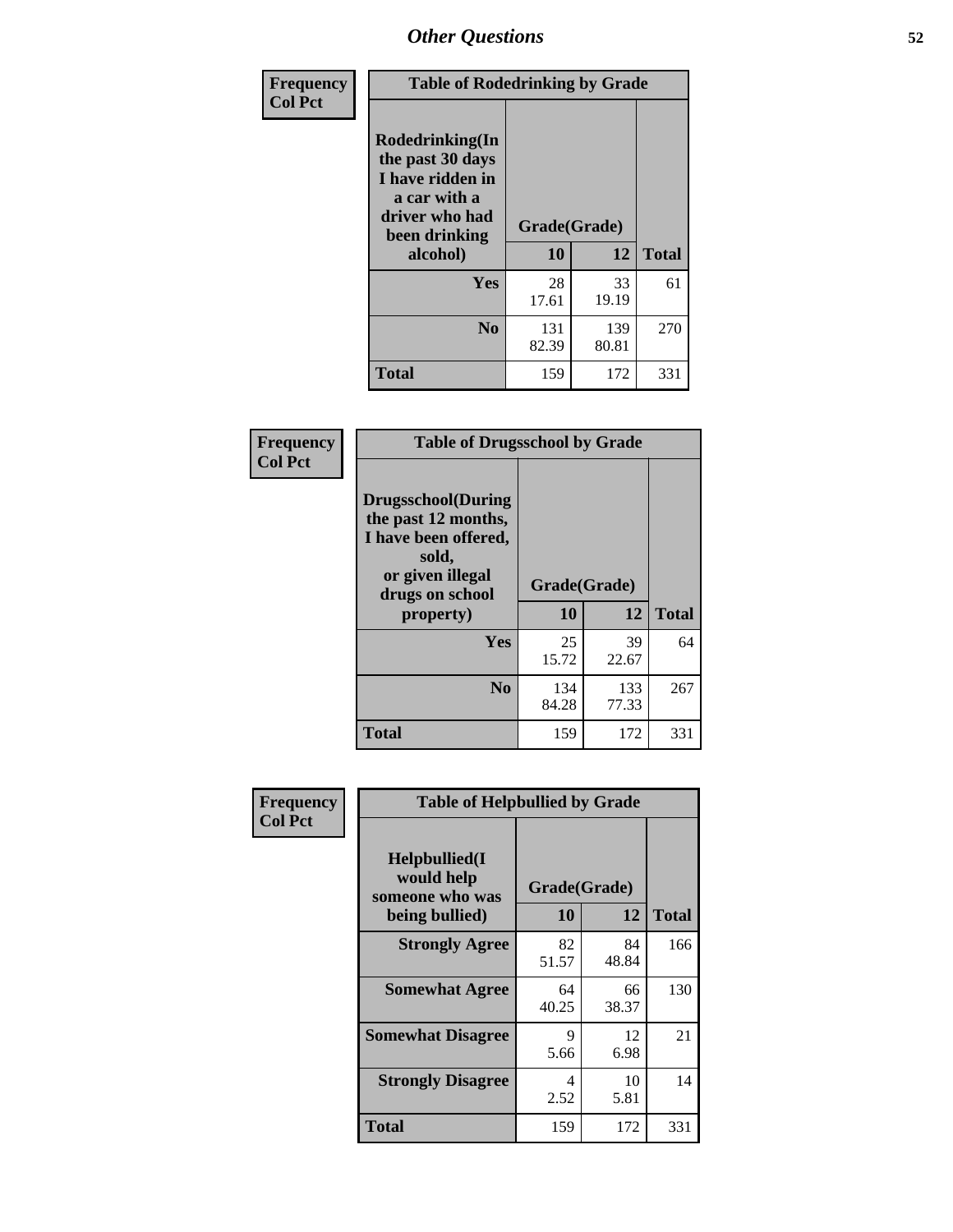| <b>Frequency</b> | <b>Table of Grade by Bingedrinking</b> |                                                                                                         |                                |                              |                   |                        |                               |                       |              |
|------------------|----------------------------------------|---------------------------------------------------------------------------------------------------------|--------------------------------|------------------------------|-------------------|------------------------|-------------------------------|-----------------------|--------------|
| <b>Row Pct</b>   |                                        | Bingedrinking(I have drunk five or more<br>drinks of alcohol at one sitting during the<br>last 30 days) |                                |                              |                   |                        |                               |                       |              |
|                  | Grade(Grade)                           | $\boldsymbol{0}$<br><b>Davs</b>                                                                         | 1 or<br>$\overline{2}$<br>days | 3 <sub>to</sub><br>5<br>days | 6 to<br>9<br>days | 10<br>to<br>19<br>days | <b>20</b><br>to<br>29<br>days | All<br>30<br>days     | <b>Total</b> |
|                  | 10                                     | 127<br>79.87                                                                                            | 13<br>8.18                     | 10<br>6.29                   | 0.63              | 3<br>1.89              | 0.63                          | 4<br>2.52             | 159          |
|                  | 12                                     | 134<br>77.91                                                                                            | 7<br>4.07                      | 12<br>6.98                   | 5<br>2.91         | 4.07                   | 4<br>2.33                     | $\mathcal{R}$<br>1.74 | 172          |
|                  | <b>Total</b>                           | 261                                                                                                     | 20                             | 22                           | 6                 | 10                     | 5                             | 7                     | 331          |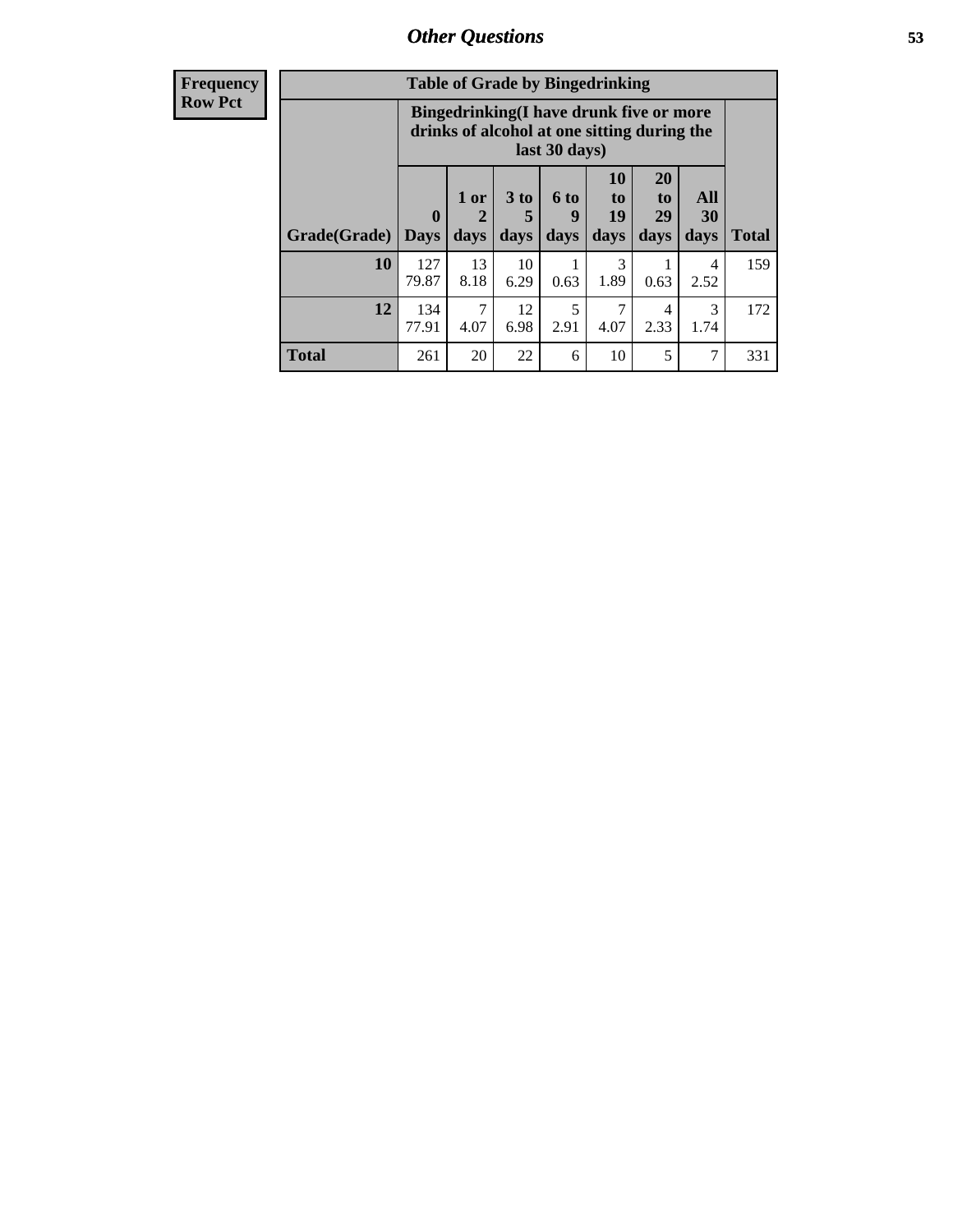### *Nutrition* **54**

| <b>Frequency</b><br>Row Pct |  |
|-----------------------------|--|
|                             |  |

| <b>Table of Grade by Dairy</b> |                                                                                                                           |                                                                 |             |             |     |  |  |  |
|--------------------------------|---------------------------------------------------------------------------------------------------------------------------|-----------------------------------------------------------------|-------------|-------------|-----|--|--|--|
|                                |                                                                                                                           | Dairy (I eat at least 3 servings of dairy<br>products each day) |             |             |     |  |  |  |
| Grade(Grade)                   | <b>Somewhat</b><br><b>Somewhat</b><br><b>Strongly</b><br><b>Strongly</b><br><b>Disagree</b><br>Disagree<br>Agree<br>Agree |                                                                 |             |             |     |  |  |  |
| 10                             | 39<br>24.53                                                                                                               | 63<br>39.62                                                     | 40<br>25.16 | 17<br>10.69 | 159 |  |  |  |
| 12                             | 37<br>21.51                                                                                                               | 75<br>43.60                                                     | 36<br>20.93 | 24<br>13.95 | 172 |  |  |  |
| <b>Total</b>                   | 76                                                                                                                        | 138                                                             | 76          | 41          | 331 |  |  |  |

| <b>Frequency</b> |  |
|------------------|--|
| <b>Row Pct</b>   |  |

| <b>Table of Grade by Fruitveg</b> |                          |                                                                          |                                      |                                    |              |  |  |
|-----------------------------------|--------------------------|--------------------------------------------------------------------------|--------------------------------------|------------------------------------|--------------|--|--|
|                                   |                          | Fruitveg(I eat at least 5 servings of fruits<br>and vegetables each day) |                                      |                                    |              |  |  |
| Grade(Grade)                      | <b>Strongly</b><br>Agree | Agree                                                                    | Somewhat Somewhat<br><b>Disagree</b> | <b>Strongly</b><br><b>Disagree</b> | <b>Total</b> |  |  |
| 10                                | 26<br>16.35              | 46<br>28.93                                                              | 57<br>35.85                          | 30<br>18.87                        | 159          |  |  |
| 12                                | 16<br>9.30               | 56<br>32.56                                                              | 57<br>33.14                          | 43<br>25.00                        | 172          |  |  |
| <b>Total</b>                      | 42                       | 102                                                                      | 114                                  | 73                                 | 331          |  |  |

| Frequency      | <b>Table of Grade by Cafeteriahealthy</b> |                                                                       |             |                                      |                                    |              |  |
|----------------|-------------------------------------------|-----------------------------------------------------------------------|-------------|--------------------------------------|------------------------------------|--------------|--|
| <b>Row Pct</b> |                                           | Cafeteriahealthy (School meals in my<br>school cafeteria are healthy) |             |                                      |                                    |              |  |
|                | Grade(Grade)                              | <b>Strongly</b><br>Agree                                              | Agree       | Somewhat Somewhat<br><b>Disagree</b> | <b>Strongly</b><br><b>Disagree</b> | <b>Total</b> |  |
|                | 10                                        | 16<br>10.06                                                           | 74<br>46.54 | 37<br>23.27                          | 32<br>20.13                        | 159          |  |
|                | 12                                        | 17<br>9.88                                                            | 58<br>33.72 | 50<br>29.07                          | 47<br>27.33                        | 172          |  |
|                | <b>Total</b>                              | 33                                                                    | 132         | 87                                   | 79                                 | 331          |  |

| <b>Frequency</b> |
|------------------|
| <b>Row Pct</b>   |

| <b>Table of Grade by Cafeterianutrition</b>                                               |                          |                   |                 |                                        |              |  |  |
|-------------------------------------------------------------------------------------------|--------------------------|-------------------|-----------------|----------------------------------------|--------------|--|--|
| <b>Cafeterianutrition</b> (Facts about nutrition<br>are available in my school cafeteria) |                          |                   |                 |                                        |              |  |  |
| <b>Grade</b> (Grade)                                                                      | <b>Strongly</b><br>Agree | Somewhat<br>Agree | <b>Somewhat</b> | <b>Strongly</b><br>Disagree   Disagree | <b>Total</b> |  |  |
| 10                                                                                        | 37<br>23.27              | 66<br>41.51       | 34<br>21.38     | 22<br>13.84                            | 159          |  |  |
| 12                                                                                        | 51<br>29.65              | 57<br>33.14       | 37<br>21.51     | 27<br>15.70                            | 172          |  |  |
| <b>Total</b>                                                                              | 88                       | 123               | 71              | 49                                     | 331          |  |  |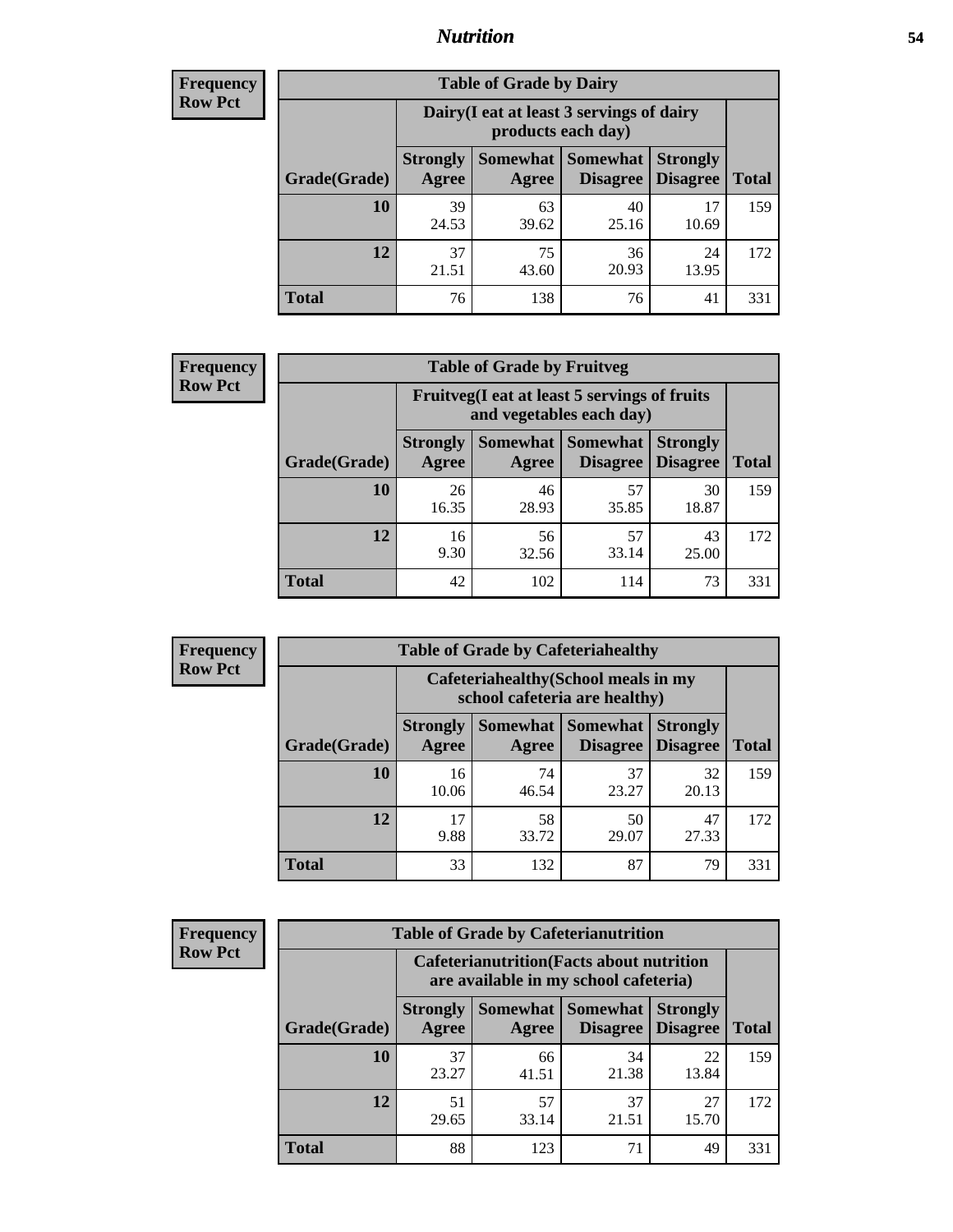### *Nutrition* **55**

| Frequency |
|-----------|
| Row Pct   |

| <b>Table of Grade by Schoollunch</b> |                                                                                                                                      |                                                                 |            |             |     |  |  |  |
|--------------------------------------|--------------------------------------------------------------------------------------------------------------------------------------|-----------------------------------------------------------------|------------|-------------|-----|--|--|--|
|                                      |                                                                                                                                      | Schoollunch(I eat school lunch three or<br>more times per week) |            |             |     |  |  |  |
| Grade(Grade)                         | Somewhat  <br><b>Strongly</b><br><b>Somewhat</b><br><b>Strongly</b><br><b>Disagree</b><br>Agree<br>Disagree<br><b>Total</b><br>Agree |                                                                 |            |             |     |  |  |  |
| 10                                   | 97<br>61.01                                                                                                                          | 27<br>16.98                                                     | 11<br>6.92 | 24<br>15.09 | 159 |  |  |  |
| 12                                   | 76<br>44.19                                                                                                                          | 36<br>20.93                                                     | 10<br>5.81 | 50<br>29.07 | 172 |  |  |  |
| <b>Total</b>                         | 173                                                                                                                                  | 63                                                              | 21         | 74          | 331 |  |  |  |

| <b>Frequency</b> |  |
|------------------|--|
| <b>Row Pct</b>   |  |

| <b>Table of Grade by Foodchoices</b>                                |                          |             |                                               |                                    |              |  |  |
|---------------------------------------------------------------------|--------------------------|-------------|-----------------------------------------------|------------------------------------|--------------|--|--|
| Foodchoices (I make healthy food choices in<br>my school cafeteria) |                          |             |                                               |                                    |              |  |  |
| Grade(Grade)                                                        | <b>Strongly</b><br>Agree | Agree       | <b>Somewhat   Somewhat</b><br><b>Disagree</b> | <b>Strongly</b><br><b>Disagree</b> | <b>Total</b> |  |  |
| 10                                                                  | 31<br>19.50              | 62<br>38.99 | 35<br>22.01                                   | 31<br>19.50                        | 159          |  |  |
| 12                                                                  | 20<br>11.63              | 66<br>38.37 | 32<br>18.60                                   | 54<br>31.40                        | 172          |  |  |
| <b>Total</b>                                                        | 51                       | 128         | 67                                            | 85                                 | 331          |  |  |

| <b>Frequency</b> | <b>Table of Grade by Wholewheat</b> |                                                                                                             |             |                                        |                                    |              |  |  |
|------------------|-------------------------------------|-------------------------------------------------------------------------------------------------------------|-------------|----------------------------------------|------------------------------------|--------------|--|--|
| <b>Row Pct</b>   |                                     | Wholewheat (There are whole wheat and<br>multigrain breads and cereals available in<br>my school cafeteria) |             |                                        |                                    |              |  |  |
|                  | Grade(Grade)                        | <b>Strongly</b><br>Agree                                                                                    | Agree       | Somewhat   Somewhat<br><b>Disagree</b> | <b>Strongly</b><br><b>Disagree</b> | <b>Total</b> |  |  |
|                  | 10                                  | 34<br>21.38                                                                                                 | 64<br>40.25 | 36<br>22.64                            | 25<br>15.72                        | 159          |  |  |
|                  | 12                                  | 43<br>25.00                                                                                                 | 61<br>35.47 | 34<br>19.77                            | 34<br>19.77                        | 172          |  |  |
|                  | <b>Total</b>                        | 77                                                                                                          | 125         | 70                                     | 59                                 | 331          |  |  |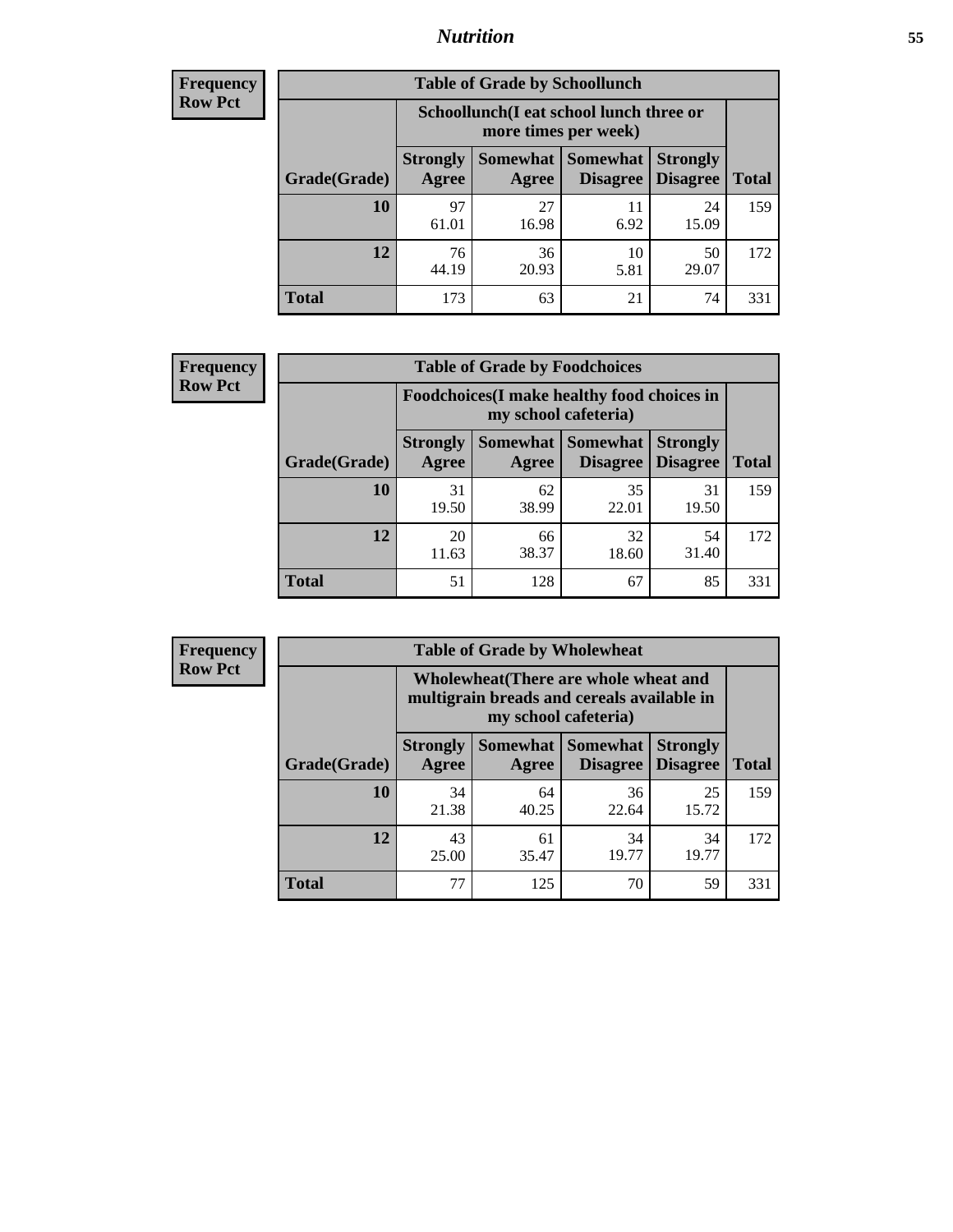### *Nutrition* **56**

**Frequency Row Pct**

| <b>Table of Grade by Healthyvending</b> |                                                                                                                                               |                          |                                    |                                    |              |  |
|-----------------------------------------|-----------------------------------------------------------------------------------------------------------------------------------------------|--------------------------|------------------------------------|------------------------------------|--------------|--|
|                                         | Healthyvending (If only healthy snacks and<br>beverages were available in the vending<br>machines during the school day,<br>I would buy them) |                          |                                    |                                    |              |  |
| Grade(Grade)                            | <b>Strongly</b><br>Agree                                                                                                                      | <b>Somewhat</b><br>Agree | <b>Somewhat</b><br><b>Disagree</b> | <b>Strongly</b><br><b>Disagree</b> | <b>Total</b> |  |
| 10                                      | 45<br>28.30                                                                                                                                   | 42<br>26.42              | 28<br>17.61                        | 44<br>27.67                        | 159          |  |
| 12                                      | 48<br>27.91                                                                                                                                   | 56<br>32.56              | 22<br>12.79                        | 46<br>26.74                        | 172          |  |
| <b>Total</b>                            | 93                                                                                                                                            | 98                       | 50                                 | 90                                 | 331          |  |

**Frequency Row Pct**

| <b>Table of Grade by Schoolbreakfast</b> |                                                                                                                                         |             |                                        |                                    |              |  |
|------------------------------------------|-----------------------------------------------------------------------------------------------------------------------------------------|-------------|----------------------------------------|------------------------------------|--------------|--|
|                                          | Schoolbreakfast (If breakfast were<br>available at school,<br>but outside the cafeteria,<br>I would eat breakfast at school more often) |             |                                        |                                    |              |  |
| Grade(Grade)                             | <b>Strongly</b><br>Agree                                                                                                                | Agree       | Somewhat   Somewhat<br><b>Disagree</b> | <b>Strongly</b><br><b>Disagree</b> | <b>Total</b> |  |
| 10                                       | 47<br>29.56                                                                                                                             | 53<br>33.33 | 29<br>18.24                            | 30<br>18.87                        | 159          |  |
| 12                                       | 56<br>32<br>20<br>64<br>37.21<br>32.56<br>11.63<br>18.60                                                                                |             |                                        |                                    |              |  |
| <b>Total</b>                             | 111                                                                                                                                     | 109         | 49                                     | 62                                 | 331          |  |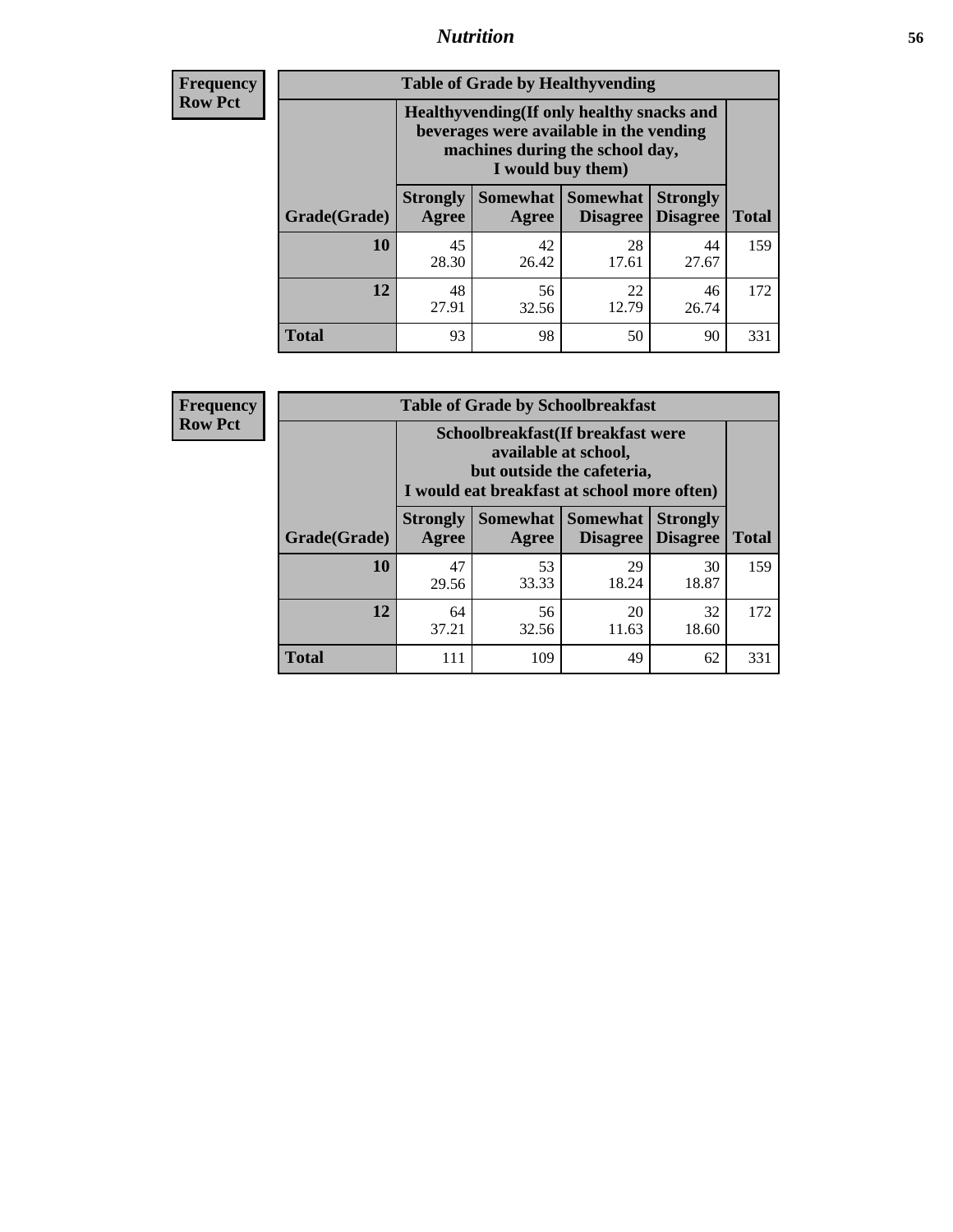| Frequency<br><b>Col Pct</b> | <b>Table of Educationaids by Grade</b>                                                                    |                    |             |              |
|-----------------------------|-----------------------------------------------------------------------------------------------------------|--------------------|-------------|--------------|
|                             | <b>Educationaids</b> (I<br>have been<br>taught about<br><b>HIV/AIDS</b> at<br>school in the<br>past year) | Grade(Grade)<br>10 | 12          | <b>Total</b> |
|                             | Yes                                                                                                       | 139<br>87.42       | 97<br>56.40 | 236          |
|                             | N <sub>0</sub>                                                                                            | 20<br>12.58        | 75<br>43.60 | 95           |
|                             | <b>Total</b>                                                                                              | 159                | 172         | 331          |

| <b>Frequency</b> | <b>Table of Educationcharacter by Grade</b>                                                             |              |              |              |
|------------------|---------------------------------------------------------------------------------------------------------|--------------|--------------|--------------|
| <b>Col Pct</b>   | Educationcharacter(I<br>have been taught<br>about character<br>education in the past<br>year at school) | Grade(Grade) |              |              |
|                  |                                                                                                         | 10           | 12           | <b>Total</b> |
|                  | Yes                                                                                                     | 132<br>83.02 | 106<br>61.63 | 238          |
|                  | N <sub>0</sub>                                                                                          | 27<br>16.98  | 66<br>38.37  | 93           |
|                  | <b>Total</b>                                                                                            | 159          | 172          | 331          |

| <b>Frequency</b> | <b>Table of Gradcoach1 by Grade</b>              |              |              |              |
|------------------|--------------------------------------------------|--------------|--------------|--------------|
| <b>Col Pct</b>   | Gradcoach1(I<br>know who my<br><b>Graduation</b> | Grade(Grade) |              |              |
|                  | Coach is)                                        | 10           | 12           | <b>Total</b> |
|                  | Yes                                              | 53<br>33.33  | 71<br>41.28  | 124          |
|                  | N <sub>0</sub>                                   | 106<br>66.67 | 101<br>58.72 | 207          |
|                  | <b>Total</b>                                     | 159          | 172          | 331          |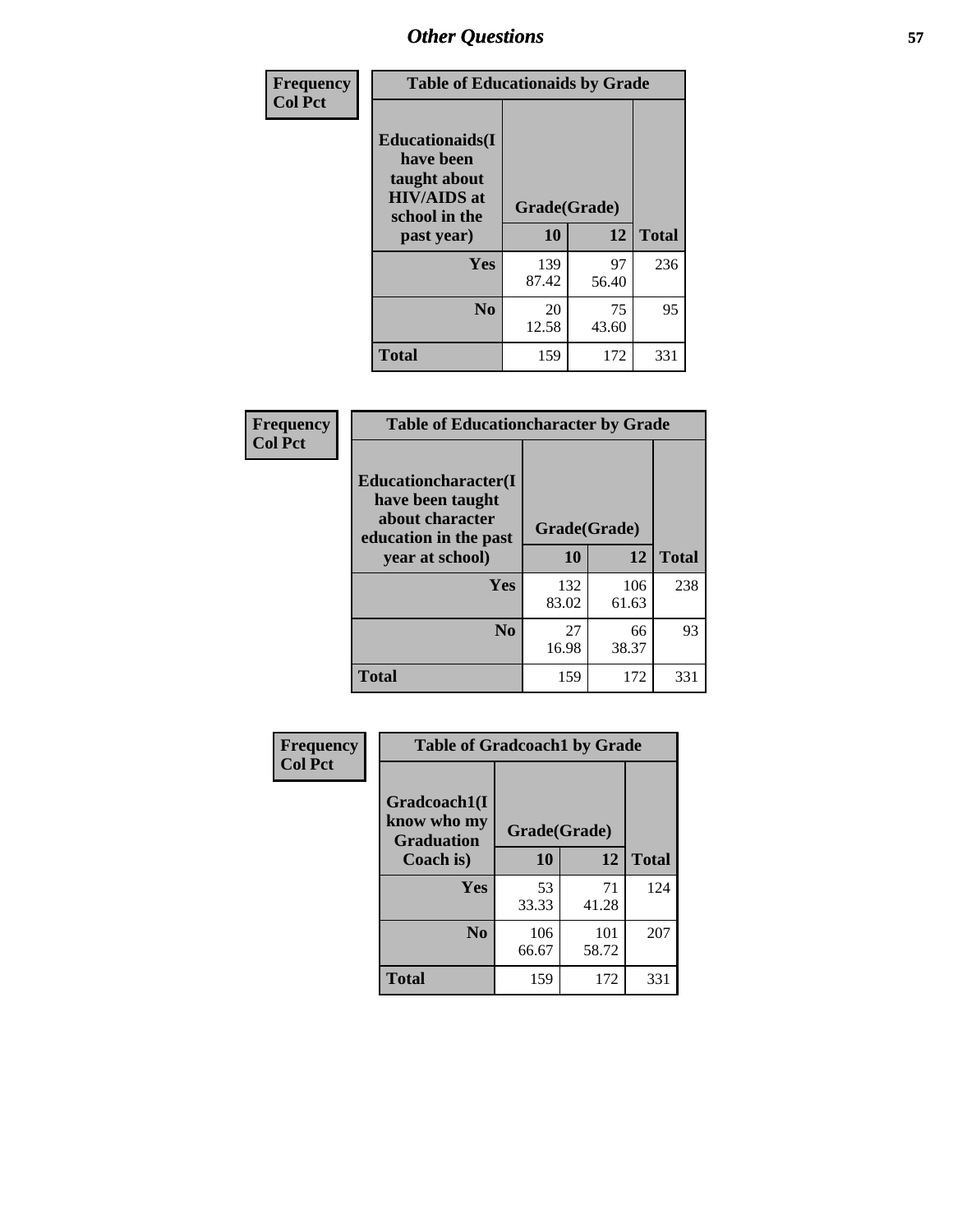| Frequency      | <b>Table of Gradcoach2 by Grade</b> |              |              |              |
|----------------|-------------------------------------|--------------|--------------|--------------|
| <b>Col Pct</b> | Gradcoach2(I<br>have                |              |              |              |
|                | contacted my<br><b>Graduation</b>   | Grade(Grade) |              |              |
|                | Coach)                              | 10           | 12           | <b>Total</b> |
|                | Yes                                 | 14<br>8.81   | 41<br>23.84  | 55           |
|                | N <sub>0</sub>                      | 145<br>91.19 | 131<br>76.16 | 276          |
|                | <b>Total</b>                        | 159          | 172          | 331          |

| <b>Frequency</b><br><b>Col Pct</b> | <b>Table of Gradcoach3 by Grade</b>                                         |              |              |              |
|------------------------------------|-----------------------------------------------------------------------------|--------------|--------------|--------------|
|                                    | Gradcoach3(I<br>have received<br>assistance<br>from my<br><b>Graduation</b> | Grade(Grade) |              |              |
|                                    | Coach)                                                                      | 10           | 12           | <b>Total</b> |
|                                    | Yes                                                                         | 12<br>7.55   | 33<br>19.19  | 45           |
|                                    | N <sub>0</sub>                                                              | 28<br>17.61  | 39<br>22.67  | 67           |
|                                    | Don't know                                                                  | 119<br>74.84 | 100<br>58.14 | 219          |
|                                    | <b>Total</b>                                                                | 159          | 172          | 331          |

| Frequency      | <b>Table of Selfharm by Grade</b>                                                                                                                                          |              |              |              |
|----------------|----------------------------------------------------------------------------------------------------------------------------------------------------------------------------|--------------|--------------|--------------|
| <b>Col Pct</b> | <b>Selfharm</b> (During<br>the past 12<br>months,<br>I harmed myself<br>on purpose<br><b>Suicideconsider</b><br>During the past<br>12 months,<br>I seriously<br>considered | Grade(Grade) |              |              |
|                | suicide)                                                                                                                                                                   | 10           | 12           | <b>Total</b> |
|                | <b>Yes</b>                                                                                                                                                                 | 23<br>14.47  | 9<br>5.23    | 32           |
|                | N <sub>0</sub>                                                                                                                                                             | 136<br>85.53 | 163<br>94.77 | 299          |
|                | <b>Total</b>                                                                                                                                                               | 159          | 172          | 331          |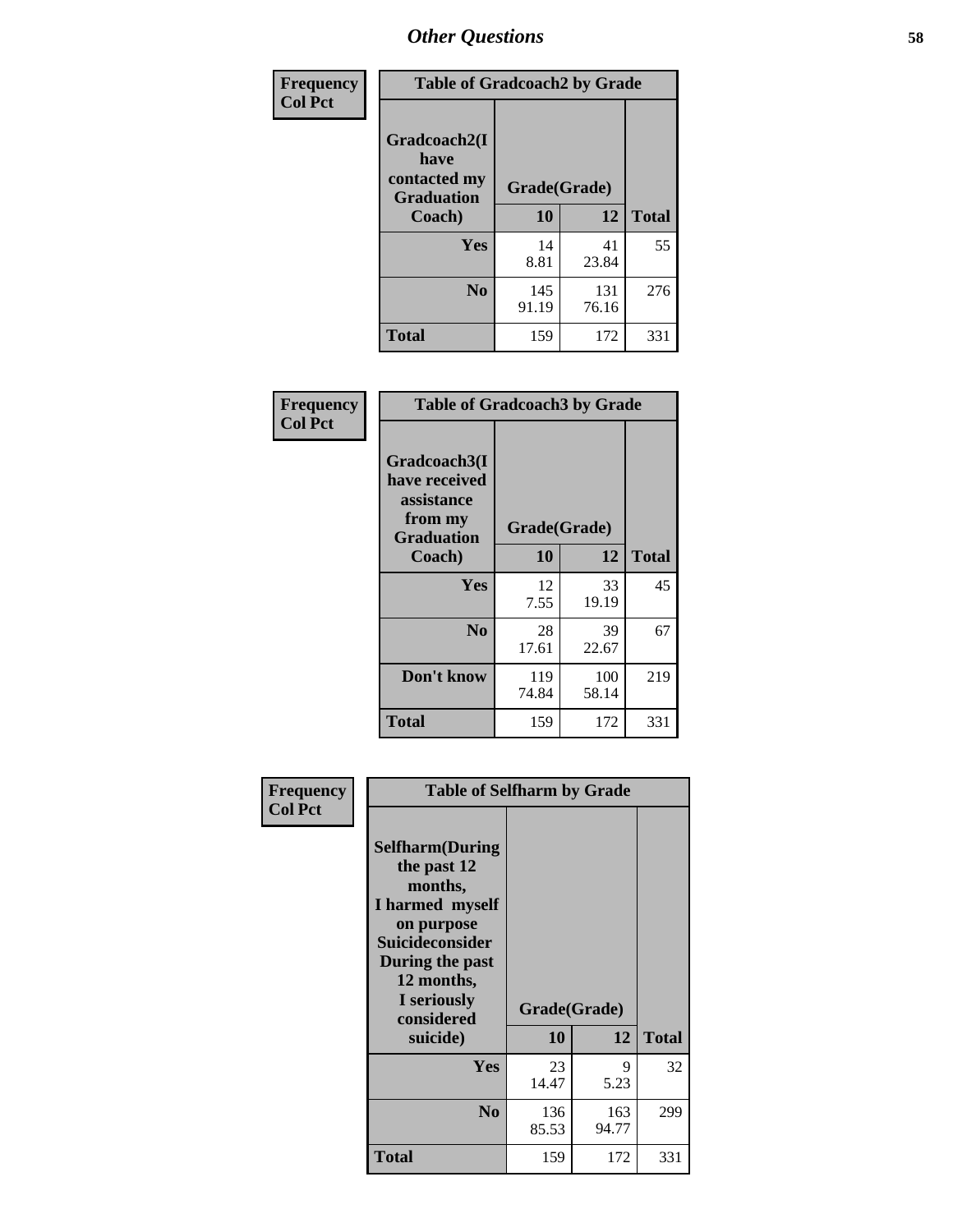| <b>Frequency</b> | <b>Table of Suicideconsider by Grade</b> |              |              |              |
|------------------|------------------------------------------|--------------|--------------|--------------|
| <b>Col Pct</b>   |                                          | Grade(Grade) |              |              |
|                  | Suicideconsider                          | <b>10</b>    | 12           | <b>Total</b> |
|                  | Yes                                      | 18<br>11.32  | 15<br>8.72   | 33           |
|                  | N <sub>0</sub>                           | 141<br>88.68 | 157<br>91.28 | 298          |
|                  | <b>Total</b>                             | 159          | 172          | 331          |

| Frequency<br><b>Col Pct</b> | <b>Table of Suicideattempt by Grade</b>              |              |              |              |
|-----------------------------|------------------------------------------------------|--------------|--------------|--------------|
|                             | Suicideattempt(I<br>have attempted<br>suicide in the | Grade(Grade) |              |              |
|                             | last year)                                           | 10           | 12           | <b>Total</b> |
|                             | Yes                                                  | 14<br>8.81   | 11<br>6.40   | 25           |
|                             | N <sub>0</sub>                                       | 145<br>91.19 | 161<br>93.60 | 306          |
|                             | <b>Total</b>                                         | 159          | 172          | 331          |

| Frequency      | <b>Table of Instantmessaged by Grade</b>               |              |             |              |
|----------------|--------------------------------------------------------|--------------|-------------|--------------|
| <b>Col Pct</b> | Instantmessaged(I<br>have instant<br>messaged people I | Grade(Grade) |             |              |
|                | do not even know)                                      | 10           | 12          | <b>Total</b> |
|                | Yes                                                    | 67<br>42.14  | 81<br>47.09 | 148          |
|                | N <sub>0</sub>                                         | 92<br>57.86  | 91<br>52.91 | 183          |
|                | <b>Total</b>                                           | 159          | 172         | 331          |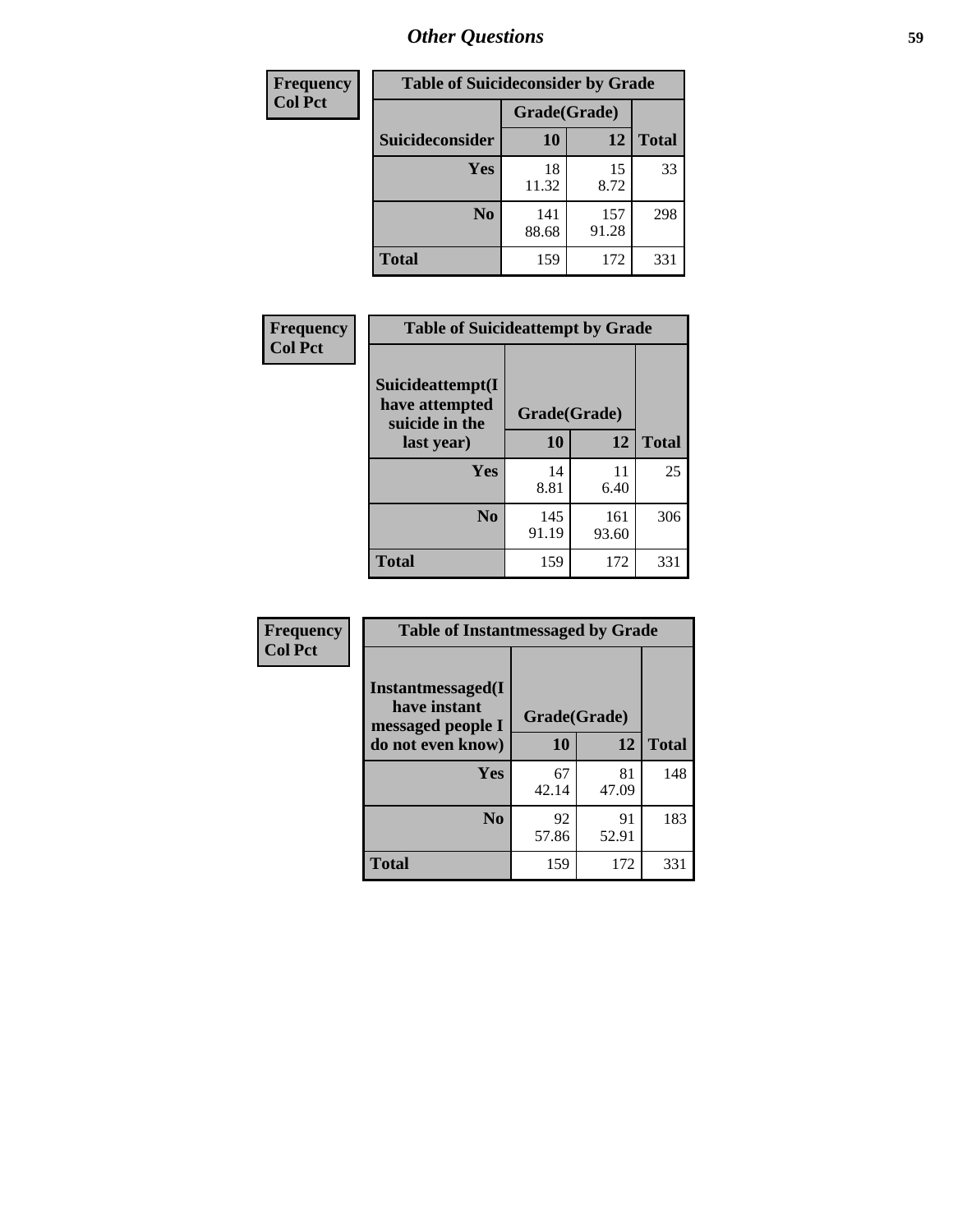| Frequency      | <b>Table of Getsalong by Grade</b>                          |             |              |              |
|----------------|-------------------------------------------------------------|-------------|--------------|--------------|
| <b>Col Pct</b> | <b>Getsalong</b> (I get<br>along with other<br>students and |             | Grade(Grade) |              |
|                | adults)                                                     | 10          | 12           | <b>Total</b> |
|                | <b>Strongly Agree</b>                                       | 84<br>52.83 | 100<br>58.14 | 184          |
|                | <b>Somewhat Agree</b>                                       | 63<br>39.62 | 60<br>34.88  | 123          |
|                | <b>Somewhat Disagree</b>                                    | 8<br>5.03   | 8<br>4.65    | 16           |
|                | <b>Strongly Disagree</b>                                    | 4<br>2.52   | 4<br>2.33    | 8            |
|                | <b>Total</b>                                                | 159         | 172          | 331          |

| Frequency      | <b>Table of Safehome by Grade</b> |                           |              |              |
|----------------|-----------------------------------|---------------------------|--------------|--------------|
| <b>Col Pct</b> | Safehome(I feel<br>safe at home)  | Grade(Grade)<br><b>10</b> | 12           | <b>Total</b> |
|                | <b>Strongly Agree</b>             | 118<br>74.21              | 128<br>74.42 | 246          |
|                | <b>Somewhat Agree</b>             | 30<br>18.87               | 36<br>20.93  | 66           |
|                | <b>Somewhat Disagree</b>          | 10<br>6.29                | 4<br>2.33    | 14           |
|                | <b>Strongly Disagree</b>          | 0.63                      | 4<br>2.33    | 5            |
|                | <b>Total</b>                      | 159                       | 172          | 331          |

| Frequency      | <b>Table of Adulttalk by Grade</b>                                                  |              |              |              |  |  |  |  |
|----------------|-------------------------------------------------------------------------------------|--------------|--------------|--------------|--|--|--|--|
| <b>Col Pct</b> | <b>Adulttalk(I</b><br>know an<br>adult at<br>school that<br>I can talk<br>with if I | Grade(Grade) |              |              |  |  |  |  |
|                | need help)                                                                          | 10           | 12           | <b>Total</b> |  |  |  |  |
|                | <b>Yes</b>                                                                          | 111<br>69.81 | 137<br>79.65 | 248          |  |  |  |  |
|                | N <sub>0</sub>                                                                      | 48<br>30.19  | 35<br>20.35  | 83           |  |  |  |  |
|                | <b>Total</b>                                                                        | 159          | 172          | 331          |  |  |  |  |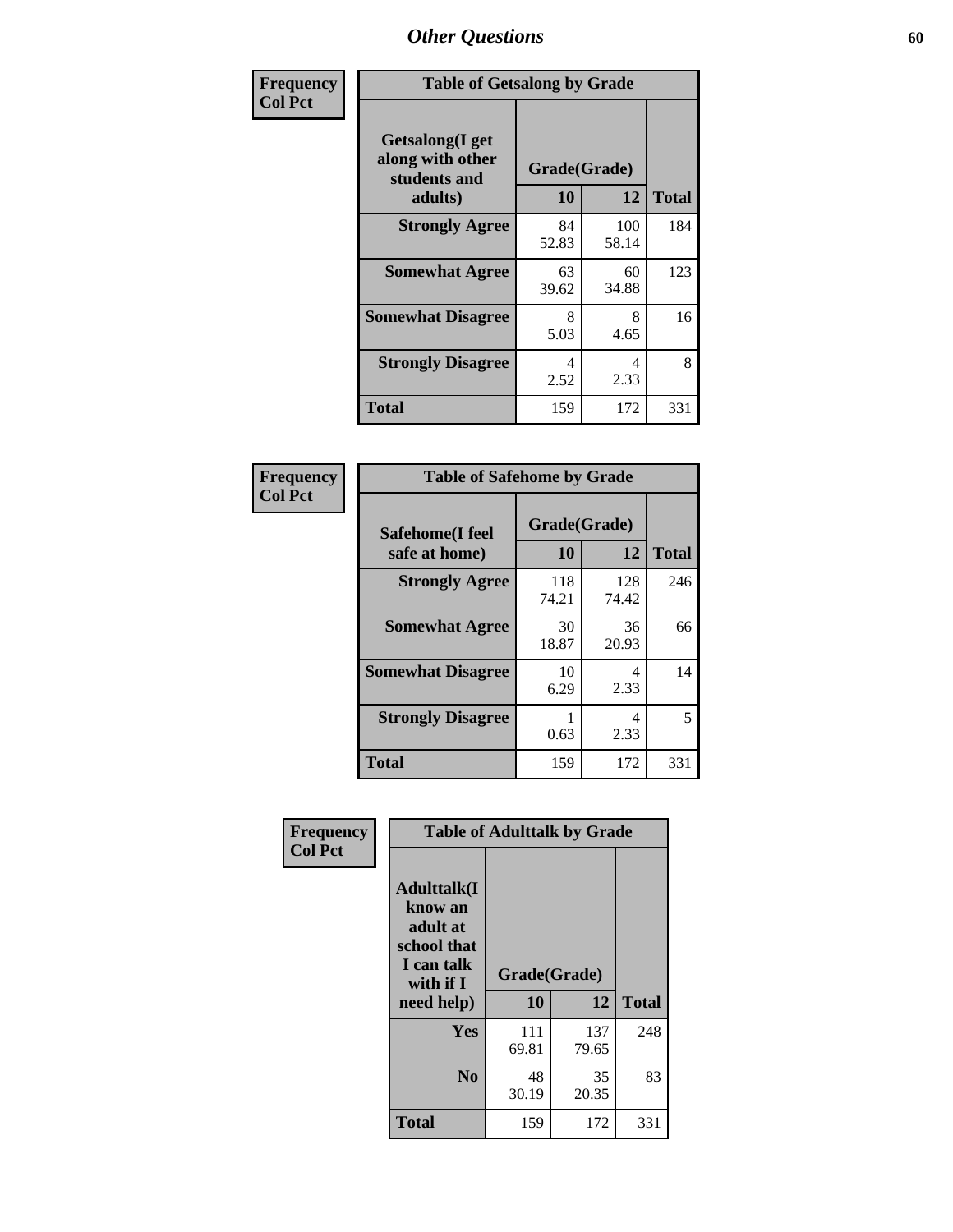**Frequency Row Pct**

| <b>Table of Grade by Tvtime</b> |             |                                                                                         |                     |             |                       |             |              |  |  |
|---------------------------------|-------------|-----------------------------------------------------------------------------------------|---------------------|-------------|-----------------------|-------------|--------------|--|--|
|                                 |             | Tytime (On an average school day,<br>how much unsupervised time do I spend watching TV) |                     |             |                       |             |              |  |  |
|                                 |             | <b>Less that</b>                                                                        |                     | $2 - 3$     | $4 - 5$               | $6+$        |              |  |  |
| Grade(Grade)   None             |             |                                                                                         | hour/day   hour/day | hours/day   | hours/day   hours/day |             | <b>Total</b> |  |  |
| 10                              | 20<br>12.58 | 27<br>16.98                                                                             | 23<br>14.47         | 51<br>32.08 | 24<br>15.09           | 14<br>8.81  | 159          |  |  |
| 12                              | 29<br>16.86 | 25<br>14.53                                                                             | 30<br>17.44         | 45<br>26.16 | 22<br>12.79           | 21<br>12.21 | 172          |  |  |
| <b>Total</b>                    | 49          | 52                                                                                      | 53                  | 96          | 46                    | 35          | 331          |  |  |

**Frequency Row Pct**

| <b>Table of Grade by Computertime</b> |             |                                                                                                                              |             |             |            |           |     |  |  |
|---------------------------------------|-------------|------------------------------------------------------------------------------------------------------------------------------|-------------|-------------|------------|-----------|-----|--|--|
|                                       |             | Computertime (On an average school day,<br>how much unsupervised time do I spend on the computer)                            |             |             |            |           |     |  |  |
| Grade(Grade)                          | None        | <b>Less that</b><br>$4 - 5$<br>$2 - 3$<br>$6+$<br>hours/day<br>hours/day<br>hour/day   hour/day<br>hours/day<br><b>Total</b> |             |             |            |           |     |  |  |
| 10                                    | 39<br>24.53 | 38<br>23.90                                                                                                                  | 24<br>15.09 | 35<br>22.01 | 14<br>8.81 | 9<br>5.66 | 159 |  |  |
| 12                                    | 22<br>12.79 | 52<br>33<br>34<br>14<br>17<br>30.23<br>19.19<br>8.14<br>9.88<br>19.77                                                        |             |             |            |           |     |  |  |
| <b>Total</b>                          | 61          | 90                                                                                                                           | 57          | 69          | 28         | 26        | 331 |  |  |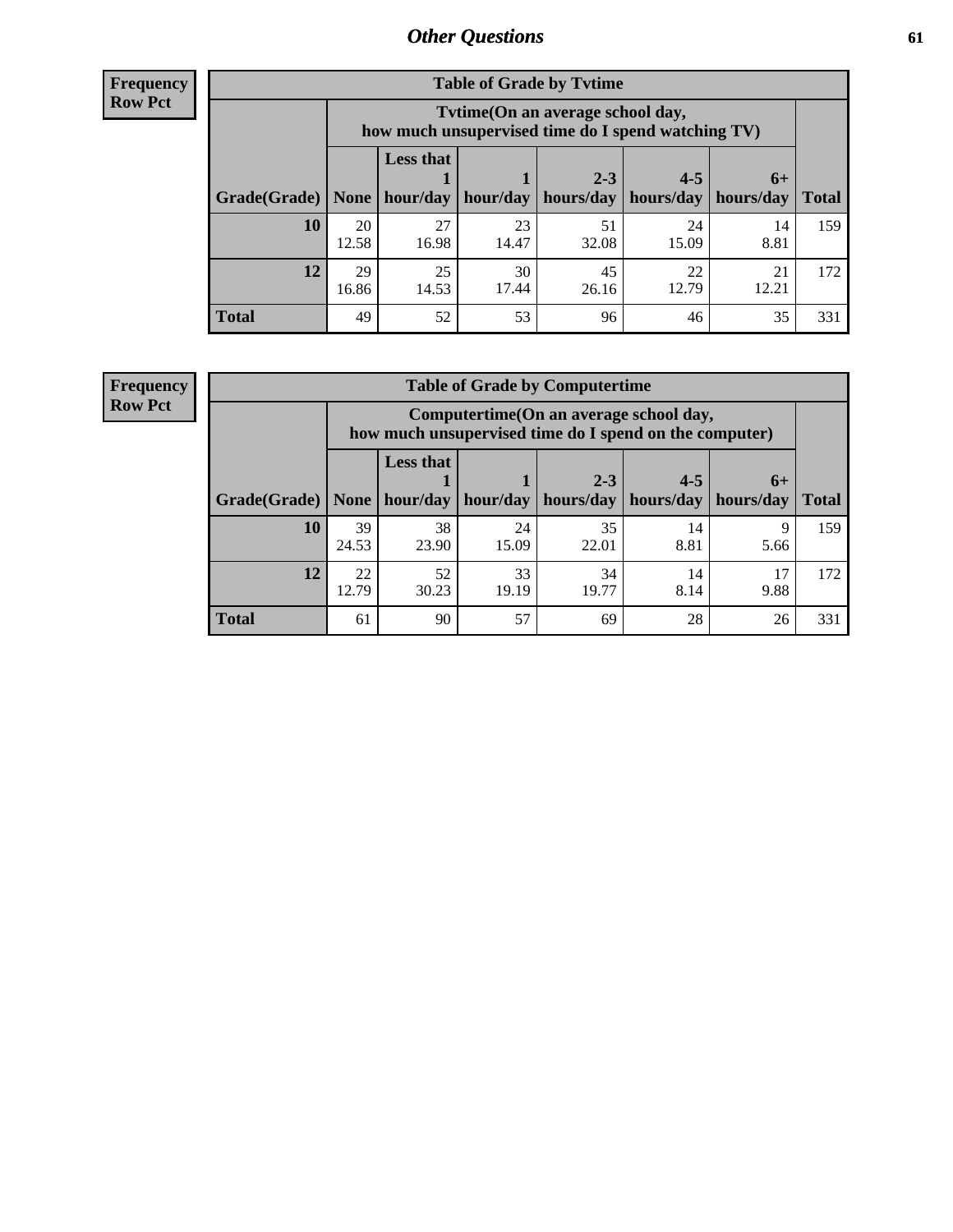#### *Questions about Driving Laws* **62** *Driving Questions were asked only of high school students.*

| <b>Frequency</b> |
|------------------|
| <b>Row Pct</b>   |

| <b>Table of Grade by License1</b> |                                                                    |                                                                                                                                           |                |           |               |              |  |  |  |
|-----------------------------------|--------------------------------------------------------------------|-------------------------------------------------------------------------------------------------------------------------------------------|----------------|-----------|---------------|--------------|--|--|--|
|                                   |                                                                    | License1(During the first 6 months of driving<br>with a provisional license,<br>the only passengers who can ride with the<br>driver are:) |                |           |               |              |  |  |  |
| Grade(Grade)                      | <b>Parent or</b><br><b>Guardian</b>                                | Family<br><b>Members</b>                                                                                                                  | <b>Friends</b> | Anyone    | Don't<br>Know | <b>Total</b> |  |  |  |
| 10                                | 46<br>28.93                                                        | 87<br>54.72                                                                                                                               | 4<br>2.52      | 7<br>4.40 | 15<br>9.43    | 159          |  |  |  |
| 12                                | 3<br>50<br>99<br>8<br>12<br>29.07<br>57.56<br>1.74<br>6.98<br>4.65 |                                                                                                                                           |                |           |               |              |  |  |  |
| <b>Total</b>                      | 96                                                                 | 186                                                                                                                                       | 7              | 15        | 27            | 331          |  |  |  |

| <b>Frequency</b> |              |                           |                                                                                                          |                              |                                                      |                      |              |  |
|------------------|--------------|---------------------------|----------------------------------------------------------------------------------------------------------|------------------------------|------------------------------------------------------|----------------------|--------------|--|
| <b>Row Pct</b>   |              |                           | License2(17 yr old drivers with a<br>provisional driver's license cannot<br>drive between the hours of:) |                              |                                                      |                      |              |  |
|                  | Grade(Grade) | <b>Midnight</b><br>to 6am | 1am<br>to<br>5am                                                                                         | 1am<br>t <sub>0</sub><br>6am | N <sub>0</sub><br>curfew<br>for $17$<br>vear<br>olds | Don't<br><b>Know</b> | <b>Total</b> |  |
|                  | <b>10</b>    | 88<br>55.35               | 6<br>3.77                                                                                                | 13<br>8.18                   | 21<br>13.21                                          | 31<br>19.50          | 159          |  |
|                  | 12           | 124<br>72.09              | 15<br>8.72                                                                                               | 9<br>5.23                    | 9<br>5.23                                            | 15<br>8.72           | 172          |  |
|                  | <b>Total</b> | 212                       | 21                                                                                                       | 22                           | 30                                                   | 46                   | 331          |  |

| Frequency      | <b>Table of Grade by License3</b> |                                       |                                     |              |            |            |               |              |
|----------------|-----------------------------------|---------------------------------------|-------------------------------------|--------------|------------|------------|---------------|--------------|
| <b>Row Pct</b> |                                   | License3(For drivers under the age of | what level of alcohol is considered | 21,<br>DUI?) |            |            |               |              |
|                | Grade(Grade)                      | Any<br><b>Amount</b>                  | 0.02                                | 0.04         | 0.06       | 0.08       | Don't<br>know | <b>Total</b> |
|                | 10                                | 43<br>27.04                           | 44<br>27.67                         | 15<br>9.43   | 15<br>9.43 | 14<br>8.81 | 28<br>17.61   | 159          |
|                | 12                                | 51<br>29.65                           | 48<br>27.91                         | 14<br>8.14   | 13<br>7.56 | 9<br>5.23  | 37<br>21.51   | 172          |
|                | <b>Total</b>                      | 94                                    | 92                                  | 29           | 28         | 23         | 65            | 331          |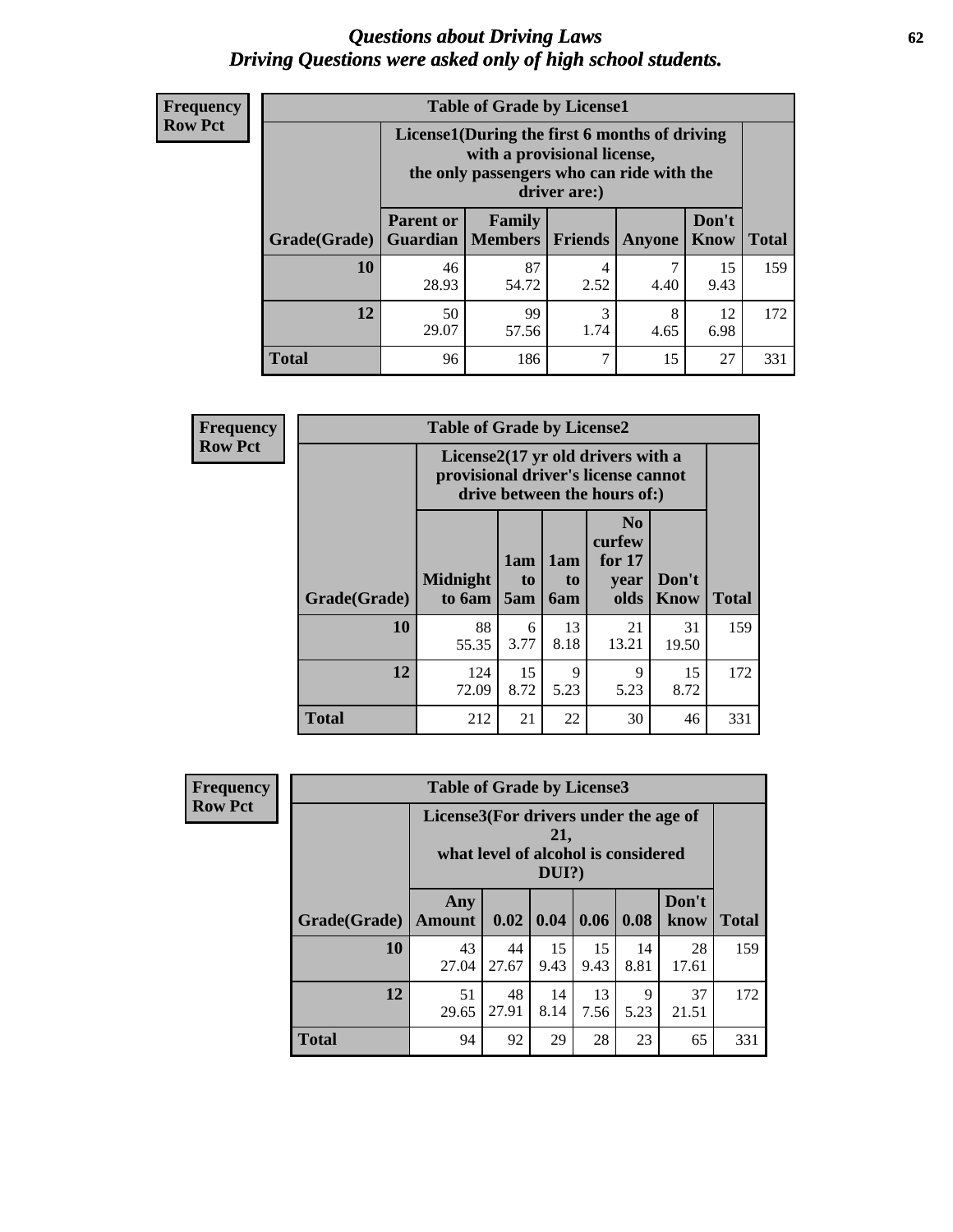#### *Questions about Driving Laws* **63** *Driving Questions were asked only of high school students.*

**Frequency Row Pct**

| <b>Table of Grade by License4</b> |              |                                                                                                                                                                                                                                                                       |             |             |            |             |     |  |
|-----------------------------------|--------------|-----------------------------------------------------------------------------------------------------------------------------------------------------------------------------------------------------------------------------------------------------------------------|-------------|-------------|------------|-------------|-----|--|
|                                   |              | License4(A driver under 21 automatically<br>loses his/her license if caught exceeding the<br>posted speet limit by:)<br>Can't<br>lose<br><b>Depends</b><br>license<br>$25+$<br>$35+$<br>Don't<br>for<br>on<br>speeding<br><b>Total</b><br>mph<br>mph<br>know<br>judge |             |             |            |             |     |  |
| Grade(Grade)                      | $15+$<br>mph |                                                                                                                                                                                                                                                                       |             |             |            |             |     |  |
| 10                                | 40<br>25.16  | 22<br>13.84                                                                                                                                                                                                                                                           | 16<br>10.06 | 21<br>13.21 | 12<br>7.55 | 48<br>30.19 | 159 |  |
| 12                                | 37<br>21.51  | 45<br>23<br>21<br>10<br>36<br>5.81<br>26.16<br>13.37<br>12.21<br>20.93                                                                                                                                                                                                |             |             |            |             |     |  |
| <b>Total</b>                      | 77           | 67                                                                                                                                                                                                                                                                    | 39          | 42          | 22         | 84          | 331 |  |

| Frequency      | <b>Table of Grade by License5</b> |             |                                                                                                                                                             |               |       |  |
|----------------|-----------------------------------|-------------|-------------------------------------------------------------------------------------------------------------------------------------------------------------|---------------|-------|--|
| <b>Row Pct</b> |                                   |             | License5(A)<br>Georgia teenager<br>with family<br>connections or a<br>good lawyer can<br>break a teen<br>driving law and<br>keep their driver's<br>license) |               |       |  |
|                | Grade(Grade)                      | Yes         | N <sub>0</sub>                                                                                                                                              | Don't<br>know | Total |  |
|                | 10                                | 27<br>16.98 | 91<br>57.23                                                                                                                                                 | 41<br>25.79   | 159   |  |
|                | 12                                | 59<br>34.30 | 74<br>43.02                                                                                                                                                 | 39<br>22.67   | 172   |  |
|                | <b>Total</b>                      | 86          | 165                                                                                                                                                         | 80            | 331   |  |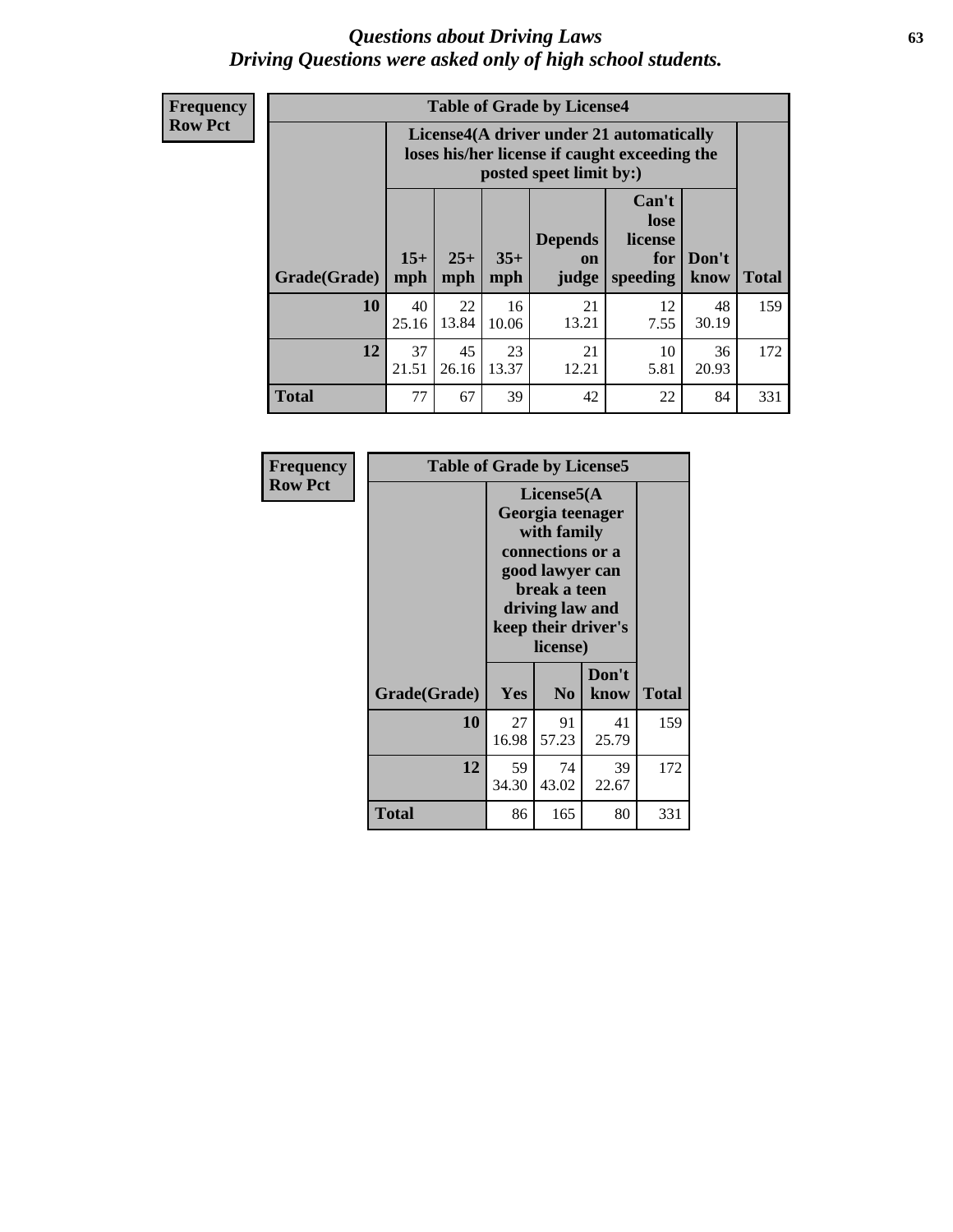#### *Questions about Driving Laws* **64** *Driving Questions were asked only of high school students.*

| <b>Frequency</b> | <b>Table of Grade by License6</b> |             |                                                                                                                           |                    |              |  |
|------------------|-----------------------------------|-------------|---------------------------------------------------------------------------------------------------------------------------|--------------------|--------------|--|
| <b>Row Pct</b>   |                                   |             | License <sub>6</sub> (I know a<br>friend or<br>classmate that<br>broke a teen<br>driving law,<br>keep his/her<br>license) | but was allowed to |              |  |
|                  | Grade(Grade)                      | <b>Yes</b>  | N <sub>0</sub>                                                                                                            | Don't<br>know      | <b>Total</b> |  |
|                  | 10                                | 37<br>23.27 | 95<br>59.75                                                                                                               | 27<br>16.98        | 159          |  |
|                  | 12                                | 82<br>47.67 | 58<br>33.72                                                                                                               | 32<br>18.60        | 172          |  |
|                  | <b>Total</b>                      | 119         | 153                                                                                                                       | 59                 | 331          |  |

| <b>Frequency</b> | <b>Table of Grade by License7</b> |                                                                             |                                     |                                                                                               |                        |              |  |  |
|------------------|-----------------------------------|-----------------------------------------------------------------------------|-------------------------------------|-----------------------------------------------------------------------------------------------|------------------------|--------------|--|--|
| <b>Row Pct</b>   |                                   |                                                                             |                                     | License7(A student under the age of 18 cam loser<br>his/her driving privileges if he or she:) |                        |              |  |  |
|                  | Grade(Grade)                      | <b>Have</b><br>more than<br>10<br>unexcused<br>absences<br>per school<br>yr | Drop out<br>without  <br>graduating | <b>Bring</b><br>alcohol/drugs/weapon<br>to school                                             | All of<br>the<br>above | <b>Total</b> |  |  |
|                  | 10                                | 18<br>11.32                                                                 | 14<br>8.81                          | っ<br>1.26                                                                                     | 125<br>78.62           | 159          |  |  |
|                  | 12                                | 34<br>19.77                                                                 | 9<br>5.23                           | 0.00                                                                                          | 129<br>75.00           | 172          |  |  |
|                  | <b>Total</b>                      | 52                                                                          | 23                                  | $\mathfrak{D}$                                                                                | 254                    | 331          |  |  |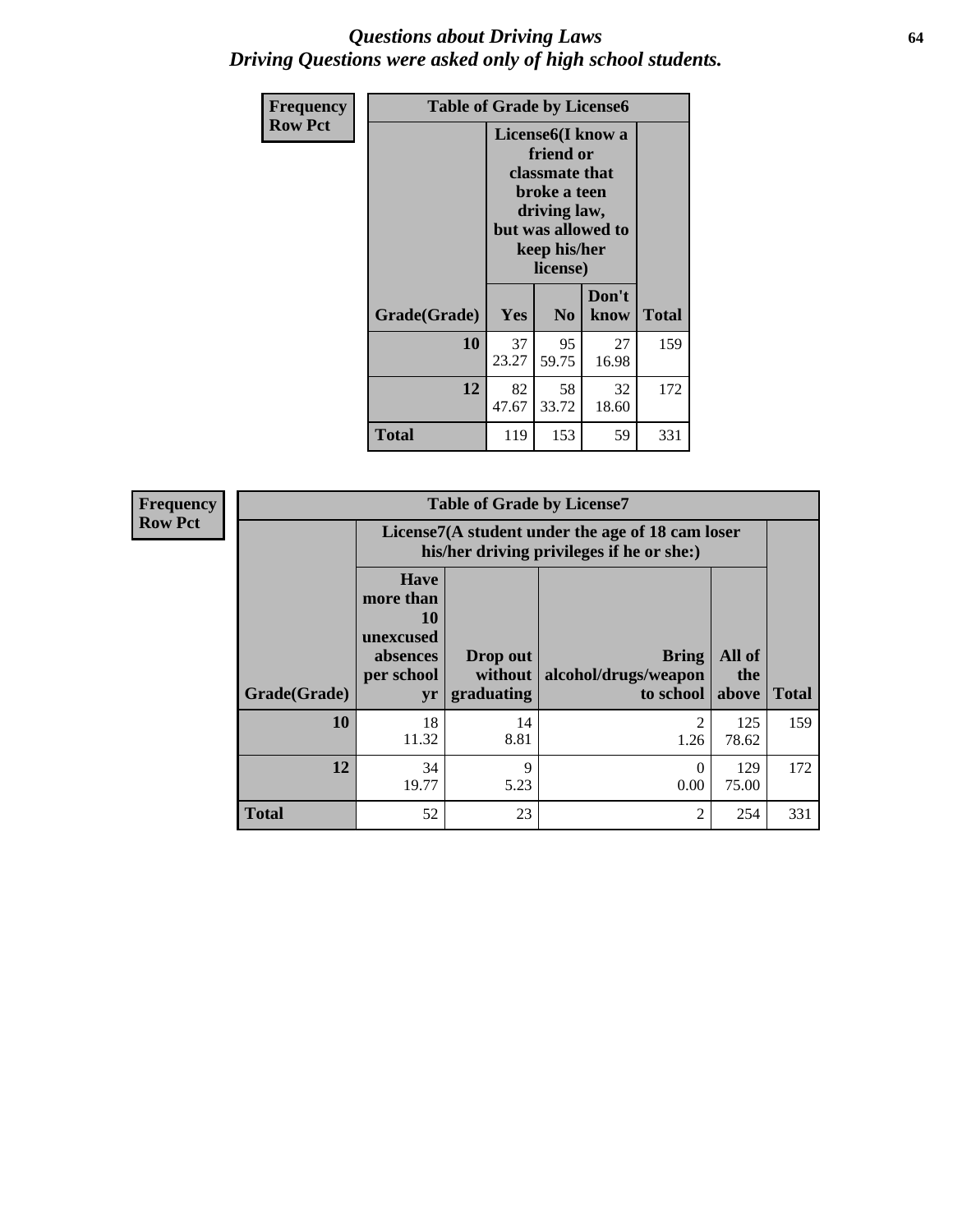# *Select Results by Gender* **65**

| Frequency      | <b>Table of SchoolClimate2 by Gender</b>          |                                 |             |              |
|----------------|---------------------------------------------------|---------------------------------|-------------|--------------|
| <b>Col Pct</b> | SchoolClimate2(I<br>feel successful at<br>school) | Gender(Gender)<br><b>Female</b> | <b>Male</b> | <b>Total</b> |
|                | <b>Strongly Agree</b>                             | 73<br>40.78                     | 52<br>34.21 | 125          |
|                | <b>Somewhat Agree</b>                             | 89<br>49.72                     | 84<br>55.26 | 173          |
|                | <b>Somewhat Disagree</b>                          | 14<br>7.82                      | 12<br>7.89  | 26           |
|                | <b>Strongly Disagree</b>                          | 3<br>1.68                       | 4<br>2.63   | 7            |
|                | <b>Total</b>                                      | 179                             | 152         | 331          |

| Frequency      | <b>Table of SchoolClimate6 by Gender</b>                 |                                 |             |              |  |
|----------------|----------------------------------------------------------|---------------------------------|-------------|--------------|--|
| <b>Col Pct</b> | <b>SchoolClimate6(Teachers</b><br>treat me with respect) | Gender(Gender)<br><b>Female</b> | <b>Male</b> | <b>Total</b> |  |
|                | <b>Strongly Agree</b>                                    | 54<br>30.17                     | 46<br>30.26 | 100          |  |
|                | <b>Somewhat Agree</b>                                    | 82<br>45.81                     | 72<br>47.37 | 154          |  |
|                | <b>Somewhat Disagree</b>                                 | 29<br>16.20                     | 25<br>16.45 | 54           |  |
|                | <b>Strongly Disagree</b>                                 | 14<br>7.82                      | 9<br>5.92   | 23           |  |
|                | <b>Total</b>                                             | 179                             | 152         | 331          |  |

| Frequency      | <b>Table of SchoolClimate8 by Gender</b>                                             |                                 |             |              |
|----------------|--------------------------------------------------------------------------------------|---------------------------------|-------------|--------------|
| <b>Col Pct</b> | <b>SchoolClimate8(Students</b><br>are frequently<br>recognized for good<br>behavior) | Gender(Gender)<br><b>Female</b> | <b>Male</b> | <b>Total</b> |
|                | <b>Strongly Agree</b>                                                                | 29                              | 22          | 51           |
|                |                                                                                      | 16.20                           | 14.47       |              |
|                | <b>Somewhat Agree</b>                                                                | 61<br>34.08                     | 61<br>40.13 | 122          |
|                | <b>Somewhat Disagree</b>                                                             | 54<br>30.17                     | 47<br>30.92 | 101          |
|                | <b>Strongly Disagree</b>                                                             | 35<br>19.55                     | 22<br>14.47 | 57           |
|                | Total                                                                                | 179                             | 152         | 331          |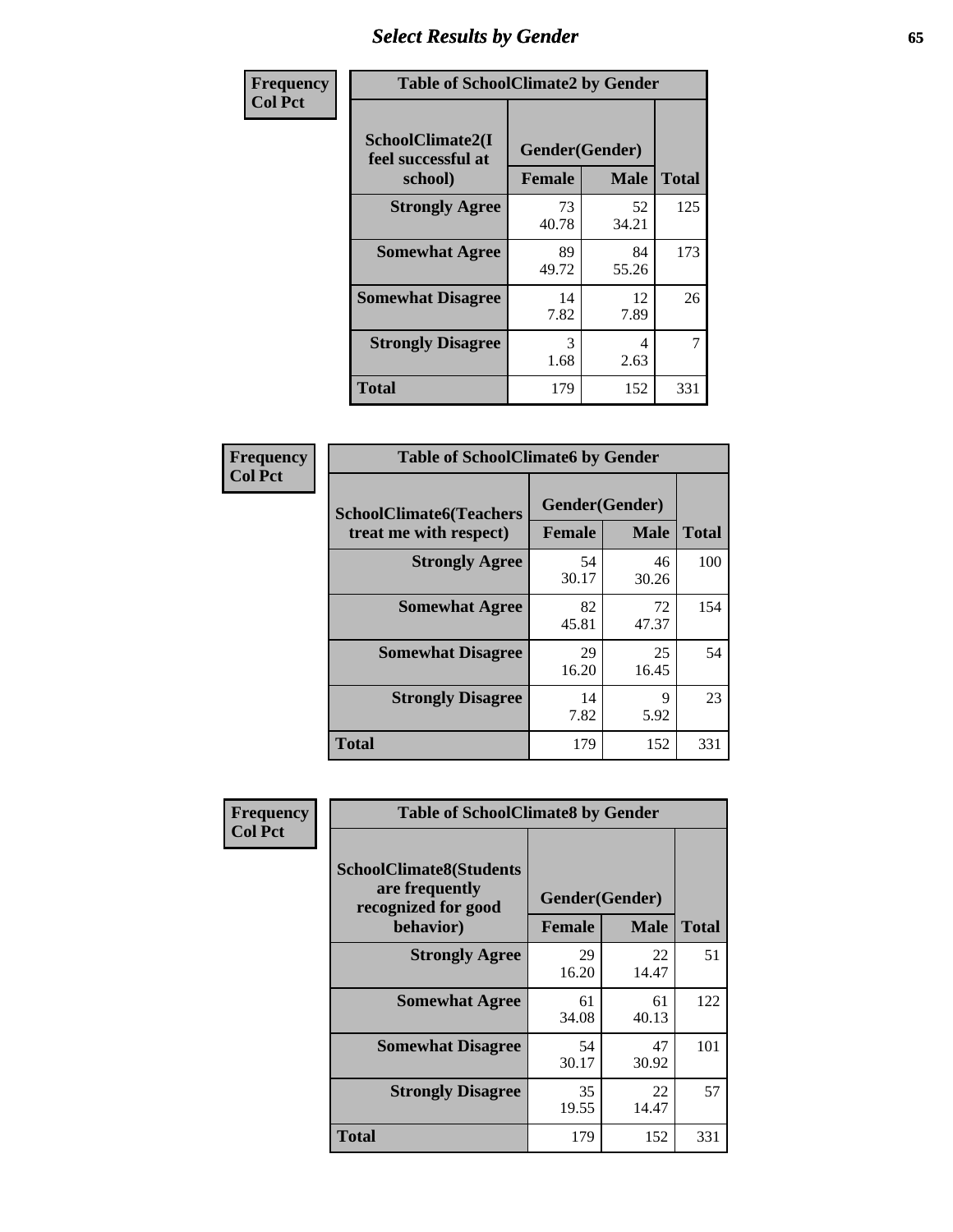# *Select Results by Gender* **66**

| Frequency      | <b>Table of Gender by Dropout</b> |                                                                        |                |              |
|----------------|-----------------------------------|------------------------------------------------------------------------|----------------|--------------|
| <b>Row Pct</b> |                                   | Dropout(I<br>have<br>thought<br>about<br>dropping<br>out of<br>school) |                |              |
|                | Gender(Gender)                    | Yes                                                                    | N <sub>0</sub> | <b>Total</b> |
|                | <b>Female</b>                     | 40<br>22.35                                                            | 139<br>77.65   | 179          |
|                | <b>Male</b>                       | 50<br>32.89                                                            | 102<br>67.11   | 152          |
|                | <b>Total</b>                      | 90                                                                     | 241            | 331          |

| <b>Frequency</b> | <b>Table of Gender by Dropoutreason</b> |                                                                    |              |                          |                                |              |              |
|------------------|-----------------------------------------|--------------------------------------------------------------------|--------------|--------------------------|--------------------------------|--------------|--------------|
| <b>Row Pct</b>   |                                         | Dropoutreason(If I dropped out the<br>reason would most likely be) |              |                          |                                |              |              |
|                  | Gender(Gender)                          | Won't<br><b>Drop</b><br>out                                        | <b>Bored</b> | Family<br><b>Reasons</b> | <b>Being</b><br><b>Bullied</b> | <b>Other</b> | <b>Total</b> |
|                  | <b>Female</b>                           | 117<br>65.36                                                       | 16<br>8.94   | 22<br>12.29              | 2.79                           | 19<br>10.61  | 179          |
|                  | <b>Male</b>                             | 82<br>53.95                                                        | 29<br>19.08  | 9<br>5.92                | 1.97                           | 29<br>19.08  | 152          |
|                  | Total                                   | 199                                                                | 45           | 31                       | 8                              | 48           | 331          |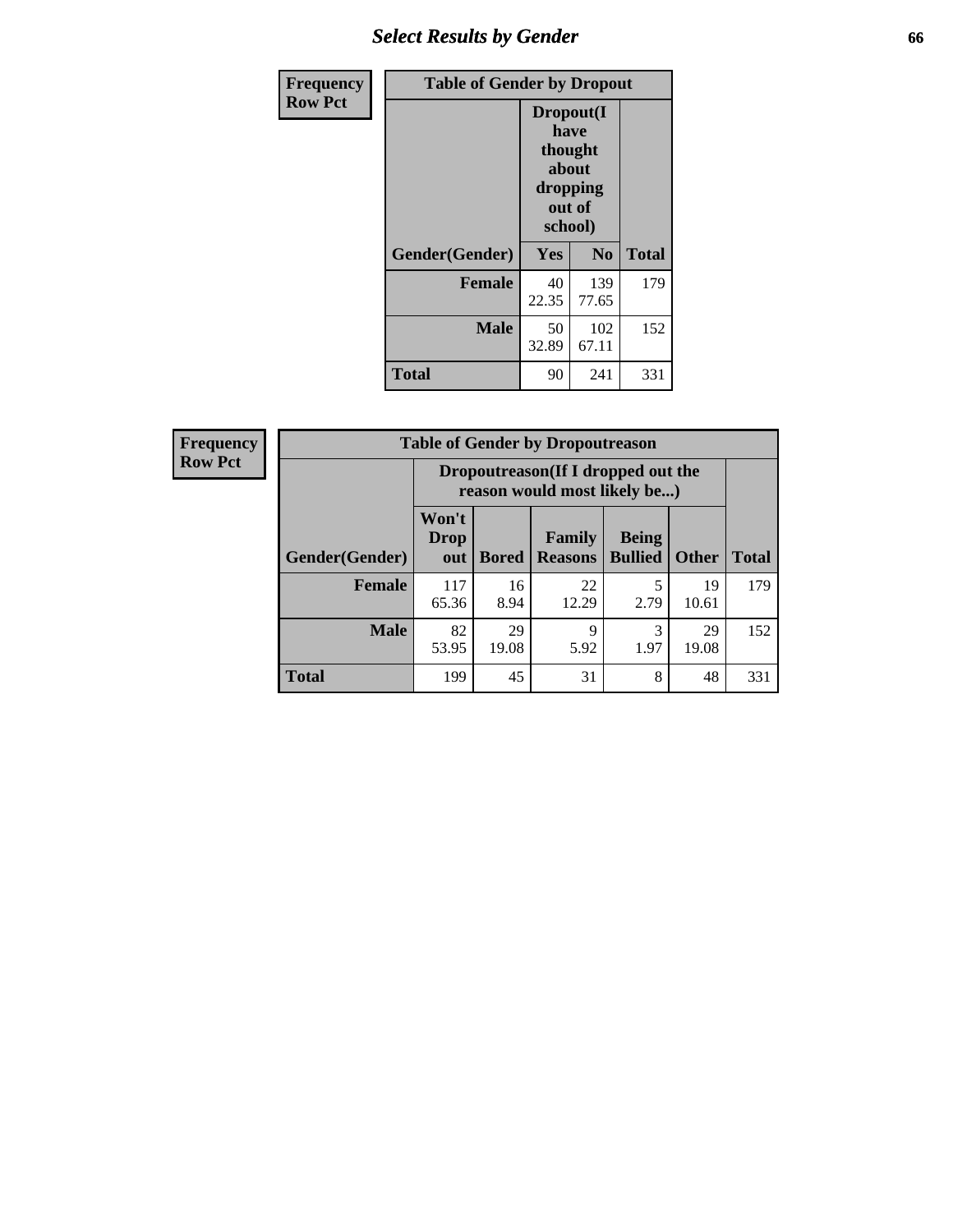*School Safety* **67**

| Frequency      | <b>Table of Gender by Bullied2</b> |                 |                |              |
|----------------|------------------------------------|-----------------|----------------|--------------|
| <b>Row Pct</b> |                                    | <b>Bullied2</b> |                |              |
|                | Gender(Gender)                     | Yes             | N <sub>0</sub> | <b>Total</b> |
|                | <b>Female</b>                      | 19<br>10.61     | 160<br>89.39   | 179          |
|                | <b>Male</b>                        | 23<br>15.13     | 129<br>84.87   | 152          |
|                | Total                              | 42              | 289            | 331          |

| <b>Frequency</b> | <b>Table of Gender by Bulliedothers2</b> |                       |                |       |
|------------------|------------------------------------------|-----------------------|----------------|-------|
| <b>Row Pct</b>   |                                          | <b>Bulliedothers2</b> |                |       |
|                  | Gender(Gender)                           | <b>Yes</b>            | N <sub>0</sub> | Total |
|                  | <b>Female</b>                            | 17<br>9.50            | 162<br>90.50   | 179   |
|                  | <b>Male</b>                              | 18<br>11.84           | 134<br>88.16   | 152   |
|                  | <b>Total</b>                             | 35                    | 296            | 331   |

| Frequency      | <b>Table of Gender by Weaponschool2</b> |                      |                |              |
|----------------|-----------------------------------------|----------------------|----------------|--------------|
| <b>Row Pct</b> |                                         | <b>Weaponschool2</b> |                |              |
|                | Gender(Gender)                          | Yes                  | N <sub>0</sub> | <b>Total</b> |
|                | <b>Female</b>                           | 0.56                 | 178<br>99.44   | 179          |
|                | <b>Male</b>                             | 15<br>9.87           | 137<br>90.13   | 152          |
|                | <b>Total</b>                            | 16                   | 315            | 331          |

| Frequency      | <b>Table of Gender by Absentunsafe2</b> |               |                |              |
|----------------|-----------------------------------------|---------------|----------------|--------------|
| <b>Row Pct</b> |                                         | Absentunsafe2 |                |              |
|                | Gender(Gender)                          | Yes           | N <sub>0</sub> | <b>Total</b> |
|                | <b>Female</b>                           | 6<br>3.35     | 173<br>96.65   | 179          |
|                | <b>Male</b>                             | 4.61          | 145<br>95.39   | 152          |
|                | <b>Total</b>                            | 13            | 318            | 331          |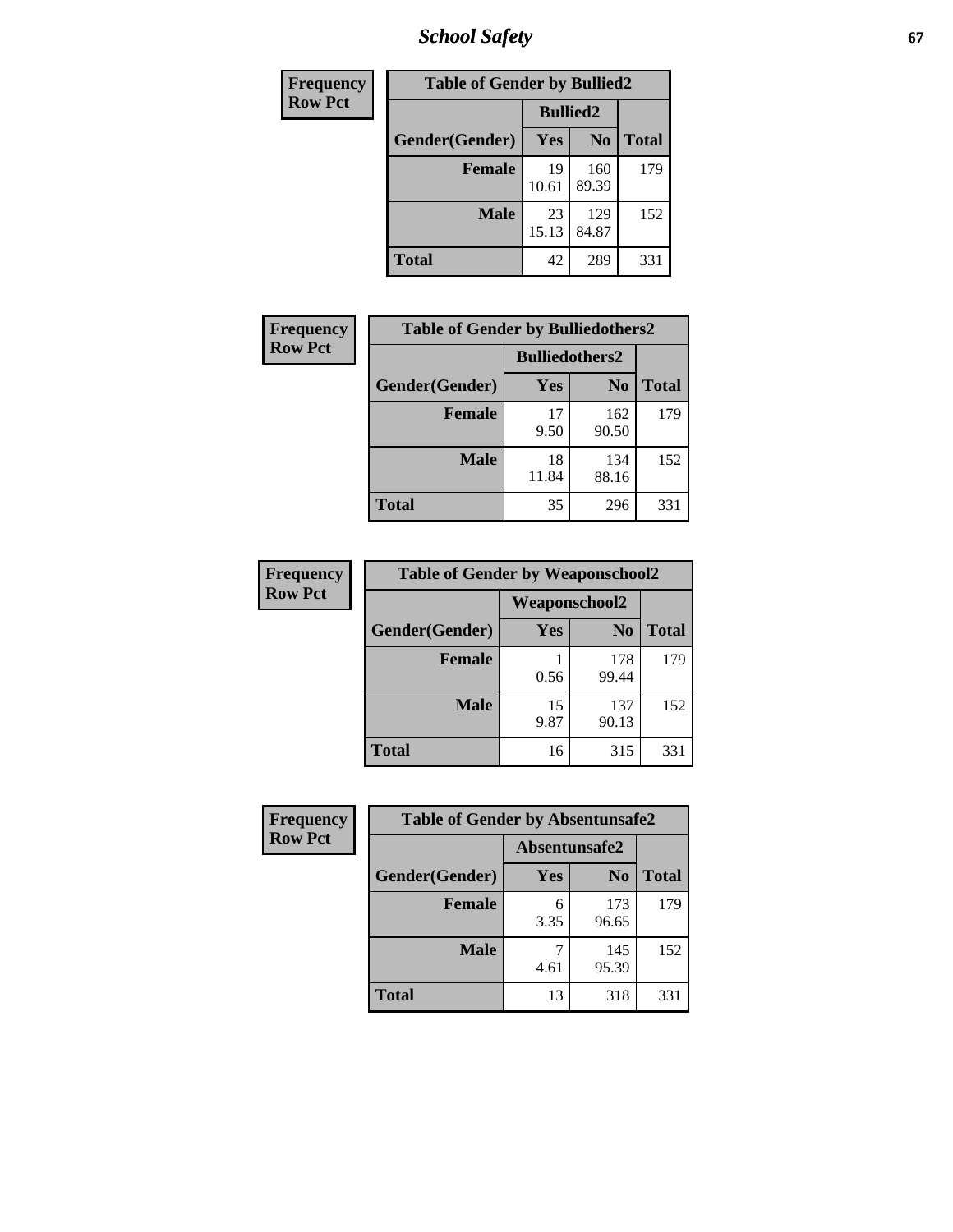*School Safety* **68**

| Frequency      | <b>Table of Gender by Gangself</b> |                                                                                                |                |              |
|----------------|------------------------------------|------------------------------------------------------------------------------------------------|----------------|--------------|
| <b>Row Pct</b> |                                    | Gangself(I<br>have<br>participated<br>in illegal gang<br>activities in<br>the past 30<br>days) |                |              |
|                | Gender(Gender)                     | Yes                                                                                            | N <sub>0</sub> | <b>Total</b> |
|                | <b>Female</b>                      | 7<br>3.91                                                                                      | 172<br>96.09   | 179          |
|                | <b>Male</b>                        | 15<br>9.87                                                                                     | 137<br>90.13   | 152          |
|                | <b>Total</b>                       | 22                                                                                             | 309            | 331          |

| Frequency      | <b>Table of Gender by Gangpeers</b> |                                                                                                                             |                |              |
|----------------|-------------------------------------|-----------------------------------------------------------------------------------------------------------------------------|----------------|--------------|
| <b>Row Pct</b> |                                     | <b>Gangpeers</b> (I<br>have friends<br>who have<br>participated<br>in illegal gang<br>activities in<br>the past 30<br>days) |                |              |
|                | Gender(Gender)                      | <b>Yes</b>                                                                                                                  | N <sub>0</sub> | <b>Total</b> |
|                | <b>Female</b>                       | 26<br>14.53                                                                                                                 | 153<br>85.47   | 179          |
|                | <b>Male</b>                         | 37<br>24.34                                                                                                                 | 115<br>75.66   | 152          |
|                | <b>Total</b>                        | 63                                                                                                                          | 268            | 331          |

| <b>Frequency</b> | <b>Table of Gender by Pickedon2</b> |             |                |              |
|------------------|-------------------------------------|-------------|----------------|--------------|
| <b>Row Pct</b>   |                                     | Pickedon2   |                |              |
|                  | Gender(Gender)                      | Yes         | N <sub>0</sub> | <b>Total</b> |
|                  | <b>Female</b>                       | 52<br>29.05 | 127<br>70.95   | 179          |
|                  | <b>Male</b>                         | 42<br>27.63 | 110<br>72.37   | 152          |
|                  | <b>Total</b>                        | 94          | 237            | 331          |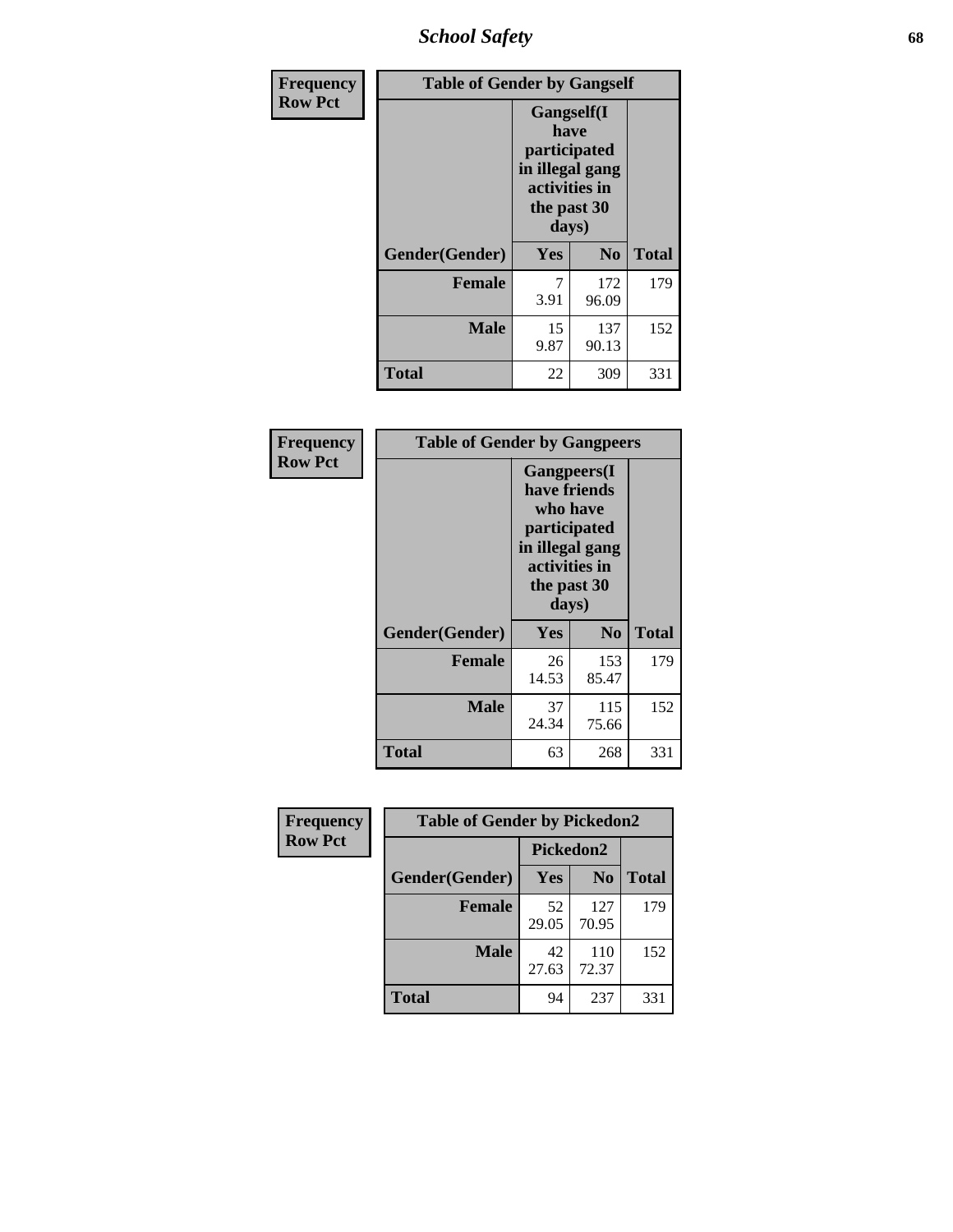*School Safety* **69**

| Frequency      | <b>Table of Gender by Safeschool2</b> |              |                |              |  |
|----------------|---------------------------------------|--------------|----------------|--------------|--|
| <b>Row Pct</b> |                                       | Safeschool2  |                |              |  |
|                | Gender(Gender)                        | Yes          | N <sub>0</sub> | <b>Total</b> |  |
|                | <b>Female</b>                         | 129<br>72.07 | 50<br>27.93    | 179          |  |
|                | <b>Male</b>                           | 106<br>69.74 | 46<br>30.26    | 152          |  |
|                | <b>Total</b>                          | 235          | 96             | 331          |  |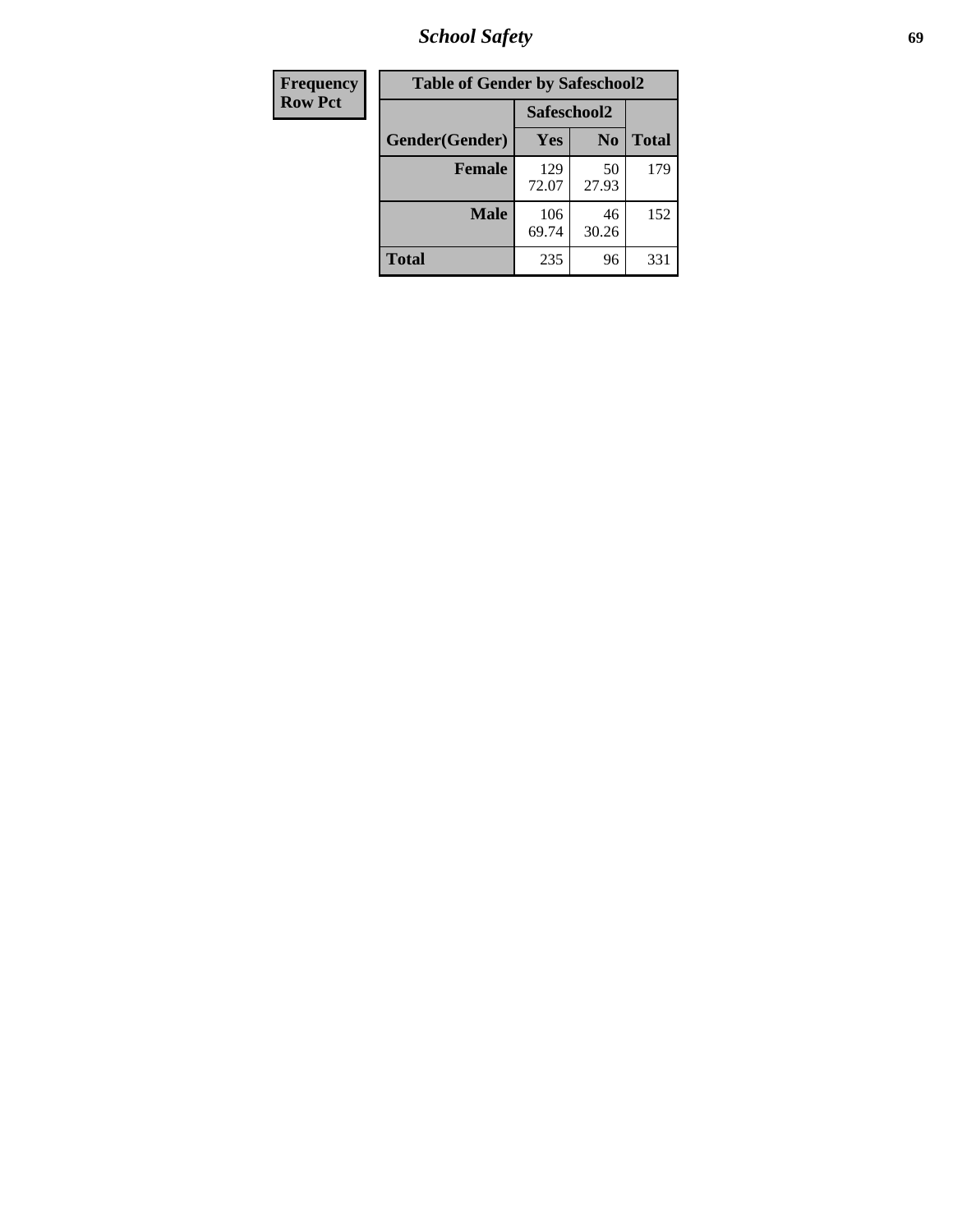# *Incidence of Drug Use* **70**

| <b>Frequency</b> | <b>Table of Gender by AlcoholAlt</b>     |             |                |              |  |
|------------------|------------------------------------------|-------------|----------------|--------------|--|
| <b>Row Pct</b>   | AlcoholAlt(Alcohol<br>use, past 30 days) |             |                |              |  |
|                  | Gender(Gender)                           | <b>Yes</b>  | N <sub>0</sub> | <b>Total</b> |  |
|                  | <b>Female</b>                            | 60<br>33.52 | 119<br>66.48   | 179          |  |
|                  | <b>Male</b>                              | 65<br>42.76 | 87<br>57.24    | 152          |  |
|                  | <b>Total</b>                             | 125         | 206            | 331          |  |

| <b>Frequency</b> | <b>Table of Gender by TobaccoAny</b> |                    |                    |              |  |
|------------------|--------------------------------------|--------------------|--------------------|--------------|--|
| <b>Row Pct</b>   |                                      | use, past 30 days) | TobaccoAny(Tobacco |              |  |
|                  | Gender(Gender)                       | Yes                | N <sub>0</sub>     | <b>Total</b> |  |
|                  | <b>Female</b>                        | 37<br>20.67        | 142<br>79.33       | 179          |  |
|                  | <b>Male</b>                          | 47<br>30.92        | 105<br>69.08       | 152          |  |
|                  | <b>Total</b>                         | 84                 | 247                | 331          |  |

| <b>Frequency</b> | <b>Table of Gender by MarijuanaAlt</b> |                                              |                |              |  |
|------------------|----------------------------------------|----------------------------------------------|----------------|--------------|--|
| <b>Row Pct</b>   |                                        | MarijuanaAlt(Marijuana<br>use, past 30 days) |                |              |  |
|                  | Gender(Gender)                         | <b>Yes</b>                                   | N <sub>0</sub> | <b>Total</b> |  |
|                  | <b>Female</b>                          | 29<br>16.20                                  | 150<br>83.80   | 179          |  |
|                  | <b>Male</b>                            | 31<br>20.39                                  | 121<br>79.61   | 152          |  |
|                  | <b>Total</b>                           | 60                                           | 271            | 331          |  |

| <b>Frequency</b> | <b>Table of Gender by OtherDrugAny</b> |                                                      |                |              |  |
|------------------|----------------------------------------|------------------------------------------------------|----------------|--------------|--|
| <b>Row Pct</b>   |                                        | <b>OtherDrugAny(Other</b><br>drug use, past 30 days) |                |              |  |
|                  | Gender(Gender)                         | <b>Yes</b>                                           | N <sub>0</sub> | <b>Total</b> |  |
|                  | <b>Female</b>                          | 19<br>10.61                                          | 160<br>89.39   | 179          |  |
|                  | <b>Male</b>                            | 20<br>13.16                                          | 132<br>86.84   | 152          |  |
|                  | <b>Total</b>                           | 39                                                   | 292            | 331          |  |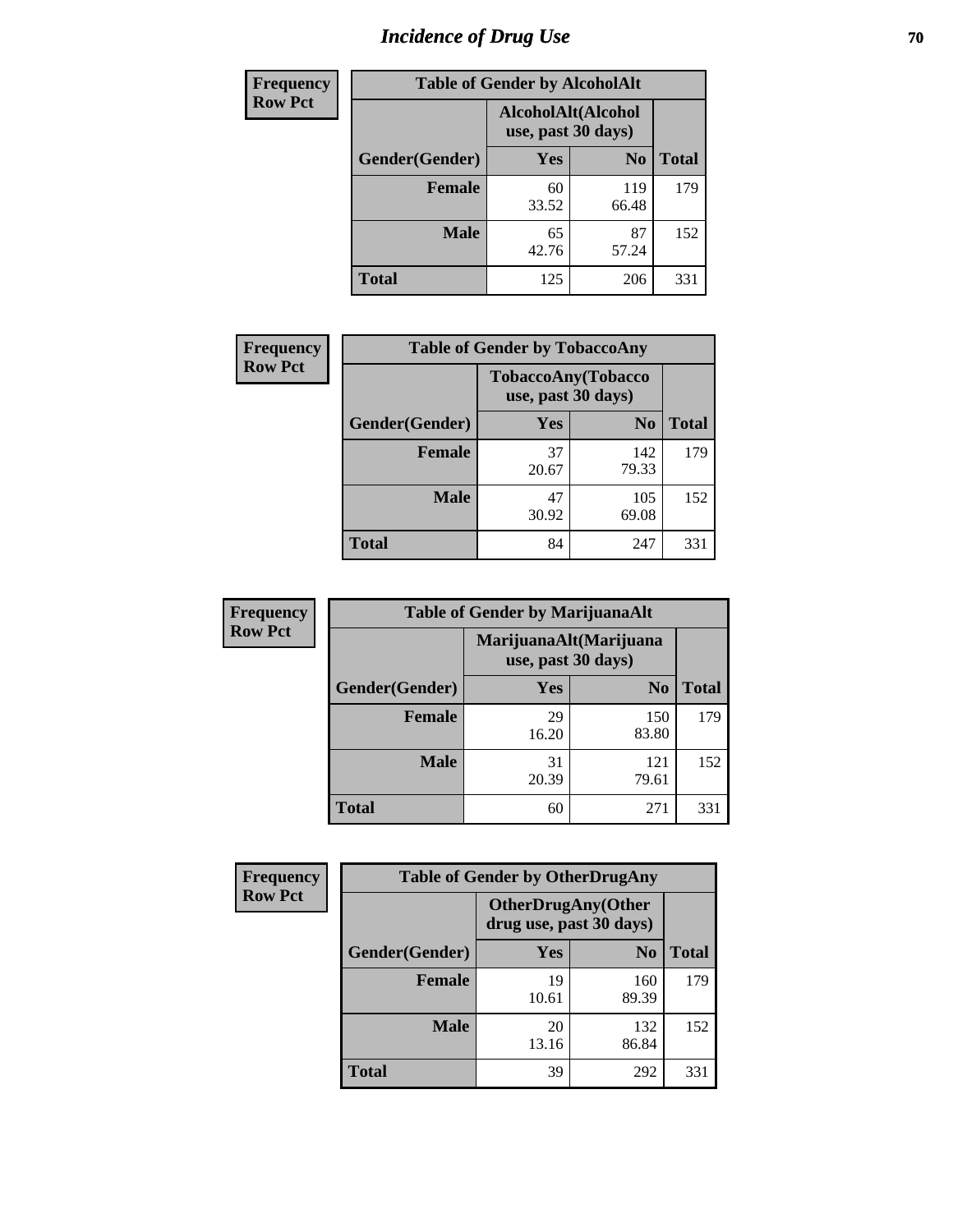#### *Average Age at Onset of Use* **71** *Results for "Average Age at Onset of Use" questions exclude students who said they did not use that substance*

#### **Gender=Female**

| <b>Variable</b>                 | <b>Label</b>                                                       | <b>Mean</b> |
|---------------------------------|--------------------------------------------------------------------|-------------|
| Alcoholinit2                    | I started using alcohol when I was                                 | 13.78       |
| Cigarettesinit2                 | I started smoking tobacco when I was                               | 14.16       |
| Smokelessinit2                  | I started chewing tobacco when I was                               | 8.00        |
| Marijuanainit2                  | I started using marijuana when I was                               | 14.50       |
| Cocaineinit2                    | I started using cocaine when I was                                 | 14.17       |
| Inhalantsinit2                  | I started using inhalants when I was                               | 14.75       |
| Steroidsinit2                   | I started using steroids when I was                                | 11.00       |
| Ecstasyinit2                    | I started using ecstasy when I was                                 | 14.14       |
| Methinit2                       | I started using methamphetamines when I was                        | 8.00        |
| Hallucinogensinit2              | I started using hallucinogens when I was                           | 16.00       |
| Prescription in it <sub>2</sub> | I started using prescription drugs not prescribed to me when I was | 14.42       |

#### **Gender=Male**

| <b>Variable</b>    | Label                                                              | <b>Mean</b> |
|--------------------|--------------------------------------------------------------------|-------------|
| Alcoholinit2       | I started using alcohol when I was                                 | 13.57       |
| Cigarettesinit2    | I started smoking tobacco when I was                               | 14.50       |
| Smokelessinit2     | I started chewing tobacco when I was                               | 13.68       |
| Marijuanainit2     | I started using marijuana when I was                               | 14.11       |
| Cocaineinit2       | I started using cocaine when I was                                 | 16.00       |
| Inhalantsinit2     | I started using inhalants when I was                               | 13.67       |
| Steroidsinit2      | I started using steroids when I was                                | 17.00       |
| Ecstasyinit2       | I started using ecstasy when I was                                 | 16.33       |
| Methinit2          | I started using methamphetamines when I was                        | 16.25       |
| Hallucinogensinit2 | I started using hallucinogens when I was                           | 16.17       |
| Prescriptioninit2  | I started using prescription drugs not prescribed to me when I was | 14.33       |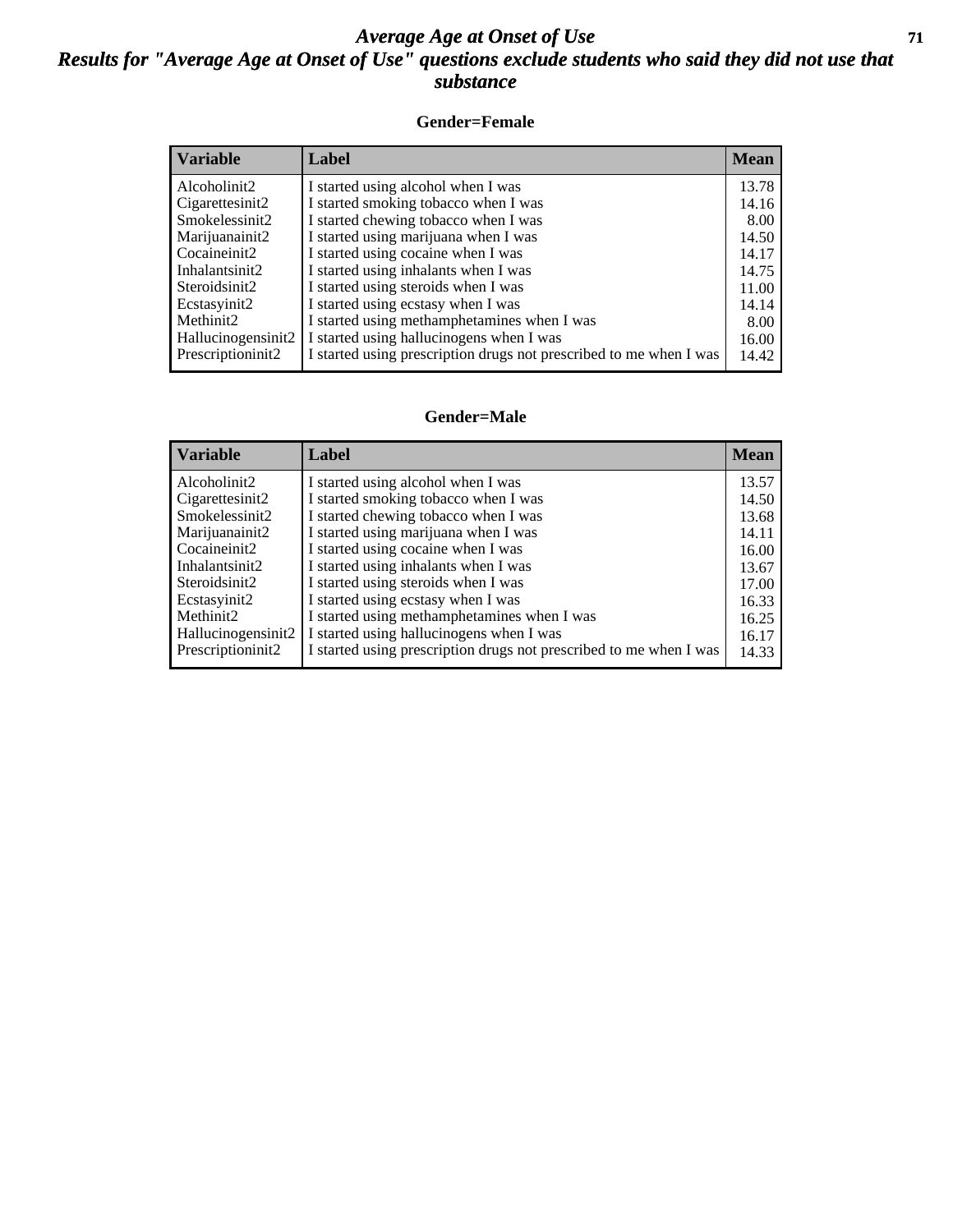# *I Think These Drugs are Harmful* **72**

| <b>Frequency</b> | <b>Table of Gender by Alcoholharmdich</b> |                                                   |                |              |
|------------------|-------------------------------------------|---------------------------------------------------|----------------|--------------|
| <b>Row Pct</b>   |                                           | Alcoholharmdich(I<br>think alcohol is<br>harmful) |                |              |
|                  | Gender(Gender)                            | <b>Yes</b>                                        | N <sub>0</sub> | <b>Total</b> |
|                  | <b>Female</b>                             | 147<br>82.12                                      | 32<br>17.88    | 179          |
|                  | <b>Male</b>                               | 116<br>76.32                                      | 36<br>23.68    | 152          |
|                  | Total                                     | 263                                               | 68             | 331          |

 $\overline{\phantom{a}}$ 

| Frequency      | <b>Table of Gender by Tobaccoharmdich</b> |                              |                   |              |  |
|----------------|-------------------------------------------|------------------------------|-------------------|--------------|--|
| <b>Row Pct</b> |                                           | think tobacco is<br>harmful) | Tobaccoharmdich(I |              |  |
|                | Gender(Gender)                            | <b>Yes</b>                   | N <sub>0</sub>    | <b>Total</b> |  |
|                | <b>Female</b>                             | 174<br>97.21                 | 5<br>2.79         | 179          |  |
|                | <b>Male</b>                               | 142<br>93.42                 | 10<br>6.58        | 152          |  |
|                | <b>Total</b>                              | 316                          | 15                | 331          |  |

| Frequency      | <b>Table of Gender by Marijuanaharmdich</b> |                                                       |                |              |  |
|----------------|---------------------------------------------|-------------------------------------------------------|----------------|--------------|--|
| <b>Row Pct</b> |                                             | Marijuanaharmdich(I<br>think marijuana is<br>harmful) |                |              |  |
|                | Gender(Gender)                              | <b>Yes</b>                                            | N <sub>0</sub> | <b>Total</b> |  |
|                | <b>Female</b>                               | 145<br>81.01                                          | 34<br>18.99    | 179          |  |
|                | <b>Male</b>                                 | 106<br>69.74                                          | 46<br>30.26    | 152          |  |
|                | <b>Total</b>                                | 251                                                   | 80             | 331          |  |

| Frequency      | <b>Table of Gender by Otherdrugharmdich</b> |                                                          |                |              |  |
|----------------|---------------------------------------------|----------------------------------------------------------|----------------|--------------|--|
| <b>Row Pct</b> |                                             | Otherdrugharmdich(I<br>think other drugs are<br>harmful) |                |              |  |
|                | Gender(Gender)                              | <b>Yes</b>                                               | N <sub>0</sub> | <b>Total</b> |  |
|                | <b>Female</b>                               | 176<br>98.32                                             | 3<br>1.68      | 179          |  |
|                | <b>Male</b>                                 | 145<br>95.39                                             | 4.61           | 152          |  |
|                | <b>Total</b>                                | 321                                                      | 10             | 331          |  |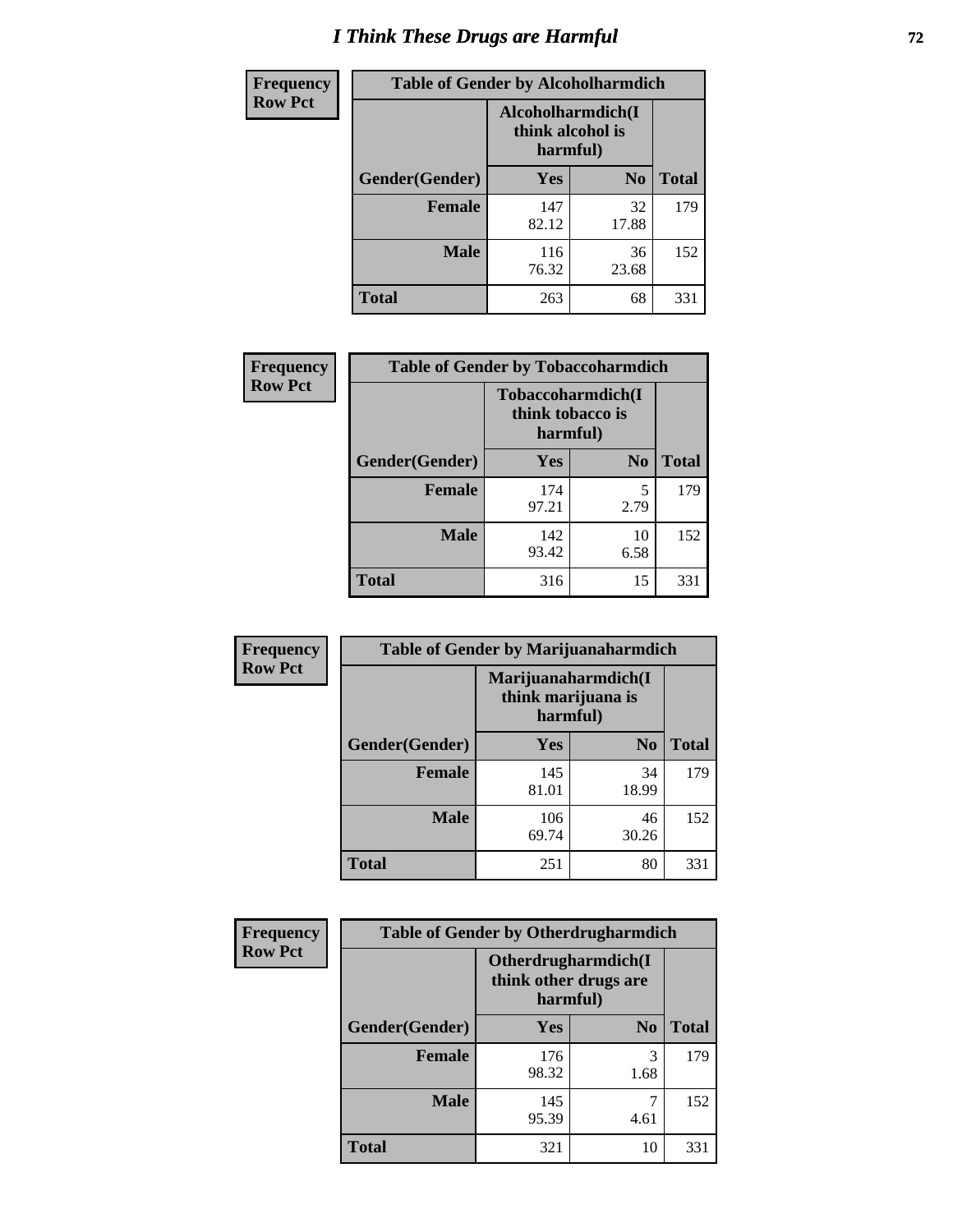| <b>Frequency</b> | <b>Table of Gender by Alcohollocation1</b> |                                                               |             |              |
|------------------|--------------------------------------------|---------------------------------------------------------------|-------------|--------------|
| <b>Row Pct</b>   |                                            | <b>Alcohollocation1(Places</b><br><b>Friends Use Alcohol)</b> |             |              |
|                  | Gender(Gender)                             |                                                               | Do Not Use  | <b>Total</b> |
|                  | <b>Female</b>                              | 130<br>72.63                                                  | 49<br>27.37 | 179          |
|                  | <b>Male</b>                                | 105<br>69.08                                                  | 47<br>30.92 | 152          |
|                  | <b>Total</b>                               | 235                                                           | 96          | 331          |

| <b>Frequency</b> | <b>Table of Gender by Alcohollocation2</b> |             |                                                               |              |
|------------------|--------------------------------------------|-------------|---------------------------------------------------------------|--------------|
| <b>Row Pct</b>   |                                            |             | <b>Alcohollocation2(Places</b><br><b>Friends Use Alcohol)</b> |              |
|                  | Gender(Gender)                             |             | Home                                                          | <b>Total</b> |
|                  | <b>Female</b>                              | 93<br>51.96 | 86<br>48.04                                                   | 179          |
|                  | <b>Male</b>                                | 71<br>46.71 | 81<br>53.29                                                   | 152          |
|                  | <b>Total</b>                               | 164         | 167                                                           | 331          |

| Frequency      | <b>Table of Gender by Alcohollocation3</b> |                                                               |               |              |
|----------------|--------------------------------------------|---------------------------------------------------------------|---------------|--------------|
| <b>Row Pct</b> |                                            | <b>Alcohollocation3(Places</b><br><b>Friends Use Alcohol)</b> |               |              |
|                | Gender(Gender)                             |                                                               | <b>School</b> | <b>Total</b> |
|                | <b>Female</b>                              | 169<br>94.41                                                  | 10<br>5.59    | 179          |
|                | <b>Male</b>                                | 139<br>91.45                                                  | 13<br>8.55    | 152          |
|                | <b>Total</b>                               | 308                                                           | 23            | 331          |

| Frequency      |                        | <b>Table of Gender by Alcohollocation4</b>                    |             |              |
|----------------|------------------------|---------------------------------------------------------------|-------------|--------------|
| <b>Row Pct</b> |                        | <b>Alcohollocation4(Places</b><br><b>Friends Use Alcohol)</b> |             |              |
|                | <b>Gender</b> (Gender) |                                                               | Car         | <b>Total</b> |
|                | <b>Female</b>          | 151<br>84.36                                                  | 28<br>15.64 | 179          |
|                | <b>Male</b>            | 123<br>80.92                                                  | 29<br>19.08 | 152          |
|                | <b>Total</b>           | 274                                                           | 57          | 331          |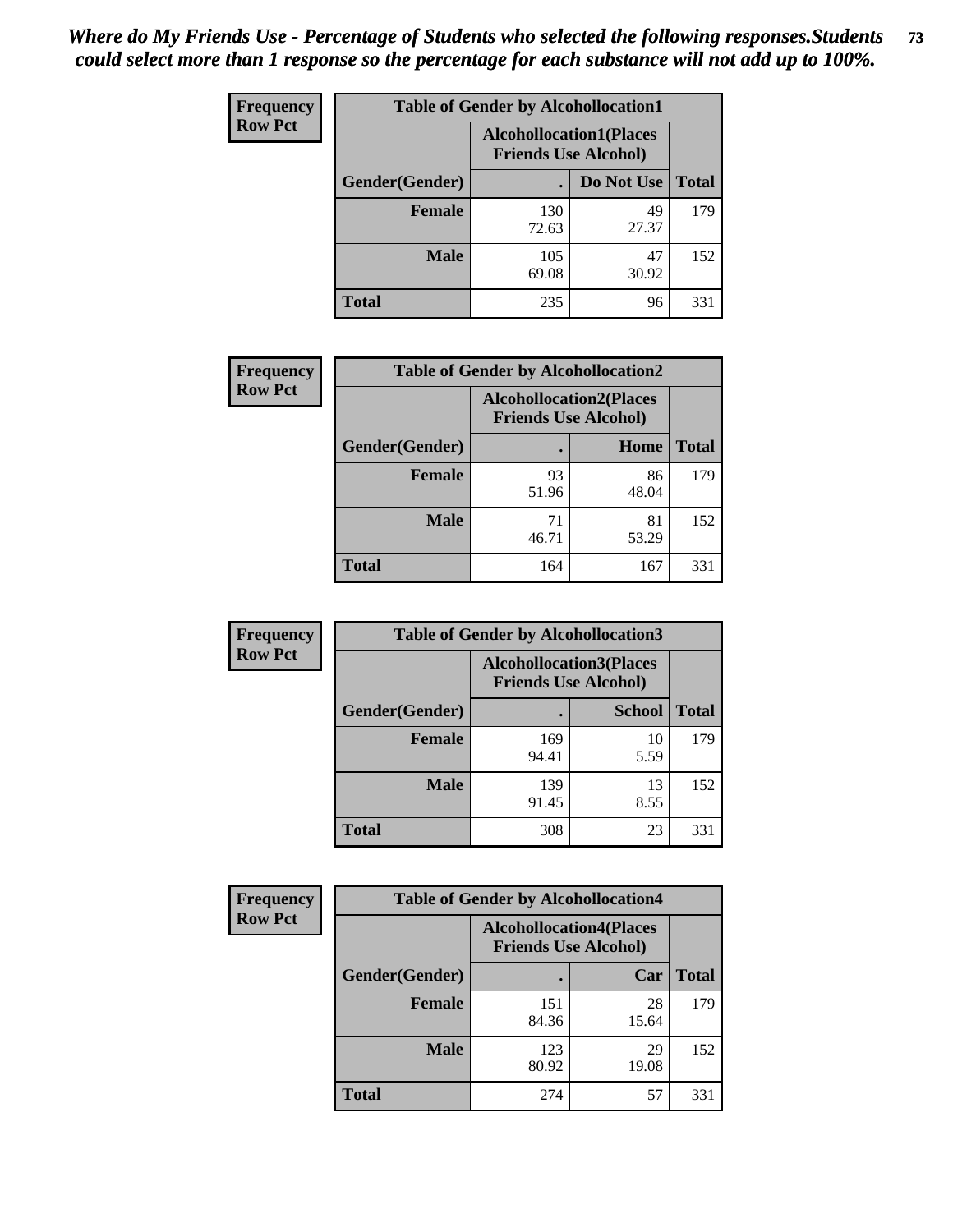| <b>Frequency</b> | <b>Table of Gender by Alcohollocation5</b> |                                                               |                                 |              |
|------------------|--------------------------------------------|---------------------------------------------------------------|---------------------------------|--------------|
| <b>Row Pct</b>   |                                            | <b>Alcohollocation5(Places</b><br><b>Friends Use Alcohol)</b> |                                 |              |
|                  | Gender(Gender)                             | $\bullet$                                                     | <b>Friend's</b><br><b>House</b> | <b>Total</b> |
|                  | <b>Female</b>                              | 69<br>38.55                                                   | 110<br>61.45                    | 179          |
|                  | <b>Male</b>                                | 69<br>45.39                                                   | 83<br>54.61                     | 152          |
|                  | <b>Total</b>                               | 138                                                           | 193                             | 331          |

| Frequency      | <b>Table of Gender by Alcohollocation6</b> |                                                               |              |              |
|----------------|--------------------------------------------|---------------------------------------------------------------|--------------|--------------|
| <b>Row Pct</b> |                                            | <b>Alcohollocation6(Places</b><br><b>Friends Use Alcohol)</b> |              |              |
|                | Gender(Gender)                             |                                                               | <b>Other</b> | <b>Total</b> |
|                | Female                                     | 113<br>63.13                                                  | 66<br>36.87  | 179          |
|                | <b>Male</b>                                | 92<br>60.53                                                   | 60<br>39.47  | 152          |
|                | <b>Total</b>                               | 205                                                           | 126          | 331          |

| Frequency      | <b>Table of Gender by Tobaccolocation1</b> |                                                               |             |              |  |
|----------------|--------------------------------------------|---------------------------------------------------------------|-------------|--------------|--|
| <b>Row Pct</b> |                                            | <b>Tobaccolocation1(Places</b><br><b>Friends Use Tobacco)</b> |             |              |  |
|                | Gender(Gender)                             |                                                               | Do Not Use  | <b>Total</b> |  |
|                | Female                                     | 89<br>49.72                                                   | 90<br>50.28 | 179          |  |
|                | <b>Male</b>                                | 89<br>58.55                                                   | 63<br>41.45 | 152          |  |
|                | <b>Total</b>                               | 178                                                           | 153         | 331          |  |

| <b>Frequency</b> | <b>Table of Gender by Tobaccolocation2</b> |                                                               |             |              |
|------------------|--------------------------------------------|---------------------------------------------------------------|-------------|--------------|
| <b>Row Pct</b>   |                                            | <b>Tobaccolocation2(Places</b><br><b>Friends Use Tobacco)</b> |             |              |
|                  | Gender(Gender)                             |                                                               | Home        | <b>Total</b> |
|                  | Female                                     | 107<br>59.78                                                  | 72<br>40.22 | 179          |
|                  | <b>Male</b>                                | 79<br>51.97                                                   | 73<br>48.03 | 152          |
|                  | <b>Total</b>                               | 186                                                           | 145         | 331          |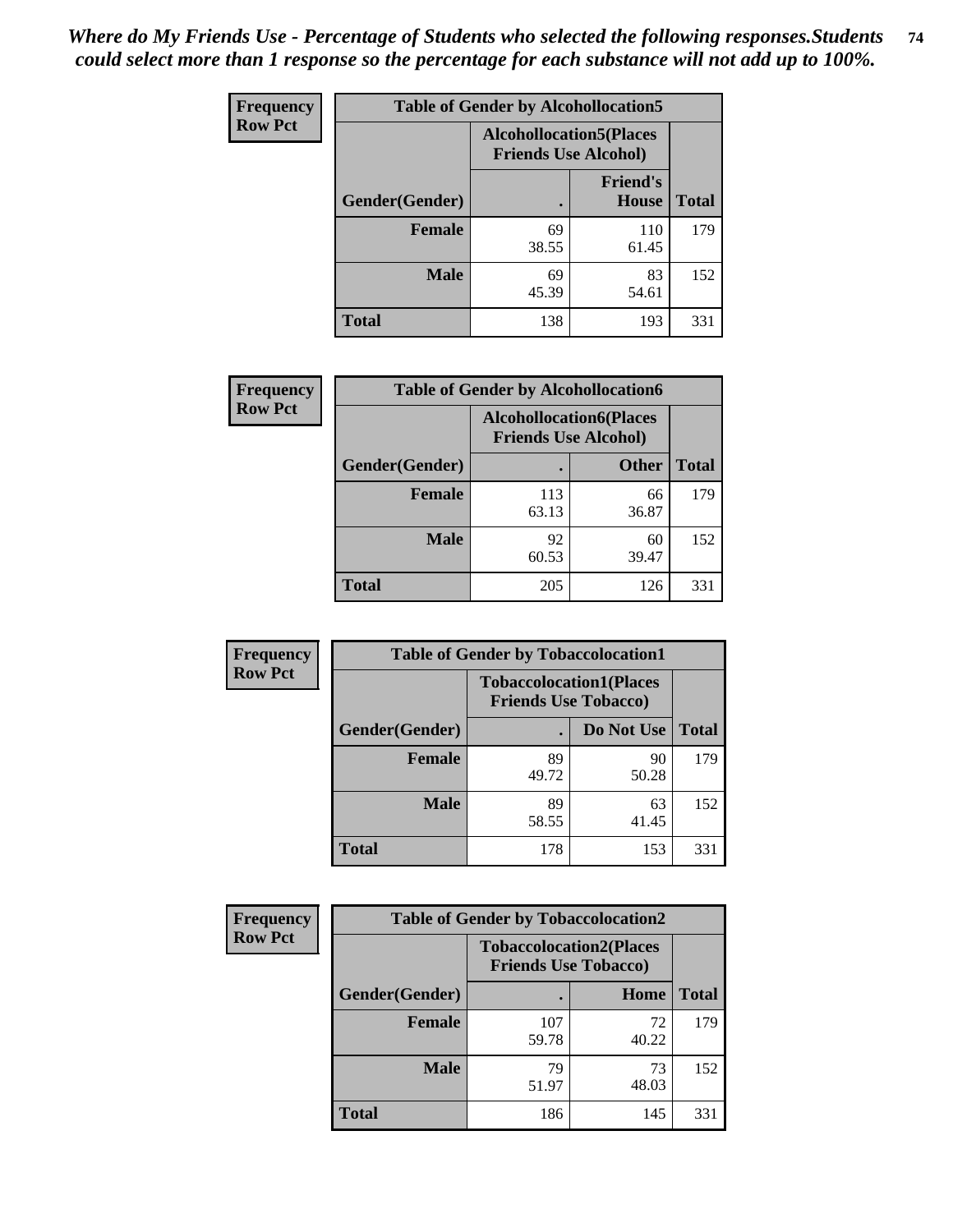| <b>Frequency</b> | <b>Table of Gender by Tobaccolocation3</b> |              |                                                               |              |  |
|------------------|--------------------------------------------|--------------|---------------------------------------------------------------|--------------|--|
| <b>Row Pct</b>   |                                            |              | <b>Tobaccolocation3(Places</b><br><b>Friends Use Tobacco)</b> |              |  |
|                  | Gender(Gender)                             |              | <b>School</b>                                                 | <b>Total</b> |  |
|                  | <b>Female</b>                              | 139<br>77.65 | 40<br>22.35                                                   | 179          |  |
|                  | <b>Male</b>                                | 101<br>66.45 | 51<br>33.55                                                   | 152          |  |
|                  | Total                                      | 240          | 91                                                            | 331          |  |

| <b>Frequency</b> | <b>Table of Gender by Tobaccolocation4</b> |                                                               |             |              |
|------------------|--------------------------------------------|---------------------------------------------------------------|-------------|--------------|
| <b>Row Pct</b>   |                                            | <b>Tobaccolocation4(Places</b><br><b>Friends Use Tobacco)</b> |             |              |
|                  | Gender(Gender)                             |                                                               | Car         | <b>Total</b> |
|                  | Female                                     | 114<br>63.69                                                  | 65<br>36.31 | 179          |
|                  | <b>Male</b>                                | 87<br>57.24                                                   | 65<br>42.76 | 152          |
|                  | <b>Total</b>                               | 201                                                           | 130         | 331          |

| <b>Frequency</b> | <b>Table of Gender by Tobaccolocation5</b> |                                                               |                                 |              |
|------------------|--------------------------------------------|---------------------------------------------------------------|---------------------------------|--------------|
| <b>Row Pct</b>   |                                            | <b>Tobaccolocation5(Places</b><br><b>Friends Use Tobacco)</b> |                                 |              |
|                  | <b>Gender</b> (Gender)                     |                                                               | <b>Friend's</b><br><b>House</b> | <b>Total</b> |
|                  | <b>Female</b>                              | 104<br>58.10                                                  | 75<br>41.90                     | 179          |
|                  | <b>Male</b>                                | 86<br>56.58                                                   | 66<br>43.42                     | 152          |
|                  | <b>Total</b>                               | 190                                                           | 141                             | 331          |

| <b>Frequency</b> | <b>Table of Gender by Tobaccolocation6</b> |                                                               |              |              |  |
|------------------|--------------------------------------------|---------------------------------------------------------------|--------------|--------------|--|
| <b>Row Pct</b>   |                                            | <b>Tobaccolocation6(Places</b><br><b>Friends Use Tobacco)</b> |              |              |  |
|                  | Gender(Gender)                             |                                                               | <b>Other</b> | <b>Total</b> |  |
|                  | Female                                     | 123<br>68.72                                                  | 56<br>31.28  | 179          |  |
|                  | <b>Male</b>                                | 92<br>60.53                                                   | 60<br>39.47  | 152          |  |
|                  | <b>Total</b>                               | 215                                                           | 116          | 331          |  |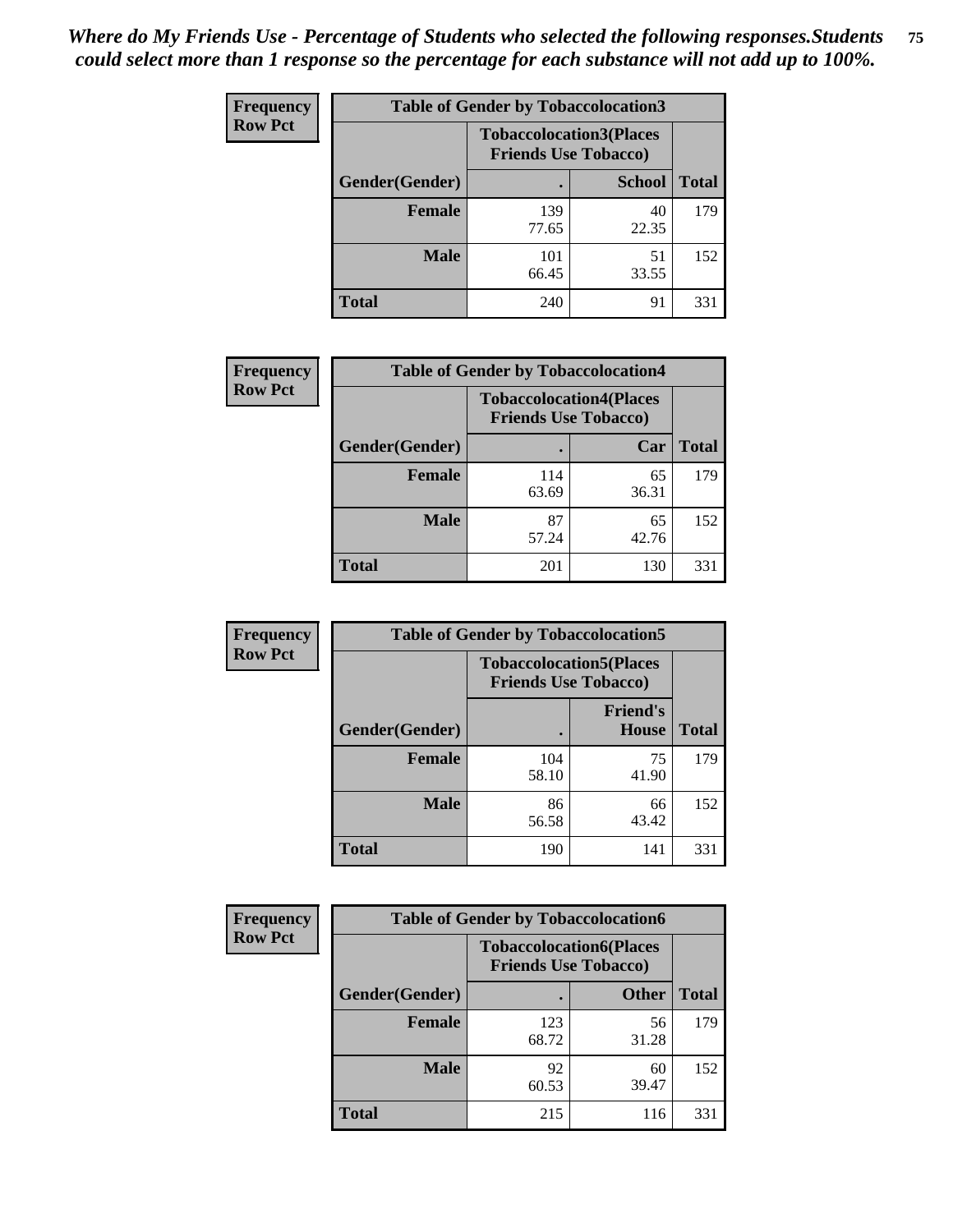| <b>Frequency</b> | <b>Table of Gender by Marijuanalocation1</b> |                                                                    |              |              |
|------------------|----------------------------------------------|--------------------------------------------------------------------|--------------|--------------|
| <b>Row Pct</b>   |                                              | <b>Marijuanalocation1(Places</b><br><b>Friends Use Marijuana</b> ) |              |              |
|                  | Gender(Gender)                               |                                                                    | Do Not Use   | <b>Total</b> |
|                  | <b>Female</b>                                | 69<br>38.55                                                        | 110<br>61.45 | 179          |
|                  | <b>Male</b>                                  | 76<br>50.00                                                        | 76<br>50.00  | 152          |
|                  | <b>Total</b>                                 | 145                                                                | 186          | 331          |

| <b>Frequency</b> | <b>Table of Gender by Marijuanalocation2</b> |                                |                                  |              |
|------------------|----------------------------------------------|--------------------------------|----------------------------------|--------------|
| <b>Row Pct</b>   |                                              | <b>Friends Use Marijuana</b> ) | <b>Marijuanalocation2(Places</b> |              |
|                  | Gender(Gender)                               |                                | Home                             | <b>Total</b> |
|                  | <b>Female</b>                                | 126<br>70.39                   | 53<br>29.61                      | 179          |
|                  | <b>Male</b>                                  | 97<br>63.82                    | 55<br>36.18                      | 152          |
|                  | <b>Total</b>                                 | 223                            | 108                              | 331          |

| Frequency      | <b>Table of Gender by Marijuanalocation3</b> |              |                                                                    |              |
|----------------|----------------------------------------------|--------------|--------------------------------------------------------------------|--------------|
| <b>Row Pct</b> |                                              |              | <b>Marijuanalocation3(Places</b><br><b>Friends Use Marijuana</b> ) |              |
|                | Gender(Gender)                               |              | <b>School</b>                                                      | <b>Total</b> |
|                | Female                                       | 164<br>91.62 | 15<br>8.38                                                         | 179          |
|                | <b>Male</b>                                  | 133<br>87.50 | 19<br>12.50                                                        | 152          |
|                | <b>Total</b>                                 | 297          | 34                                                                 | 331          |

| <b>Frequency</b> | <b>Table of Gender by Marijuanalocation4</b> |                                                                    |             |              |  |
|------------------|----------------------------------------------|--------------------------------------------------------------------|-------------|--------------|--|
| <b>Row Pct</b>   |                                              | <b>Marijuanalocation4(Places</b><br><b>Friends Use Marijuana</b> ) |             |              |  |
|                  | Gender(Gender)                               |                                                                    | Car         | <b>Total</b> |  |
|                  | Female                                       | 136<br>75.98                                                       | 43<br>24.02 | 179          |  |
|                  | <b>Male</b>                                  | 101<br>66.45                                                       | 51<br>33.55 | 152          |  |
|                  | <b>Total</b>                                 | 237                                                                | 94          | 331          |  |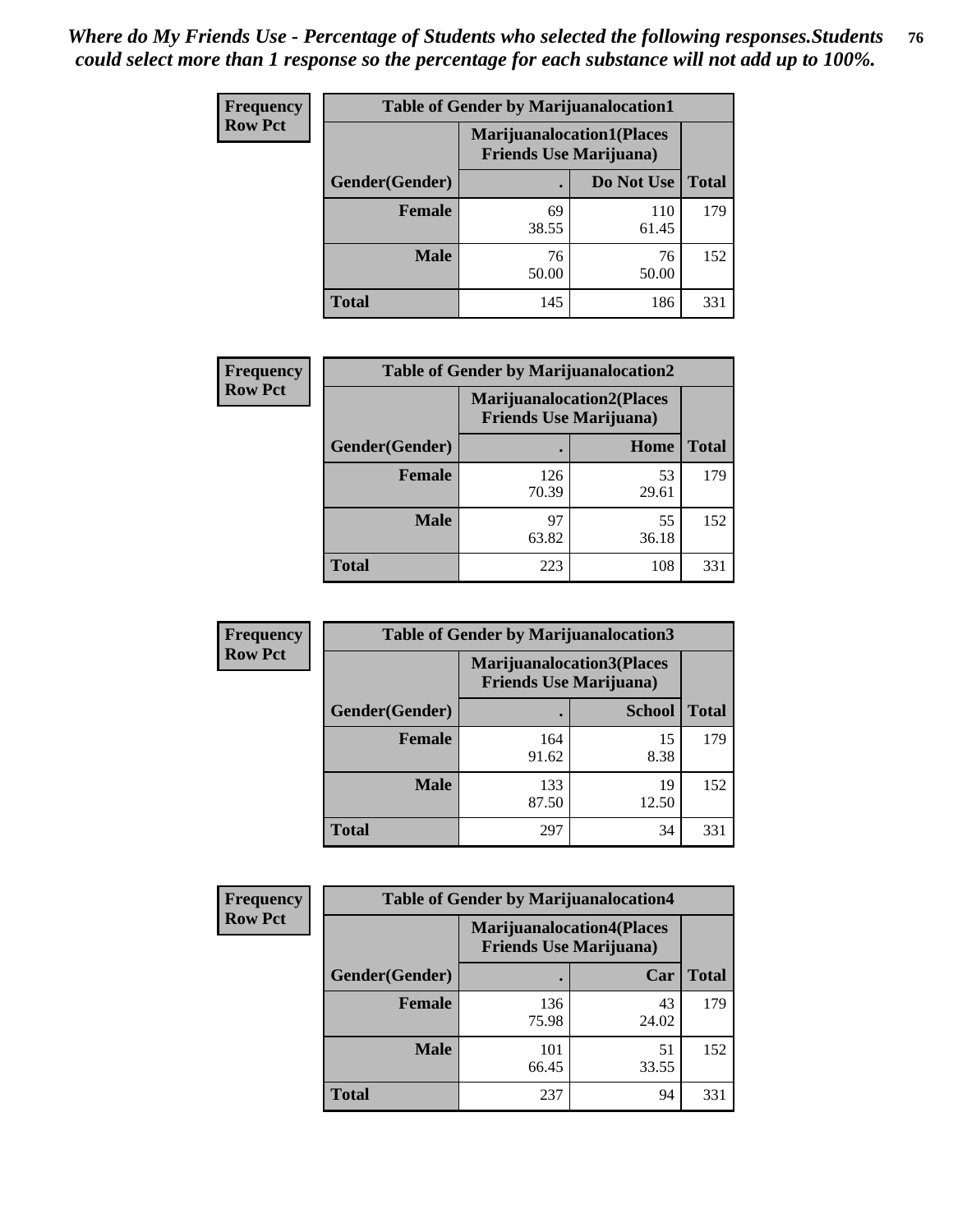| <b>Frequency</b> | <b>Table of Gender by Marijuanalocation5</b> |                                                                    |                          |              |
|------------------|----------------------------------------------|--------------------------------------------------------------------|--------------------------|--------------|
| <b>Row Pct</b>   |                                              | <b>Marijuanalocation5(Places</b><br><b>Friends Use Marijuana</b> ) |                          |              |
|                  | Gender(Gender)                               |                                                                    | <b>Friend's</b><br>House | <b>Total</b> |
|                  | <b>Female</b>                                | 116<br>64.80                                                       | 63<br>35.20              | 179          |
|                  | <b>Male</b>                                  | 88<br>57.89                                                        | 64<br>42.11              | 152          |
|                  | <b>Total</b>                                 | 204                                                                | 127                      | 331          |

| <b>Frequency</b> | <b>Table of Gender by Marijuanalocation6</b> |                                |                                  |              |
|------------------|----------------------------------------------|--------------------------------|----------------------------------|--------------|
| <b>Row Pct</b>   |                                              | <b>Friends Use Marijuana</b> ) | <b>Marijuanalocation6(Places</b> |              |
|                  | <b>Gender</b> (Gender)                       |                                | <b>Other</b>                     | <b>Total</b> |
|                  | <b>Female</b>                                | 138<br>77.09                   | 41<br>22.91                      | 179          |
|                  | <b>Male</b>                                  | 101<br>66.45                   | 51<br>33.55                      | 152          |
|                  | <b>Total</b>                                 | 239                            | 92                               | 331          |

| <b>Frequency</b> | <b>Table of Gender by Otherdruglocation1</b> |                                                                                |              |              |
|------------------|----------------------------------------------|--------------------------------------------------------------------------------|--------------|--------------|
| <b>Row Pct</b>   |                                              | <b>Otherdruglocation1(Places</b><br><b>Friends Use Other Illegal</b><br>Drugs) |              |              |
|                  | <b>Gender</b> (Gender)                       |                                                                                | Do Not Use   | <b>Total</b> |
|                  | <b>Female</b>                                | 32<br>17.88                                                                    | 147<br>82.12 | 179          |
|                  | <b>Male</b>                                  | 39<br>25.66                                                                    | 113<br>74.34 | 152          |
|                  | <b>Total</b>                                 | 71                                                                             | 260          | 331          |

| Frequency      | <b>Table of Gender by Otherdruglocation2</b> |                                            |                                  |              |
|----------------|----------------------------------------------|--------------------------------------------|----------------------------------|--------------|
| <b>Row Pct</b> |                                              | <b>Friends Use Other Illegal</b><br>Drugs) | <b>Otherdruglocation2(Places</b> |              |
|                | Gender(Gender)                               |                                            | Home                             | <b>Total</b> |
|                | <b>Female</b>                                | 158<br>88.27                               | 21<br>11.73                      | 179          |
|                | <b>Male</b>                                  | 124<br>81.58                               | 28<br>18.42                      | 152          |
|                | <b>Total</b>                                 | 282                                        | 49                               | 331          |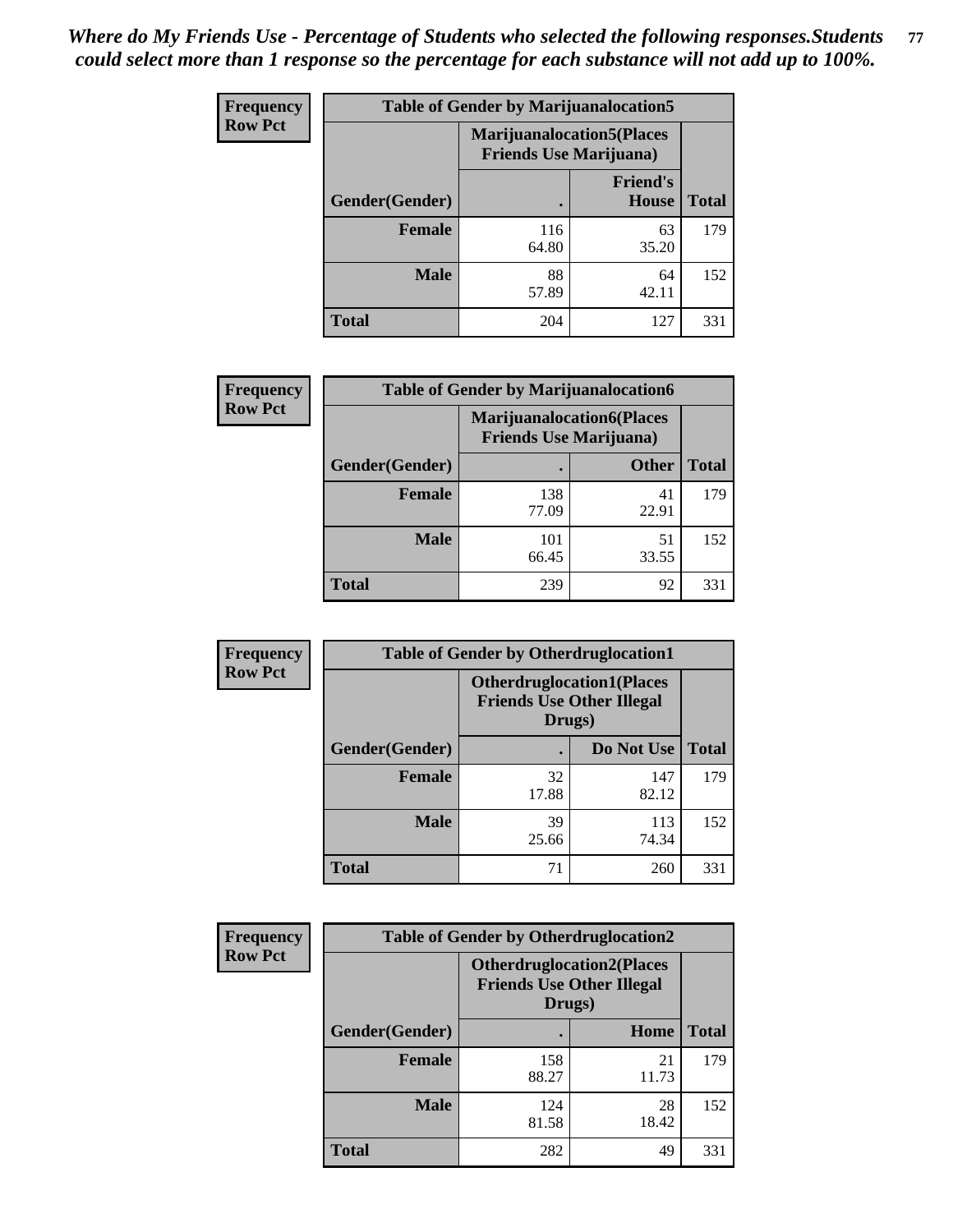| Frequency      | <b>Table of Gender by Otherdruglocation3</b> |                                                                                |               |              |
|----------------|----------------------------------------------|--------------------------------------------------------------------------------|---------------|--------------|
| <b>Row Pct</b> |                                              | <b>Otherdruglocation3(Places</b><br><b>Friends Use Other Illegal</b><br>Drugs) |               |              |
|                | Gender(Gender)                               |                                                                                | <b>School</b> | <b>Total</b> |
|                | <b>Female</b>                                | 166<br>92.74                                                                   | 13<br>7.26    | 179          |
|                | <b>Male</b>                                  | 134<br>88.16                                                                   | 18<br>11.84   | 152          |
|                | <b>Total</b>                                 | 300                                                                            | 31            | 331          |

| Frequency      | <b>Table of Gender by Otherdruglocation4</b> |                                                                                |             |              |
|----------------|----------------------------------------------|--------------------------------------------------------------------------------|-------------|--------------|
| <b>Row Pct</b> |                                              | <b>Otherdruglocation4(Places</b><br><b>Friends Use Other Illegal</b><br>Drugs) |             |              |
|                | Gender(Gender)                               |                                                                                | Car         | <b>Total</b> |
|                | Female                                       | 164<br>91.62                                                                   | 15<br>8.38  | 179          |
|                | <b>Male</b>                                  | 133<br>87.50                                                                   | 19<br>12.50 | 152          |
|                | <b>Total</b>                                 | 297                                                                            | 34          | 331          |

| Frequency      | <b>Table of Gender by Otherdruglocation5</b> |                                                                                |                                 |              |
|----------------|----------------------------------------------|--------------------------------------------------------------------------------|---------------------------------|--------------|
| <b>Row Pct</b> |                                              | <b>Otherdruglocation5(Places</b><br><b>Friends Use Other Illegal</b><br>Drugs) |                                 |              |
|                | Gender(Gender)                               |                                                                                | <b>Friend's</b><br><b>House</b> | <b>Total</b> |
|                | <b>Female</b>                                | 147<br>82.12                                                                   | 32<br>17.88                     | 179          |
|                | <b>Male</b>                                  | 122<br>80.26                                                                   | 30<br>19.74                     | 152          |
|                | <b>Total</b>                                 | 269                                                                            | 62                              | 331          |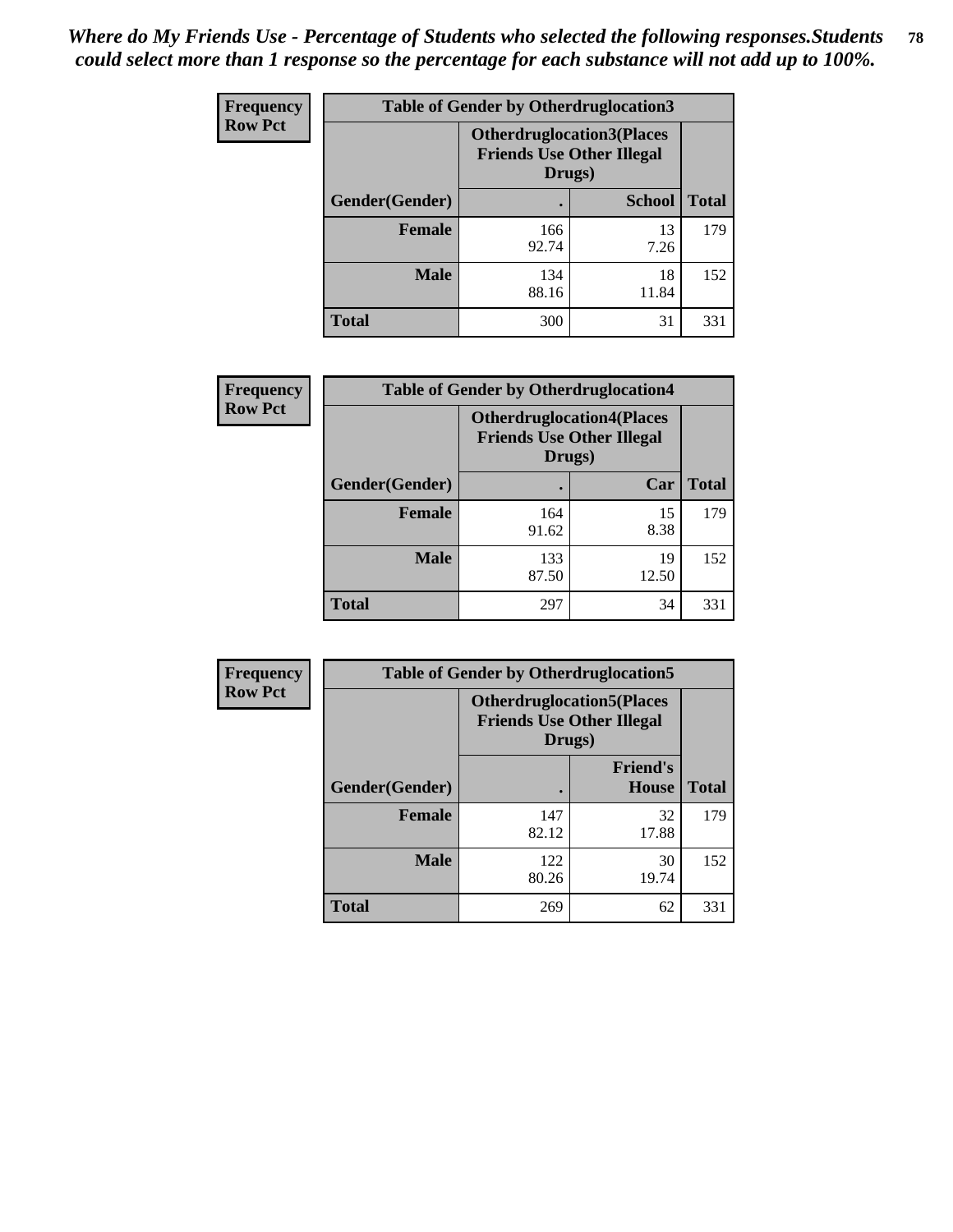| <b>Frequency</b> | <b>Table of Gender by Otherdruglocation6</b> |                                            |                                  |              |
|------------------|----------------------------------------------|--------------------------------------------|----------------------------------|--------------|
| <b>Row Pct</b>   |                                              | <b>Friends Use Other Illegal</b><br>Drugs) | <b>Otherdruglocation6(Places</b> |              |
|                  | Gender(Gender)                               |                                            | <b>Other</b>                     | <b>Total</b> |
|                  | <b>Female</b>                                | 162<br>90.50                               | 17<br>9.50                       | 179          |
|                  | <b>Male</b>                                  | 129<br>84.87                               | 23<br>15.13                      | 152          |
|                  | <b>Total</b>                                 | 291                                        | 40                               | 331          |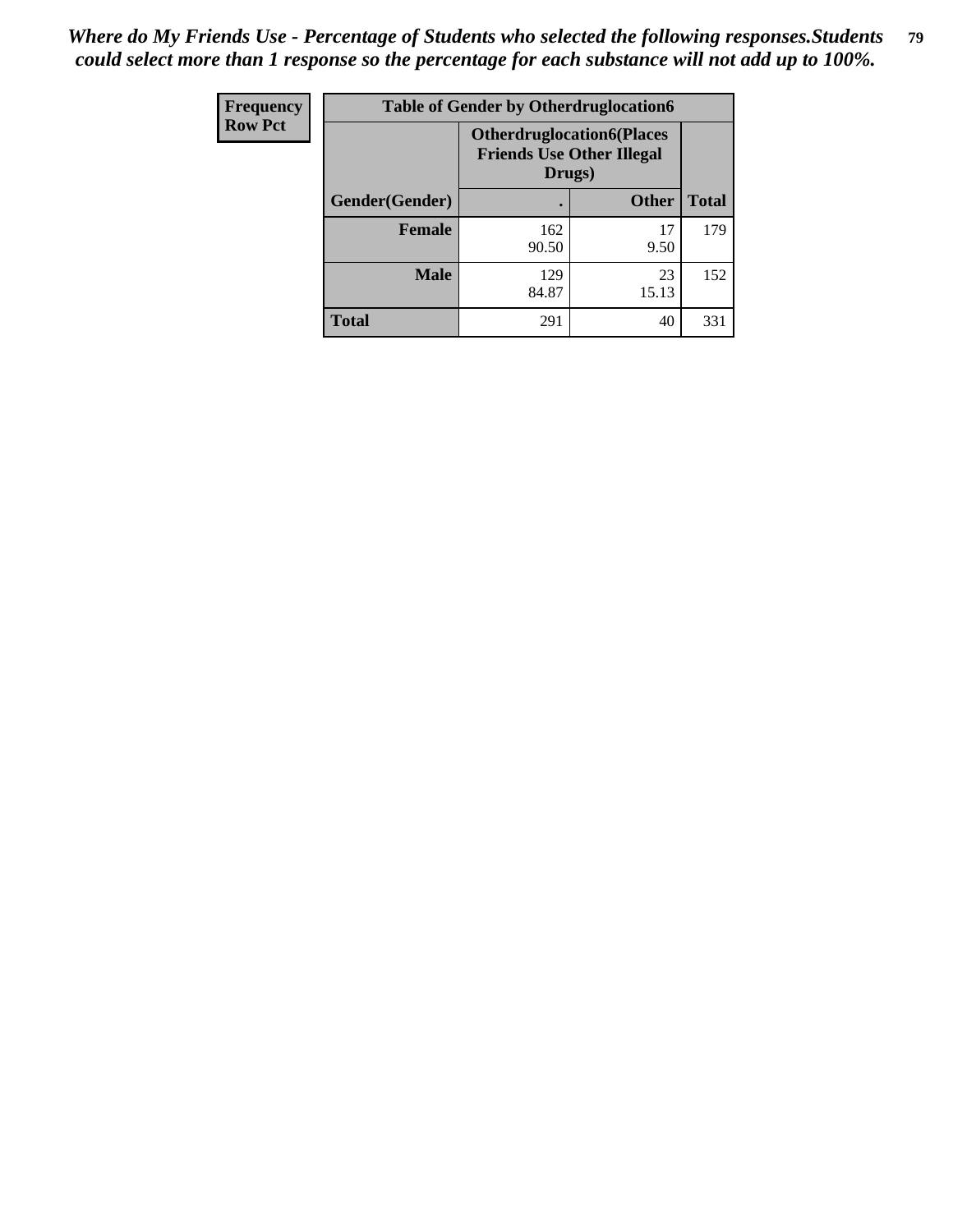| <b>Frequency</b> | <b>Table of Gender by Alcoholtime1</b> |                                                          |                      |              |
|------------------|----------------------------------------|----------------------------------------------------------|----------------------|--------------|
| <b>Row Pct</b>   |                                        | <b>Alcoholtime1(Times</b><br><b>Friends Use Alcohol)</b> |                      |              |
|                  | Gender(Gender)                         | ٠                                                        | Do Not<br><b>Use</b> | <b>Total</b> |
|                  | <b>Female</b>                          | 127<br>70.95                                             | 52<br>29.05          | 179          |
|                  | <b>Male</b>                            | 104<br>68.42                                             | 48<br>31.58          | 152          |
|                  | <b>Total</b>                           | 231                                                      | 100                  | 331          |

| Frequency      | <b>Table of Gender by Alcoholtime2</b> |                                                          |                            |              |
|----------------|----------------------------------------|----------------------------------------------------------|----------------------------|--------------|
| <b>Row Pct</b> |                                        | <b>Alcoholtime2(Times</b><br><b>Friends Use Alcohol)</b> |                            |              |
|                | Gender(Gender)                         |                                                          | <b>On Way</b><br>to School | <b>Total</b> |
|                | <b>Female</b>                          | 167<br>93.30                                             | 12<br>6.70                 | 179          |
|                | <b>Male</b>                            | 143<br>94.08                                             | 9<br>5.92                  | 152          |
|                | <b>Total</b>                           | 310                                                      | 21                         | 331          |

| Frequency      | <b>Table of Gender by Alcoholtime3</b> |                                                          |                         |              |
|----------------|----------------------------------------|----------------------------------------------------------|-------------------------|--------------|
| <b>Row Pct</b> |                                        | <b>Alcoholtime3(Times</b><br><b>Friends Use Alcohol)</b> |                         |              |
|                | Gender(Gender)                         |                                                          | <b>During</b><br>School | <b>Total</b> |
|                | Female                                 | 174<br>97.21                                             | 5<br>2.79               | 179          |
|                | <b>Male</b>                            | 148<br>97.37                                             | 4<br>2.63               | 152          |
|                | <b>Total</b>                           | 322                                                      | 9                       | 331          |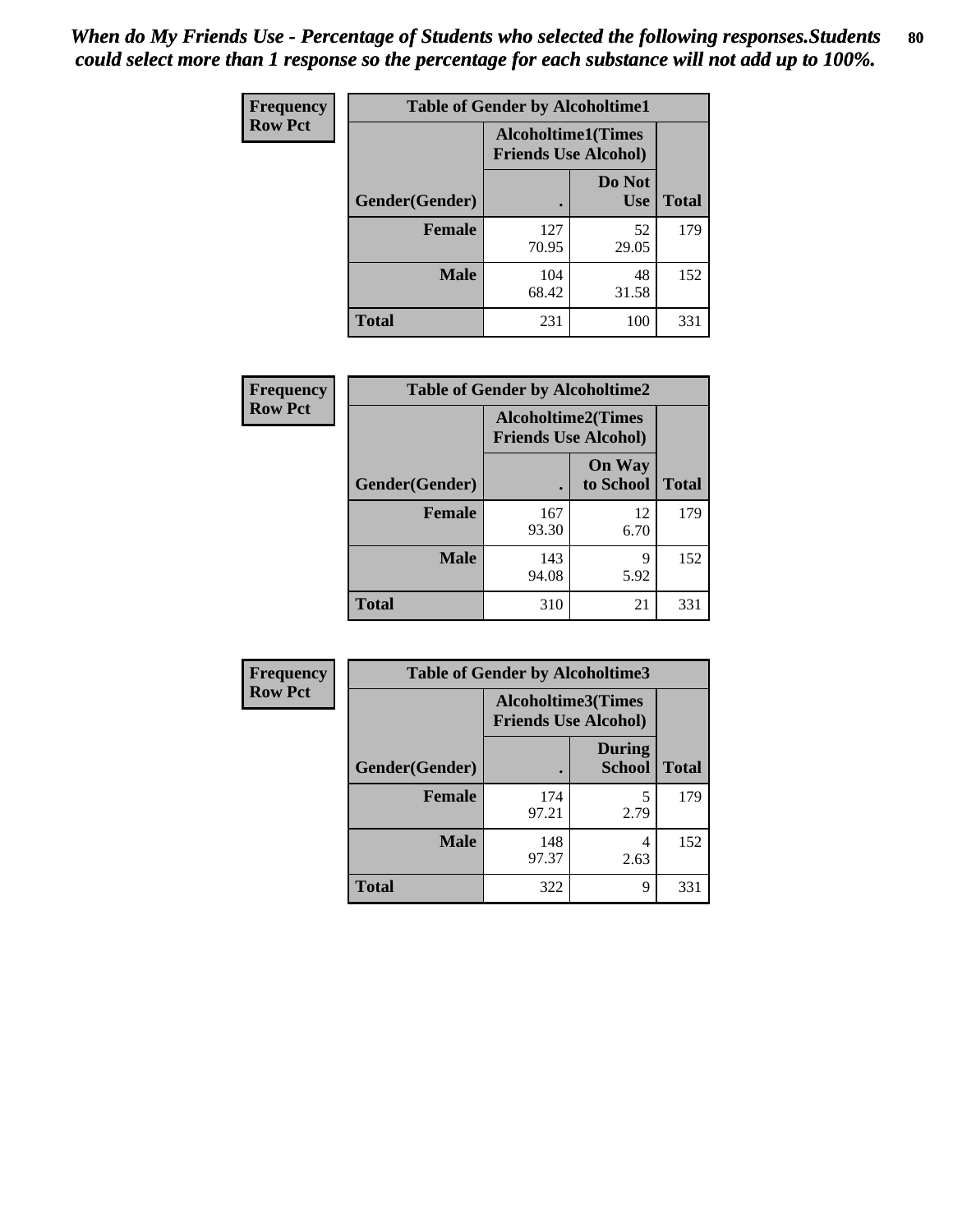*When do My Friends Use - Percentage of Students who selected the following responses.Students could select more than 1 response so the percentage for each substance will not add up to 100%.* **81**

| <b>Frequency</b> | <b>Table of Gender by Alcoholtime4</b> |                                                          |                                                |              |
|------------------|----------------------------------------|----------------------------------------------------------|------------------------------------------------|--------------|
| <b>Row Pct</b>   |                                        | <b>Alcoholtime4(Times</b><br><b>Friends Use Alcohol)</b> |                                                |              |
|                  | Gender(Gender)                         |                                                          | <b>On Way</b><br>Home<br>From<br><b>School</b> | <b>Total</b> |
|                  | <b>Female</b>                          | 165<br>92.18                                             | 14<br>7.82                                     | 179          |
|                  | <b>Male</b>                            | 142<br>93.42                                             | 10<br>6.58                                     | 152          |
|                  | <b>Total</b>                           | 307                                                      | 24                                             | 331          |

| <b>Frequency</b> | <b>Table of Gender by Alcoholtime5</b> |                                                           |             |              |
|------------------|----------------------------------------|-----------------------------------------------------------|-------------|--------------|
| <b>Row Pct</b>   |                                        | <b>Alcoholtime5</b> (Times<br><b>Friends Use Alcohol)</b> |             |              |
|                  | Gender(Gender)                         |                                                           | Weeknights  | <b>Total</b> |
|                  | <b>Female</b>                          | 128<br>71.51                                              | 51<br>28.49 | 179          |
|                  | <b>Male</b>                            | 113<br>74.34                                              | 39<br>25.66 | 152          |
|                  | <b>Total</b>                           | 241                                                       | 90          | 331          |

| <b>Frequency</b> |                | <b>Table of Gender by Alcoholtime6</b> |                                                           |              |
|------------------|----------------|----------------------------------------|-----------------------------------------------------------|--------------|
| <b>Row Pct</b>   |                |                                        | <b>Alcoholtime6</b> (Times<br><b>Friends Use Alcohol)</b> |              |
|                  | Gender(Gender) |                                        | Weekends                                                  | <b>Total</b> |
|                  | Female         | 42<br>23.46                            | 137<br>76.54                                              | 179          |
|                  | <b>Male</b>    | 47<br>30.92                            | 105<br>69.08                                              | 152          |
|                  | <b>Total</b>   | 89                                     | 242                                                       | 331          |

| <b>Frequency</b> | <b>Table of Gender by Tobaccotime1</b> |                                                          |                      |              |
|------------------|----------------------------------------|----------------------------------------------------------|----------------------|--------------|
| <b>Row Pct</b>   |                                        | <b>Tobaccotime1(Times</b><br><b>Friends Use Tobacco)</b> |                      |              |
|                  | Gender(Gender)                         |                                                          | Do Not<br><b>Use</b> | <b>Total</b> |
|                  | <b>Female</b>                          | 84<br>46.93                                              | 95<br>53.07          | 179          |
|                  | <b>Male</b>                            | 93<br>61.18                                              | 59<br>38.82          | 152          |
|                  | <b>Total</b>                           | 177                                                      | 154                  | 331          |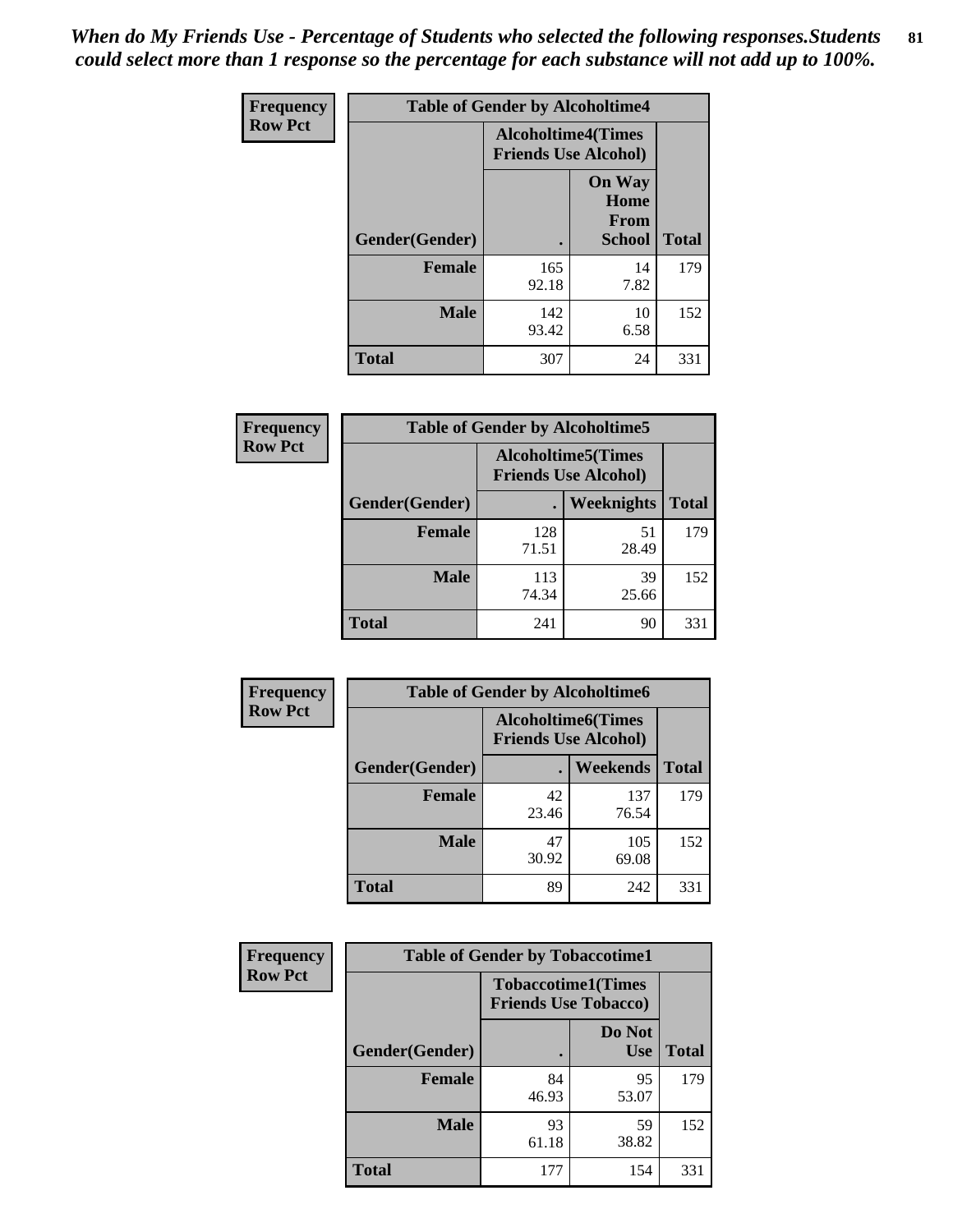| <b>Frequency</b> | <b>Table of Gender by Tobaccotime2</b> |                                                          |                            |              |
|------------------|----------------------------------------|----------------------------------------------------------|----------------------------|--------------|
| <b>Row Pct</b>   |                                        | <b>Tobaccotime2(Times</b><br><b>Friends Use Tobacco)</b> |                            |              |
|                  | Gender(Gender)                         |                                                          | <b>On Way</b><br>to School | <b>Total</b> |
|                  | <b>Female</b>                          | 123<br>68.72                                             | 56<br>31.28                | 179          |
|                  | <b>Male</b>                            | 91<br>59.87                                              | 61<br>40.13                | 152          |
|                  | <b>Total</b>                           | 214                                                      | 117                        | 331          |

| <b>Frequency</b> | <b>Table of Gender by Tobaccotime3</b> |                             |                                |              |
|------------------|----------------------------------------|-----------------------------|--------------------------------|--------------|
| <b>Row Pct</b>   |                                        | <b>Friends Use Tobacco)</b> | <b>Tobaccotime3(Times</b>      |              |
|                  | Gender(Gender)                         |                             | <b>During</b><br><b>School</b> | <b>Total</b> |
|                  | <b>Female</b>                          | 136<br>75.98                | 43<br>24.02                    | 179          |
|                  | <b>Male</b>                            | 97<br>63.82                 | 55<br>36.18                    | 152          |
|                  | <b>Total</b>                           | 233                         | 98                             | 331          |

| <b>Frequency</b> | <b>Table of Gender by Tobaccotime4</b> |                                                          |                                                       |              |
|------------------|----------------------------------------|----------------------------------------------------------|-------------------------------------------------------|--------------|
| <b>Row Pct</b>   |                                        | <b>Tobaccotime4(Times</b><br><b>Friends Use Tobacco)</b> |                                                       |              |
|                  | Gender(Gender)                         |                                                          | <b>On Way</b><br>Home<br><b>From</b><br><b>School</b> | <b>Total</b> |
|                  | <b>Female</b>                          | 165<br>92.18                                             | 14<br>7.82                                            | 179          |
|                  | <b>Male</b>                            | 142<br>93.42                                             | 10<br>6.58                                            | 152          |
|                  | <b>Total</b>                           | 307                                                      | 24                                                    | 331          |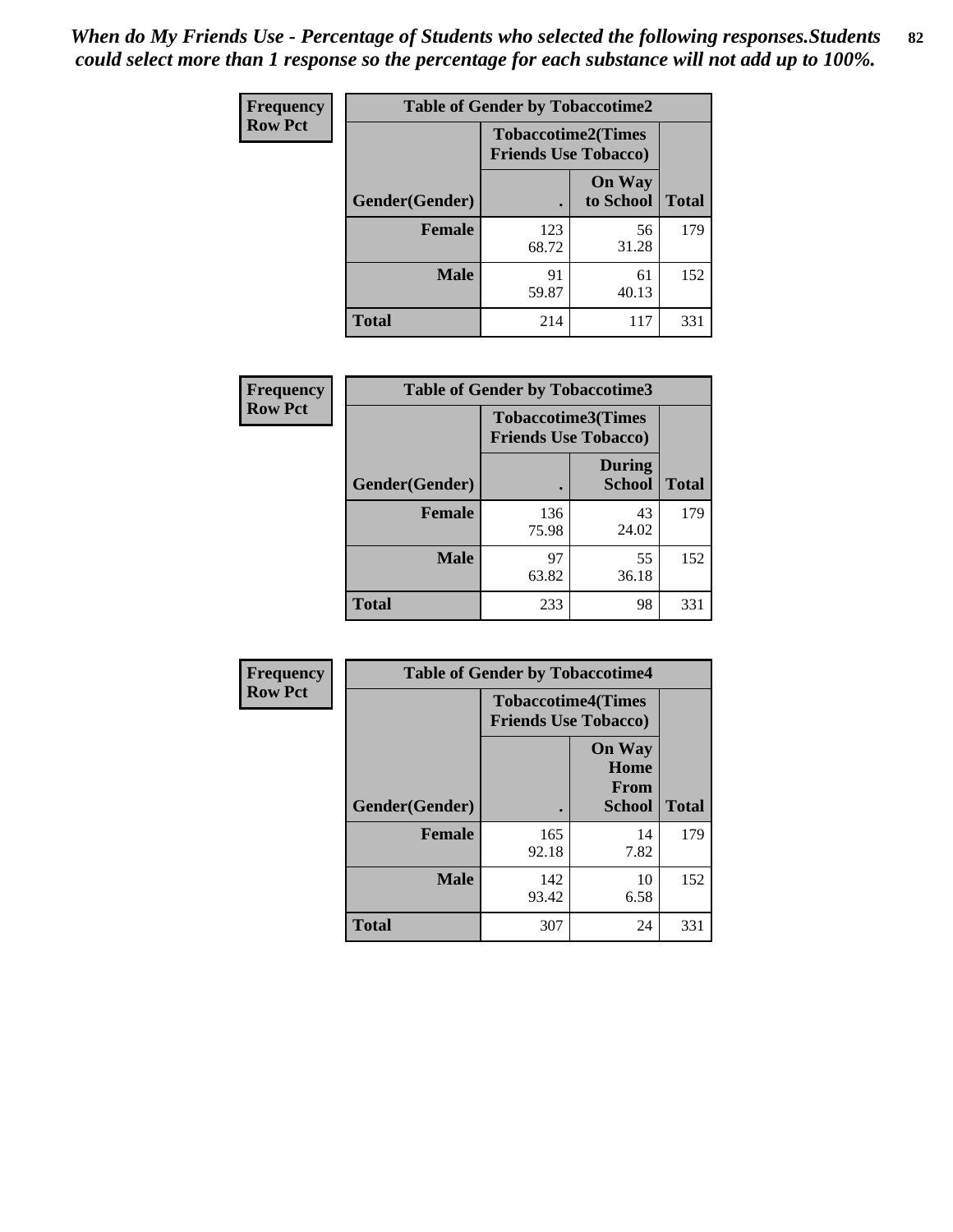| Frequency      | <b>Table of Gender by Tobaccotime5</b> |              |                                                          |              |
|----------------|----------------------------------------|--------------|----------------------------------------------------------|--------------|
| <b>Row Pct</b> |                                        |              | <b>Tobaccotime5(Times</b><br><b>Friends Use Tobacco)</b> |              |
|                | Gender(Gender)                         |              | Weeknights                                               | <b>Total</b> |
|                | <b>Female</b>                          | 105<br>58.66 | 74<br>41.34                                              | 179          |
|                | <b>Male</b>                            | 70<br>46.05  | 82<br>53.95                                              | 152          |
|                | <b>Total</b>                           | 175          | 156                                                      | 331          |

| <b>Frequency</b> |                | <b>Table of Gender by Tobaccotime6</b>                   |             |              |
|------------------|----------------|----------------------------------------------------------|-------------|--------------|
| <b>Row Pct</b>   |                | <b>Tobaccotime6(Times</b><br><b>Friends Use Tobacco)</b> |             |              |
|                  | Gender(Gender) |                                                          | Weekends    | <b>Total</b> |
|                  | Female         | 97<br>54.19                                              | 82<br>45.81 | 179          |
|                  | <b>Male</b>    | 69<br>45.39                                              | 83<br>54.61 | 152          |
|                  | <b>Total</b>   | 166                                                      | 165         | 331          |

| <b>Frequency</b> | <b>Table of Gender by Marijuanatime1</b> |                                |                             |              |
|------------------|------------------------------------------|--------------------------------|-----------------------------|--------------|
| <b>Row Pct</b>   |                                          | <b>Friends Use Marijuana</b> ) | <b>Marijuanatime1(Times</b> |              |
|                  | Gender(Gender)                           |                                | Do Not Use                  | <b>Total</b> |
|                  | <b>Female</b>                            | 69<br>38.55                    | 110<br>61.45                | 179          |
|                  | <b>Male</b>                              | 71<br>46.71                    | 81<br>53.29                 | 152          |
|                  | <b>Total</b>                             | 140                            | 191                         | 331          |

| <b>Frequency</b> | <b>Table of Gender by Marijuanatime2</b> |                                                        |                            |              |
|------------------|------------------------------------------|--------------------------------------------------------|----------------------------|--------------|
| <b>Row Pct</b>   |                                          | Marijuanatime2(Times<br><b>Friends Use Marijuana</b> ) |                            |              |
|                  | Gender(Gender)                           |                                                        | On Way to<br><b>School</b> | <b>Total</b> |
|                  | Female                                   | 145<br>81.01                                           | 34<br>18.99                | 179          |
|                  | <b>Male</b>                              | 118<br>77.63                                           | 34<br>22.37                | 152          |
|                  | <b>Total</b>                             | 263                                                    | 68                         | 331          |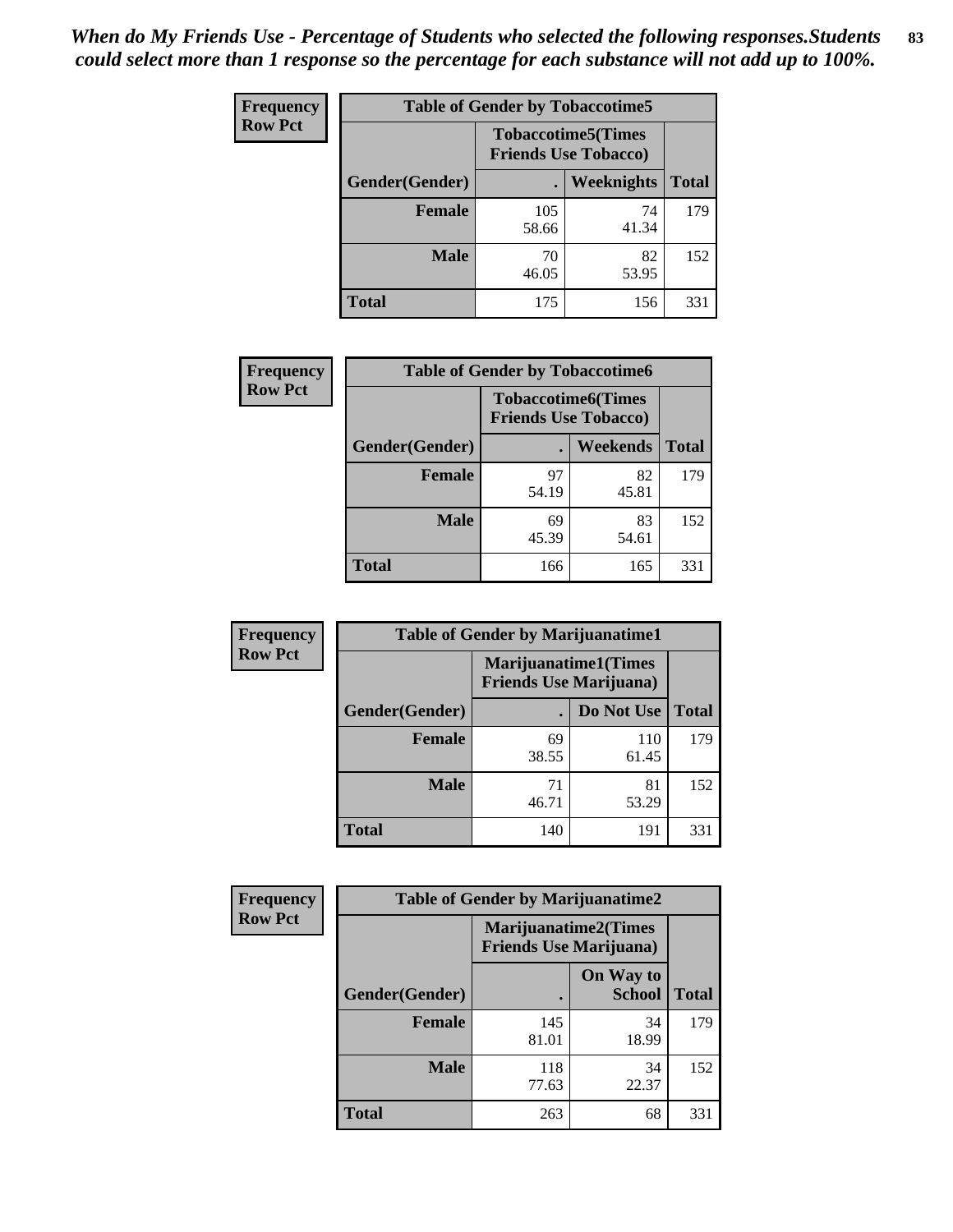*When do My Friends Use - Percentage of Students who selected the following responses.Students could select more than 1 response so the percentage for each substance will not add up to 100%.* **84**

| <b>Frequency</b> | Table of Gender by Marijuanatime3 |                                                        |                                |              |
|------------------|-----------------------------------|--------------------------------------------------------|--------------------------------|--------------|
| <b>Row Pct</b>   |                                   | Marijuanatime3(Times<br><b>Friends Use Marijuana</b> ) |                                |              |
|                  | Gender(Gender)                    |                                                        | <b>During</b><br><b>School</b> | <b>Total</b> |
|                  | <b>Female</b>                     | 163<br>91.06                                           | 16<br>8.94                     | 179          |
|                  | <b>Male</b>                       | 138<br>90.79                                           | 14<br>9.21                     | 152          |
|                  | <b>Total</b>                      | 301                                                    | 30                             | 331          |

| Frequency      | <b>Table of Gender by Marijuanatime4</b> |                                                               |                                                       |              |
|----------------|------------------------------------------|---------------------------------------------------------------|-------------------------------------------------------|--------------|
| <b>Row Pct</b> |                                          | <b>Marijuanatime4(Times</b><br><b>Friends Use Marijuana</b> ) |                                                       |              |
|                | Gender(Gender)                           |                                                               | <b>On Way</b><br>Home<br><b>From</b><br><b>School</b> | <b>Total</b> |
|                | <b>Female</b>                            | 153<br>85.47                                                  | 26<br>14.53                                           | 179          |
|                | <b>Male</b>                              | 121<br>79.61                                                  | 31<br>20.39                                           | 152          |
|                | <b>Total</b>                             | 274                                                           | 57                                                    | 331          |

| Frequency      | <b>Table of Gender by Marijuanatime5</b> |              |                                                                |              |  |
|----------------|------------------------------------------|--------------|----------------------------------------------------------------|--------------|--|
| <b>Row Pct</b> |                                          |              | <b>Marijuanatime5</b> (Times<br><b>Friends Use Marijuana</b> ) |              |  |
|                | Gender(Gender)                           | ٠            | Weeknights                                                     | <b>Total</b> |  |
|                | <b>Female</b>                            | 132<br>73.74 | 47<br>26.26                                                    | 179          |  |
|                | <b>Male</b>                              | 94<br>61.84  | 58<br>38.16                                                    | 152          |  |
|                | <b>Total</b>                             | 226          | 105                                                            | 331          |  |

| Frequency      | <b>Table of Gender by Marijuanatime6</b> |                                                               |                 |              |  |
|----------------|------------------------------------------|---------------------------------------------------------------|-----------------|--------------|--|
| <b>Row Pct</b> |                                          | <b>Marijuanatime6(Times</b><br><b>Friends Use Marijuana</b> ) |                 |              |  |
|                | Gender(Gender)                           |                                                               | <b>Weekends</b> | <b>Total</b> |  |
|                | <b>Female</b>                            | 101<br>56.42                                                  | 78<br>43.58     | 179          |  |
|                | <b>Male</b>                              | 82<br>53.95                                                   | 70<br>46.05     | 152          |  |
|                | <b>Total</b>                             | 183                                                           | 148             | 331          |  |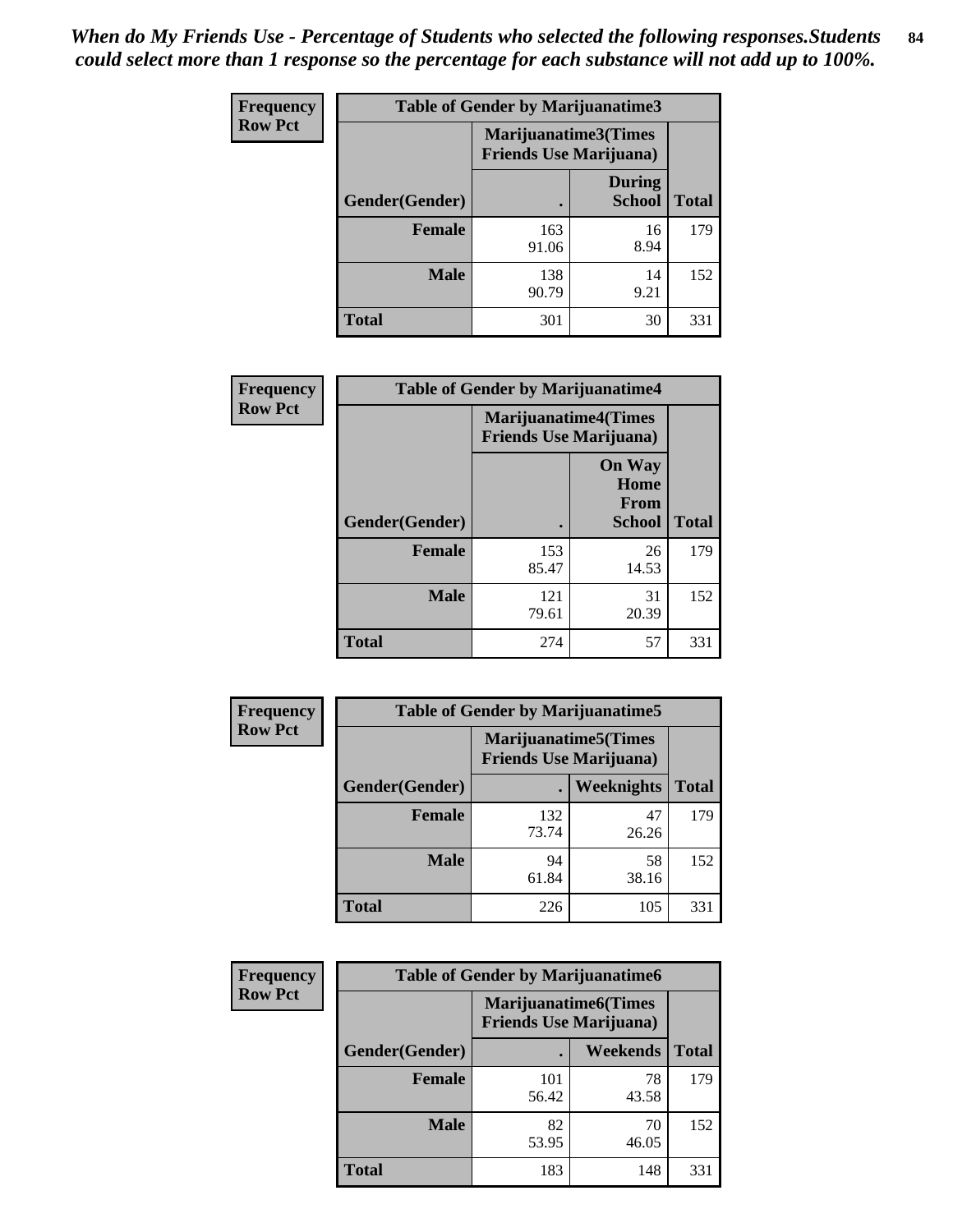| <b>Frequency</b> | <b>Table of Gender by Otherdrugtime1</b> |                                                                                   |              |              |
|------------------|------------------------------------------|-----------------------------------------------------------------------------------|--------------|--------------|
| <b>Row Pct</b>   |                                          | <b>Otherdrugtime1(Times</b><br><b>Friends Use Other</b><br><b>Illegal Drugs</b> ) |              |              |
|                  | Gender(Gender)                           |                                                                                   | Do Not Use   | <b>Total</b> |
|                  | <b>Female</b>                            | 28<br>15.64                                                                       | 151<br>84.36 | 179          |
|                  | <b>Male</b>                              | 30<br>19.74                                                                       | 122<br>80.26 | 152          |
|                  | <b>Total</b>                             | 58                                                                                | 273          | 331          |

| <b>Frequency</b> | <b>Table of Gender by Otherdrugtime2</b> |                                                                                   |                            |              |
|------------------|------------------------------------------|-----------------------------------------------------------------------------------|----------------------------|--------------|
| <b>Row Pct</b>   |                                          | <b>Otherdrugtime2(Times</b><br><b>Friends Use Other</b><br><b>Illegal Drugs</b> ) |                            |              |
|                  | Gender(Gender)                           |                                                                                   | On Way to<br><b>School</b> | <b>Total</b> |
|                  | <b>Female</b>                            | 168<br>93.85                                                                      | 11<br>6.15                 | 179          |
|                  | <b>Male</b>                              | 137<br>90.13                                                                      | 15<br>9.87                 | 152          |
|                  | <b>Total</b>                             | 305                                                                               | 26                         | 331          |

| <b>Frequency</b> | Table of Gender by Otherdrugtime3 |                                                                            |                                |              |
|------------------|-----------------------------------|----------------------------------------------------------------------------|--------------------------------|--------------|
| <b>Row Pct</b>   |                                   | Otherdrugtime3(Times<br><b>Friends Use Other</b><br><b>Illegal Drugs</b> ) |                                |              |
|                  | Gender(Gender)                    |                                                                            | <b>During</b><br><b>School</b> | <b>Total</b> |
|                  | <b>Female</b>                     | 169<br>94.41                                                               | 10<br>5.59                     | 179          |
|                  | <b>Male</b>                       | 138<br>90.79                                                               | 14<br>9.21                     | 152          |
|                  | <b>Total</b>                      | 307                                                                        | 24                             | 331          |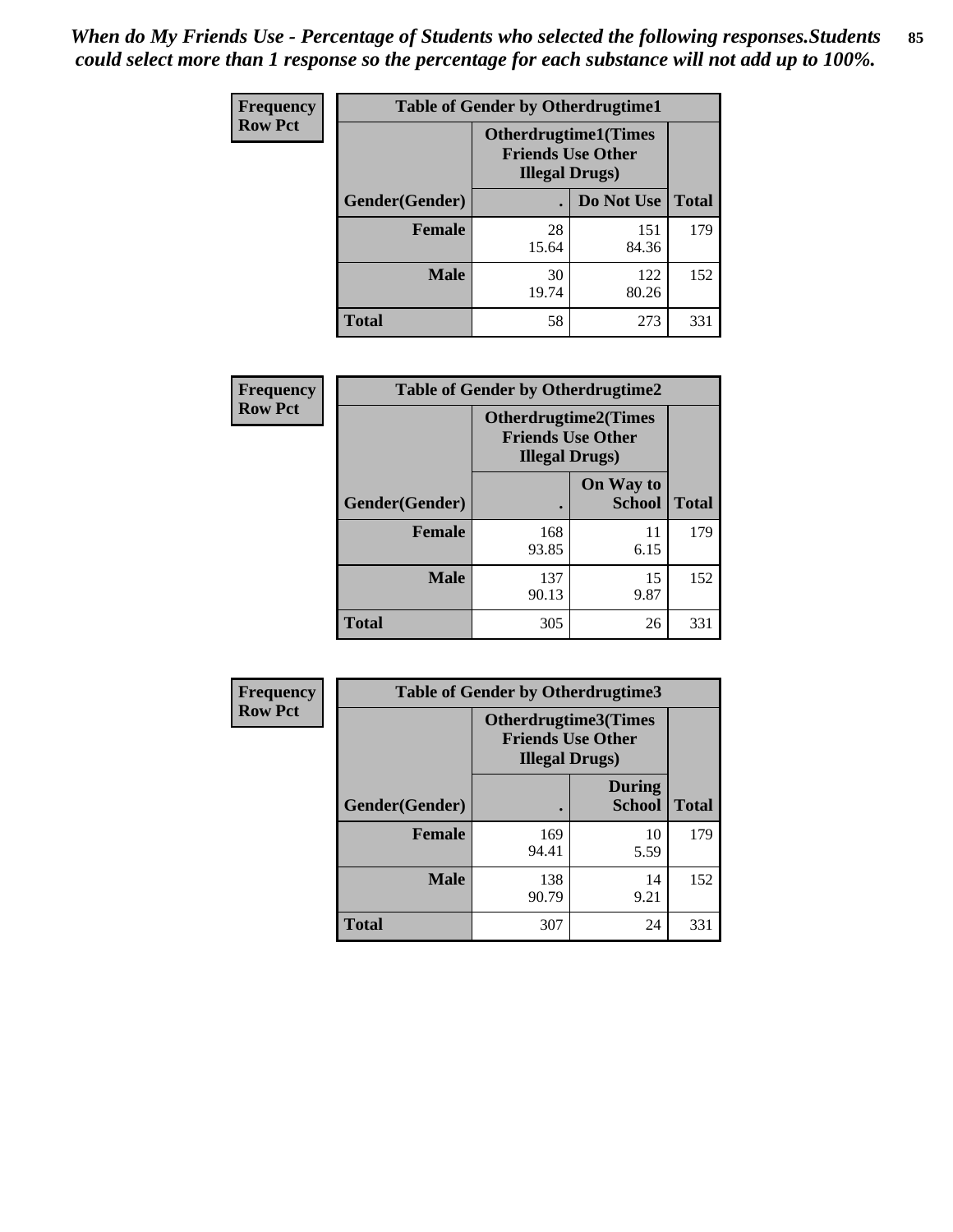*When do My Friends Use - Percentage of Students who selected the following responses.Students could select more than 1 response so the percentage for each substance will not add up to 100%.* **86**

| <b>Frequency</b> | <b>Table of Gender by Otherdrugtime4</b> |                                                    |                                                       |              |
|------------------|------------------------------------------|----------------------------------------------------|-------------------------------------------------------|--------------|
| <b>Row Pct</b>   |                                          | <b>Friends Use Other</b><br><b>Illegal Drugs</b> ) | <b>Otherdrugtime4(Times</b>                           |              |
|                  | Gender(Gender)                           |                                                    | <b>On Way</b><br>Home<br><b>From</b><br><b>School</b> | <b>Total</b> |
|                  | <b>Female</b>                            | 168<br>93.85                                       | 11<br>6.15                                            | 179          |
|                  | <b>Male</b>                              | 138<br>90.79                                       | 14<br>9.21                                            | 152          |
|                  | <b>Total</b>                             | 306                                                | 25                                                    | 331          |

| Frequency      | <b>Table of Gender by Otherdrugtime5</b> |                                                                                    |             |              |
|----------------|------------------------------------------|------------------------------------------------------------------------------------|-------------|--------------|
| <b>Row Pct</b> |                                          | <b>Otherdrugtime5</b> (Times<br><b>Friends Use Other</b><br><b>Illegal Drugs</b> ) |             |              |
|                | Gender(Gender)                           |                                                                                    | Weeknights  | <b>Total</b> |
|                | <b>Female</b>                            | 157<br>87.71                                                                       | 22<br>12.29 | 179          |
|                | <b>Male</b>                              | 125<br>82.24                                                                       | 27<br>17.76 | 152          |
|                | <b>Total</b>                             | 282                                                                                | 49          | 331          |

| <b>Frequency</b> | <b>Table of Gender by Otherdrugtime6</b> |                                                                                   |             |              |
|------------------|------------------------------------------|-----------------------------------------------------------------------------------|-------------|--------------|
| <b>Row Pct</b>   |                                          | <b>Otherdrugtime6(Times</b><br><b>Friends Use Other</b><br><b>Illegal Drugs</b> ) |             |              |
|                  | Gender(Gender)                           |                                                                                   | Weekends    | <b>Total</b> |
|                  | <b>Female</b>                            | 144<br>80.45                                                                      | 35<br>19.55 | 179          |
|                  | <b>Male</b>                              | 123<br>80.92                                                                      | 29<br>19.08 | 152          |
|                  | <b>Total</b>                             | 267                                                                               | 64          | 331          |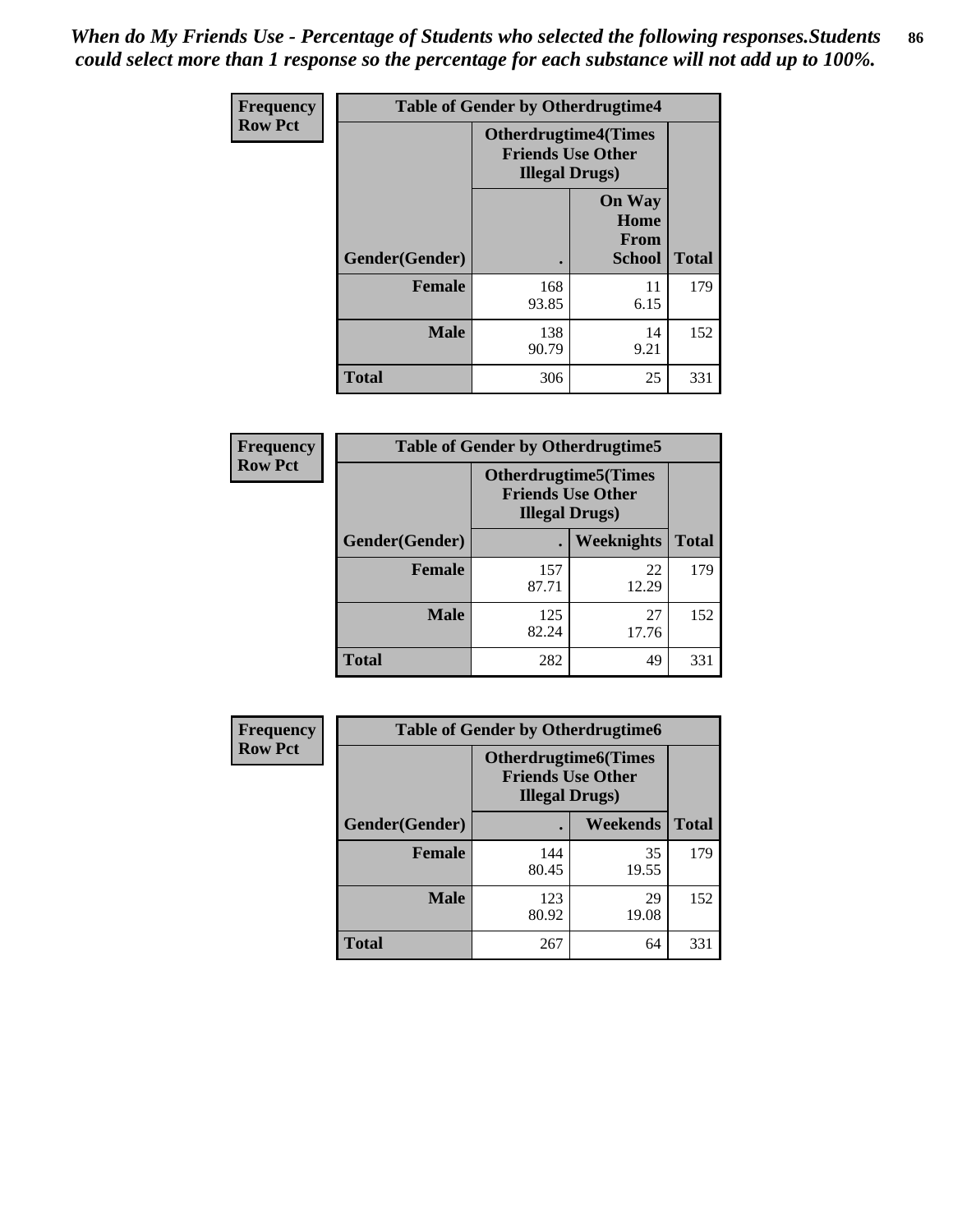# *Other Questions* **87**

| <b>Frequency</b> | <b>Table of Gender by Educationalcohol</b> |                                                                                                                                       |                |              |  |
|------------------|--------------------------------------------|---------------------------------------------------------------------------------------------------------------------------------------|----------------|--------------|--|
| <b>Row Pct</b>   |                                            | <b>Educationalcohol</b> (I<br>have been taught<br>about alcohol,<br>tobacco,<br>and other drugs<br>within the last year<br>at school) |                |              |  |
|                  | Gender(Gender)                             | <b>Yes</b>                                                                                                                            | N <sub>0</sub> | <b>Total</b> |  |
|                  | <b>Female</b>                              | 119<br>66.48                                                                                                                          | 60<br>33.52    | 179          |  |
|                  | <b>Male</b>                                | 111<br>73.03                                                                                                                          | 41<br>26.97    | 152          |  |
|                  | <b>Total</b>                               | 230                                                                                                                                   | 101            | 331          |  |

| Frequency      | <b>Table of Gender by Rodedrinking</b> |                                                                                                                     |                |              |  |
|----------------|----------------------------------------|---------------------------------------------------------------------------------------------------------------------|----------------|--------------|--|
| <b>Row Pct</b> |                                        | Rodedrinking(In<br>the past 30 days I<br>have ridden in a<br>car with a driver<br>who had been<br>drinking alcohol) |                |              |  |
|                | Gender(Gender)                         | Yes                                                                                                                 | N <sub>0</sub> | <b>Total</b> |  |
|                | <b>Female</b>                          | 36<br>20.11                                                                                                         | 143<br>79.89   | 179          |  |
|                | <b>Male</b>                            | 25<br>16.45                                                                                                         | 127<br>83.55   | 152          |  |
|                | <b>Total</b>                           | 61                                                                                                                  | 270            | 331          |  |

| Frequency      | <b>Table of Gender by Drugsschool</b> |                                                                                                                                     |                |              |  |
|----------------|---------------------------------------|-------------------------------------------------------------------------------------------------------------------------------------|----------------|--------------|--|
| <b>Row Pct</b> |                                       | <b>Drugsschool</b> (During<br>the past 12 months,<br>I have been offered,<br>sold,<br>or given illegal drugs<br>on school property) |                |              |  |
|                | Gender(Gender)                        | Yes                                                                                                                                 | N <sub>0</sub> | <b>Total</b> |  |
|                | <b>Female</b>                         | 27<br>15.08                                                                                                                         | 152<br>84.92   | 179          |  |
|                | <b>Male</b>                           | 37<br>24.34                                                                                                                         | 115<br>75.66   | 152          |  |
|                | <b>Total</b>                          | 64                                                                                                                                  | 267            | 331          |  |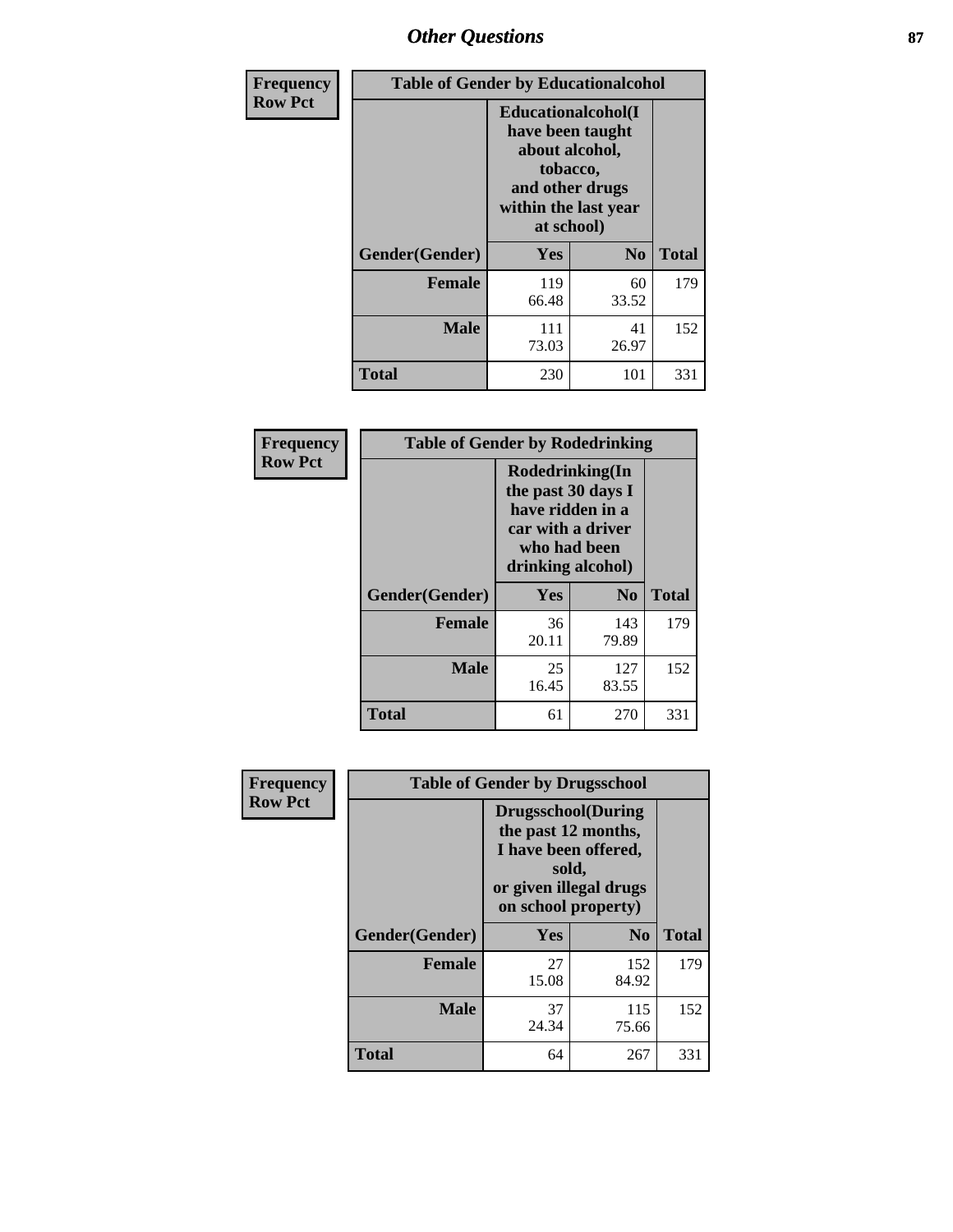# *Other Questions* **88**

**Frequency Row Pct**

| <b>Table of Gender by Bingedrinking</b> |                         |                                                                                                         |                   |                   |                        |                               |                        |              |
|-----------------------------------------|-------------------------|---------------------------------------------------------------------------------------------------------|-------------------|-------------------|------------------------|-------------------------------|------------------------|--------------|
|                                         |                         | Bingedrinking(I have drunk five or more<br>drinks of alcohol at one sitting during the<br>last 30 days) |                   |                   |                        |                               |                        |              |
| <b>Gender</b> (Gender)                  | $\bf{0}$<br><b>Days</b> | 1 or<br>days                                                                                            | 3 to<br>5<br>days | 6 to<br>9<br>days | 10<br>to<br>19<br>days | <b>20</b><br>to<br>29<br>days | All<br>30<br>days      | <b>Total</b> |
| <b>Female</b>                           | 149                     | 9                                                                                                       | 9                 |                   | 4                      | 2                             | 5                      | 179          |
|                                         | 83.24                   | 5.03                                                                                                    | 5.03              | 0.56              | 2.23                   | 1.12                          | 2.79                   |              |
| <b>Male</b>                             | 112<br>73.68            | 11<br>7.24                                                                                              | 13<br>8.55        | 5<br>3.29         | 6<br>3.95              | 3<br>1.97                     | $\mathfrak{D}$<br>1.32 | 152          |

| Frequency      | <b>Table of Gender by Educationaids</b> |                                                                                                 |                |              |  |
|----------------|-----------------------------------------|-------------------------------------------------------------------------------------------------|----------------|--------------|--|
| <b>Row Pct</b> |                                         | <b>Educationaids</b> (I<br>have been taught<br>about HIV/AIDS<br>at school in the<br>past year) |                |              |  |
|                | Gender(Gender)                          | Yes                                                                                             | N <sub>0</sub> | <b>Total</b> |  |
|                | <b>Female</b>                           | 126<br>70.39                                                                                    | 53<br>29.61    | 179          |  |
|                | <b>Male</b>                             | 110<br>72.37                                                                                    | 42<br>27.63    | 152          |  |
|                | <b>Total</b>                            | 236                                                                                             | 95             | 331          |  |

| <b>Frequency</b> | <b>Table of Gender by Suicideconsider</b> |                 |                |              |  |
|------------------|-------------------------------------------|-----------------|----------------|--------------|--|
| <b>Row Pct</b>   |                                           | Suicideconsider |                |              |  |
|                  | Gender(Gender)                            | Yes             | N <sub>0</sub> | <b>Total</b> |  |
|                  | <b>Female</b>                             | 25<br>13.97     | 154<br>86.03   | 179          |  |
|                  | <b>Male</b>                               | 8<br>5.26       | 144<br>94.74   | 152          |  |
|                  | Total                                     | 33              | 298            | 331          |  |